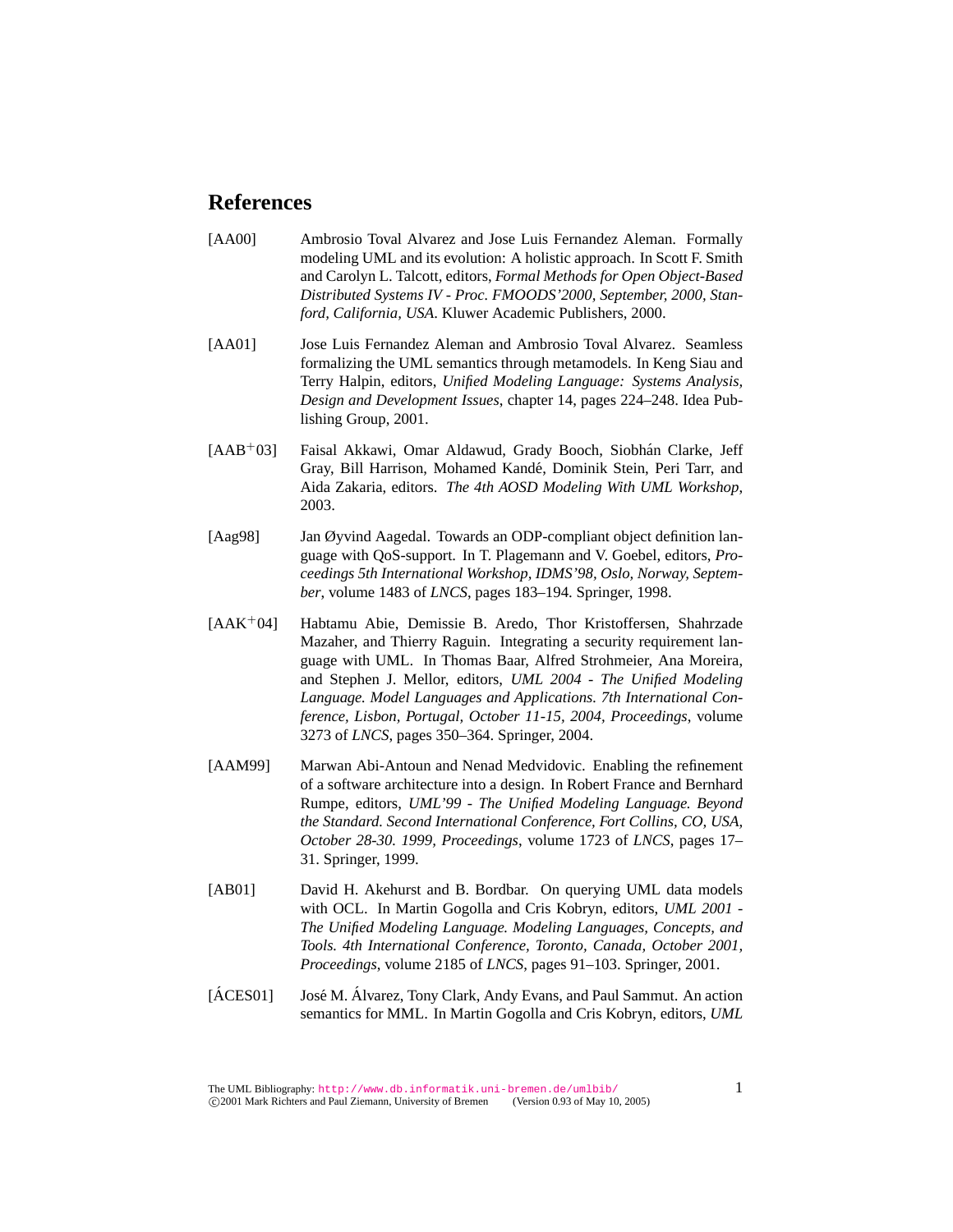*2001 - The Unified Modeling Language. Modeling Languages, Concepts, and Tools. 4th International Conference, Toronto, Canada, October 2001, Proceedings*, volume 2185 of *LNCS*, pages 2–18. Springer, 2001.

- [ACR00] Egidio Astesiano, Maura Cerioli, and Gianna Reggio. Plugging data constructs into paradigm-specific languages: Towards an application to UML. In T. Rus, editor, *Proceedings Algebraic Methodology and Software Technology, 8th International Conference, AMAST 2000, Iowa City, Iowa, USA, May 2000*, volume 1816 of *LNCS*, pages 273–292. Springer, 2000.
- [ACRS02] Luis Anido, Manuel Caeiro, Judith Rodríguez, and Juan Santos. Applying MDA concepts to develop a domain CORBA facility for e-learning. In Jean-Marc Jézéquel, Heinrich Hussmann, and Stephen Cook, editors, *UML 2002 - The Unified Modeling Language. Model Engineering, Languages, Concepts, and Tools. 5th International Conference, Dresden, Germany, September/October 2002, Proceedings*, volume 2460 of *LNCS*, pages 321–335. Springer, 2002.
- [ADSJ01] Bente Anda, Hege Dreiem, Dag I. K. Sjøberg, and Magne Jørgensen. Estimating software development effort based on use cases - experiences from industry. In Martin Gogolla and Cris Kobryn, editors, *UML 2001 - The Unified Modeling Language. Modeling Languages, Concepts, and Tools. 4th International Conference, Toronto, Canada, October 2001, Proceedings*, volume 2185 of *LNCS*, page 1. Springer, 2001.
- $[AdSSL<sup>+</sup>01]$  L. Apvrille, P. de Saqui-Sannes, C. Lohr, P. Sénac, and J.-P. Courtiat. A new UML profile for real-time system formal design and validation. In Martin Gogolla and Cris Kobryn, editors, *UML 2001 - The Unified Modeling Language. Modeling Languages, Concepts, and Tools. 4th International Conference, Toronto, Canada, October 2001, Proceedings*, volume 2185 of *LNCS*, pages 287–301. Springer, 2001.
- [AEQ98] Jim Arlow, Wolfgang Emmerich, and John Quinn. Literate modelling - capturing business knowledge with the UML. In Jean Bézivin and Pierre-Alain Muller, editors, *The Unified Modeling Language, UML'98 - Beyond the Notation. First International Workshop, Mulhouse, France, June 1998*, pages 165–171, 1998.
- [AEQ99] Jim Arlow, Wolfgang Emmerich, and John Quinn. Literate modelling - capturing business knowledge with the UML. In Jean Bézivin and Pierre-Alain Muller, editors, *The Unified Modeling Language, UML'98 - Beyond the Notation. First International Workshop, Mulhouse, France, June 1998, Selected Papers*, volume 1618 of *LNCS*, pages 189–199. Springer, 1999.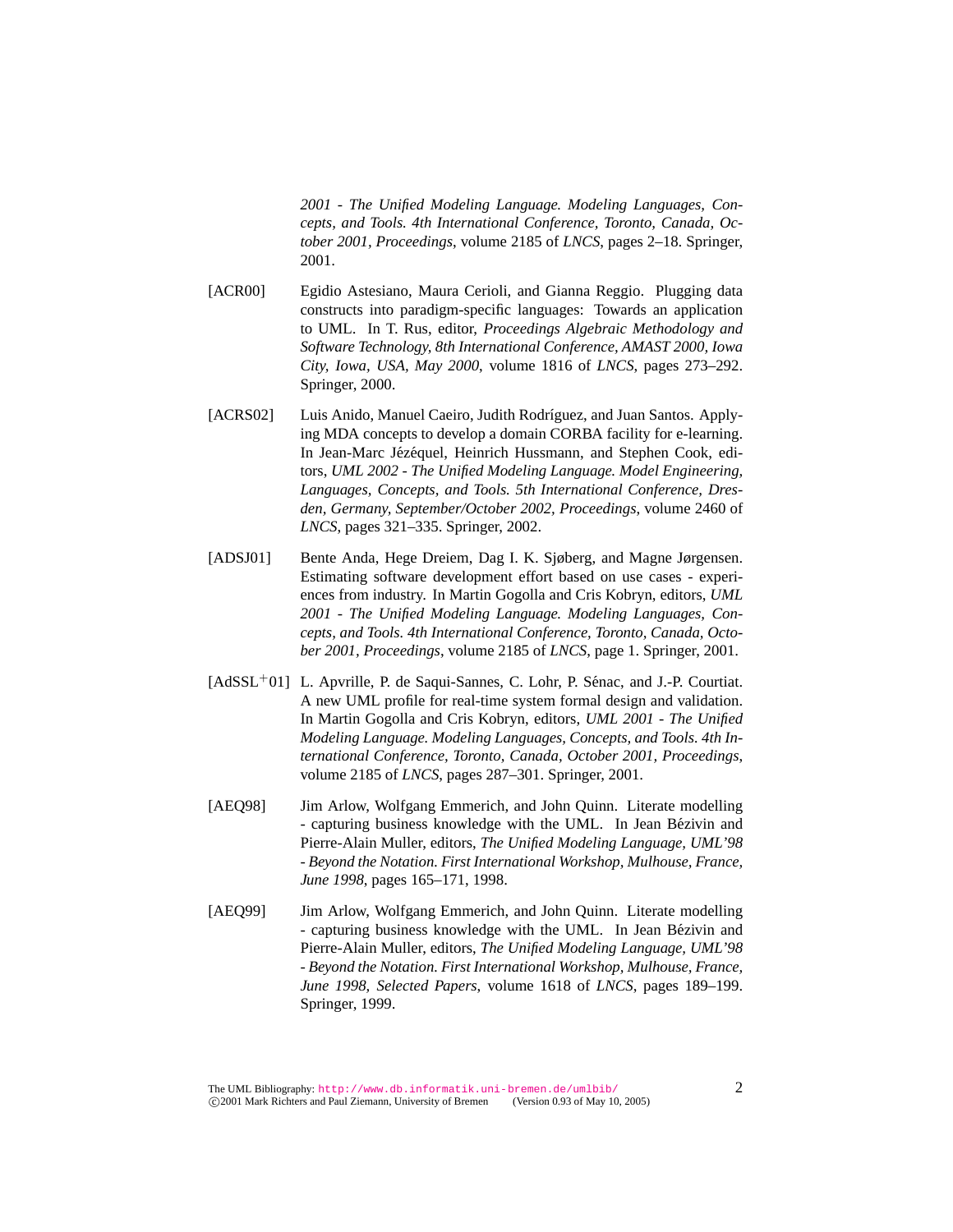- [ÁES01] José M. Álvarez, Andy Evans, and Paul Sammut. Mapping between levels in the metamodel architecture. In Martin Gogolla and Cris Kobryn, editors, *UML 2001 - The Unified Modeling Language. Modeling Languages, Concepts, and Tools. 4th International Conference, Toronto, Canada, October 2001, Proceedings*, volume 2185 of *LNCS*, pages 34– 46. Springer, 2001.
- [AF99] Luis Filipe Andrade and Jose Luis Fiadeiro. Interconnecting objects via contracts. In Robert France and Bernhard Rumpe, editors, *UML'99 - The Unified Modeling Language. Beyond the Standard. Second International Conference, Fort Collins, CO, USA, October 28-30. 1999, Proceedings*, volume 1723 of *LNCS*, pages 566–583. Springer, 1999.
- [AHK<sup>+</sup>04] Tamarah Arons, Jozef Hooman, Hillel Kugler, Amir Pnueli, and Mark van der Zwaag. Deductive verification of UML models in TLPVS. In Thomas Baar, Alfred Strohmeier, Ana Moreira, and Stephen J. Mellor, editors, *UML 2004 - The Unified Modeling Language. Model Languages and Applications. 7th International Conference, Lisbon, Portugal, October 11-15, 2004, Proceedings*, volume 3273 of *LNCS*, pages 335–349. Springer, 2004.
- [AJ02] Jan Øyvind Aagedal and Earl F. Ecklund Jr. Modelling QoS: Towards a UML profile. In Jean-Marc Jézéquel, Heinrich Hussmann, and Stephen Cook, editors, *UML 2002 - The Unified Modeling Language. Model Engineering, Languages, Concepts, and Tools. 5th International Conference, Dresden, Germany, September/October 2002, Proceedings*, volume 2460 of *LNCS*, pages 275–289. Springer, 2002.
- [AK00] Colin Atkinson and Thomas Kühne. Strict profiles: Why and how. In Andy Evans, Stuart Kent, and Bran Selic, editors, *UML 2000 - The Unified Modeling Language. Advancing the Standard. Third International Conference, York, UK, October 2000, Proceedings*, volume 1939 of *LNCS*, pages 309–322. Springer, 2000.
- [AK01] Colin Atkinson and Thomas Kühne. The essence of multilevel metamodeling. In Martin Gogolla and Cris Kobryn, editors, *UML 2001 - The Unified Modeling Language. Modeling Languages, Concepts, and Tools. 4th International Conference, Toronto, Canada, October 2001, Proceedings*, volume 2185 of *LNCS*, pages 19–33. Springer, 2001.
- [AK02a] David H. Akehurst and Stuart Kent. A relational approach to defining transformations in a metamodel. In Jean-Marc Jézéquel, Heinrich Hussmann, and Stephen Cook, editors, *UML 2002 - The Unified Modeling Language. Model Engineering, Languages, Concepts, and Tools. 5th International Conference, Dresden, Germany, September/October 2002, Proceedings*, volume 2460 of *LNCS*, pages 243–258. Springer, 2002.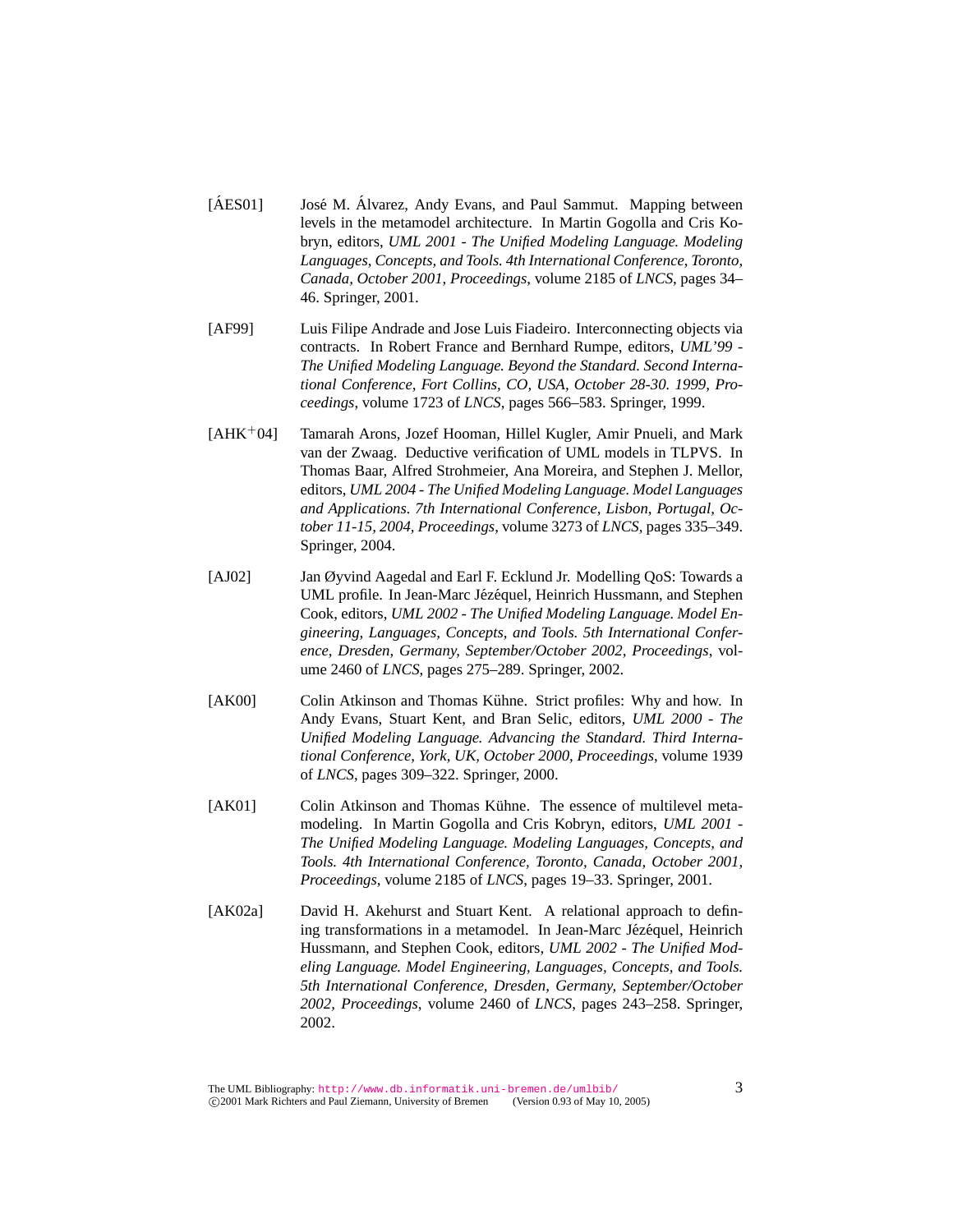- [AK02b] Colin Atkinson and Thomas Kühne. The role of meta-modeling in MDA. In Jean Bezivin and Robert France, editors, *Workshop in Software Model Engineering*, 2002.
- [Ake04] David Akehurst. Relations in OCL. In Octavian Patrascoiu, editor, *OCL and Model Driven Engineering, UML 2004 Conference Workshop, October 12, 2004, Lisbon, Portugal*, pages 16–29. University of Kent, 2004.
- [AKHS02] Colin Atkinson, Thomas Kühne, and Brian Henderson-Sellers. Stereotypical encounters of the third kind. In Jean-Marc Jézéquel, Heinrich Hussmann, and Stephen Cook, editors, *UML 2002 - The Unified Modeling Language. Model Engineering, Languages, Concepts, and Tools. 5th International Conference, Dresden, Germany, September/October 2002, Proceedings*, volume 2460 of *LNCS*, pages 100–114. Springer, 2002.
- [AL98] Thomas Allweyer and Peter Loos. Process orientation in UML through integration of event-driven process chains. In Jean Bézivin and Pierre-Alain Muller, editors, *The Unified Modeling Language, UML'98 - Beyond the Notation. First International Workshop, Mulhouse, France, June 1998*, pages 183–193, 1998.
- [Alh98] Sinan Si Alhir. *UML in a Nutshell*. O'Reilly, 1998.
- [All98] Paul Allen. Putting UML to work: Strategies and techniques. In Jean Bézivin and Pierre-Alain Muller, editors, *The Unified Modeling Language, UML'98 - Beyond the Notation. First International Workshop, Mulhouse, France, June 1998*, pages 33–43, 1998.
- [All99] Paul Allen. A practical framework for applying UML. In Jean Bézivin and Pierre-Alain Muller, editors, *The Unified Modeling Language, UML'98 - Beyond the Notation. First International Workshop, Mulhouse, France, June 1998, Selected Papers*, volume 1618 of *LNCS*, pages 419–433. Springer, 1999.
- [AM99a] Jan Øyvind Aagedal and Zoran Milosevic. ODP enterprise language: UML perspective. In Colin Atkinson, editor, *Proc. of The 3rd International Conference on Enterprise Distributed Object Computing*. IEEE, 1999.
- [AM99b] João Araújo and Ana Moreira. Specifying persistence, class views and excluding classes for UML. In TBA, editor, *Proceedings of ICSSEA'99*. TBA, 1999.
- [AM00] Daniel Amyot and Gunter Mussbacher. On the extension of UML with use case maps concepts. In Andy Evans, Stuart Kent, and Bran Selic, editors, *UML 2000 - The Unified Modeling Language. Advancing the Standard. Third International Conference, York, UK, October 2000, Proceedings*, volume 1939 of *LNCS*, pages 16–31. Springer, 2000.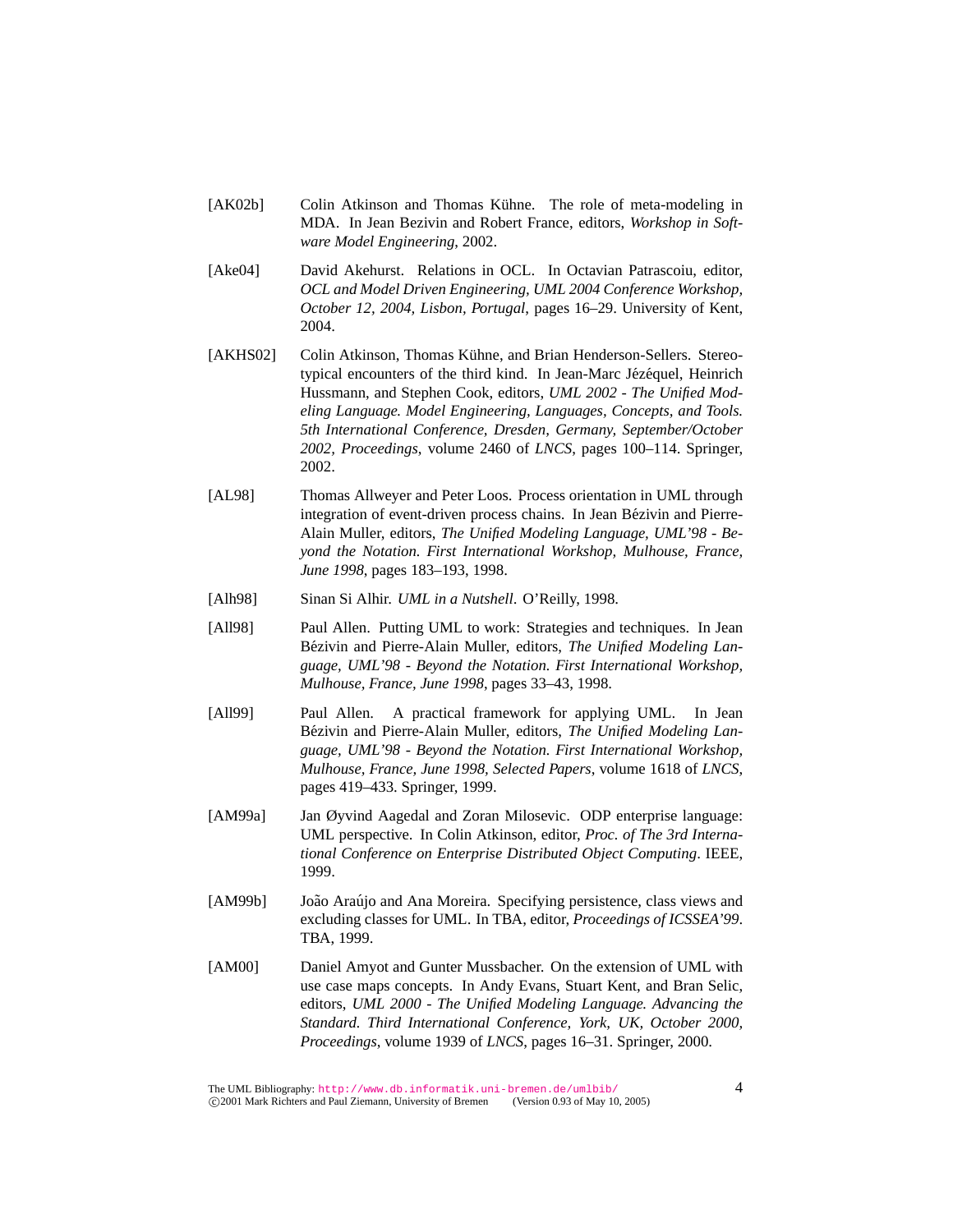- [Amb97] Scott W. Ambler. *Building Object Applications: Patterns, Architecture, Design, Construction, and Testing*. Prentice Hall, 1997.
- [Amb01] Scott W. Ambler. Agile modeling: A brief overview. In Andy Evans, Robert France, Ana Moreira, and Bernhard Rumpe, editors, *Practical UML-Based Rigorous Development Methods - Countering or Integrating the eXtremists. Workshop of the pUML-Group held together with the UML 2001 October 1st, 2001 in Toronto, Canada*, volume P-7 of *LNI*, pages 7–11. German Informatics Society, 2001.
- [AMBR02] João Araújo, Ana Moreira, Isabel Brito, and Awais Rashid. Aspectoriented requirements with UML. In Mohamed Kande, Omar Aldawud, ´ Grady Booch, and Bill Harrison, editors, *Workshop on Aspect-Oriented Modeling with UML*, 2002.
- [AMDK98] Luis Andrade, Ana Moreira, Akash Deshpande, and Stuart Kent, editors. *Proceedings of the OOPSLA'98 Workshop on Formalizing UML. Why? How?*, 1998.
- [Ang98] Erzsébet Angster. My experiences with UML in teaching OO techniques. In Luis Andrade, Ana Moreira, Akash Deshpande, and Stuart Kent, editors, *Proceedings of the OOPSLA'98 Workshop on Formalizing UML. Why? How?*, 1998.
- [AO00] Aynur Abdurazik and Jeff Offutt. Using UML collaboration diagrams for static checking and test generation. In Andy Evans, Stuart Kent, and Bran Selic, editors, *UML 2000 - The Unified Modeling Language. Advancing the Standard. Third International Conference, York, UK, October 2000, Proceedings*, volume 1939 of *LNCS*, pages 383–395. Springer, 2000.
- [AP98] Florian Arnold and Gerd Podehl. Best of both worlds a mapping from EXPRESS-G to UML. In Jean Bezivin and Pierre-Alain Muller, editors, ´ *The Unified Modeling Language, UML'98 - Beyond the Notation. First International Workshop, Mulhouse, France, June 1998*, pages 45–54, 1998.
- [AP99] Florian Arnold and Gerd Podehl. Best of both worlds a mapping from EXPRESS-G to UML. In Jean Bézivin and Pierre-Alain Muller, editors, *The Unified Modeling Language, UML'98 - Beyond the Notation. First International Workshop, Mulhouse, France, June 1998, Selected Papers*, volume 1618 of *LNCS*, pages 49–63. Springer, 1999.
- [AP03] Marcus Alanen and Ivan Porres. Differences and union of models. In Perdita Stevens, Jon Whittle, and Grady Booch, editors, *UML 2003 - The Unified Modeling Language. Model Languages and Applications. 6th International Conference, San Francisco, CA, USA, October 2003, Proceedings*, volume 2863 of *LNCS*, pages 2–17. Springer, 2003.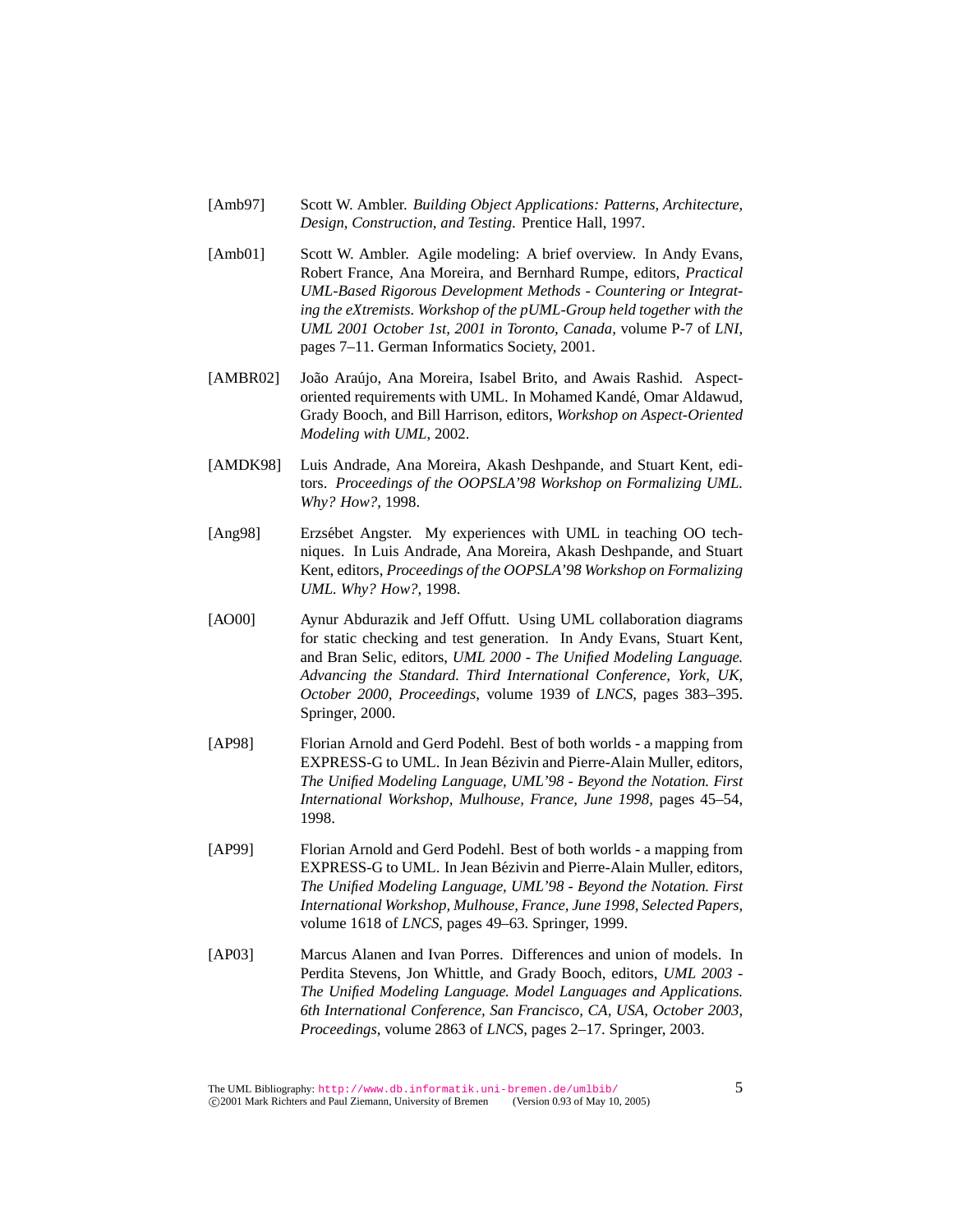- [APFR02] Charles André, Marie-Agnès Peraldi-Frati, and Jean-Paul Rigault. Integrating the synchronous paradigm into UML: Application to controldominated systems. In Jean-Marc Jézéquel, Heinrich Hussmann, and Stephen Cook, editors, *UML 2002 - The Unified Modeling Language. Model Engineering, Languages, Concepts, and Tools. 5th International Conference, Dresden, Germany, September/October 2002, Proceedings*, volume 2460 of *LNCS*, pages 163–178. Springer, 2002.
- [Ara98] João Araújo. Formalizing sequence diagrams. In Luis Andrade, Ana Moreira, Akash Deshpande, and Stuart Kent, editors, *Proceedings of the OOPSLA'98 Workshop on Formalizing UML. Why? How?*, 1998.
- [Art98] John M. Artim. One approach to the use of UML in user interface design and OO development. In Luis Andrade, Ana Moreira, Akash Deshpande, and Stuart Kent, editors, *Proceedings of the OOPSLA'98 Workshop on Formalizing UML. Why? How?*, 1998.
- [Ast98] Egidio Astesiano. UML as heterogeneous multiview notation strategies for a formal foundation. In Luis Andrade, Ana Moreira, Akash Deshpande, and Stuart Kent, editors, *Proceedings of the OOPSLA'98 Workshop on Formalizing UML. Why? How?*, 1998.
- [Atk97] Colin Atkinson. Adapting the fusion process to support the UML. *Object Magazine, Sigs Publications*, November 1997.
- [Atk98] Colin Atkinson. Supporting and applying the UML conceptual framework. In Jean Bézivin and Pierre-Alain Muller, editors, *The Unified Modeling Language, UML'98 - Beyond the Notation. First International Workshop, Mulhouse, France, June 1998*, pages 1–11, 1998.
- [Atk99a] Colin Atkinson, editor. *Proc. of The 3rd International Conference on Enterprise Distributed Object Computing*. IEEE, 1999.
- [Atk99b] Colin Atkinson. Supporting and applying the UML conceptual framework. In Jean Bézivin and Pierre-Alain Muller, editors, The Unified *Modeling Language, UML'98 - Beyond the Notation. First International Workshop, Mulhouse, France, June 1998, Selected Papers*, volume 1618 of *LNCS*, pages 21–36. Springer, 1999.
- [ATK01] Toshiaki Aoki, Takaaki Tateishi, and Takuya Katayama. An axiomatic formalization of UML models. In Andy Evans, Robert France, Ana Moreira, and Bernhard Rumpe, editors, *Practical UML-Based Rigorous Development Methods - Countering or Integrating the eXtremists. Workshop of the pUML-Group held together with the UML 2001 October 1st, 2001 in Toronto, Canada*, volume P-7 of *LNI*, pages 13–28. German Informatics Society, 2001.
- [AW03] Khaled Alghathbar and Duminda Wijeskera. Consistent and complete access control policies in use cases. In Perdita Stevens, Jon Whittle,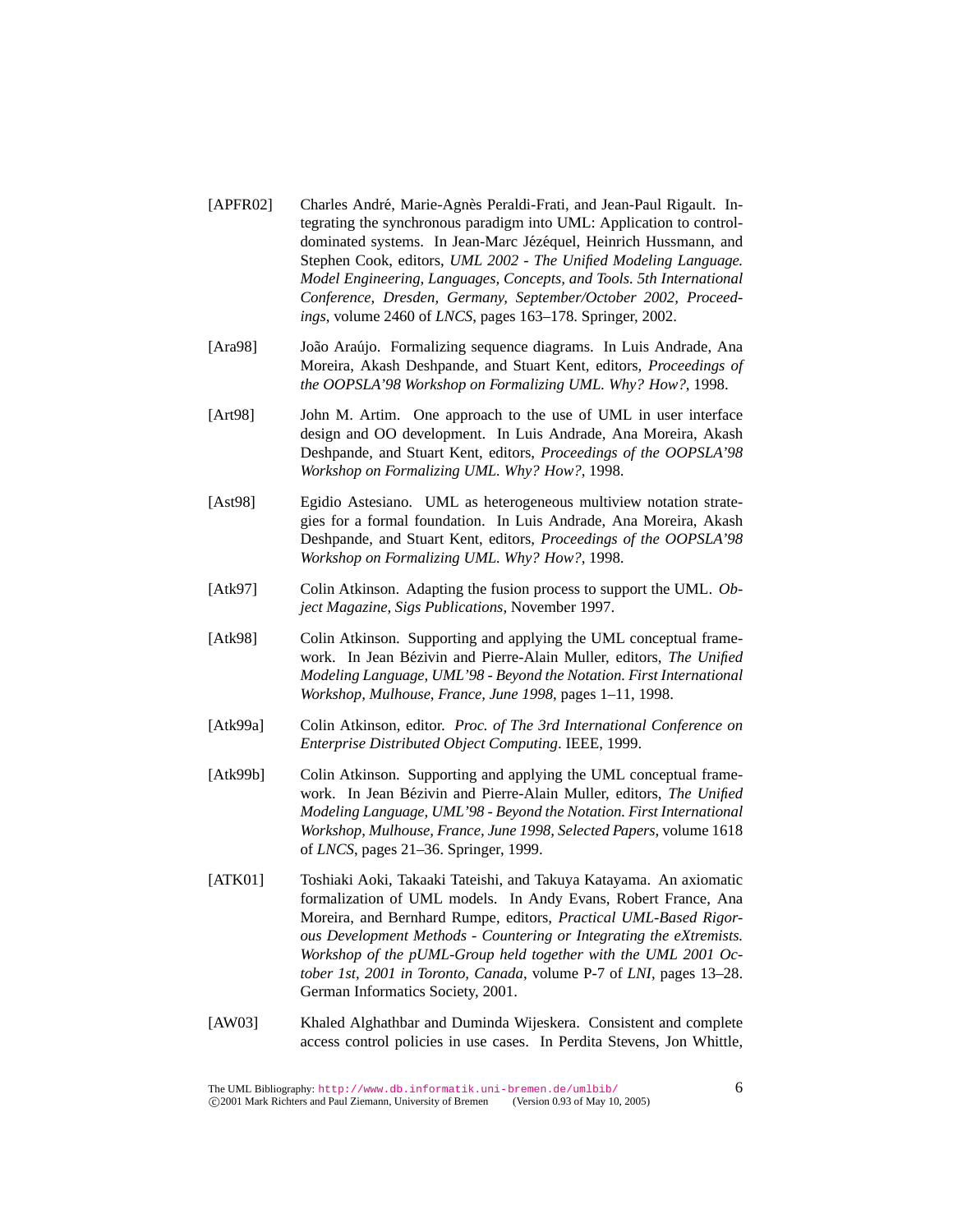and Grady Booch, editors, *UML 2003 - The Unified Modeling Language. Model Languages and Applications. 6th International Conference, San Francisco, CA, USA, October 2003, Proceedings*, volume 2863 of *LNCS*, pages 373–387. Springer, 2003.

- [BA99a] K. Bender and J. Albert. UML-basierte beschreibungssprache zur hybriden maschinenmodellierung. In E. Schnieder, editor, *Proceedings of The 6th Symposium on Development and Operation of Complex Automation Systems*, 1999.
- [BA99b] Christian Bunse and Colin Atkinson. The normal object form: Bridging the gap from models to code. In Robert France and Bernhard Rumpe, editors, *UML'99 - The Unified Modeling Language. Beyond the Standard. Second International Conference, Fort Collins, CO, USA, October 28-30. 1999, Proceedings*, volume 1723 of *LNCS*, pages 675–690. Springer, 1999.
- [Baa00] Thomas Baar. Experiences with the UML/OCL-approach in practice and strategies to overcome deficiencies. In Net.ObjectDays-Forum, editor, *Proc. Net.ObjectDays2000, Erfurt, Germany*, pages 192–201, October 2000.
- [Bac98] Kenneth Baclawski. UML formalization: A position paper. In Luis Andrade, Ana Moreira, Akash Deshpande, and Stuart Kent, editors, *Proceedings of the OOPSLA'98 Workshop on Formalizing UML. Why? How?*, 1998.
- [Bal03] Hermann Balsters. Modelling database views with derived classes in the UML/OCL-framework. In Perdita Stevens, Jon Whittle, and Grady Booch, editors, *UML 2003 - The Unified Modeling Language. Model Languages and Applications. 6th International Conference, San Francisco, CA, USA, October 2003, Proceedings*, volume 2863 of *LNCS*, pages 295–309. Springer, 2003.
- [BAMR03] Jean-Michel Bruel, João Araújo, Ana Moreira, and Albert Royer. Using aspects to develop built-in tests for components. In Faisal Akkawi, Omar Aldawud, Grady Booch, Siobhán Clarke, Jeff Gray, Bill Harrison, Mohamed Kande, Dominik Stein, Peri Tarr, and Aida Zakaria, editors, ´ *The 4th AOSD Modeling With UML Workshop*, 2003.
- [Bau01] Niclas Bauer. Deployment of SDL systems using UML. In *SDL 2001: Meeting UML. 10th International SDL Forum Copenhagen, Denmark, June 27-29, 2001, Proceedings*, volume 2078 of *LNCS*, pages 107–122. Springer, 2001.
- $[BBL<sup>+</sup>03]$  Ralph-Johan Back, Dag Björklund, Johan Lilius, Luka Milovanov, and Ivan Porres. A workbench to experiment on new model. In Perdita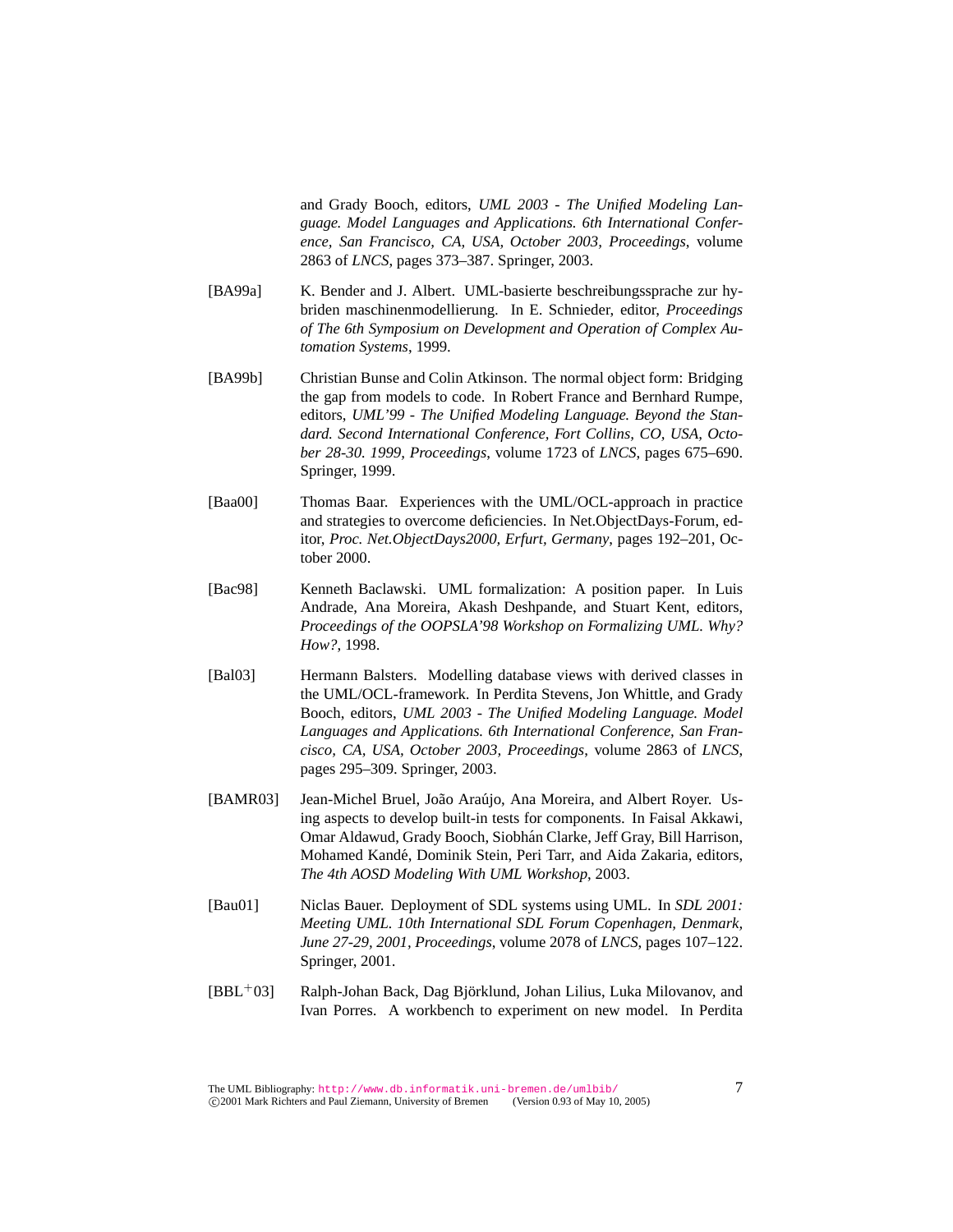Stevens, Jon Whittle, and Grady Booch, editors, *UML 2003 - The Unified Modeling Language. Model Languages and Applications. 6th International Conference, San Francisco, CA, USA, October 2003, Proceedings*, volume 2863 of *LNCS*, pages 96–100. Springer, 2003.

- [BBM02] Francesca Basanieri, Antonia Bertolino, and Eda Marchetti. The cow suite approach to planning and deriving test suites in UML projects. In Jean-Marc Jézéquel, Heinrich Hussmann, and Stephen Cook, editors, *UML 2002 - The Unified Modeling Language. Model Engineering, Languages, Concepts, and Tools. 5th International Conference, Dresden, Germany, September/October 2002, Proceedings*, volume 2460 of *LNCS*, pages 383–397. Springer, 2002.
- [BC98a] Yves Bernard and Agusti Canals. Use of "cisi UML development process" on GEDYS project. In Jean Bezivin and Pierre-Alain Muller, ´ editors, *The Unified Modeling Language, UML'98 - Beyond the Notation. First International Workshop, Mulhouse, France, June 1998*, pages 157–164, 1998.
- [BC98b] Maurits C. Blok and Jacob L. Cybulski. Reusing UML specifications in a constrained application domain. In *Proceedings 5th Asia Pacific Software Engineering Conference (APSEC '98), December 2-4, 1998, Taipei, Taiwan*, pages 196–202. IEEE Computer Society, 1998.
- [BC01] Francis Bordeleau and Jean-Pierre Corriveau. On the importance of inter-scenario relationships in hierarchical state machine design. In Heinrich Hussmann, editor, *Fundamental Approaches to Software Engineering, 4th International Conference, FASE 2001, held as Part of the Joint European Conferences on Theory and Practice of Software, ETAPS 2001, Genova, Italy, April 2-6, 2001, Proceedings*, volume 2029 of *LNCS*, pages 156–170. Springer, 2001.
- [BCL03] Lionel C. Briand, Jim Cui, and Yvan Labiche. Towards automated support for derving test data from UML statecharts. In Perdita Stevens, Jon Whittle, and Grady Booch, editors, *UML 2003 - The Unified Modeling Language. Model Languages and Applications. 6th International Conference, San Francisco, CA, USA, October 2003, Proceedings*, volume 2863 of *LNCS*, pages 249–264. Springer, 2003.
- [BCMR98] Manfred Broy, Derek Coleman, Tom S. E. Maibaum, and Bernhard Rumpe, editors. *Proceedings PSMT'98 Workshop on Precise Semantics for Modeling Techniques*. Technische Universität München, TUM-I9803, 1998.
- [BCR00] Egon Börger, Alessandra Cavarra, and Elvinia Riccobene. An ASM semantics for UML activity diagrams. In T. Rus, editor, *Proceedings Algebraic Methodology and Software Technology, 8th International Conference, AMAST 2000, Iowa City, Iowa, USA, May 2000*, volume 1816 of *LNCS*, pages 293–308. Springer, 2000.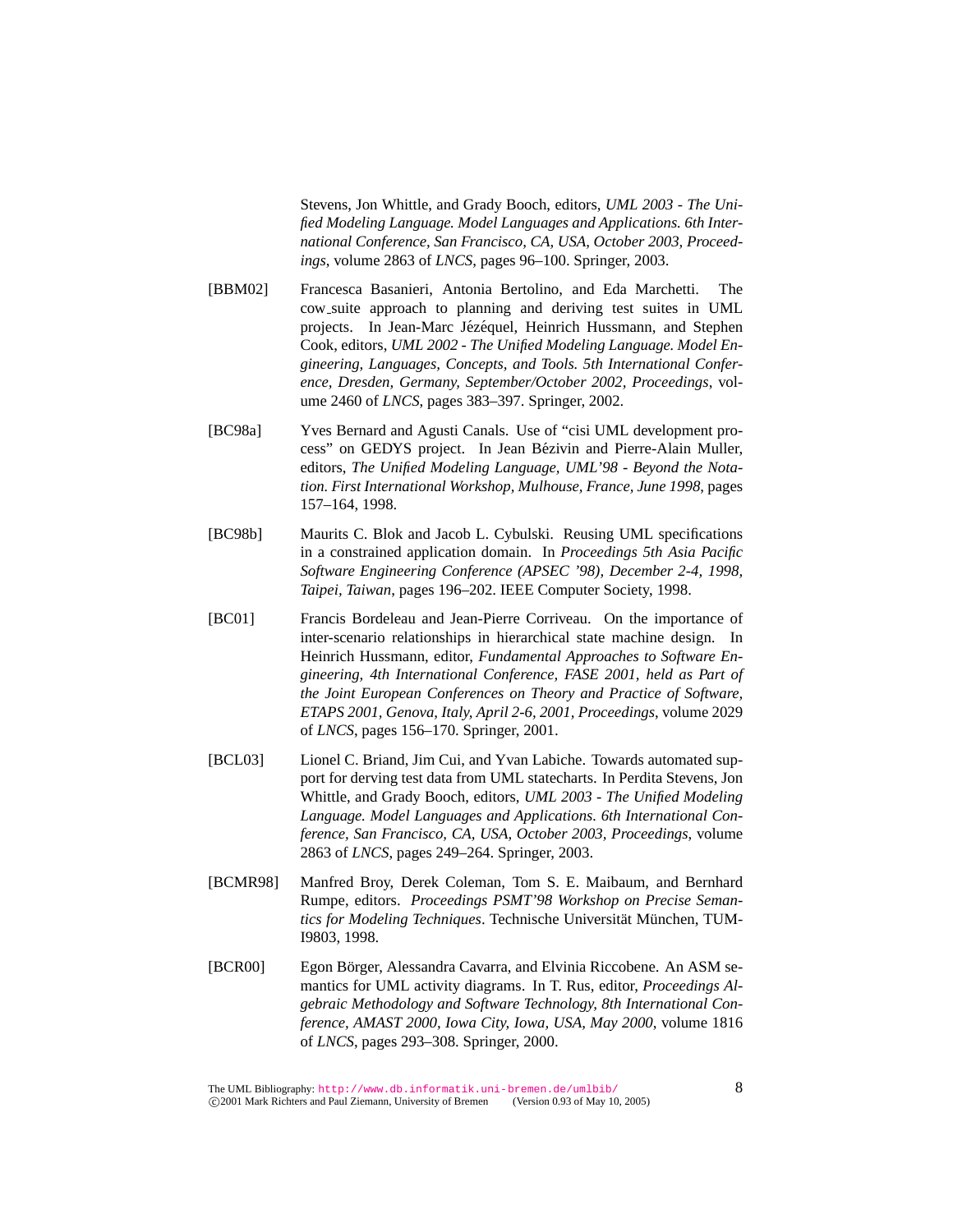- [BD00a] Christie Bolton and Jim Davies. Using relational and behavioural semantics in the verification of object models. In Scott F. Smith and Carolyn L. Talcott, editors, *Formal Methods for Open Object-Based Distributed Systems IV - Proc. FMOODS'2000, September, 2000, Stanford, California, USA*. Kluwer Academic Publishers, 2000.
- [BD00b] Eugen Brenner and Ivo Derado. UML extensions for ASAM-GDI device capability description. In Andy Evans, Stuart Kent, and Bran Selic, editors, *UML 2000 - The Unified Modeling Language. Advancing the Standard. Third International Conference, York, UK, October 2000, Proceedings*, volume 1939 of *LNCS*, pages 148–161. Springer, 2000.
- [BD02] Ricardo M. Bastos and Duncan Dubugras A. Dubugras. Extending UML activity diagram for workflow modeling in production systems. In Ralph H. Sprague, Jr., editor, *Proc. 35th Annual Hawaii International Conference on System Sciences (HICSS-35)*. IEEE Computer Society, 2002.
- [BDL<sup>+</sup>00] Alistair Barros, Keith Duddy, Michael Lawley, Zoran Milosevic, Kerry Raymond, and Andrew Wood. Processes, roles, and events: UML concepts for enterprise architecture. In Andy Evans, Stuart Kent, and Bran Selic, editors, *UML 2000 - The Unified Modeling Language. Advancing the Standard. Third International Conference, York, UK, October 2000, Proceedings*, volume 1939 of *LNCS*, pages 62–77. Springer, 2000.
- [BEE00] R. Bardohl, H. Ehrig, and C. Ermel. Generic description, behavior and animation of visual modeling languages. In Peter A. Ng, editor, *Proc. Fifth International Conference on Integrated Design and Process Technology (IDPT'2000), June 2000, Dallas, Texas*, 2000.
- [Bel99] Mariano Belaunde. A pragmatic approach for building a flexible UML model repository. In Robert France and Bernhard Rumpe, editors, *UML'99 - The Unified Modeling Language. Beyond the Standard. Second International Conference, Fort Collins, CO, USA, October 28-30. 1999, Proceedings*, volume 1723 of *LNCS*, pages 188–203. Springer, 1999.
- [Ber98a] Birol Berkem. Formalizing a 'bridge' from the UML's activity diagram toward use cases. In Luis Andrade, Ana Moreira, Akash Deshpande, and Stuart Kent, editors, *Proceedings of the OOPSLA'98 Workshop on Formalizing UML. Why? How?*, 1998.
- [Ber98b] Birol Berkem. Traceability management from 'business processes' to 'use cases'. In Haim Kilov and Bernhard Rumpe, editors, *Proceedings Second ECOOP Workshop on Precise Behavioral Semantics (with an Emphasis on OO Business Specifications)*, pages 15–24. Technische Universität München, TUM-I9813, 1998.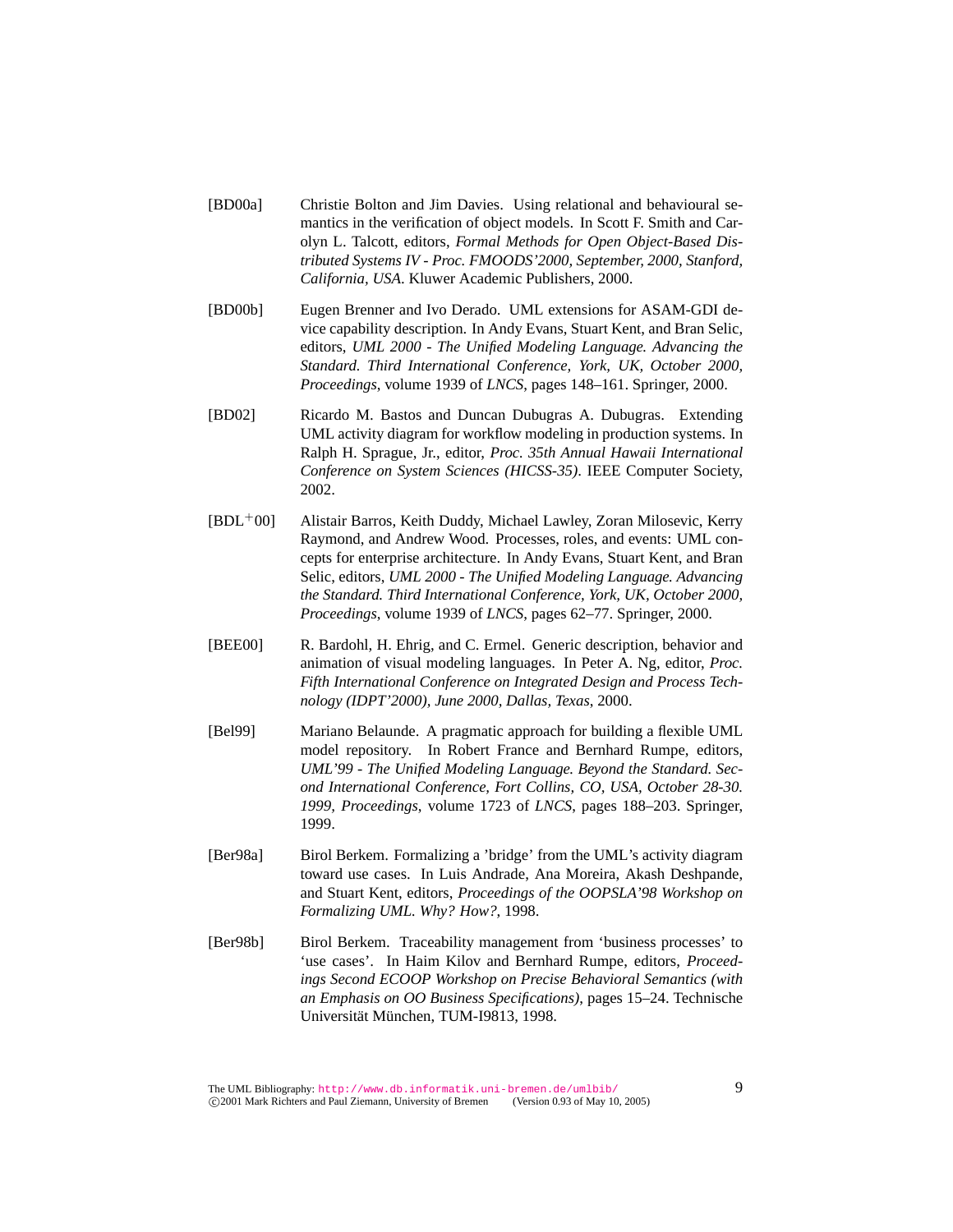- [Ber00] E. Bertino, editor. *Proceedings of ECOOP 2000*, volume 1850 of *LNCS*. Springer, 2000.
- [Beu02] Antoine Beugnard. Is MDA achievable without a proper definition of late-binding? In Jean Bezivin and Robert France, editors, *Workshop in Software Model Engineering*, 2002.
- [BF02] Jean Bezivin and Robert France, editors. *Workshop in Software Model Engineering*, 2002.
- $[BFJ^+03]$  Jean Bézivin, Nicolas Farcet, Jean-Marc Jézéquel, Benoît Langlois, and Damien Pollet. Reflective model driven engineering. In Perdita Stevens, Jon Whittle, and Grady Booch, editors, *UML 2003 - The Unified Modeling Language. Model Languages and Applications. 6th International Conference, San Francisco, CA, USA, October 2003, Proceedings*, volume 2863 of *LNCS*, pages 175–189. Springer, 2003.
- [BFS02] Julian C. Bradfield, Juliana Küster Filipe, and Perdita Stevens. Enriching OCL using observational mu-calculus. In Ralf-Detlef Kutsche and Herbert Weber, editors, *Fundamental Approaches to Software Engineering, 5th International Conference, FASE 2002, held as Part of the Joint European Conferences on Theory and Practice of Software, ETAPS 2002, Grenoble, France, April 8-12, 2002, Proceedings*, volume 2306 of *LNCS*, pages 203–217. Springer, 2002.
- [BFW04] Andrew J. Bennett, A. J. Field, and C. Murray Woodside. Experimental evaluation of the UML profile for schedulability, performance and time. In Thomas Baar, Alfred Strohmeier, Ana Moreira, and Stephen J. Mellor, editors, *UML 2004 - The Unified Modeling Language. Model Languages and Applications. 7th International Conference, Lisbon, Portugal, October 11-15, 2004, Proceedings*, volume 3273 of *LNCS*, pages 143–157. Springer, 2004.
- [BG02] João Paulo Barros and Luís Gomes. Activities as behaviour aspects. In Mohamed Kandé, Omar Aldawud, Grady Booch, and Bill Harrison, editors, *Workshop on Aspect-Oriented Modeling with UML*, 2002.
- [BG03] João Paulo Barros and Luis Gomes. Towards the support for crosscutting concerns in activity diagrams: a graphical approach. In Faisal Akkawi, Omar Aldawud, Grady Booch, Siobhan Clarke, Jeff Gray, Bill ´ Harrison, Mohamed Kandé, Dominik Stein, Peri Tarr, and Aida Zakaria, editors, *The 4th AOSD Modeling With UML Workshop*, 2003.
- [BG04a] Fabian Büttner and Martin Gogolla. On generalization and overriding in UML 2.0. In Octavian Patrascoiu, editor, *OCL and Model Driven Engineering, UML 2004 Conference Workshop, October 12, 2004, Lisbon, Portugal*, pages 1–15. University of Kent, 2004.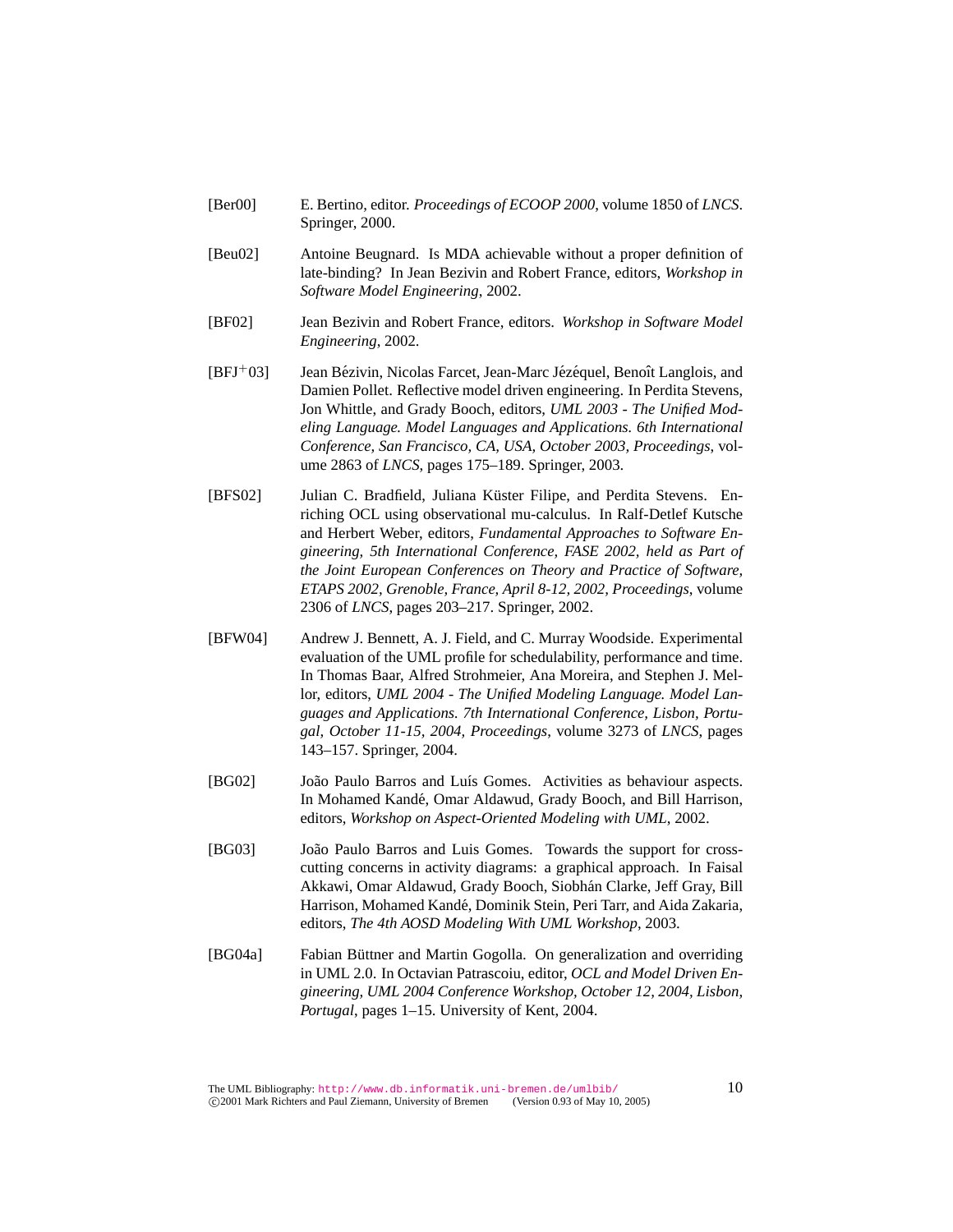- [BG04b] Fabian Büttner and Martin Gogolla. Realizing UML metamodel transformations with AGG. In Reiko Heckel, editor, *Proc. ETAPS* Workshop Graph Transformation and Visual Modeling Techniques(GT-*VMT'2004)*, ENTCS. Elsevier, 2004.
- [BGG04] Hanna Bauerdick, Martin Gogolla, and Fabian Gutsche. Detecting OCL traps in the UML 2.0 superstructure an experience report. In Thomas Baar, Alfred Strohmeier, Ana Moreira, and Stephen J. Mellor, editors, *UML 2004 - The Unified Modeling Language. Model Languages and Applications. 7th International Conference, Lisbon, Portugal, October 11-15, 2004, Proceedings*, volume 3273 of *LNCS*, pages 188–196. Springer, 2004.
- [BGH<sup>+</sup>97] Ruth Breu, Radu Grosu, Franz Huber, Bernhard Rumpe, and Wolfgang Schwerin. Towards a precise semantics for object-oriented modeling techniques. In Haim Kilov and Bernhard Rumpe, editors, *Proceedings ECOOP'97 Workshop on Precise Semantics for Object-Oriented Modeling Techniques*, pages 53–59. Technische Universität München, TUM-I9725, 1997.
- [BGH<sup>+</sup>98a] Ruth Breu, Radu Grosu, Christoph Hofmann, Franz Huber, Ingolf Krüger, Bernhard Rumpe, Monika Schmidt, and Wolfgang Schwerin. Exemplary and complete object interaction descriptions. *Computer Standards & Interfaces*, 19(7):335–345, November 1998.
- [BGH<sup>+</sup>98b] Ruth Breu, Radu Grosu, Franz Huber, Bernhard Rumpe, and Wolfgang Schwerin. Systems, views and models of UML. In Martin Schader and Axel Korthaus, editors, *The Unified Modeling Language – Technical Aspects and Applications*, pages 93–108. Physica-Verlag, Heidelberg, 1998.
- [BGJ99] Stefan Berner, Martin Glinz, and Stefan Joos. A classification of stereotypes for object-oriented modeling languages. In Robert France and Bernhard Rumpe, editors, *UML'99 - The Unified Modeling Language. Beyond the Standard. Second International Conference, Fort Collins, CO, USA, October 28-30. 1999, Proceedings*, volume 1723 of *LNCS*, pages 249–264. Springer, 1999.
- [BGLD99] Xavier Blanc, Marie-Pierre Gervais, and Raymonde Le-Delliou. Using the UML language to express the ODP enterprise concepts. In Colin Atkinson, editor, *Proc. of The 3rd International Conference on Enterprise Distributed Object Computing*. IEEE, 1999.
- [BGP01] Luciano Baresi, Franca Garzotto, and Paolo Paolini. Extending UML for modeling web applications. In Ralph H. Sprague, Jr., editor, *Proc. 34th Annual Hawaii International Conference on System Sciences (HICSS-34)*. IEEE Computer Society, 2001.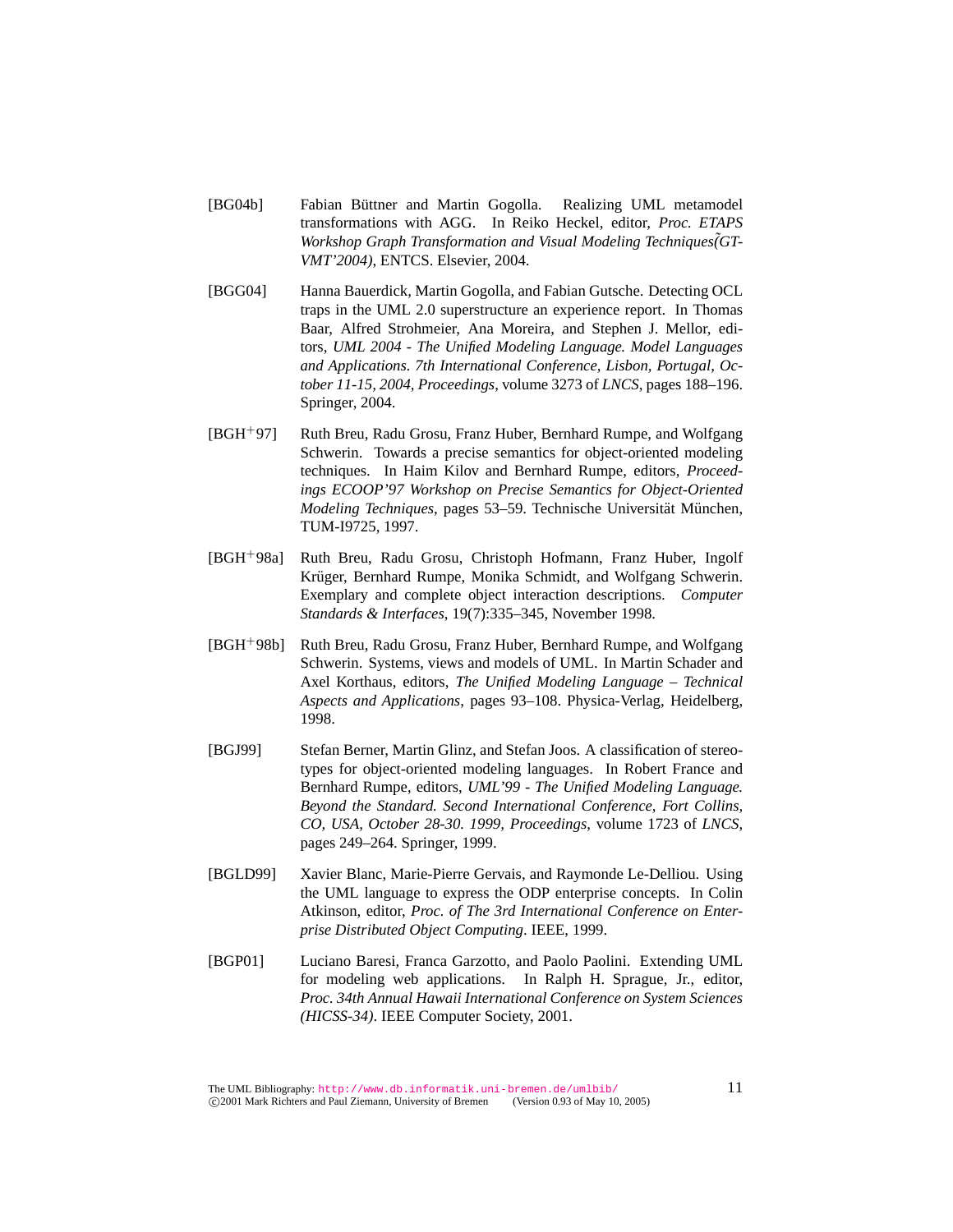- [BH00] Thomas Baar and Reiner Hähnle. An integrated metamodel for OCL types. In Robert France, Bernhard Rumpe, Jean-Michel Bruel, Ana Moreira, John Whittle, and Ileana Ober, editors, *Proc. OOPSLA 2000, Workshop Refactoring the UML: In Search of the Core, Minneapolis, Minnesota, USA, 2000.*, 2000.
- [BHH<sup>+</sup>97] Ruth Breu, Ursula Hinkel, Christoph Hofmann, Cornel Klein, Barbara Paech, Bernhard Rumpe, and Veronika Thurner. Towards a formalization of the Unified Modeling Language. In Mehmet Aksit and Satoshi Matsuoka, editors, *ECOOP'97 – Object-Oriented Programming, 11th European Conference*, volume 1241 of *LNCS*, pages 344–366. Springer, 1997.
- [BHS99] Franck Barbier and Brian Henderson-Sellers. Object metamodelling of the whole-part relationship. In Christine Mingins, editor, *Proceedings of TOOLS Pacific 1999*. IEEE Computer Society, 1999.
- [BHSOG01] Franck Barbier, Brian Henderson-Sellers, Andreas L. Opdahl, and Martin Gogolla. The whole-part relationship in the Unified Modeling Language: A new approach. In Keng Siau and Terry Halpin, editors, *Unified Modeling Language: Systems Analysis, Design and Development Issues*, chapter 12, pages 185–209. Idea Publishing Group, 2001.
- [BHSS00] Thomas Baar, Reiner Hähnle, Theo Sattler, and Peter H. Schmitt. Entwurfsmustergesteuerte Erzeugung von OCL-Constraints. In K. Mehlhorn and G. Snelting, editors, *Informatik 2000, 30. Jahrestagung der Gesellschaft fur Informatik ¨* , pages 389–404, September 2000.
- [BHTW99] Michel Bidoit, Rolf Hennicker, Francoise Tort, and Martin Wirsing. Correct realization of interface constraints with OCL. In Robert France and Bernhard Rumpe, editors, *UML'99 - The Unified Modeling Language. Beyond the Standard. Second International Conference, Fort Collins, CO, USA, October 28-30. 1999, Proceedings*, volume 1723 of *LNCS*, pages 399–415. Springer, 1999.
- [BJMF02] Marko Boger, Mario Jeckle, Stefan Mueller, and Jens Fransson. Diagram interchange for UML. In Jean-Marc Jézéquel, Heinrich Hussmann, and Stephen Cook, editors, *UML 2002 - The Unified Modeling Language. Model Engineering, Languages, Concepts, and Tools. 5th International Conference, Dresden, Germany, September/October 2002, Proceedings*, volume 2460 of *LNCS*, pages 398–411. Springer, 2002.
- [BK02] Georg Beier and Markus Kern. Aspects in UML models from a code generation perspective. In Mohamed Kande, Omar Aldawud, Grady ´ Booch, and Bill Harrison, editors, *Workshop on Aspect-Oriented Modeling with UML*, 2002.
- [BKK<sup>+</sup>01] Kenneth Baclawski, Mieczyslaw K. Kokar, Paul A. Kogut, Lewis Hart, Jeffrey Smith, William S. Holmes, Jerzy Letkowski, and Michael L.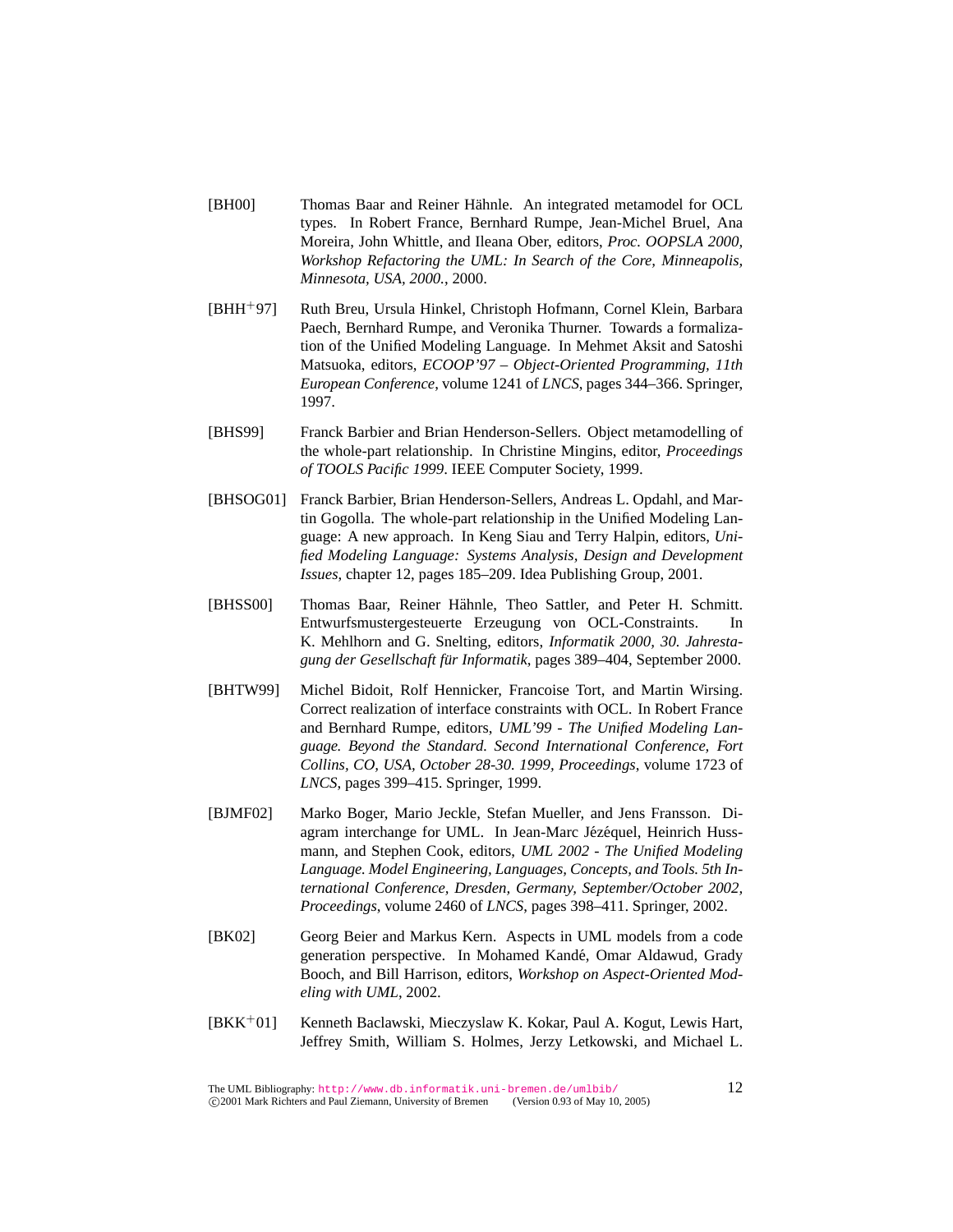Aronson. Extending UML to support ontology engineering for the semantic web. In Martin Gogolla and Cris Kobryn, editors, *UML 2001 - The Unified Modeling Language. Modeling Languages, Concepts, and Tools. 4th International Conference, Toronto, Canada, October 2001, Proceedings*, volume 2185 of *LNCS*, pages 342–360. Springer, 2001.

- [BKM99] Hubert Baumeister, Nora Koch, and Luis Mandel. Towards a UML extension for hypermedia design. In Robert France and Bernhard Rumpe, editors, *UML'99 - The Unified Modeling Language. Beyond the Standard. Second International Conference, Fort Collins, CO, USA, October 28-30. 1999, Proceedings*, volume 1723 of *LNCS*, pages 614–629. Springer, 1999.
- [BKPPT00] Paolo Bottoni, Manuel Koch, Francesco Parisi-Presicce, and Gabriele Taentzer. Consistency checking and visualization of OCL constraints. In Andy Evans, Stuart Kent, and Bran Selic, editors, *UML 2000 - The Unified Modeling Language. Advancing the Standard. Third International Conference, York, UK, October 2000, Proceedings*, volume 1939 of *LNCS*, pages 294–308. Springer, 2000.
- [BKPPT01] Paolo Bottoni, Manuel Koch, Francesco Parisi-Presicce, and Gabriele Taentzer. A visualization of OCL using collaborations. In Martin Gogolla and Cris Kobryn, editors, *UML 2001 - The Unified Modeling Language. Modeling Languages, Concepts, and Tools. 4th International Conference, Toronto, Canada, October 2001, Proceedings*, volume 2185 of *LNCS*, pages 257–271. Springer, 2001.
- [BL97] Jean Bezivin and Richard Lemesle. Ontology-based layered semantics for precise OA&D modeling. In Haim Kilov and Bernhard Rumpe, editors, *Proceedings ECOOP'97 Workshop on Precise Semantics for Object-Oriented Modeling Techniques*, pages 31–37. Technische Universität München, TUM-I9725, 1997.
- [BL01] Lionel Briand and Yvan Labiche. A UML-based approach to system testing. In Martin Gogolla and Cris Kobryn, editors, *UML 2001 - The Unified Modeling Language. Modeling Languages, Concepts, and Tools. 4th International Conference, Toronto, Canada, October 2001, Proceedings*, volume 2185 of *LNCS*, pages 194–208. Springer, 2001.
- [BLM97] Juan Bicarregui, Kevin Lano, and Tom Maibaum. Formalising objectoriented models in the object calculus. In Haim Kilov and Bernhard Rumpe, editors, *Proceedings ECOOP'97 Workshop on Precise Semantics for Object-Oriented Modeling Techniques*, pages 45–51. Technische Universität München, TUM-I9725, 1997.
- [BLMF00] Jean-Michel Bruel, Johan Lilius, Ana Moreira, and Robert B. France. Defining precise semantics for UML. In J. Malenfant, S. Moisan, and A. Moreira, editors, *Proceedings ECOOP 2000 Workshops, Panels, and*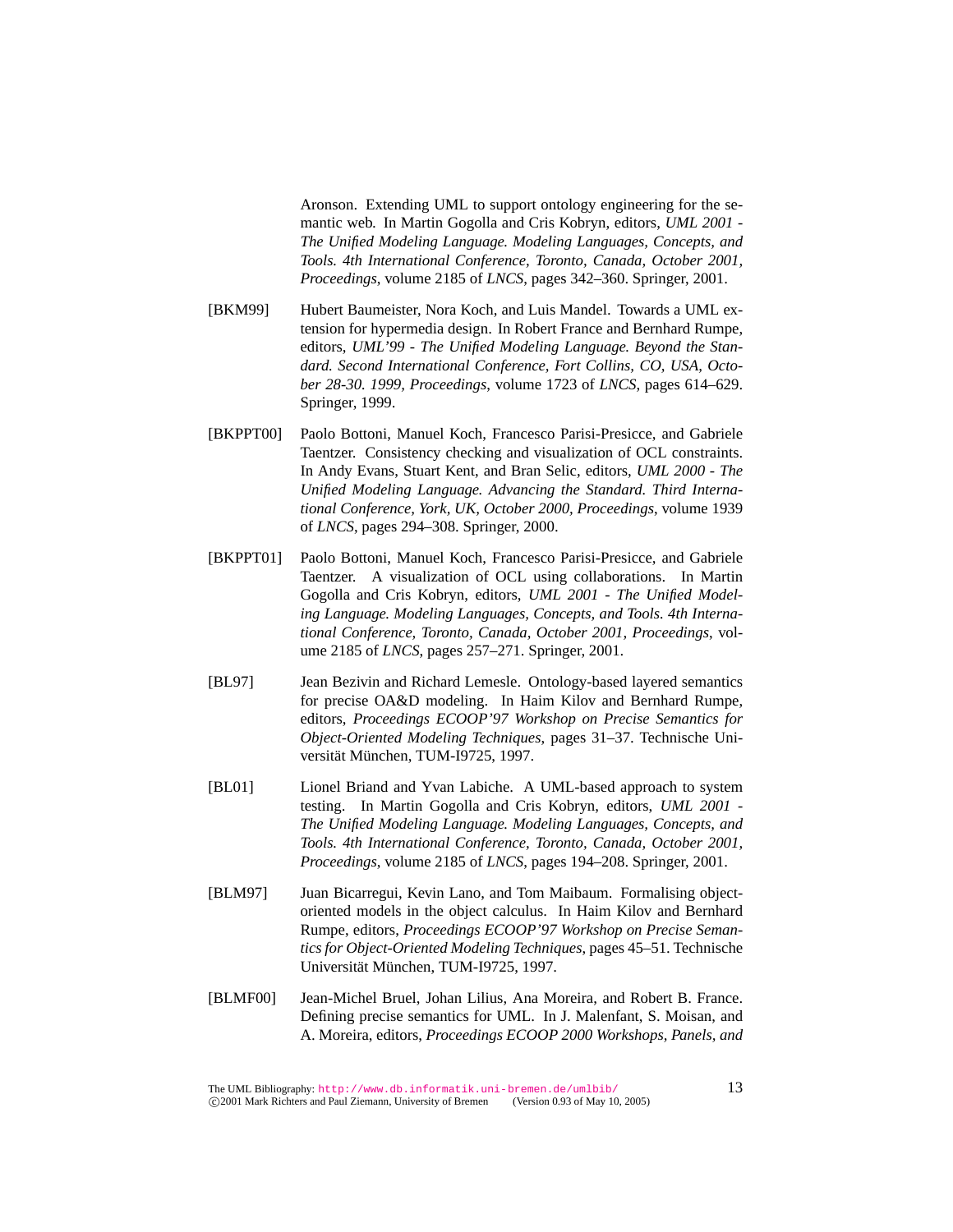*Posters, Sophia Antipolis and Cannes, France, June 2000*, volume 1964 of *LNCS*, pages 113–122. Springer, 2000.

- [BLP01] Dag Bjoerklund, Johan Lilius, and Ivan Porres. Towards efficient code synthesis from statecharts. In Andy Evans, Robert France, Ana Moreira, and Bernhard Rumpe, editors, *Practical UML-Based Rigorous Development Methods - Countering or Integrating the eXtremists. Workshop of the pUML-Group held together with the UML 2001 October 1st, 2001 in Toronto, Canada*, volume P-7 of *LNI*, pages 29–41. German Informatics Society, 2001.
- [BLR98] E. Bourdeau, P. Lugagne, and P. Roques. Hierarchical context diagrams with UML - an experience report on satellite ground system analysis. In Jean Bézivin and Pierre-Alain Muller, editors, *The Unified Modeling Language, UML'98 - Beyond the Notation. First International Workshop, Mulhouse, France, June 1998*, pages 215–224, 1998.
- [BLR99] Eric Bourdeau, Philippe Lugagne, and Pascal Roques. Hierarchical context diagrams with UML: An experience report on satellite ground system analysis. In Jean Bézivin and Pierre-Alain Muller, editors, *The Unified Modeling Language, UML'98 - Beyond the Notation. First International Workshop, Mulhouse, France, June 1998, Selected Papers*, volume 1618 of *LNCS*, pages 227–239. Springer, 1999.
- [BM98] Jean Bézivin and Pierre-Alain Muller, editors. The Unified Modeling *Language, UML'98 - Beyond the Notation. First International Workshop, Mulhouse, France, June 1998*, 1998.
- [BM99] Jean Bézivin and Pierre-Alain Muller, editors. *The Unified Modeling Language, UML'98 - Beyond the Notation. First International Workshop, Mulhouse, France, June 1998, Selected Papers*, volume 1618 of *LNCS*. Springer, 1999.
- [BM02] Paolo Bottoni and Mark Minas, editors. *GT-VMT'2002 Graph Transformation and Visual Modeling Techniques, Barcelona, Spain, 11-12 October 2002*, volume 72(3) of *ENTCS*. Elsevier, 2002.
- [BMM99] A. Bondavalli, I. Majzik, and I. Mura. Automatic dependability analysis for supporting design decisions in UML. In Raymond Paul and Catherine Meadows, editors, *Proc. of the Fourth IEEE International Symposium on High Assurance Systems Engineering*. IEEE, 1999.
- [BMP<sup>+</sup>02] Jean-Paul Bodeveix, Thierry Millan, Christian Percebois, Christophe Le Camus, Pierre Bazex, and Louis Feraud. Extending OCL for verifying UML models consistency. In Ludwik Kuzniarz, Gianna Reggio, Jean Louis Sourrouille, and Zbigniew Huzar, editors, *Blekinge Institute of Technology, Research Report 2002:06. UML 2002, Model Engineering, Concepts and Tools. Workshop on Consistency Problems in UML-based Software Development. Workshop Materials*, pages 75–90.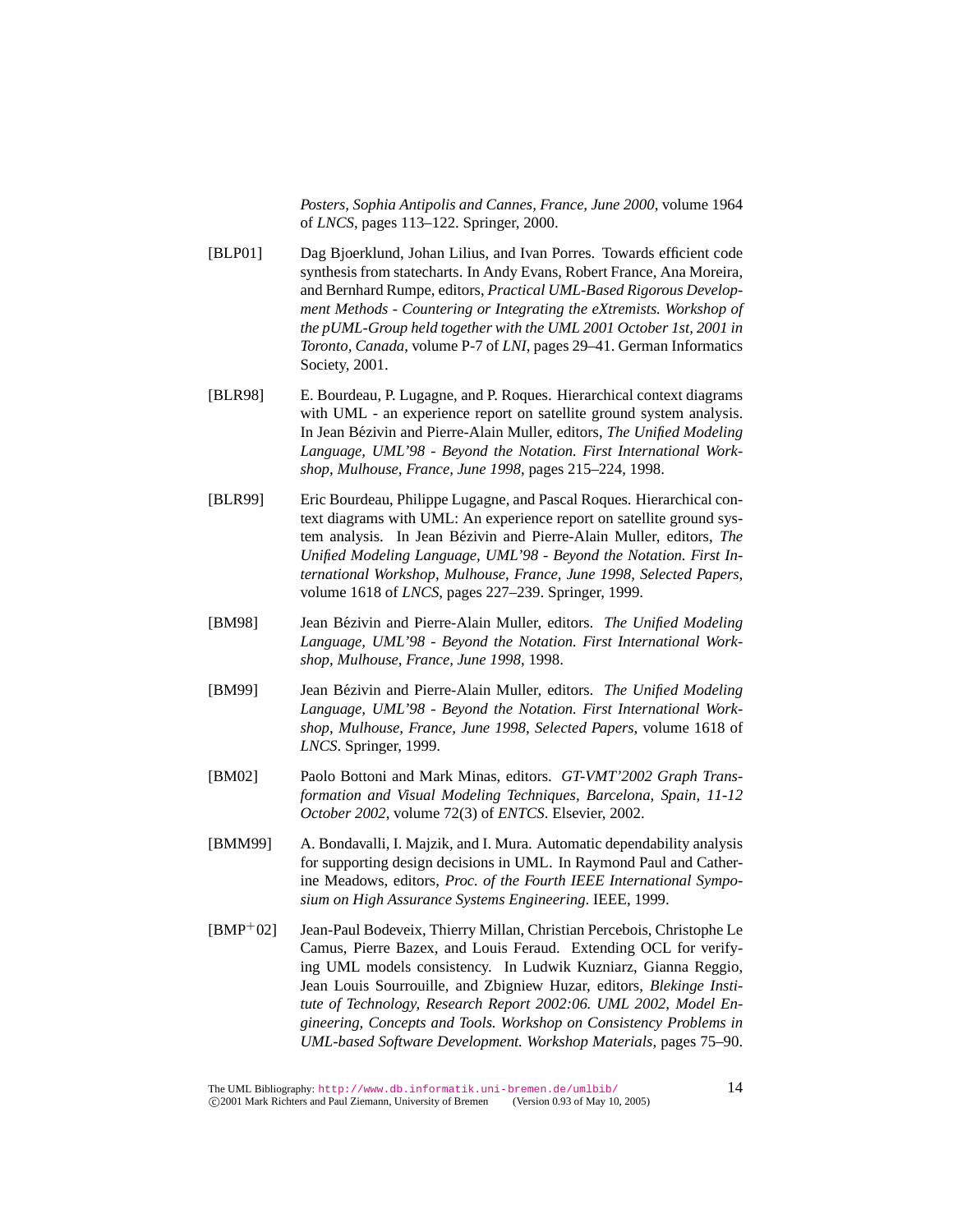Department of Software Engineering and Computer Science, Blekinge Institute of Technology, 2002.

- [Bos99] Prasanta Bose. Automated translation of UML models of architectures for verification and simulation using SPIN. In Robert J. Hall and Ernst Tyugu, editors, *Proc. of the 14th IEEE International Conference on Automated Software Engineering, ASE'99*. IEEE, 1999.
- [BP97] Michael Blaha and William Premerlani. *Object-Oriented Modeling and Design for Database Applications*. Prentice Hall, 1997.
- [BP98] Luciano Baresi and Mauro Pezze. On formalizing UML with high- ` level Petri Nets. Technical Report 09.98, Dipartimento di Elettronica e Informazione – Politecnico di Milano, 1998.
- [BPP99] Ralph-Johan Back, Luigia Petre, and Ivan Porres Paltor. Analysing UML use cases as contracts. In Robert France and Bernhard Rumpe, editors, *UML'99 - The Unified Modeling Language. Beyond the Standard. Second International Conference, Fort Collins, CO, USA, October 28-30. 1999, Proceedings*, volume 1723 of *LNCS*, pages 518–533. Springer, 1999.
- [BRJ98] Grady Booch, Jim Rumbaugh, and Ivar Jacobson. *The Unified Modeling Language User Guide*. Addison-Wesley, 1998.
- [Bro01] David William Brown. *Introduction to Object-Oriented Analysis: Objects and UML in Plain English*. Wiley, 2001.
- [BRS97] Klaus Bergner, Andreas Rausch, and Marc Sihling. Using UML for modeling a distributed Java application. Institutsbericht TUM-I9735, Technische Universität München, Institut für Informatik, July 1997.
- [BRS98] Klaus Bergner, Andreas Rausch, and Marc Sihling. A critical look upon UML 1.0. In Martin Schader and Axel Korthaus, editors, *The Unified Modeling Language – Technical Aspects and Applications*, pages 79– 92. Physica-Verlag, Heidelberg, 1998.
- [Bru98] Jean-Michel Bruel. Transforming UML models to formal specifications. In Luis Andrade, Ana Moreira, Akash Deshpande, and Stuart Kent, editors, *Proceedings of the OOPSLA'98 Workshop on Formalizing UML. Why? How?*, 1998.
- [BS01] Marko Boger and Thorsten Sturm. Tool-support for model-driven software engineering. In Andy Evans, Robert France, Ana Moreira, and Bernhard Rumpe, editors, *Practical UML-Based Rigorous Development Methods - Countering or Integrating the eXtremists. Workshop of the pUML-Group held together with the UML 2001 October 1st, 2001 in Toronto, Canada*, volume P-7 of *LNI*, pages 307–318. German Informatics Society, 2001.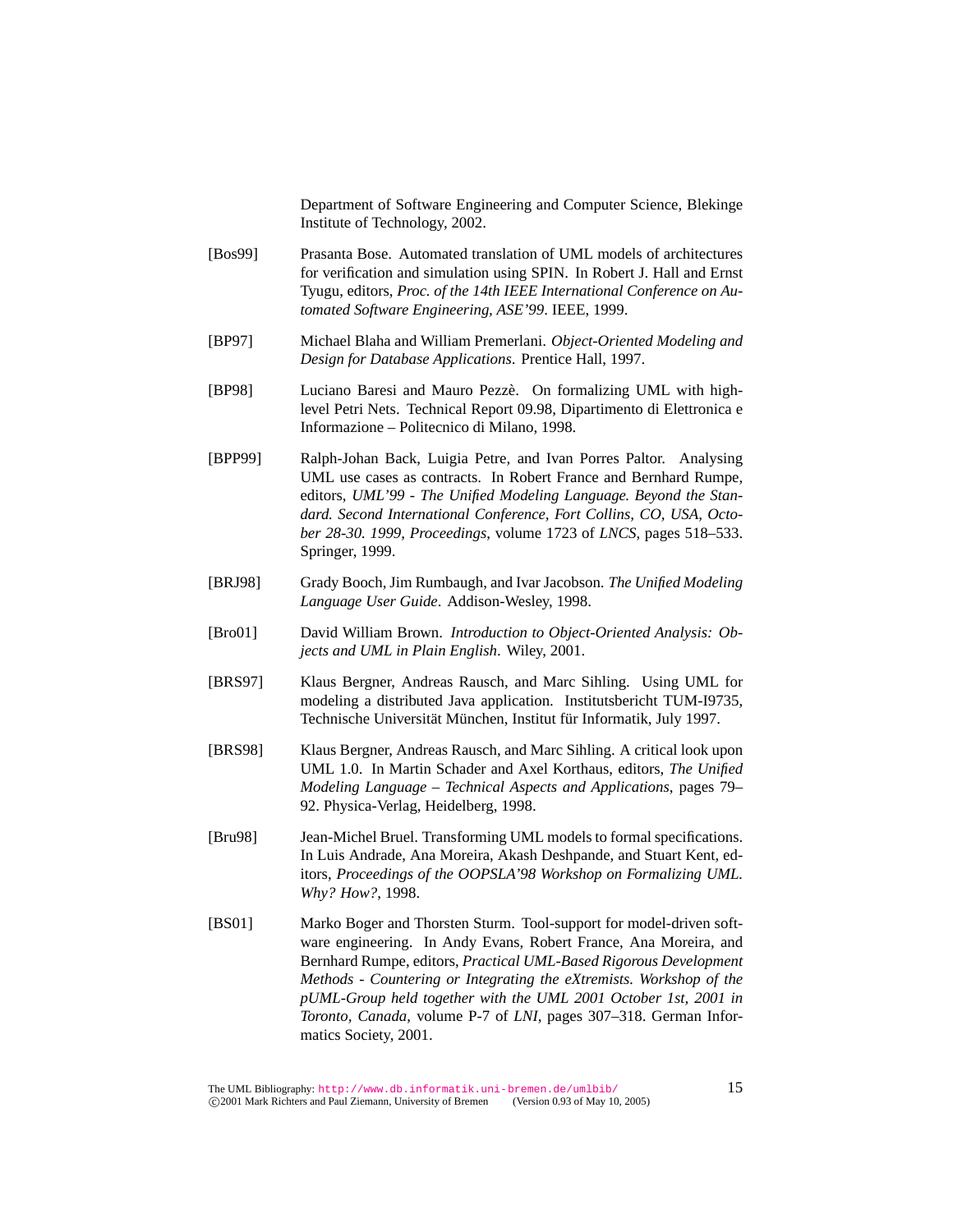- [BSMM04] Thomas Baar, Alfred Strohmeier, Ana Moreira, and Stephen J. Mellor, editors. *UML 2004 - The Unified Modeling Language. Model Languages and Applications. 7th International Conference, Lisbon, Portugal, October 11-15, 2004, Proceedings*, volume 3273 of *LNCS*. Springer, 2004.
- [Bur97] Rainer Burkhardt. *UML: Unified Modeling Language*. Addison-Wesley, 1997.
- [BV02] Purandar Bhaduri and R. Venkatesh. Formal consistency of models in multi-view modelling. In Ludwik Kuzniarz, Gianna Reggio, Jean Louis Sourrouille, and Zbigniew Huzar, editors, *Blekinge Institute of Technology, Research Report 2002:06. UML 2002, Model Engineering, Concepts and Tools. Workshop on Consistency Problems in UML-based Software Development. Workshop Materials*, pages 149–159. Department of Software Engineering and Computer Science, Blekinge Institute of Technology, 2002.
- [BW02] Achim D. Brucker and Burkhart Wolff. HOL-OCL: Experiences, consequences and design choices. In Jean-Marc Jézéquel, Heinrich Hussmann, and Stephen Cook, editors, *UML 2002 - The Unified Modeling Language. Model Engineering, Languages, Concepts, and Tools. 5th International Conference, Dresden, Germany, September/October 2002, Proceedings*, volume 2460 of *LNCS*, pages 196–211. Springer, 2002.
- [BZL04] Stefan Bisanz, Paul Ziemann, and Arne Lindow. Integrated specification, validation and verification with hybridUML and OCL applied to the BART case study. In E. Schnieder and G. Tarnai, editors, *FORMS/FORMAT 2004. Formal Methods for Automation and Safety in Railway and Automotive Systems, Proceedings of Symposium FORMS/FORMAT 2004, Braunschweig, Germany, 2nd and 3rd December 2004*, 2004.
- [Can99] Agusti Canals. Use of UML/CS SI development process. In TBA, editor, *Proceedings of ICSSEA'99*. TBA, 1999.
- [Cas98a] Xavier Castellani. Evaluation of models defined with charts of concepts: Application to the UML model. In *Proc. CAiSE'98/IFIP 8.1 Third International Workshop on Evaluation of Modeling Methods in Systems Analysis and Design (EMMSAD'98)*, 1998.
- [Cas98b] Xavier Castellani. An overview of the version 1.1 of the UML defined with charts of concepts. In Jean Bézivin and Pierre-Alain Muller, editors, *The Unified Modeling Language, UML'98 - Beyond the Notation. First International Workshop, Mulhouse, France, June 1998*, pages 13– 24, 1998.
- [CB02] Eric Cariou and Antoine Beugnard. The specification of UML collaborations as interaction components. In Jean-Marc Jézéquel, Heinrich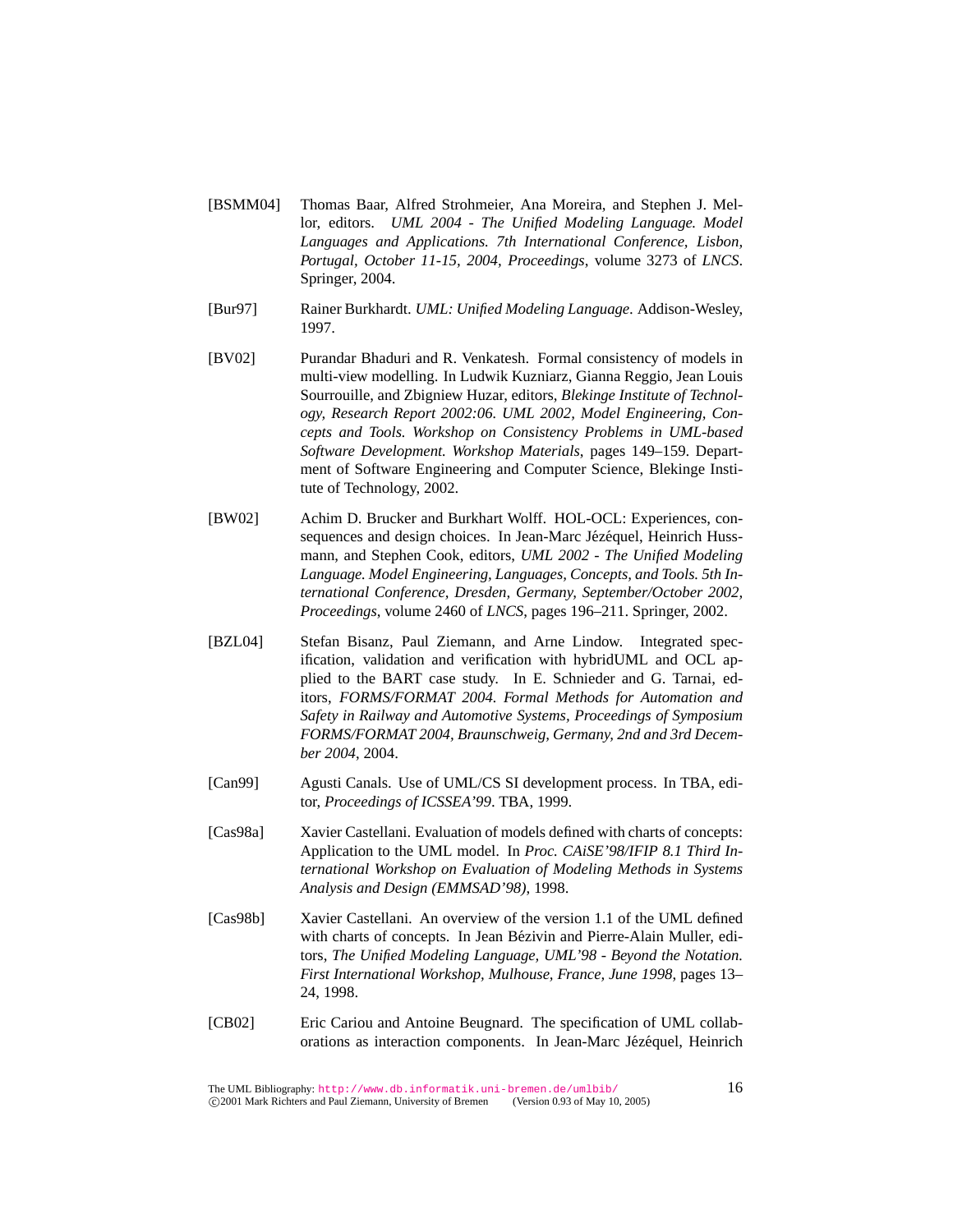Hussmann, and Stephen Cook, editors, *UML 2002 - The Unified Modeling Language. Model Engineering, Languages, Concepts, and Tools. 5th International Conference, Dresden, Germany, September/October 2002, Proceedings*, volume 2460 of *LNCS*, pages 352–367. Springer, 2002.

- [CCMV04] Olivier Caron, Bernard Carré, Alexis Muller, and Gilles Vanwormhoudt. An OCL formulation of UML2 template binding. In Thomas Baar, Alfred Strohmeier, Ana Moreira, and Stephen J. Mellor, editors, *UML 2004 - The Unified Modeling Language. Model Languages and Applications. 7th International Conference, Lisbon, Portugal, October 11- 15, 2004, Proceedings*, volume 3273 of *LNCS*, pages 27–40. Springer, 2004.
- [CD00] John Cheesman and John Daniels. *UML Components: A Simple Process for Specifying Component-Based Software*. Addison-Wesley, 2000.
- [CDD03] Kendra Cooper, Lirong Dai, and Yi Deng. Modeling performance as an aspect: a UML based approach. In Faisal Akkawi, Omar Aldawud, Grady Booch, Siobhán Clarke, Jeff Gray, Bill Harrison, Mohamed Kandé, Dominik Stein, Peri Tarr, and Aida Zakaria, editors, *The 4th AOSD Modeling With UML Workshop*, 2003.
- [CDFG02] Gennaro Costagliola, Vincenzo Deufemia, Filomena Ferruci, and Carmine Gravino. Exploiting visual languages generation and UML meta modeling to construct meta-CASE workbenches. In Paolo Bottoni and Mark Minas, editors, *GT-VMT'2002 Graph Transformation and Visual Modeling Techniques, Barcelona, Spain, 11-12 October 2002*, volume 72(3) of *ENTCS*. Elsevier, 2002.
- [CEK01] Tony Clark, Andy Evans, and Stuart Kent. The metamodelling language calculus: Foundation semantics for UML. In Heinrich Hussmann, editor, *Fundamental Approaches to Software Engineering, 4th International Conference, FASE 2001, held as Part of the Joint European Conferences on Theory and Practice of Software, ETAPS 2001, Genova, Italy, April 2-6, 2001, Proceedings*, volume 2029 of *LNCS*, pages 17–31. Springer, 2001.
- [CEK02a] Tony Clark, Andy Evans, and Stuart Kent. A meta-model facility for a family of UML constraint languages. In Tony Clark and Jos Warmer, editors, *Object Modeling with the OCL: The Rationale behind the Object Constraint Language*, pages 4–20. Springer, 2002.
- [CEK02b] Tony Clark, Andy Evans, and Stuart Kent. A metamodel for package extension with renaming. In Jean-Marc Jézéquel, Heinrich Hussmann, and Stephen Cook, editors, *UML 2002 - The Unified Modeling Language. Model Engineering, Languages, Concepts, and Tools. 5th International Conference, Dresden, Germany, September/October 2002, Proceedings*, volume 2460 of *LNCS*, pages 305–320. Springer, 2002.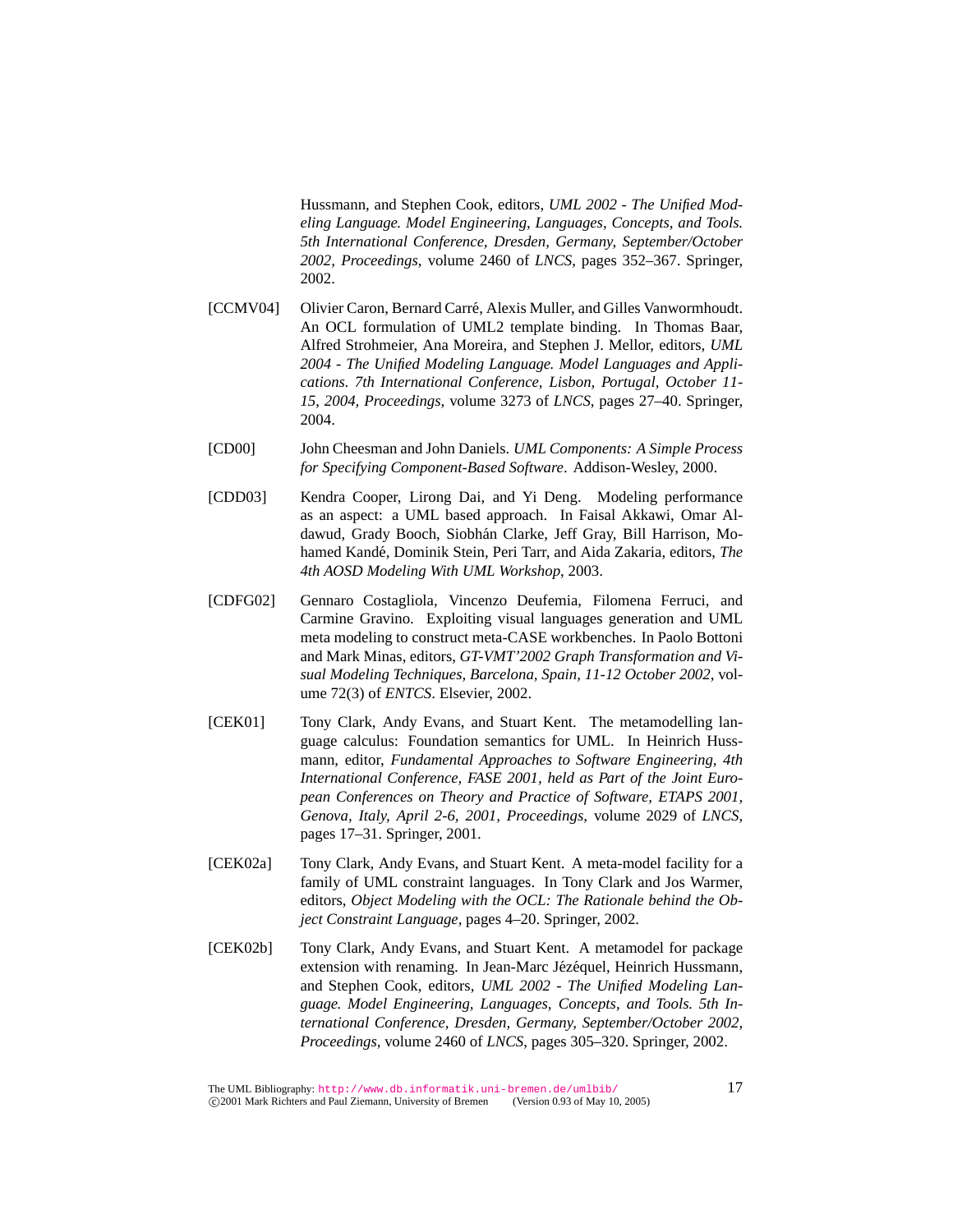- [Chi01] Dan Chiorean. Using OCL beyond specifications. In Andy Evans, Robert France, Ana Moreira, and Bernhard Rumpe, editors, *Practical UML-Based Rigorous Development Methods - Countering or Integrating the eXtremists. Workshop of the pUML-Group held together with the UML 2001 October 1st, 2001 in Toronto, Canada*, volume P-7 of *LNI*, pages 57–68. German Informatics Society, 2001.
- [CHK99] M. Dal Cin, G. Huszerl, and K. Kosmidis. Evaluation of safety-critical systems based on guarded statecharts. In Raymond Paul and Catherine Meadows, editors, *Proc. of the Fourth IEEE International Symposium on High Assurance Systems Engineering*. IEEE, 1999.
- [CK01] María Victoria Cengarle and Alexander Knapp. A formal semantics for OCL 1.4. In Martin Gogolla and Cris Kobryn, editors, *UML 2001 - The Unified Modeling Language. Modeling Languages, Concepts, and Tools. 4th International Conference, Toronto, Canada, October 2001, Proceedings*, volume 2185 of *LNCS*, pages 118–133. Springer, 2001.
- [CKM<sup>+</sup>99a] Steve Cook, Anneke Kleppe, Richard Mitchell, Bernhard Rumpe, Jos Warmer, and Alan Cameron Wills. The Amsterdam manifesto on OCL. Technical Report TUM-I9925, Technische Universität München, December 1999.
- [CKM<sup>+</sup>99b] Steve Cook, Anneke Kleppe, Richard Mitchell, Bernhard Rumpe, Jos Warmer, and Alan Cameron Wills. Defining UML family members using prefaces. In Christine Mingins, editor, *Proceedings of TOOLS Pacific 1999*. IEEE Computer Society, 1999.
- [CKM<sup>+</sup>99c] Steve Cook, Anneke Kleppe, Richard Mitchell, Jos Warmer, and Alan Cameron Wills. Defining the context of OCL expressions. In Robert France and Bernhard Rumpe, editors, *UML'99 - The Unified Modeling Language. Beyond the Standard. Second International Conference, Fort Collins, CO, USA, October 28-30. 1999, Proceedings*, volume 1723 of *LNCS*, pages 372–383. Springer, 1999.
- [CKM<sup>+</sup>02] Steve Cook, Anneke Kleppe, Richard Mitchell, Bernhard Rumpe, Jos Warmer, and Alan Cameron Wills. The amsterdam manifesto on OCL. In Tony Clark and Jos Warmer, editors, *Object Modeling with the OCL: The Rationale behind the Object Constraint Language*, pages 115–149. Springer, 2002.
- [CKSS01] Valentin Crettaz, Mohamed Mancona Kandé, Shane Sendall, and Alfred Strohmeier. Integrating the ConcernBASE approach with SADL. In Martin Gogolla and Cris Kobryn, editors, *UML 2001 - The Unified Modeling Language. Modeling Languages, Concepts, and Tools. 4th International Conference, Toronto, Canada, October 2001, Proceedings*, volume 2185 of *LNCS*, pages 166–181. Springer, 2001.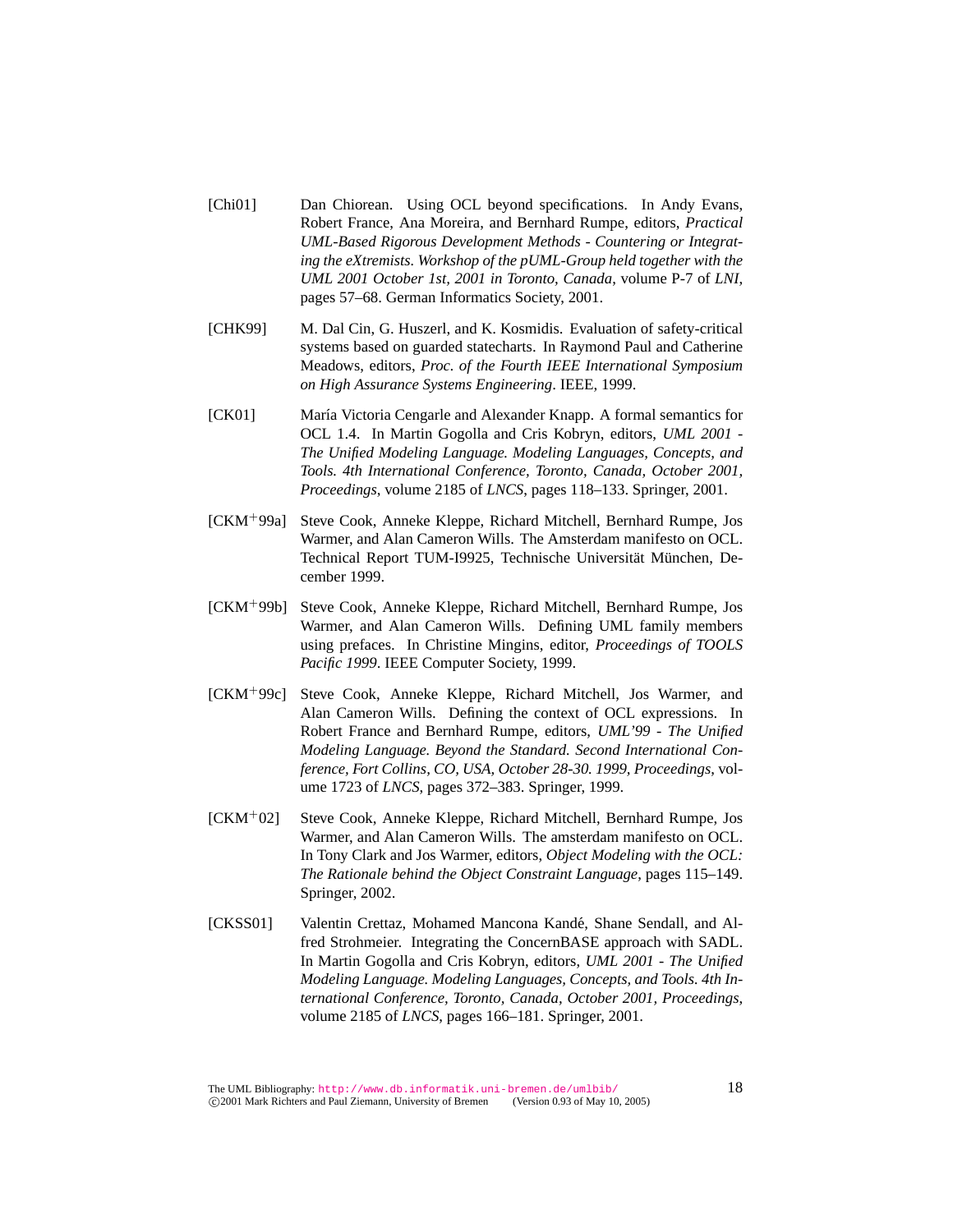- [CL00] Sam Chung and Yun-Sik Lee. Reverse software engineering with UML for web site maintenance. In *10th International Database Symposium on Mobile, XML and Post-relational Databases, Hong Kong, June, 2000*, 2000.
- [Cla99] Tony Clark. Type checking UML static diagrams. In Robert France and Bernhard Rumpe, editors, *UML'99 - The Unified Modeling Language. Beyond the Standard. Second International Conference, Fort Collins, CO, USA, October 28-30. 1999, Proceedings*, volume 1723 of *LNCS*, pages 503–517. Springer, 1999.
- [Cla00] Siobhán Clarke. Composing design models: An extension to the UML. In Andy Evans, Stuart Kent, and Bran Selic, editors, *UML 2000 - The Unified Modeling Language. Advancing the Standard. Third International Conference, York, UK, October 2000, Proceedings*, volume 1939 of *LNCS*, pages 338–352. Springer, 2000.
- [CLL99] Peter Coad, Eric Lefebvre, and Jeff De Luca. *Java Modeling in Color with UML*. Prentice Hall, 1999.
- [CM03] Alexander Christoph and Matthias M. Müller. GREAT: UML transformation tool for porting middleware applications. In Perdita Stevens, Jon Whittle, and Grady Booch, editors, *UML 2003 - The Unified Modeling Language. Model Languages and Applications. 6th International Conference, San Francisco, CA, USA, October 2003, Proceedings*, volume 2863 of *LNCS*, pages 18–30. Springer, 2003.
- [CMSD04] Eric Cariou, Raphaël Marvie, Lionel Seinturier, and Laurence Duchien. OCL for the specification of model transformation contracts. In Octavian Patrascoiu, editor, *OCL and Model Driven Engineering, UML 2004 Conference Workshop, October 12, 2004, Lisbon, Portugal*, pages 69–83. University of Kent, 2004.
- [Coa03] Peter Coad. Agile processes: Developing your own "secret recipes". In Perdita Stevens, Jon Whittle, and Grady Booch, editors, *UML 2003 - The Unified Modeling Language. Model Languages and Applications. 6th International Conference, San Francisco, CA, USA, October 2003, Proceedings*, volume 2863 of *LNCS*, page 1. Springer, 2003.
- [Coo00] Steve Cook. The UML family: Profiles, prefaces and packages. In Andy Evans, Stuart Kent, and Bran Selic, editors, *UML 2000 - The Unified Modeling Language. Advancing the Standard. Third International Conference, York, UK, October 2000, Proceedings*, volume 1939 of *LNCS*, pages 255–264. Springer, 2000.
- [Cor99] J-M. Cornily. Specifying distributed object applications using the reference model for open distributed processing and the unified modeling language. In Colin Atkinson, editor, *Proc. of The 3rd International Conference on Enterprise Distributed Object Computing*. IEEE, 1999.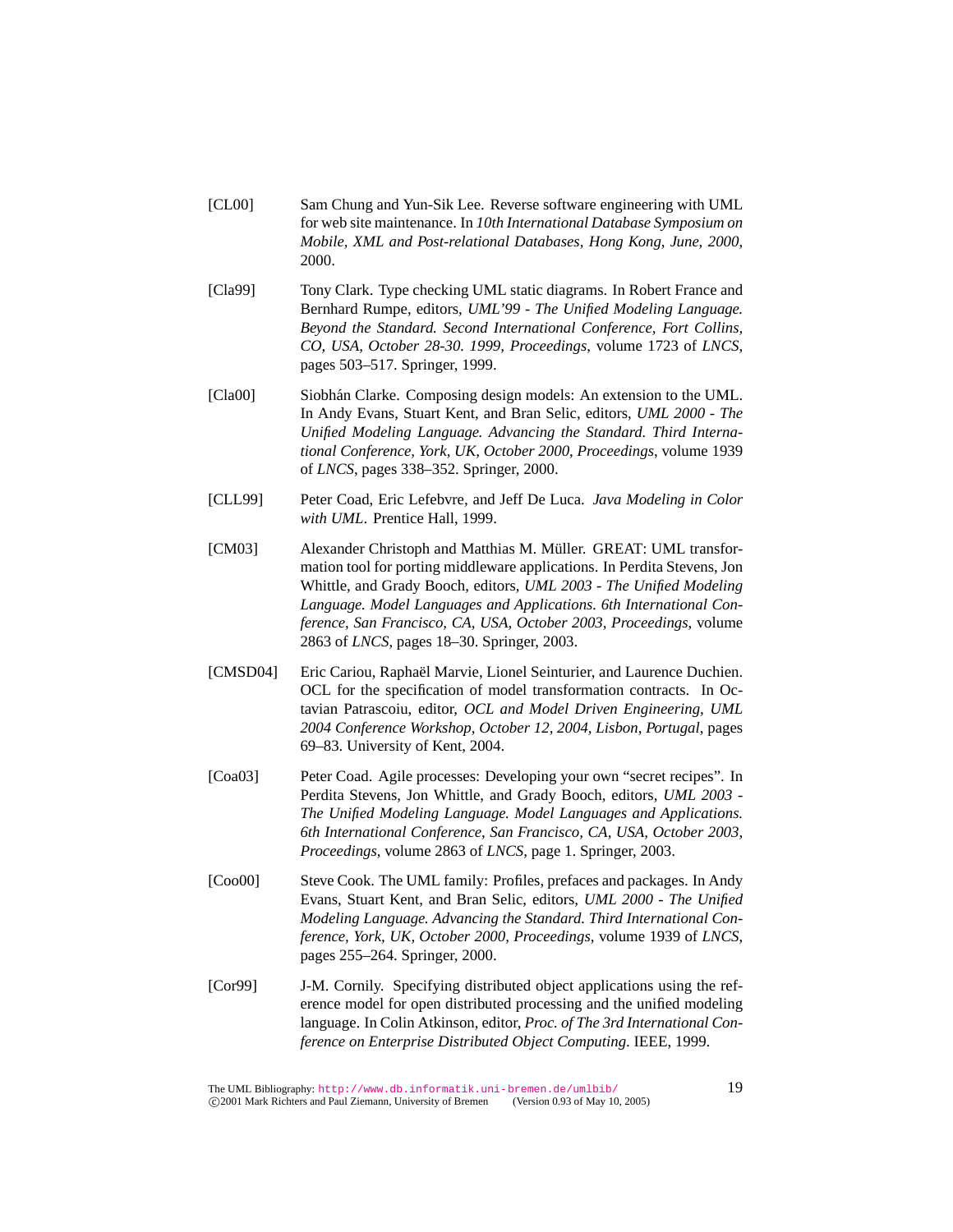- [COT03] Jordi Cabot, Antoni Olivé, and Ernest Teniente. Representing temporal information in UML. In Perdita Stevens, Jon Whittle, and Grady Booch, editors, *UML 2003 - The Unified Modeling Language. Model Languages and Applications. 6th International Conference, San Francisco, CA, USA, October 2003, Proceedings*, volume 2863 of *LNCS*, pages 44–59. Springer, 2003.
- [CPR01] Christine Choppy, Pascal Poizat, and Jean-Claude Royer. Specification of mixed systems in KORRIGAN with the support of a UML-inspired graphical notation. In Heinrich Hussmann, editor, *Fundamental Approaches to Software Engineering, 4th International Conference, FASE 2001, held as Part of the Joint European Conferences on Theory and Practice of Software, ETAPS 2001, Genova, Italy, April 2-6, 2001, Proceedings*, volume 2029 of *LNCS*, pages 124–139. Springer, 2001.
- [CR99] Philippe Collet and Roger Rousseau. Towards efficient support for executing the Object Constraint Language. In *Tools 30 – USA'99. Proceedings.* IEEE Computer Society, 1999.
- [CS00] Michelle Chabrol and David Sarramia. Object oriented methodology based on UML for urban traffic system modeling. In Andy Evans, Stuart Kent, and Bran Selic, editors, *UML 2000 - The Unified Modeling Language. Advancing the Standard. Third International Conference, York, UK, October 2000, Proceedings*, volume 1939 of *LNCS*, pages 425– 439. Springer, 2000.
- [CS02] Guy Caplat and Jean Louis Sourrouille. Model mapping in MDA. In Jean Bezivin and Robert France, editors, *Workshop in Software Model Engineering*, 2002.
- [CSF00] Rainer Conrad, Dieter Scheffner, and Johann Christoph Freitag. XML conceptual modeling using UML. In Alberto H. F. Laender, Stephen W. Liddle, and Veda C. Storey, editors, *Conceptual Modeling - ER 2000, 19th International Conference on Conceptual Modeling, Salt Lake City, Utah, USA, October 9-12, 2000, Proceedings*, volume 1920 of *LNCS*, pages 558–571. Springer, 2000.
- [CT01] Stefan Conrad and Klaus Turowski. Temporal OCL: Meeting specification demands for business components. In Keng Siau and Terry Halpin, editors, *Unified Modeling Language: Systems Analysis, Design and Development Issues*, chapter 10, pages 151–166. Idea Publishing Group, 2001.
- [CT04] Jordi Cabot and Ernest Teniente. Determining the structural events that may violate an integrity constraint. In Thomas Baar, Alfred Strohmeier, Ana Moreira, and Stephen J. Mellor, editors, *UML 2004 - The Unified Modeling Language. Model Languages and Applications. 7th International Conference, Lisbon, Portugal, October 11-15, 2004, Proceedings*, volume 3273 of *LNCS*, pages 320–334. Springer, 2004.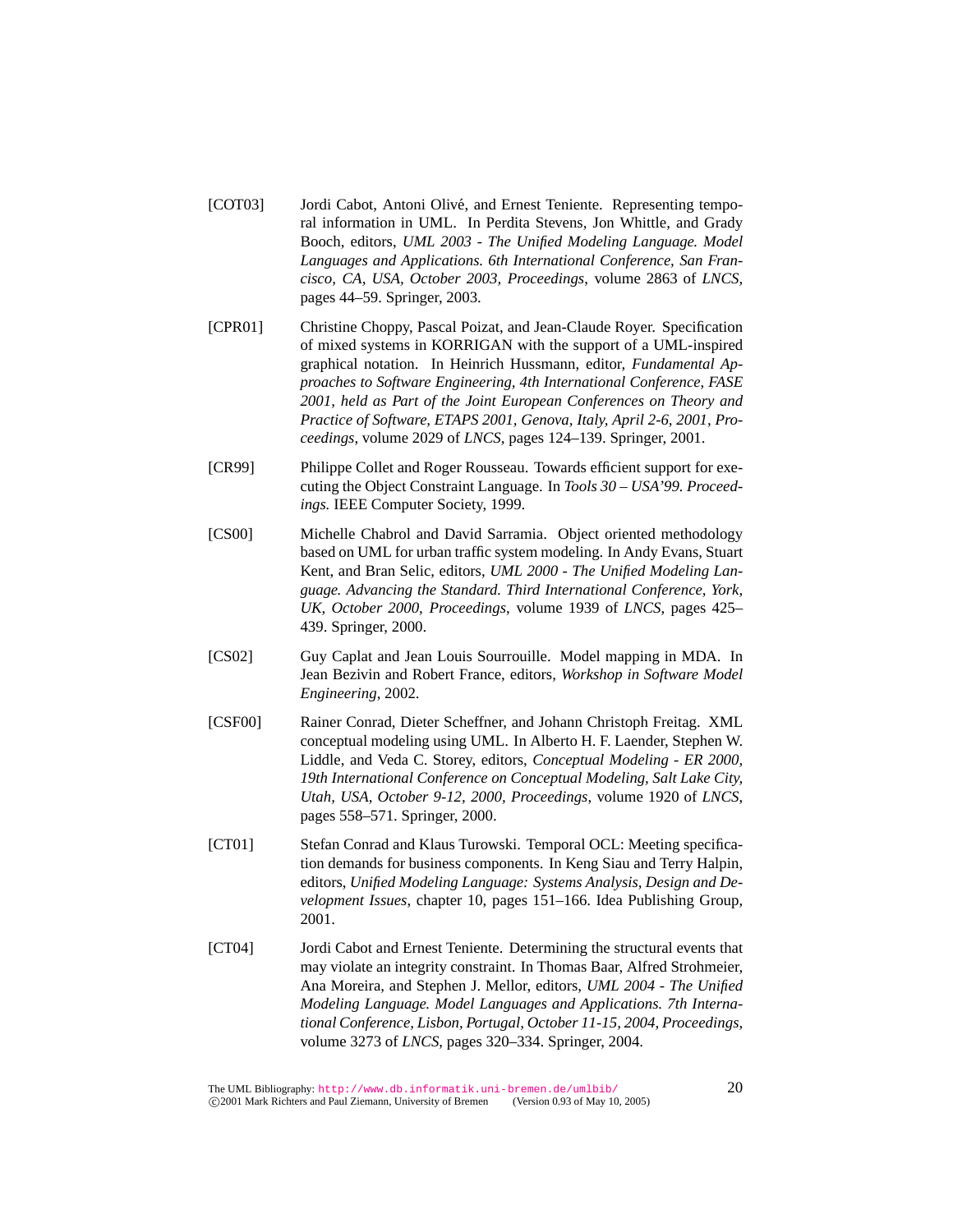- [CTBG99] L. Carroll, B. Tondu, C. Baron, and J. C. Geffroy. UML framework for the design of real-time robot controllers. In P. Amestoy, P. Berger, M. Daydé, I. Duff, V. Frayssé, L. Giraud, and D. Ruiz, editors, *Proceedings Euro-Par'99 - Parallel Processing, 5th International Euro-Par Conference, Toulouse, France, August/September 1999*, volume 1685 of *LNCS*, pages 511–514. Springer, 1999.
- [CW02] Tony Clark and Jos Warmer, editors. *Object Modeling with the OCL: The Rationale behind the Object Constraint Language*, volume 2263 of *LNCS*. Springer, 2002.
- [CW04] Alexandre Correa and Cláudia Werner. Applying refactoring techniques to UML/OCL. In Thomas Baar, Alfred Strohmeier, Ana Moreira, and Stephen J. Mellor, editors, *UML 2004 - The Unified Modeling Language. Model Languages and Applications. 7th International Conference, Lisbon, Portugal, October 11-15, 2004, Proceedings*, volume 3273 of *LNCS*, pages 173–187. Springer, 2004.
- [CWD00] Miro Casanova, Thomas Wallet, and Maja D'Hondt. Ensuring quality of geographic data with UML and OCL. In Andy Evans, Stuart Kent, and Bran Selic, editors, *UML 2000 - The Unified Modeling Language. Advancing the Standard. Third International Conference, York, UK, October 2000, Proceedings*, volume 1939 of *LNCS*, pages 225– 239. Springer, 2000.
- [DA02] John Derrick and David H. Akehurst. A framework for UML consistency. In Ludwik Kuzniarz, Gianna Reggio, Jean Louis Sourrouille, and Zbigniew Huzar, editors, *Blekinge Institute of Technology, Research Report 2002:06. UML 2002, Model Engineering, Concepts and Tools. Workshop on Consistency Problems in UML-based Software Development. Workshop Materials*, pages 30–45. Department of Software Engineering and Computer Science, Blekinge Institute of Technology, 2002.
- [Dam01] Werner Damm. Understanding UML pains and rewards. In Martin Gogolla and Cris Kobryn, editors, *UML 2001 - The Unified Modeling Language. Modeling Languages, Concepts, and Tools. 4th International Conference, Toronto, Canada, October 2001, Proceedings*, volume 2185 of *LNCS*, page 240. Springer, 2001.
- [Dav98] Hugh Davis. Bridging UML and STEP/EXPRESS with CDIF Achieving Interoperability of Object and Product Data Models. In Jean Bézivin and Pierre-Alain Muller, editors, *The Unified Modeling Language, UML'98 - Beyond the Notation. First International Workshop, Mulhouse, France, June 1998*, pages 75–86, 1998.
- [DBGP04] Amador Durán, Beatriz Bernárdez, Marcela Genero, and Mario Piattini. Empirically driven use case metamodel evolution. In Thomas Baar, Alfred Strohmeier, Ana Moreira, and Stephen J. Mellor, editors, *UML*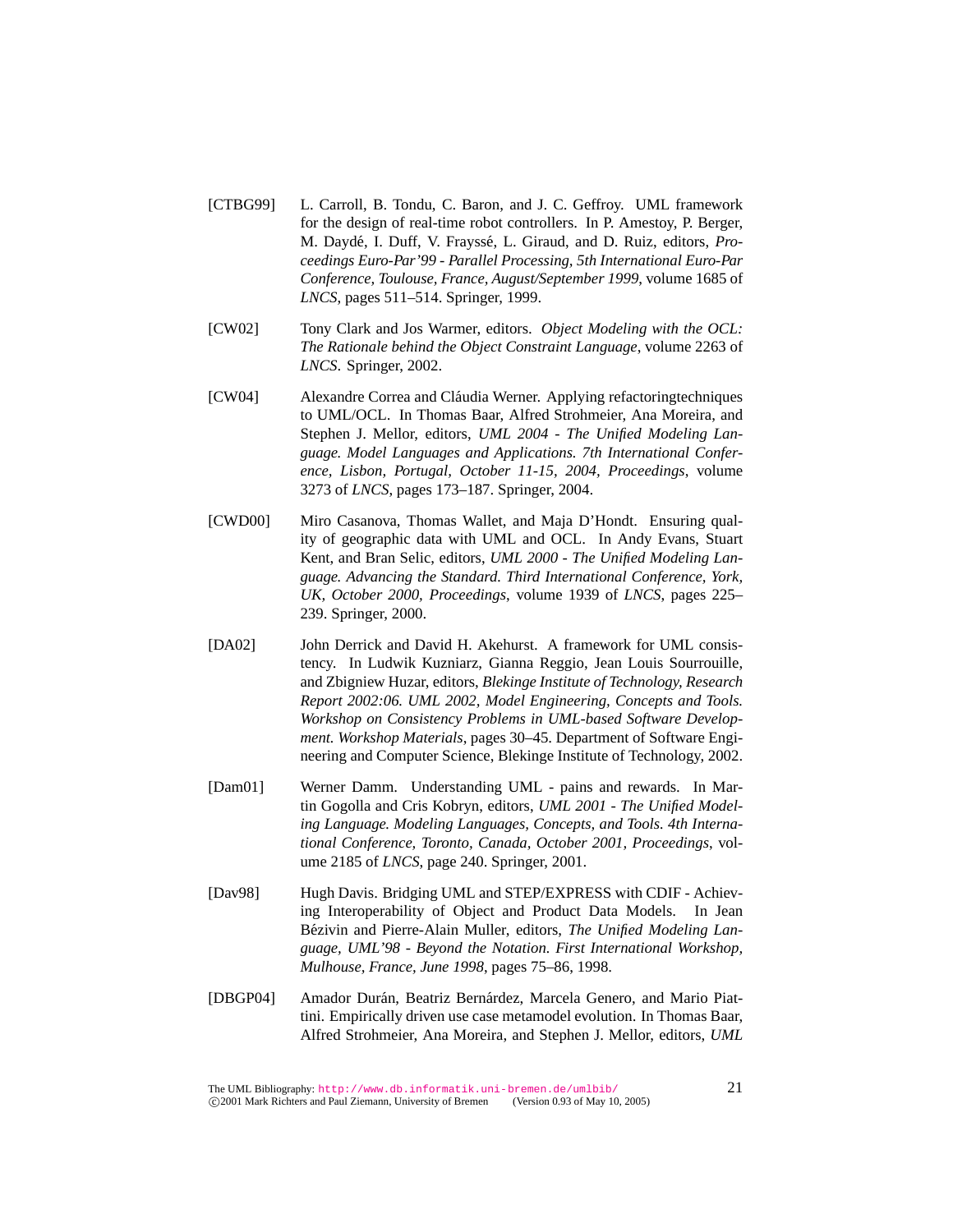*2004 - The Unified Modeling Language. Model Languages and Applications. 7th International Conference, Lisbon, Portugal, October 11-15, 2004, Proceedings*, volume 3273 of *LNCS*, pages 1–11. Springer, 2004.

- [dBMJ01] Lydie du Bousquet, Hugues Martin, and Jean-Marc Jézéquel. Conformance testing from UML specifications experience report. In Andy Evans, Robert France, Ana Moreira, and Bernhard Rumpe, editors, *Practical UML-Based Rigorous Development Methods - Countering or Integrating the eXtremists. Workshop of the pUML-Group held together with the UML 2001 October 1st, 2001 in Toronto, Canada*, volume P-7 of *LNI*, pages 43–55. German Informatics Society, 2001.
- [DdB00] Sophie Dupuy and Lydie du Bousquet. A multi-formalism approach for the validation of UML models. *Formal Aspects of Computing*, 12(4):228–230, 2000.
- [DDT99] Serge Demeyer, Stephane Ducasse, and Sander Tichelaar. Why unified is not universal? UML shortcomings for coping with round-trip engineering. In Robert France and Bernhard Rumpe, editors, *UML'99 - The Unified Modeling Language. Beyond the Standard. Second International Conference, Fort Collins, CO, USA, October 28-30. 1999, Proceedings*, volume 1723 of *LNCS*, pages 630–644. Springer, 1999.
- [Des98] Philippe Desfray. Automation of design pattern: Concepts, tools and practices. In Jean Bézivin and Pierre-Alain Muller, editors, *The Unified Modeling Language, UML'98 - Beyond the Notation. First International Workshop, Mulhouse, France, June 1998*, pages 107–114, 1998.
- [Des99] Philippe Desfray. Automation of design pattern: Concepts, tools and practices. In Jean Bézivin and Pierre-Alain Muller, editors, *The Unified Modeling Language, UML'98 - Beyond the Notation. First International Workshop, Mulhouse, France, June 1998, Selected Papers*, volume 1618 of *LNCS*, pages 120–131. Springer, 1999.
- [DGH02] K. Diethers, Ursula Goltz, and Michaela Huhn. Model checking UML statecharts with time. In Jan Jürjens, María Victoria Cengarle, Eduardo B. Fernandez, Bernhard Rumpe, and Robert Sandner, editors, *Critical Systems Development with UML – Proceedings of the UML'02 workshop*, pages 35–52. Technische Universität München, Institut für Informatik, 2002.
- [DGK99] Nathan Dykman, Martin Griss, and Robert Kessler. Nine suggestions for improving UML extensibility. In Robert France and Bernhard Rumpe, editors, *UML'99 - The Unified Modeling Language. Beyond the Standard. Second International Conference, Fort Collins, CO, USA, October 28-30. 1999, Proceedings*, volume 1723 of *LNCS*, pages 236–248. Springer, 1999.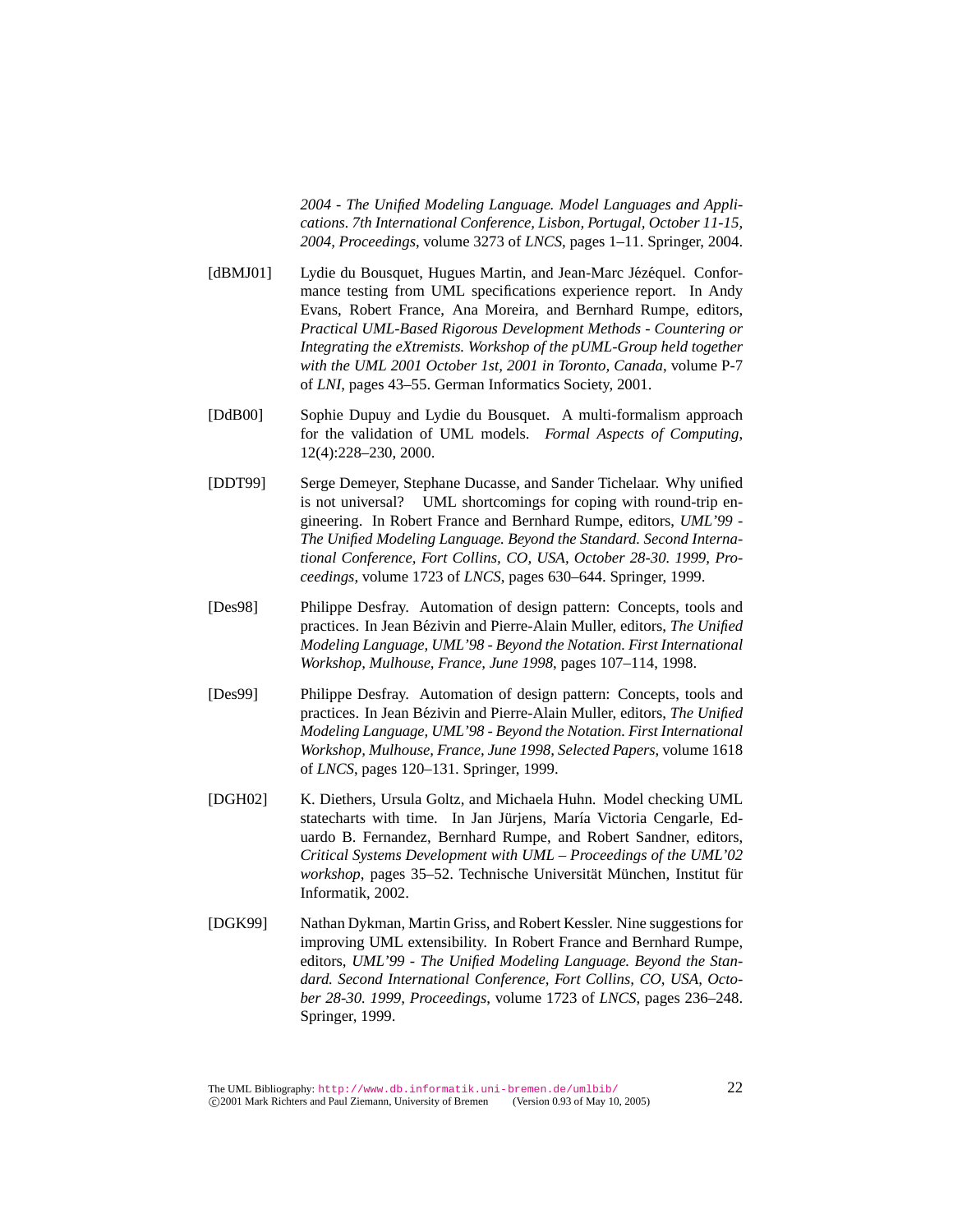- [DH99] Birgit Demuth and Heinrich Hussmann. Using UML/OCL constraints for relational database design. In Robert France and Bernhard Rumpe, editors, *UML'99 - The Unified Modeling Language. Beyond the Standard. Second International Conference, Fort Collins, CO, USA, October 28-30. 1999, Proceedings*, volume 1723 of *LNCS*, pages 598–613. Springer, 1999.
- [DH01] Zhijiang Dong and Xudong He. Integrating UML statecharts and collaboration diagrams using hierarchical predicate transition nets. In Andy Evans, Robert France, Ana Moreira, and Bernhard Rumpe, editors, *Practical UML-Based Rigorous Development Methods - Countering or Integrating the eXtremists. Workshop of the pUML-Group held together with the UML 2001 October 1st, 2001 in Toronto, Canada*, volume P-7 of *LNI*, pages 99–112. German Informatics Society, 2001.
- [DHL01] Birgit Demuth, Heinrich Hussmann, and Sten Loecher. OCL as a specification language for business rules in database applications. In Martin Gogolla and Cris Kobryn, editors, *UML 2001 - The Unified Modeling Language. Modeling Languages, Concepts, and Tools. 4th International Conference, Toronto, Canada, October 2001, Proceedings*, volume 2185 of *LNCS*, pages 104–117. Springer, 2001.
- [DHTT00a] Christian Heide Damm, Klaus Marius Hansen, Michael Thomsen, and Michael Tyrsted. Creative object-oriented modelling: Support for intuition, flexibility, and collaboration in CASE tools. In E. Bertino, editor, *Proceedings of ECOOP 2000*, volume 1850 of *LNCS*, pages 27–43. Springer, 2000.
- [DHTT00b] Christian Heide Damm, Klaus Marius Hansen, Michael Thomsen, and Michael Tyrsted. Supporting several levels of restriction in the UML. In Andy Evans, Stuart Kent, and Bran Selic, editors, *UML 2000 - The Unified Modeling Language. Advancing the Standard. Third International Conference, York, UK, October 2000, Proceedings*, volume 1939 of *LNCS*, pages 396–409. Springer, 2000.
- [Die02] Andreas Dietzsch. Adapting the UML to business modelling's needs experiences in situational method engineering. In Jean-Marc Jézéquel, Heinrich Hussmann, and Stephen Cook, editors, *UML 2002 - The Unified Modeling Language. Model Engineering, Languages, Concepts, and Tools. 5th International Conference, Dresden, Germany, September/October 2002, Proceedings*, volume 2460 of *LNCS*, pages 73–83. Springer, 2002.
- [DKPZ01] Shiri Davidson, Mila Keren, Sara Porat, and Gabi Zodik. Designing procedural 4GL applications through UML modeling. In Andy Evans, Robert France, Ana Moreira, and Bernhard Rumpe, editors, *Practical UML-Based Rigorous Development Methods - Countering or Integrating the eXtremists. Workshop of the pUML-Group held together with the*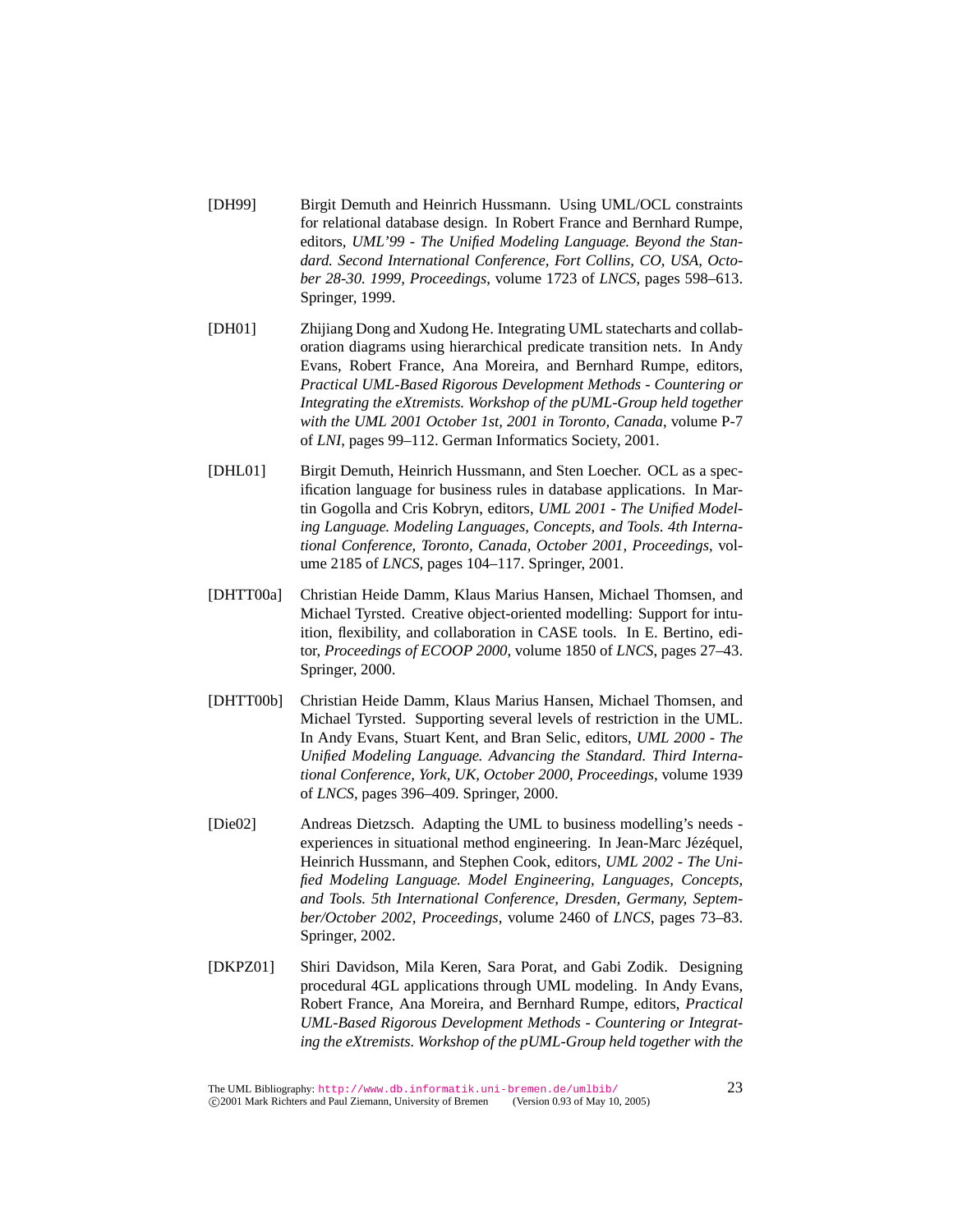*UML 2001 October 1st, 2001 in Toronto, Canada*, volume P-7 of *LNI*, pages 69–85. German Informatics Society, 2001.

- [DKR00] Dino Distefano, Joost-Pieter Katoen, and Arend Rensink. On a temporal logic for object-based systems. In Scott F. Smith and Carolyn L. Talcott, editors, *Formal Methods for Open Object-Based Distributed Systems IV - Proc. FMOODS'2000, September, 2000, Stanford, California, USA*. Kluwer Academic Publishers, 2000.
- [DLCP00] Sophie Dupuy, Yves Ledru, and Monique Chabre-Peccoud. An overview of RoZ: A tool for integrating UML and Z specifications. In Benkt Wangler and Lars Bergman, editors, *Advanced Information Systems Engineering, 12th International Conference CAiSE 2000, Stockholm, Sweden, June 5-9, 2000, Proceedings.*, volume 1789 of *LNCS*, pages 417–430. Springer, 2000.
- [dMES02] Miguel A. de Miguel, Daniel Exertier, and Serge Salicki. Specification of model transformations based on meta templates. In Jean Bezivin and Robert France, editors, *Workshop in Software Model Engineering*, 2002.
- [dMJS02] Miguel de Miguel, Jean Jourdan, and Serge Salicki. Practical experiences in the application of MDA. In Jean-Marc Jézéquel, Heinrich Hussmann, and Stephen Cook, editors, *UML 2002 - The Unified Modeling Language. Model Engineering, Languages, Concepts, and Tools. 5th International Conference, Dresden, Germany, September/October 2002, Proceedings*, volume 2460 of *LNCS*, pages 128–139. Springer, 2002.
- [DMY02] Alexandre David, M. Oliver Möller, and Wang Yi. Formal verification of UML statecharts with real-time extensions. In Ralf-Detlef Kutsche and Herbert Weber, editors, *Fundamental Approaches to Software Engineering, 5th International Conference, FASE 2002, held as Part of the Joint European Conferences on Theory and Practice of Software, ETAPS 2002, Grenoble, France, April 8-12, 2002, Proceedings*, volume 2306 of *LNCS*, pages 218–232. Springer, 2002.
- [DN03] Peter Dolog and Wolfgang Nejdl. Using UML and XMI for generating adaptive navigation sequences in web-based systems. In Perdita Stevens, Jon Whittle, and Grady Booch, editors, *UML 2003 - The Unified Modeling Language. Model Languages and Applications. 6th International Conference, San Francisco, CA, USA, October 2003, Proceedings*, volume 2863 of *LNCS*, pages 205–219. Springer, 2003.
- [DN04] Peter Dolog and Wolfgang Nejdl. Using UML-based feature models and UML collaboration diagrams to information modelling for webbased applications. In Thomas Baar, Alfred Strohmeier, Ana Moreira, and Stephen J. Mellor, editors, *UML 2004 - The Unified Modeling*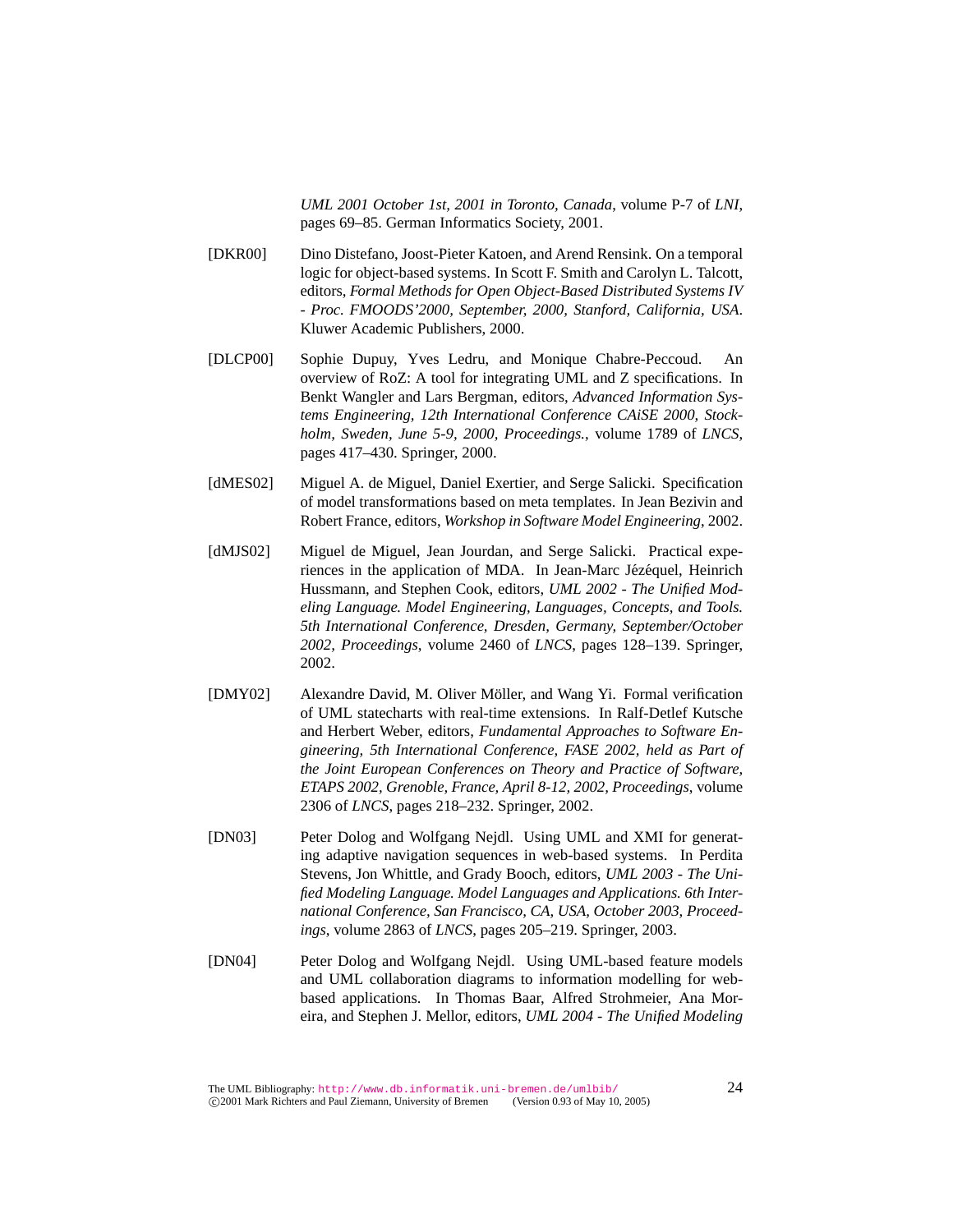*Language. Model Languages and Applications. 7th International Conference, Lisbon, Portugal, October 11-15, 2004, Proceedings*, volume 3273 of *LNCS*, pages 425–439. Springer, 2004.

- [Dou98] Bruce Powel Douglass. *Real-time UML: Developing Efficient Objects for Embedded Systems*. Addison-Wesley, 1998.
- [DP99] S. Dossick and D. N. Port. Extending UML across the complete software engineering cycle. In TBA, editor, *Proceedings of ICSSEA'99*. TBA, 1999.
- [DPJ01] Remco. M. Dijkman, Luís Pires, and Stef M. M. Joosten. Calculating with concepts: a technique for the development of business process support. In Andy Evans, Robert France, Ana Moreira, and Bernhard Rumpe, editors, *Practical UML-Based Rigorous Development Methods - Countering or Integrating the eXtremists. Workshop of the pUML-Group held together with the UML 2001 October 1st, 2001 in Toronto, Canada*, volume P-7 of *LNI*, pages 87–98. German Informatics Society, 2001.
- [D'S97] Desmond D'Souza. Types and classes: A language-independent view. *Journal of Object Oriented Programming*, 10(1):10–13, March 1997.
- [dS01a] Paulo Pinheiro da Silva. A proposal for a LOTOS-based semantics for UML. Technical Report UMCS-01-06-1, Department of Computer Science, University of Manchester, Manchester, UK, June 2001.
- [DS01b] Frank Devos and Eric Steegmans. The message paradigm in objectoriented analysis. In Martin Gogolla and Cris Kobryn, editors, *UML 2001 - The Unified Modeling Language. Modeling Languages, Concepts, and Tools. 4th International Conference, Toronto, Canada, October 2001, Proceedings*, volume 2185 of *LNCS*, pages 182–193. Springer, 2001.
- [DSB99] Desmond D'Souza, Aamond Sane, and Alan Birchenough. First-class extensibility for UML-profiles, stereotypes, patterns. In Robert France and Bernhard Rumpe, editors, *UML'99 - The Unified Modeling Language. Beyond the Standard. Second International Conference, Fort Collins, CO, USA, October 28-30. 1999, Proceedings*, volume 1723 of *LNCS*, pages 265–277. Springer, 1999.
- [DSe02] Bran DSelicevos. Does your software creak as it runs? In Jean-Marc Jézéquel, Heinrich Hussmann, and Stephen Cook, editors, *UML 2002 -The Unified Modeling Language. Model Engineering, Languages, Concepts, and Tools. 5th International Conference, Dresden, Germany, September/October 2002, Proceedings*, volume 2460 of *LNCS*, page 162. Springer, 2002.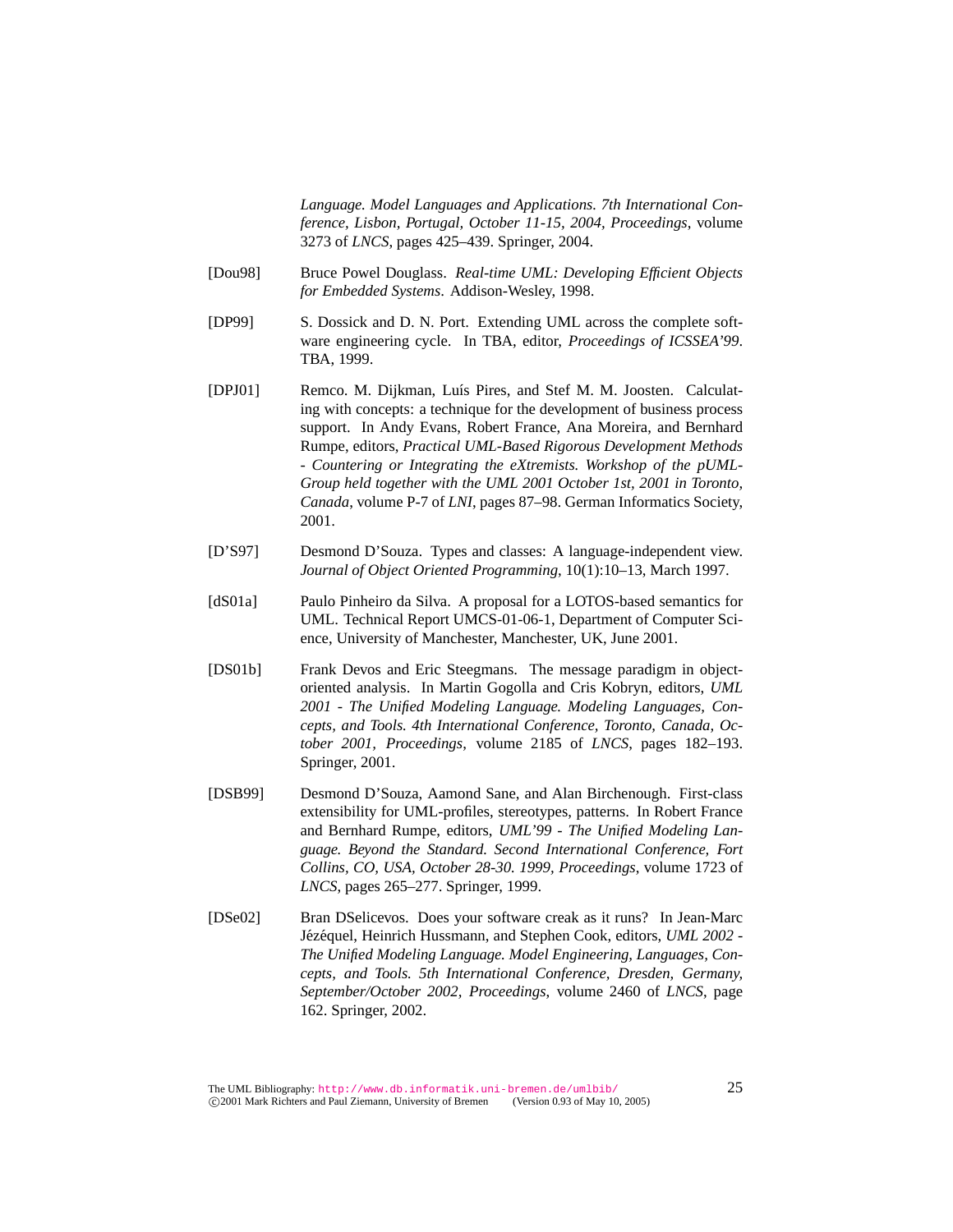- [dSP00a] Paulo Pinheiro da Silva and Norman W. Paton. UMLi: The unified modeling language for interactive applications. In Andy Evans, Stuart Kent, and Bran Selic, editors, *UML 2000 - The Unified Modeling Language. Advancing the Standard. Third International Conference, York, UK, October 2000, Proceedings*, volume 1939 of *LNCS*, pages 117– 132. Springer, 2000.
- [dSP00b] Paulo Pinheiro da Silva and Norman W. Paton. User interface modelling with UML. In H. Kangassalo, H. Jaakkola, and E. Kawaguchi, editors, *Proc. 10th European-Japanese Conference on Information Modelling and Knowledge Bases, Saariselka (Finland), 2000 ¨* . IOS Press, Amsterdam, 2000.
- [dSP01] Paulo Pinheiro da Silva and Norman W. Paton. A UML-based design environment for interactive applications. In E. Kapetanios and H. Hinterberger, editors, *Proceedings of 2nd International Workshop on User Interfaces to Data Intensive Systems*, pages 60–71. IEEE Computer Society, May 2001.
- [DtH01] Marlon Dumas and Arthur H. M. ter Hofstede. UML activity diagrams as a workflow specification language. In Martin Gogolla and Cris Kobryn, editors, *UML 2001 - The Unified Modeling Language. Modeling Languages, Concepts, and Tools. 4th International Conference, Toronto, Canada, October 2001, Proceedings*, volume 2185 of *LNCS*, pages 76– 90. Springer, 2001.
- [DW98] Desmond D'Souza and Alan Cameron Wills. *Objects, Components and Frameworks With UML: The Catalysis Approach*. Addison-Wesley, 1998.
- [EC97] Andy Evans and Tony Clark. Foundations of the Unified Modeling Language. In *Proc. of the 2nd BCS-FACS Northern Formal Methods Workshop, Ilkley, UK, 23-24 September 1997*, 1997.
- [EFLR98] Andy Evans, Robert B. France, Kevin Lano, and Bernhard Rumpe. Developing the UML as a formal modelling notation. In Jean Bézivin and Pierre-Alain Muller, editors, *The Unified Modeling Language, UML'98 - Beyond the Notation. First International Workshop, Mulhouse, France, June 1998*, pages 297–307, 1998.
- [EFLR99] Andy Evans, Robert B. France, Kevin Lano, and Bernhard Rumpe. The UML as a formal modeling notation. In Jean Bézivin and Pierre-Alain Muller, editors, *The Unified Modeling Language, UML'98 - Beyond the Notation. First International Workshop, Mulhouse, France, June 1998, Selected Papers*, volume 1618 of *LNCS*, pages 336–348. Springer, 1999.
- [EFMR01] Andy Evans, Robert France, Ana Moreira, and Bernhard Rumpe, editors. *Practical UML-Based Rigorous Development Methods - Countering or Integrating the eXtremists. Workshop of the pUML-Group held*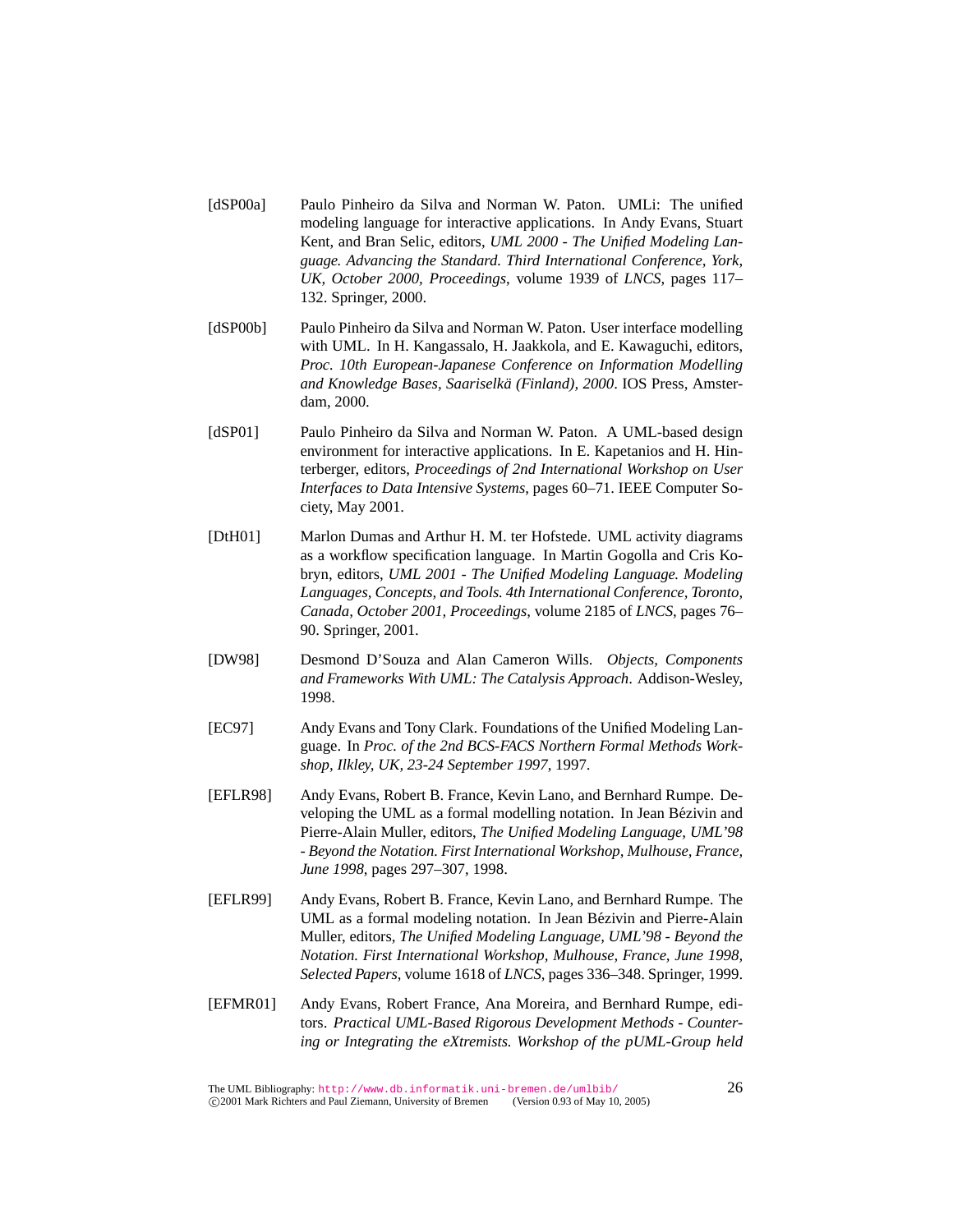*together with the UML 2001 October 1st, 2001 in Toronto, Canada*, volume P-7 of *LNI*. German Informatics Society, 2001.

- [Egy03] Alexander Egyed. Compositional and relational reasoning during class abstraction. In Perdita Stevens, Jon Whittle, and Grady Booch, editors, *UML 2003 - The Unified Modeling Language. Model Languages and Applications. 6th International Conference, San Francisco, CA, USA, October 2003, Proceedings*, volume 2863 of *LNCS*, pages 121–137. Springer, 2003.
- [EHHS00] Gregor Engels, Jan Hendrik Hausmann, Reiko Heckel, and Stefan Sauer. Dynamic meta modeling: A graphical approach to the operational semantics of behavioral diagrams in UML. In Andy Evans, Stuart Kent, and Bran Selic, editors, *UML 2000 - The Unified Modeling Language. Advancing the Standard. Third International Conference, York, UK, October 2000, Proceedings*, volume 1939 of *LNCS*, pages 323– 337. Springer, 2000.
- [EHK01] Gregor Engels, Reiko Heckel, and Jochen Malte Küster. Rule-based specification of behavioral consistency based on the UML meta-model. In Martin Gogolla and Cris Kobryn, editors, *UML 2001 - The Unified Modeling Language. Modeling Languages, Concepts, and Tools. 4th International Conference, Toronto, Canada, October 2001, Proceedings*, volume 2185 of *LNCS*, pages 272–286. Springer, 2001.
- [EHK03] Gregor Engels, Reiko Heckel, and Jochen M. Küster. The consistency workbench: A tool for consistency management in UML-based development. In Perdita Stevens, Jon Whittle, and Grady Booch, editors, *UML 2003 - The Unified Modeling Language. Model Languages and Applications. 6th International Conference, San Francisco, CA, USA, October 2003, Proceedings*, volume 2863 of *LNCS*, pages 356–359. Springer, 2003.
- [EHKG02] Gregor Engels, Reiko Heckel, Jochen Malte Küster, and Luuk Groenewegen. Consistency-preserving model evolution through transformations. In Jean-Marc Jézéquel, Heinrich Hussmann, and Stephen Cook, editors, *UML 2002 - The Unified Modeling Language. Model Engineering, Languages, Concepts, and Tools. 5th International Conference, Dresden, Germany, September/October 2002, Proceedings*, volume 2460 of *LNCS*, pages 212–226. Springer, 2002.
- [EHS00] Gregor Engels, Reiko Heckel, and Stefan Sauer. UML a universal modeling language? In M. Nielsen and D. Simpson, editors, *Proc. Application and Theory of Petri Nets 2000, 21st International Conference, ICATPN 2000, Aarhus, Denmark, June 2000.*, volume 1825 of *LNCS*, pages 24–38. Springer, 2000.
- [EHSW99] Gregor Engels, Roland Hücking, Stefan Sauer, and Annika Wagner. UML collaboration diagrams and their transformation to Java. In Robert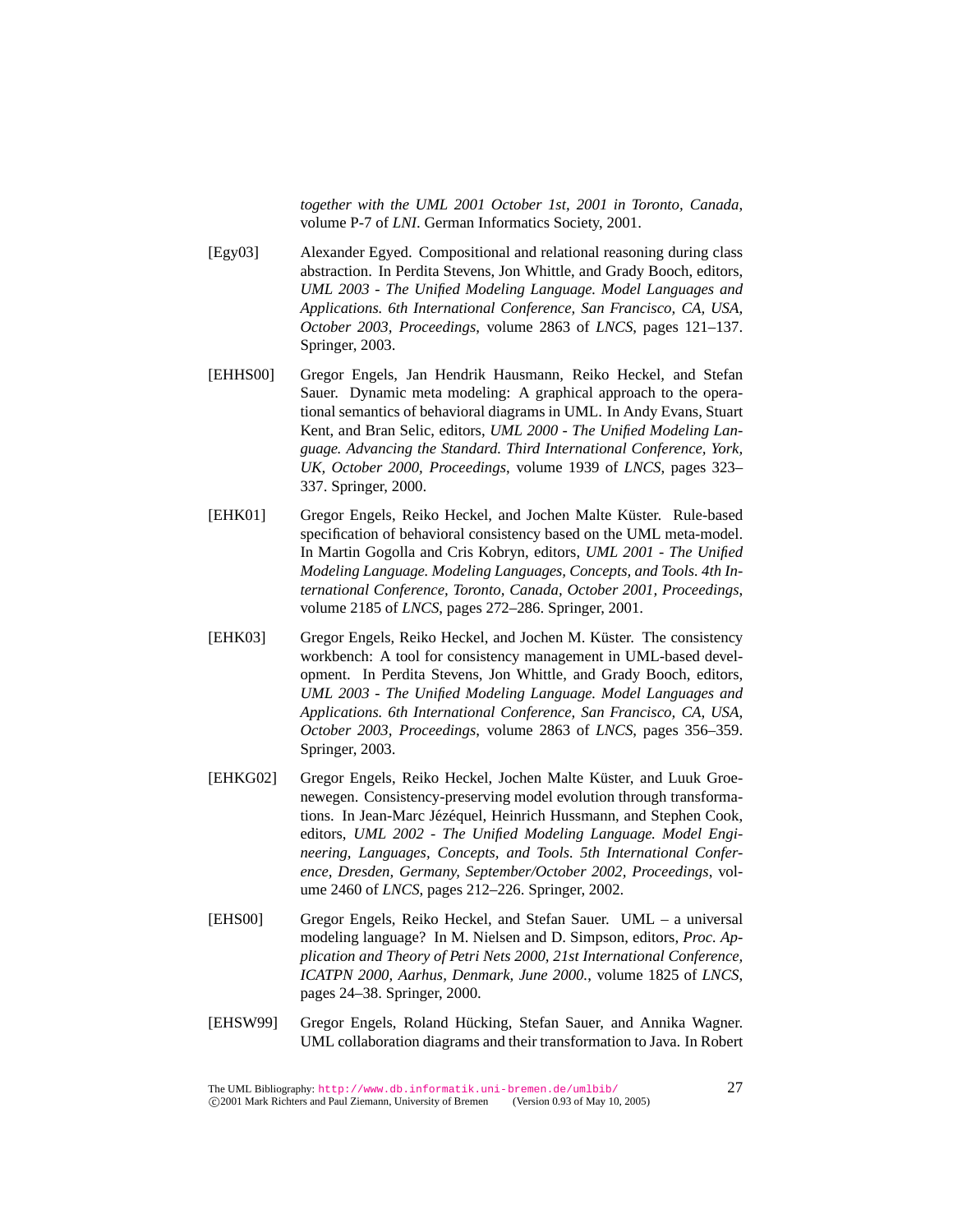France and Bernhard Rumpe, editors, *UML'99 - The Unified Modeling Language. Beyond the Standard. Second International Conference, Fort Collins, CO, USA, October 28-30. 1999, Proceedings*, volume 1723 of *LNCS*, pages 473–488. Springer, 1999.

- [EK99] Andy Evans and Stuart Kent. Core meta-modelling semantics of UML: The pUML approach. In Robert France and Bernhard Rumpe, editors, *UML'99 - The Unified Modeling Language. Beyond the Standard. Second International Conference, Fort Collins, CO, USA, October 28-30. 1999, Proceedings*, volume 1723 of *LNCS*, pages 140–155. Springer, 1999.
- [EK00] Mohammed Elkoutbi and Rudolf K. Keller. User interface prototyping based on UML scenarios and high-level Petri nets. In M. Nielsen and D. Simpson, editors, *Proc. Application and Theory of Petri Nets 2000, 21st International Conference, ICATPN 2000, Aarhus, Denmark, June 2000.*, volume 1825 of *LNCS*, pages 166–186. Springer, 2000.
- [EK02] Mohammed Elkoutbi and Rudolf K. Keller. A comparison framework and assessment of two specification approaches based on UML scenarios. In Jean Bezivin and Robert France, editors, *Workshop in Software Model Engineering*, 2002.
- [EKS00] Andy Evans, Stuart Kent, and Bran Selic, editors. *UML 2000 The Unified Modeling Language. Advancing the Standard. Third International Conference, York, UK, October 2000, Proceedings*, volume 1939 of *LNCS*. Springer, 2000.
- [EM99] Alexander Egyed and Nenad Medvidovic. Extending architectural representation in UML with view integration. In Robert France and Bernhard Rumpe, editors, *UML'99 - The Unified Modeling Language. Beyond the Standard. Second International Conference, Fort Collins, CO, USA, October 28-30. 1999, Proceedings*, volume 1723 of *LNCS*, pages 2–16. Springer, 1999.
- [EM00] Alexander Egyed and Nenad Medvidovic. A formal approach to heterogeneous software modeling. In Tom Maibaum, editor, *Proc. Fundamental Approaches to Software Engineering (FASE 2000), Berlin, Germany*, volume 1783 of *LNCS*, pages 178–192. Springer, 2000.
- [Eng02] Vincent Englebert. The synchronization of independent and specific models. In Jean Bezivin and Robert France, editors, *Workshop in Software Model Engineering*, 2002.
- [eTSBL02] Marie-No elle Terrasse, Marinette Savonnet, George Becker, and Eric Leclercq. A UML-based metamodeling architecture with example frameworks. In Jean Bezivin and Robert France, editors, *Workshop in Software Model Engineering*, 2002.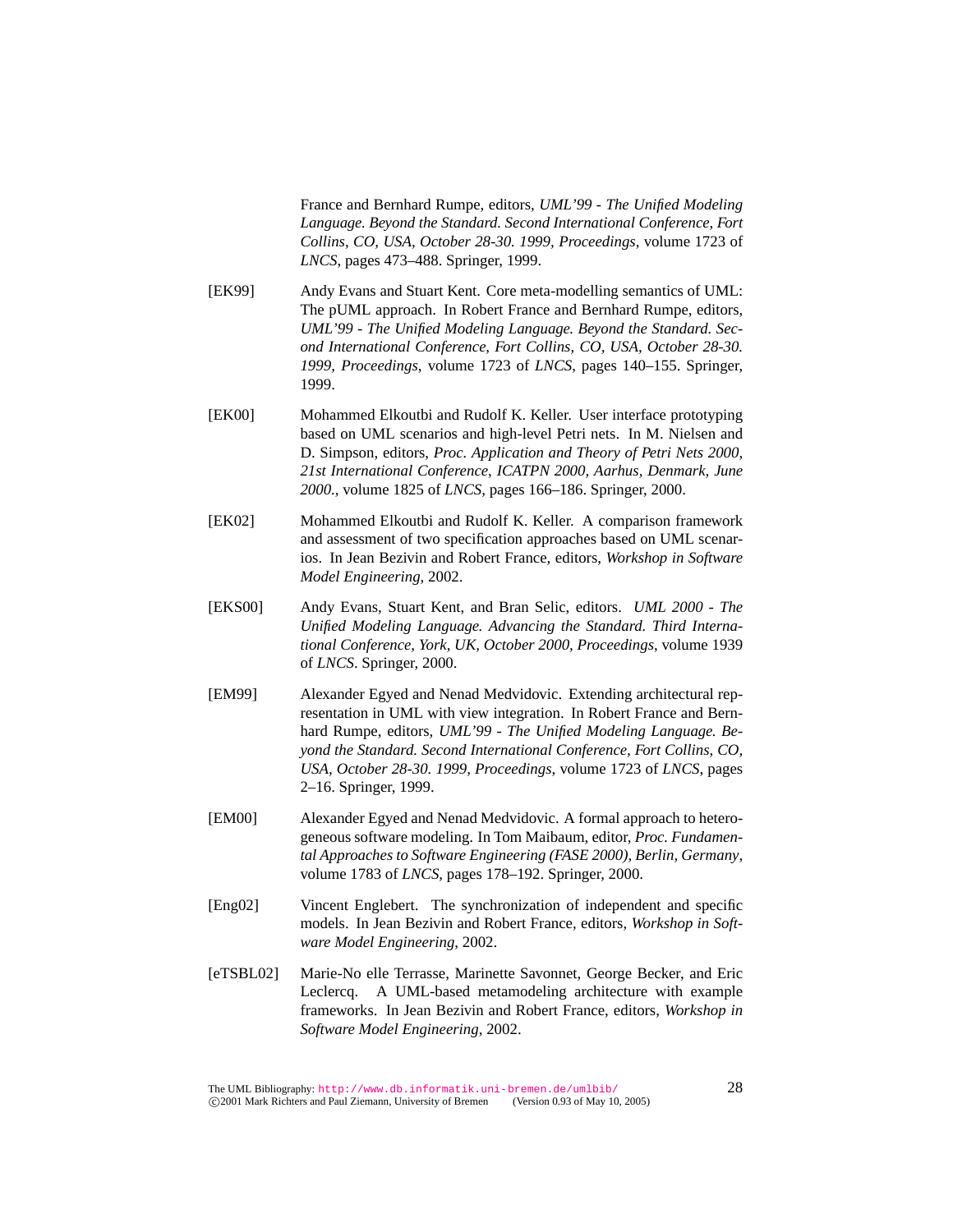- [Eva98a] Andy Evans. Making UML precise. In Luis Andrade, Ana Moreira, Akash Deshpande, and Stuart Kent, editors, *Proceedings of the OOP-SLA'98 Workshop on Formalizing UML. Why? How?*, 1998.
- [Eva98b] Andy Evans. Reasoning with the Unified Modeling Language. In *Proc. Workshop on Industrial-Strength Formal Specification Techniques (WIFT'98)*, 1998.
- [EW00] Rik Eshuis and Roel Wieringa. Requirements level semantics for UML statecharts. In Scott F. Smith and Carolyn L. Talcott, editors, *Formal Methods for Open Object-Based Distributed Systems IV - Proc. FMOODS'2000, September, 2000, Stanford, California, USA*. Kluwer Academic Publishers, 2000.
- [EW01a] Rik Eshuis and Roel Wieringa. An execution algorithm for UML activity graphs. In Martin Gogolla and Cris Kobryn, editors, *UML 2001 - The Unified Modeling Language. Modeling Languages, Concepts, and Tools. 4th International Conference, Toronto, Canada, October 2001, Proceedings*, volume 2185 of *LNCS*, pages 47–61. Springer, 2001.
- [EW01b] Rik Eshuis and Roel Wieringa. A real-time execution semantics for UML activity diagrams. In Heinrich Hussmann, editor, *Fundamental Approaches to Software Engineering, 4th International Conference, FASE 2001, held as Part of the Joint European Conferences on Theory and Practice of Software, ETAPS 2001, Genova, Italy, April 2-6, 2001, Proceedings*, volume 2029 of *LNCS*, pages 76–90. Springer, 2001.
- [Fav01] Liliana M. Favre. A formal mapping between UML static models and algebraic specifications. In Andy Evans, Robert France, Ana Moreira, and Bernhard Rumpe, editors, *Practical UML-Based Rigorous Development Methods - Countering or Integrating the eXtremists. Workshop of the pUML-Group held together with the UML 2001 October 1st, 2001 in Toronto, Canada*, volume P-7 of *LNI*, pages 113–127. German Informatics Society, 2001.
- [FB97] Robert B. France and Jean-Michel Bruel. Integrated informal objectoriented and formal modeling techniques. In Haim Kilov and Bernhard Rumpe, editors, *Proceedings ECOOP'97 Workshop on Precise Semantics for Object-Oriented Modeling Techniques*, pages 83–89. Technische Universität München, TUM-I9725, 1997.
- [FBLPS97] Robert B. France, Jean-Michel Bruel, Maria Larrondo-Petrie, and M. Shroff. Exploring the semantics of UML type structures with Z. In H. Bowman and J. Derrick, editors, *Proc. 2nd IFIP Conf. Formal Methods for Open Object-Based Distributed Systems (FMOODS'97)*. Chapman and Hall, London, 1997.
- [FC99] Liliana Favre and Silvia Clerici. Integrating UML and algebraic specifi- ´ cation techniques. In Christine Mingins, editor, *Proceedings of TOOLS Pacific 1999*. IEEE Computer Society, 1999.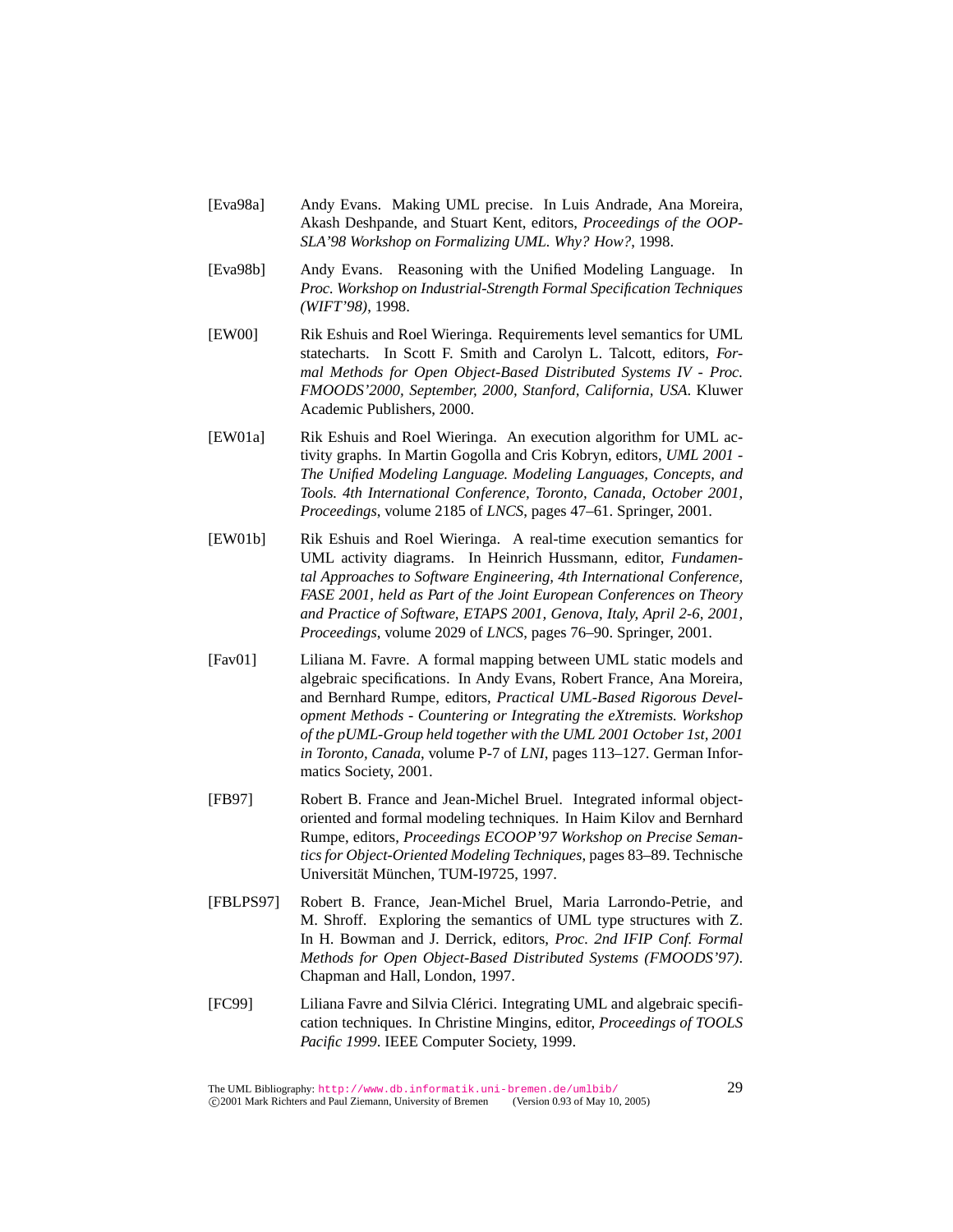- [FC01] Liliana Favre and Silvia Clerici. A systematic approach to transform ´ uml static models to object-oriented code. In Keng Siau and Terry Halpin, editors, *Unified Modeling Language: Systems Analysis, Design and Development Issues*, chapter 2, pages 21–42. Idea Publishing Group, 2001.
- [FEL97] Robert B. France, Andy Evans, and Kevin Lano. The UML as a formal modeling notation. In Haim Kilov, Bernhard Rumpe, and Ian Simmonds, editors, *Proceedings OOPSLA'97 Workshop on Object-oriented Behavioral Semantics*, pages 75–81. Technische Universität München, TUM-I9737, 1997.
- [FELR98] Robert B. France, Andy Evans, Kevin Lano, and Bernhard Rumpe. The UML as a formal modeling notation. *Computer Standards & Interfaces*, 19(7):325–334, November 1998.
- [FFJ99] A. Felfernig, G. E. Friedrich, and D. Jannach. UML as domain specific language for the construction of knowledge based configurations systems. In *Proc. SEKE'99 Eleventh International Conference on Software Engineering and Knowledge Engineering*, 1999.
- [FFJZ02a] Alexander Felfernig, Gerhard Friedrich, Dietmar Jannach, and Markus Zanker. Configuration knowledge representation using UML/OCL. In Jean-Marc Jézéquel, Heinrich Hussmann, and Stephen Cook, editors, *UML 2002 - The Unified Modeling Language. Model Engineering, Languages, Concepts, and Tools. 5th International Conference, Dresden, Germany, September/October 2002, Proceedings*, volume 2460 of *LNCS*, pages 49–62. Springer, 2002.
- [FFJZ02b] Alexander Felferning, Gerhard Friedrich, Dietmar Jannach, and Markus Zanker. UML as a semantic configuration web service description language. In Jean Bezivin and Robert France, editors, *Workshop in Software Model Engineering*, 2002.
- [FHD<sup>+</sup>99] Thomas Firley, Michaela Huhn, Karsten Diethers, Thomas Gehrke, and Ursula Goltz. Timed sequence diagrams and tool-based analysis a case study. In Robert France and Bernhard Rumpe, editors, *UML'99 - The Unified Modeling Language. Beyond the Standard. Second International Conference, Fort Collins, CO, USA, October 28-30. 1999, Proceedings*, volume 1723 of *LNCS*, pages 645–660. Springer, 1999.
- [FHS02] Peter Frohlich, Zaijun Hu, and Manfred Schoelzke. Using UML for ¨ information modeling in industrial systems with multiple hierarchies. In Jean-Marc Jézéquel, Heinrich Hussmann, and Stephen Cook, editors, *UML 2002 - The Unified Modeling Language. Model Engineering, Languages, Concepts, and Tools. 5th International Conference, Dresden, Germany, September/October 2002, Proceedings*, volume 2460 of *LNCS*, pages 63–72. Springer, 2002.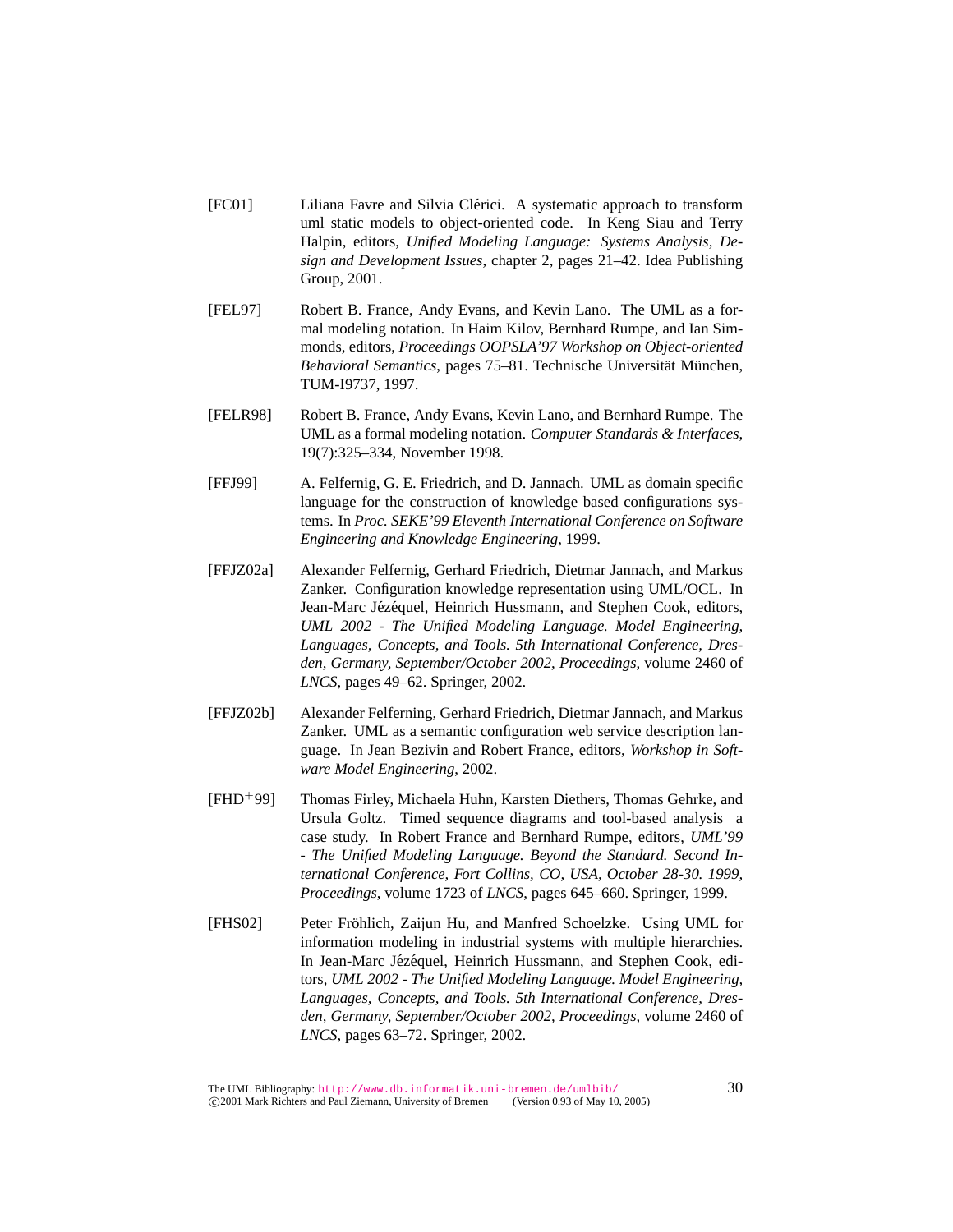- [FJ02a] Babak A. Farshchian and Sune Jakobsson. Coupling MDA and parlay to increase reuse in telecommunication application development. In Jean Bezivin and Robert France, editors, *Workshop in Software Model Engineering*, 2002.
- [FJ02b] E. B. Fernandez and Jan Jürjens. A holistic view of secure systems development: Using patterns and UML. In *SEC 2002 – 17th International Conference on Information Security*, Cairo, May 2002. Tutorial.
- [FJZ00] Alexander Felfernig, Dietmar Jannach, and Markus Zankers. Contextual diagrams as structuring mechanisms for designing configuration knowledge bases in UML. In Andy Evans, Stuart Kent, and Bran Selic, editors, *UML 2000 - The Unified Modeling Language. Advancing the Standard. Third International Conference, York, UK, October 2000, Proceedings*, volume 1939 of *LNCS*, pages 240–254. Springer, 2000.
- [FL00] Peter Fröhlich and Johannes Link. Automated test case generation from dynamic models. In E. Bertino, editor, *Proceedings of ECOOP 2000*, volume 1850 of *LNCS*, pages 472–491. Springer, 2000.
- [Fla98] Rony Flatscher. Exchange of UML-models with EIA/CDIF. In Martin Schader and Axel Korthaus, editors, *The Unified Modeling Language – Technical Aspects and Applications*, pages 3–13. Physica-Verlag, Heidelberg, 1998.
- [FM02a] Stephan Flake and Wolfgang Mueller. An OCL extension for real-time constraints. In Tony Clark and Jos Warmer, editors, *Object Modeling with the OCL: The Rationale behind the Object Constraint Language*, pages 150–171. Springer, 2002.
- [FM02b] Stephan Flake and Wolfgang Mueller. Specification of real-time properties for UML models. In Ralph H. Sprague, Jr., editor, *Proc. 35th Annual Hawaii International Conference on System Sciences (HICSS-35)*. IEEE Computer Society, 2002.
- [FM02c] Stephan Flake and Wolfgang Mueller. A UML profile for real-time constraints with the OCL. In Jean-Marc Jézéquel, Heinrich Hussmann, and Stephen Cook, editors, *UML 2002 - The Unified Modeling Language. Model Engineering, Languages, Concepts, and Tools. 5th International Conference, Dresden, Germany, September/October 2002, Proceedings*, volume 2460 of *LNCS*, pages 179–195. Springer, 2002.
- [FM03] Stephan Flake and Wolfgang Mueller. Semantics of state-oriented expressions in the object constraint language. In *Fifteenth International Conference on Software Engineering and Knowledge Engineering (SEKE 2003), San Francisco, CA, USA*. Knowledge Systems Institute, Skokie, USA, 2003.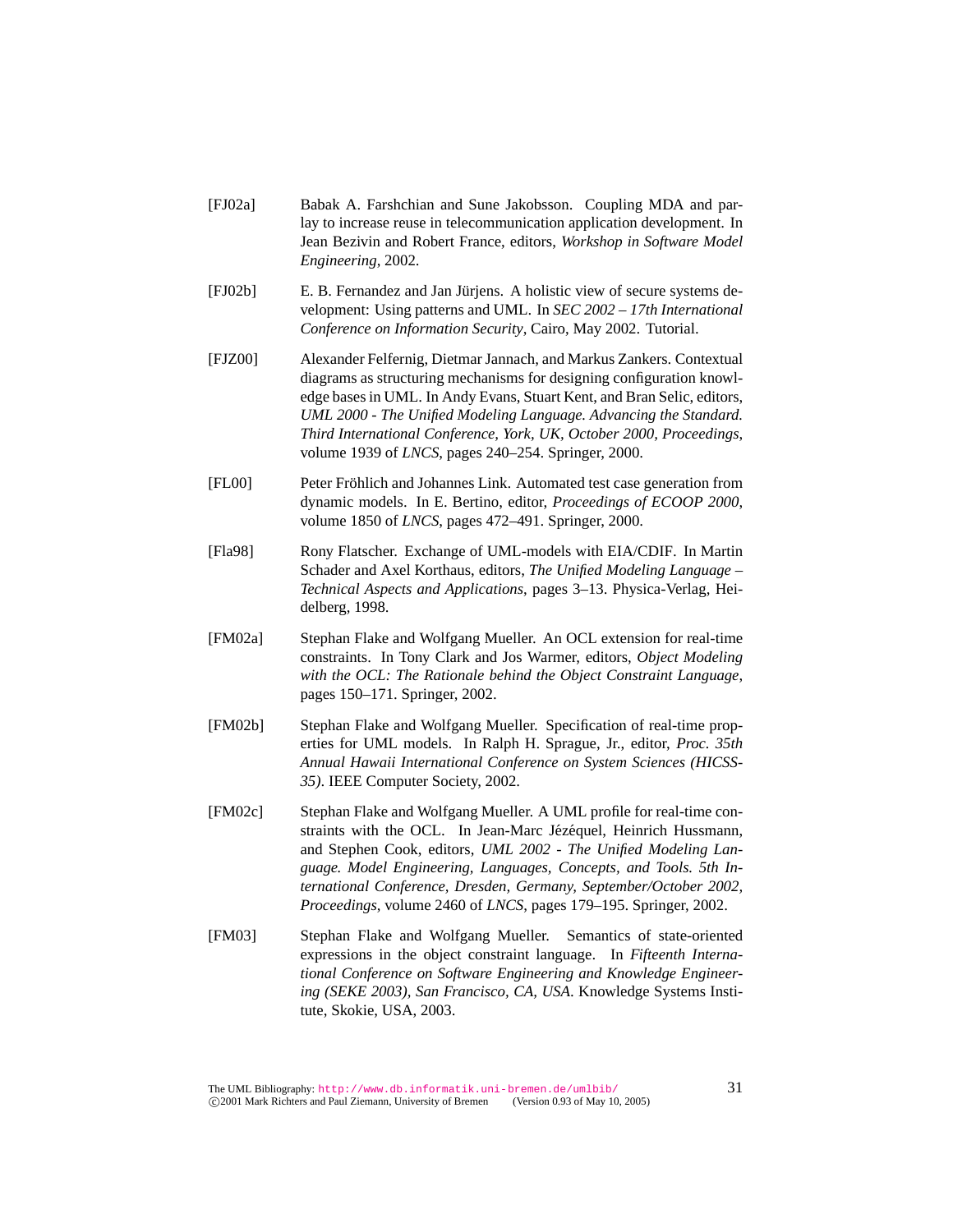- [FM04] Stephan Flake and Wolfgang Mueller. An ASM definition of the dynamic OCL 2.0 semantics. In Thomas Baar, Alfred Strohmeier, Ana Moreira, and Stephen J. Mellor, editors, *UML 2004 - The Unified Modeling Language. Model Languages and Applications. 7th International Conference, Lisbon, Portugal, October 11-15, 2004, Proceedings*, volume 3273 of *LNCS*, pages 226–240. Springer, 2004.
- [FMMMP02] E. Fernandez-Medina, A. Martinez, C. Medina, and M. Piattini. UML for the design of secure databases: Integrating security levels, user roles, and constraints in the database design process. In Jan Jüriens, María Victoria Cengarle, Eduardo B. Fernandez, Bernhard Rumpe, and Robert Sandner, editors, *Critical Systems Development with UML – Proceedings of the UML'02 workshop*, pages 93–106. Technische Universität München, Institut für Informatik, 2002.
- [FMP04] Eduardo Fernandez-Medina and Mario Piattini. Extending OCL for se- ´ cure database development. In Thomas Baar, Alfred Strohmeier, Ana Moreira, and Stephen J. Mellor, editors, *UML 2004 - The Unified Modeling Language. Model Languages and Applications. 7th International Conference, Lisbon, Portugal, October 11-15, 2004, Proceedings*, volume 3273 of *LNCS*, pages 380–394. Springer, 2004.
- [FNTZ98] T. Fischer, J. Niere, L. Torunski, and Albert Zündorf. Story diagrams: A new graph transformation language based on UML and Java. In H. Ehrig, G. Engels, H.-J. Kreowski, and G. Rozenberg, editors, *Proc. Theory and Application to Graph Transformations (TAGT'98), Paderborn, November, 1998*, volume 1764 of *LNCS*. Springer, 1998.
- [FOW01] Clemens Fischer, Ernst-Rüdiger Olderog, and Heike Wehrheim. A CSP view on UML-RT structure diagrams. In Heinrich Hussmann, editor, *Fundamental Approaches to Software Engineering, 4th International Conference, FASE 2001, held as Part of the Joint European Conferences on Theory and Practice of Software, ETAPS 2001, Genova, Italy, April 2-6, 2001, Proceedings*, volume 2029 of *LNCS*, pages 91–108. Springer, 2001.
- [Fow03] Martin Fowler. What is the point of the UML? In Perdita Stevens, Jon Whittle, and Grady Booch, editors, *UML 2003 - The Unified Modeling Language. Model Languages and Applications. 6th International Conference, San Francisco, CA, USA, October 2003, Proceedings*, volume 2863 of *LNCS*, page 325. Springer, 2003.
- [FPR00] Marcus Fontoura, Wolfgang Pree, and Bernhard Rumpe. UML-F: A modeling language for object-oriented frameworks. In E. Bertino, editor, *Proceedings of ECOOP 2000*, volume 1850 of *LNCS*, pages 63–82. Springer, 2000.
- [FPS03] M. E. Fayad, R. S. Pradeep, and F. Seddiqui. Aspects in communications: Performance. In Faisal Akkawi, Omar Aldawud, Grady Booch,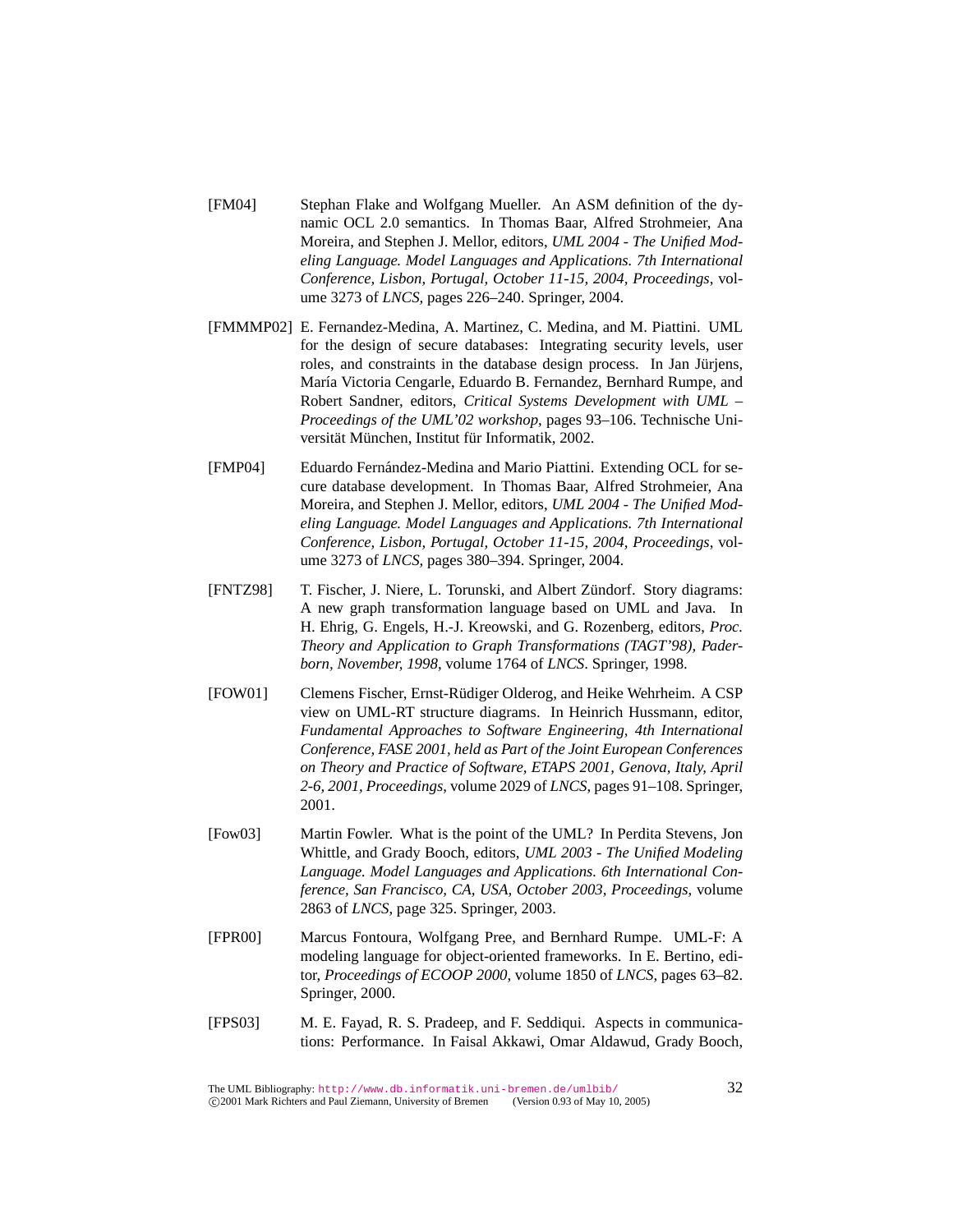Siobhán Clarke, Jeff Gray, Bill Harrison, Mohamed Kandé, Dominik Stein, Peri Tarr, and Aida Zakaria, editors, *The 4th AOSD Modeling With UML Workshop*, 2003.

- [FR99a] Robert France and Bernhard Rumpe, editors. *UML'99 The Unified Modeling Language. Beyond the Standard. Second International Conference, Fort Collins, CO, USA, October 28-30. 1999, Proceedings*, volume 1723 of *LNCS*. Springer, 1999.
- [FR99b] Xavier Franch and Josep M. Ribo. Using UML for software process modelling. In Robert France and Bernhard Rumpe, editors, *UML'99 - The Unified Modeling Language. Beyond the Standard. Second International Conference, Fort Collins, CO, USA, October 28-30. 1999, Proceedings*, volume 1723 of *LNCS*, pages 292–307. Springer, 1999.
- [FR03] M.E. Fayad and Anita Ranganath. Modeling aspects using software stability and UML. In Faisal Akkawi, Omar Aldawud, Grady Booch, Siobhán Clarke, Jeff Gray, Bill Harrison, Mohamed Kandé, Dominik Stein, Peri Tarr, and Aida Zakaria, editors, *The 4th AOSD Modeling With UML Workshop*, 2003.
- [Fra98] Ulrich Frank. Object-oriented modeling languages: State of the art and open research questions. In Martin Schader and Axel Korthaus, editors, *The Unified Modeling Language – Technical Aspects and Applications*, pages 14–31. Physica-Verlag, Heidelberg, 1998.
- [Fra02] Robert B. France. UML-based aspect-oriented modeling: Open questions and challenges. In Mohamed Kandé, Omar Aldawud, Grady Booch, and Bill Harrison, editors, *Workshop on Aspect-Oriented Modeling with UML*, 2002.
- [FS97] Martin Fowler and Kendall Scott. *UML Distilled: Applying the Standard Object Modeling Language*. Addison-Wesley, 1997.
- [FSJB01] Jacqueline Floch, Richard Sanders, Ulrik Johansen, and Rolv Bræk. Using UML for implementation design of SDL systems. In *SDL 2001: Meeting UML. 10th International SDL Forum Copenhagen, Denmark, June 27-29, 2001, Proceedings*, volume 2078 of *LNCS*, pages 90–107. Springer, 2001.
- [Gar02] David Garlan. Software, heal thyself! In Jean-Marc Jézéquel, Heinrich Hussmann, and Stephen Cook, editors, *UML 2002 - The Unified Modeling Language. Model Engineering, Languages, Concepts, and Tools. 5th International Conference, Dresden, Germany, September/October 2002, Proceedings*, volume 2460 of *LNCS*, page 351. Springer, 2002.
- [GBF01] Geri Georg, James Bieman, and Robert B. France. Using alloy and UML/OCL to specify run-time configuration management: A case study. In Andy Evans, Robert France, Ana Moreira, and Bernhard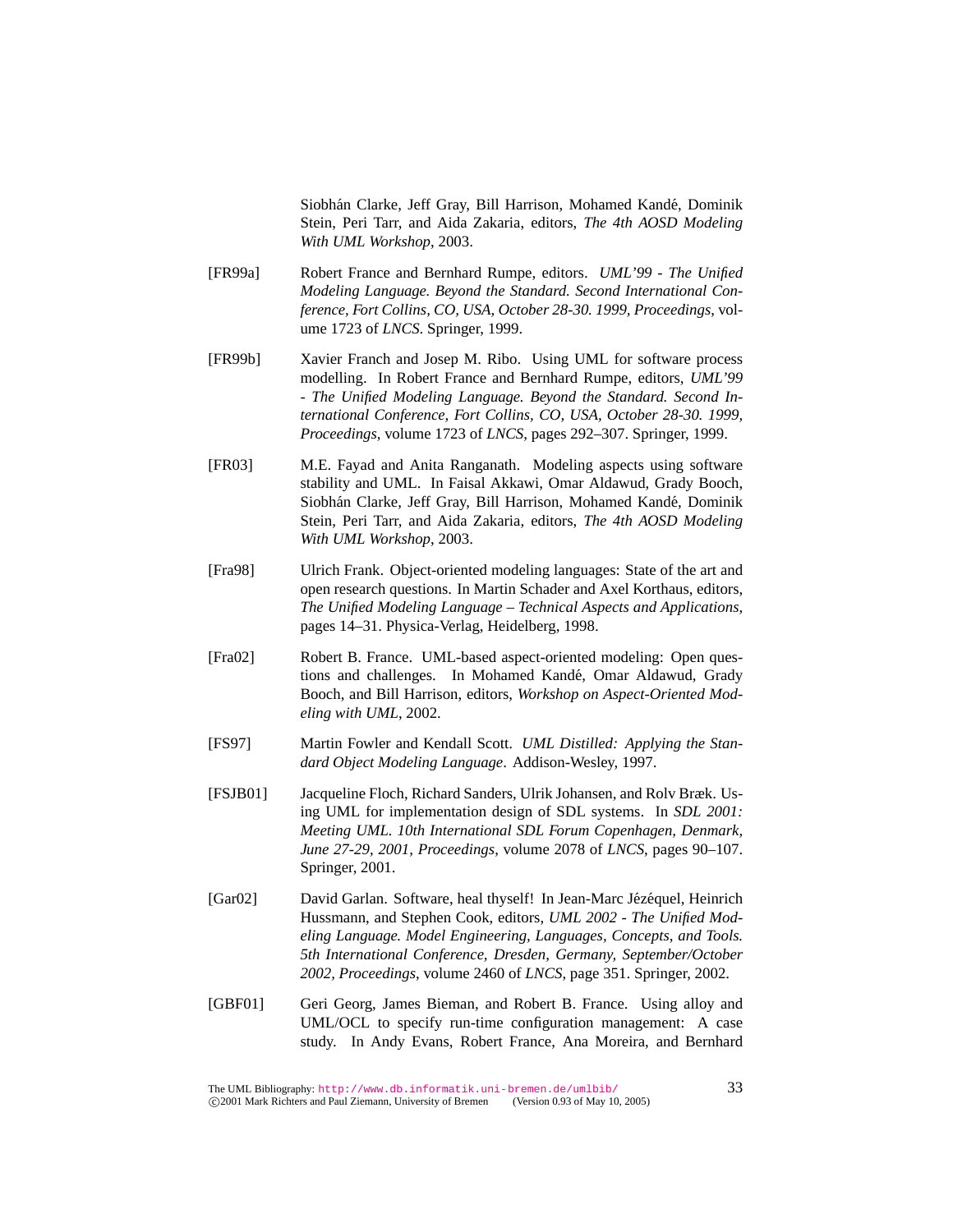Rumpe, editors, *Practical UML-Based Rigorous Development Methods - Countering or Integrating the eXtremists. Workshop of the pUML-Group held together with the UML 2001 October 1st, 2001 in Toronto, Canada*, volume P-7 of *LNI*, pages 128–141. German Informatics Society, 2001.

- [GBR03] Martin Gogolla, Jörn Bohling, and Mark Richters. Validation of UML and OCL models by automatic snapshot generation. In Perdita Stevens, Jon Whittle, and Grady Booch, editors, *UML 2003 - The Unified Modeling Language. Model Languages and Applications. 6th International Conference, San Francisco, CA, USA, October 2003, Proceedings*, volume 2863 of *LNCS*, pages 265–279. Springer, 2003.
- [GE04] Agustín Goñi and Yadran Eterovic. Building precise UML constructs to model concurrency using OCL. In Thomas Baar, Alfred Strohmeier, Ana Moreira, and Stephen J. Mellor, editors, *UML 2004 - The Unified Modeling Language. Model Languages and Applications. 7th International Conference, Lisbon, Portugal, October 11-15, 2004, Proceedings*, volume 3273 of *LNCS*, pages 212–225. Springer, 2004.
- [Gei98] Robert Geisler. Precise UML semantics through formal metamodeling. In Luis Andrade, Ana Moreira, Akash Deshpande, and Stuart Kent, editors, *Proceedings of the OOPSLA'98 Workshop on Formalizing UML. Why? How?*, 1998.
- [GFN02] Clare Gryce, Anthony Finkelstein, and Christian Nentwich. Lightweight checking for UML based software development. In Ludwik Kuzniarz, Gianna Reggio, Jean Louis Sourrouille, and Zbigniew Huzar, editors, *Blekinge Institute of Technology, Research Report 2002:06. UML 2002, Model Engineering, Concepts and Tools. Workshop on Consistency Problems in UML-based Software Development. Workshop Materials*, pages 124–132. Department of Software Engineering and Computer Science, Blekinge Institute of Technology, 2002.
- [GFR02] Geri Georg, Robert B. France, and I. Ray. An aspect-based approach to modeling security concerns. In Jan Jürjens, María Victoria Cengarle, Eduardo B. Fernandez, Bernhard Rumpe, and Robert Sandner, editors, *Critical Systems Development with UML – Proceedings of the UML'02 workshop*, pages 107–120. Technische Universität München, Institut für Informatik, 2002.
- [GFR03] Geri Georg, Robert France, and Indrakshi Ray. Composing aspect models. In Faisal Akkawi, Omar Aldawud, Grady Booch, Siobhán Clarke, Jeff Gray, Bill Harrison, Mohamed Kande, Dominik Stein, Peri Tarr, ´ and Aida Zakaria, editors, *The 4th AOSD Modeling With UML Workshop*, 2003.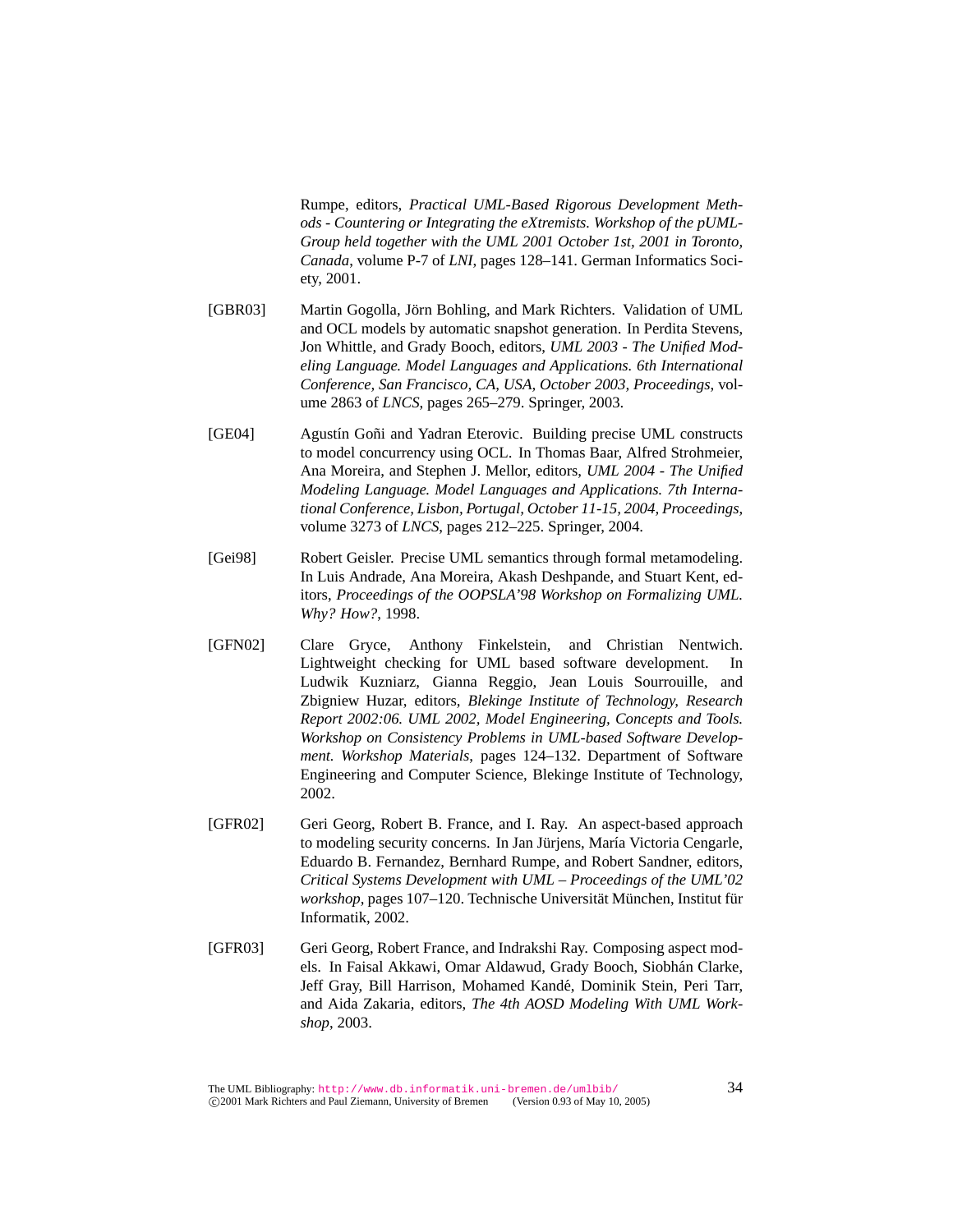- [GGW98] Thomas Gehrke, Ursula Goltz, and Heike Wehrheim. The dynamic models of UML: Towards a semantics and its application in the development process. Hildesheimer Informatik-Bericht 11/98, September 1998 11/98, Institut für Informatik, Universität Hildesheim, 1998.
- [GGW99a] Thomas Gehrke, Ursula Goltz, and Heike Wehrheim. Zur semantischen analyse der dynamischen modelle von UML mit petri-netzen. In E. Schnieder, editor, *Proceedings of The 6th Symposium on Development and Operation of Complex Automation Systems*, 1999.
- [GGW99b] Holger Giese, Jörg Graf, and Guido Wirtz. Closing the gap between object-oriented modeling of structure and behavior. In Robert France and Bernhard Rumpe, editors, *UML'99 - The Unified Modeling Language. Beyond the Standard. Second International Conference, Fort Collins, CO, USA, October 28-30. 1999, Proceedings*, volume 1723 of *LNCS*, pages 534–549. Springer, 1999.
- [GH02] Günter Graw and Peter Herrmann. Verification of xUML specifications in the context of MDA. In Jean Bezivin and Robert France, editors, *Workshop in Software Model Engineering*, 2002.
- [GH04] Martin Giese and Rogardt Heldal. From informal to formal specifications in UML. In Thomas Baar, Alfred Strohmeier, Ana Moreira, and Stephen J. Mellor, editors, *UML 2004 - The Unified Modeling Language. Model Languages and Applications. 7th International Conference, Lisbon, Portugal, October 11-15, 2004, Proceedings*, volume 3273 of *LNCS*, pages 197–211. Springer, 2004.
- [GHL04] Martin Giese, Reiner Hähnle, and Daniel Larsson. Rule-based simplification of OCL constraints. In Octavian Patrascoiu, editor, *OCL and Model Driven Engineering, UML 2004 Conference Workshop, October 12, 2004, Lisbon, Portugal*, pages 84–98. University of Kent, 2004.
- [GHS02] Martin Gogolla and Brian Henderson-Sellers. Analysis of UML stereotypes within the UML metamodel. In Jean-Marc Jézéquel, Heinrich Hussmann, and Stephen Cook, editors, *UML 2002 - The Unified Modeling Language. Model Engineering, Languages, Concepts, and Tools. 5th International Conference, Dresden, Germany, September/October 2002, Proceedings*, volume 2460 of *LNCS*, pages 84–99. Springer, 2002.
- [GK98] Joseph Gil and Stuart Kent. Three dimensional software modeling. In *Forging New Links, Proceedings of the 1998 International Conference on Software Engineering, ICSE 98, April 19-25, 1998, Kyoto, Japan.* IEEE Computer Society, 1998.
- [GK00a] David Garlan and Andrew J. Kompanek. Reconciling the needs of architectural description with object-modeling notations. In Andy Evans,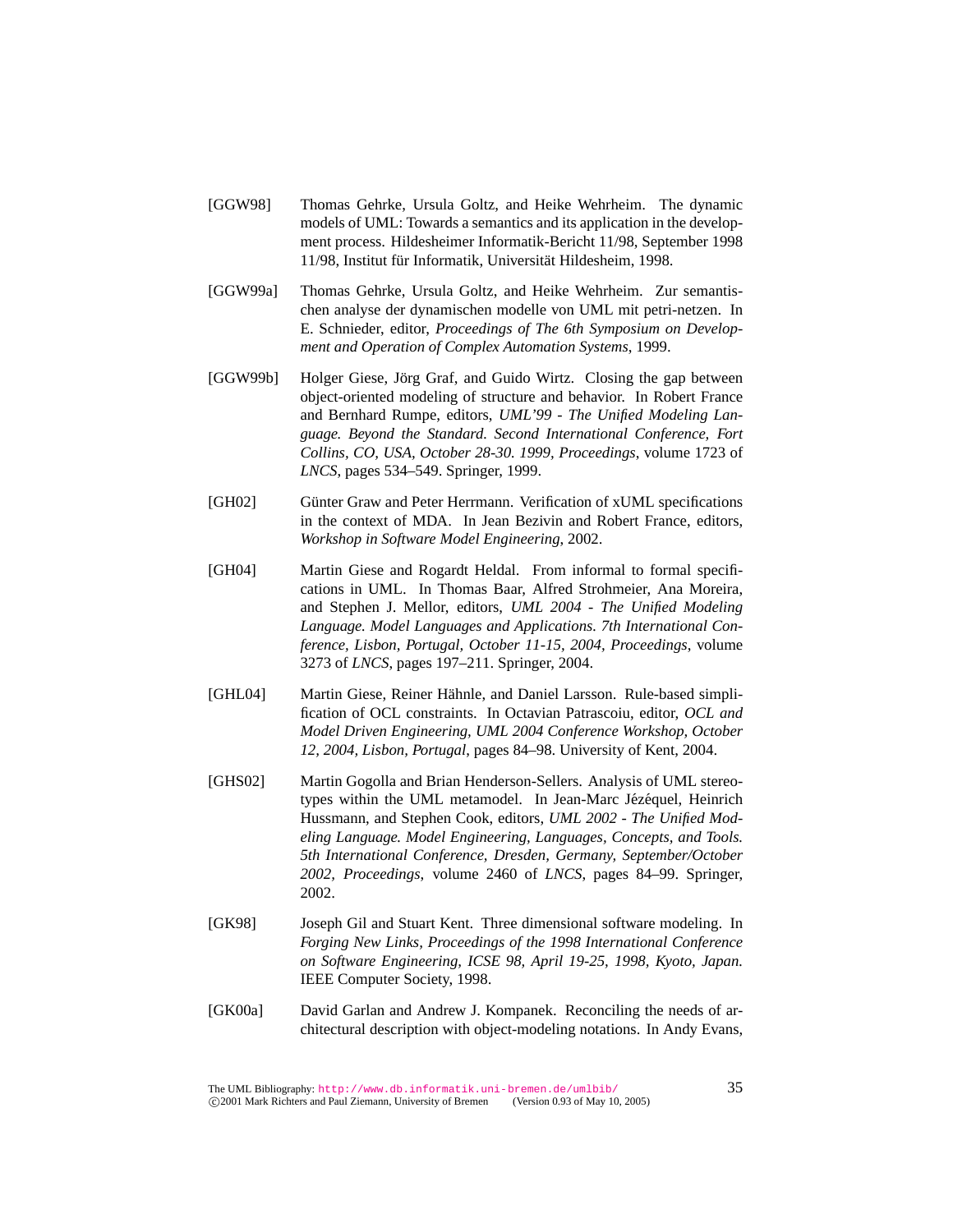Stuart Kent, and Bran Selic, editors, *UML 2000 - The Unified Modeling Language. Advancing the Standard. Third International Conference, York, UK, October 2000, Proceedings*, volume 1939 of *LNCS*, pages 498–512. Springer, 2000.

- [GK00b] Martin Gogolla and Ralf Kollmann. Re-documentation of Java with UML class diagrams. In Eliot Chikofsky, editor, *Proc. 7th Reengineering Forum, Reengineering Week 2000 Zürich, pages 41–48. Reengineer*ing Forum, Burlington, Massachusetts, 2000.
- [GK01] Martin Gogolla and Cris Kobryn, editors. *UML 2001 The Unified Modeling Language. Modeling Languages, Concepts, and Tools. 4th International Conference, Toronto, Canada, October 2001, Proceedings*, volume 2185 of *LNCS*. Springer, 2001.
- [GKW01] Dina Goldin, David Keil, and Peter Wegner. An interactive viewpoint on the role of UML. In Keng Siau and Terry Halpin, editors, *Unified Modeling Language: Systems Analysis, Design and Development Issues*, chapter 15, pages 249–263. Idea Publishing Group, 2001.
- [GL03] Martin Gogolla and Arne Lindow. Transforming data models with UML. In Borys Omelayenko and Michel Klein, editors, *Knowledge Transformation for the Semantic Web*, pages 18–33. IOS Press, Amsterdam, 2003.
- [GLM99] S. Gnesi, Diego Latella, and Mieke Massink. Model checking UML statechart diagrams using JACK. In Raymond Paul and Catherine Meadows, editors, *Proc. of the Fourth IEEE International Symposium on High Assurance Systems Engineering*. IEEE, 1999.
- [GLM01] Gonzalo Génova, Juan Llorens, and Paloma Martínez. Semantics of the minimum multiplicity in ternary associations in UML. In Martin Gogolla and Cris Kobryn, editors, *UML 2001 - The Unified Modeling Language. Modeling Languages, Concepts, and Tools. 4th International Conference, Toronto, Canada, October 2001, Proceedings*, volume 2185 of *LNCS*, pages 329–341. Springer, 2001.
- [GLQ02] Gonzalo Génova, Juan Llorens, and Víctor Quintana. Digging into use case relationships. In Jean-Marc Jézéquel, Heinrich Hussmann, and Stephen Cook, editors, *UML 2002 - The Unified Modeling Language. Model Engineering, Languages, Concepts, and Tools. 5th International Conference, Dresden, Germany, September/October 2002, Proceedings*, volume 2460 of *LNCS*, pages 115–127. Springer, 2002.
- [GLRZ02] Martin Gogolla, Arne Lindow, Mark Richters, and Paul Ziemann. Metamodel transformation of data models. In Jean Bezivin and Robert France, editors, *Workshop in Software Model Engineering*, 2002.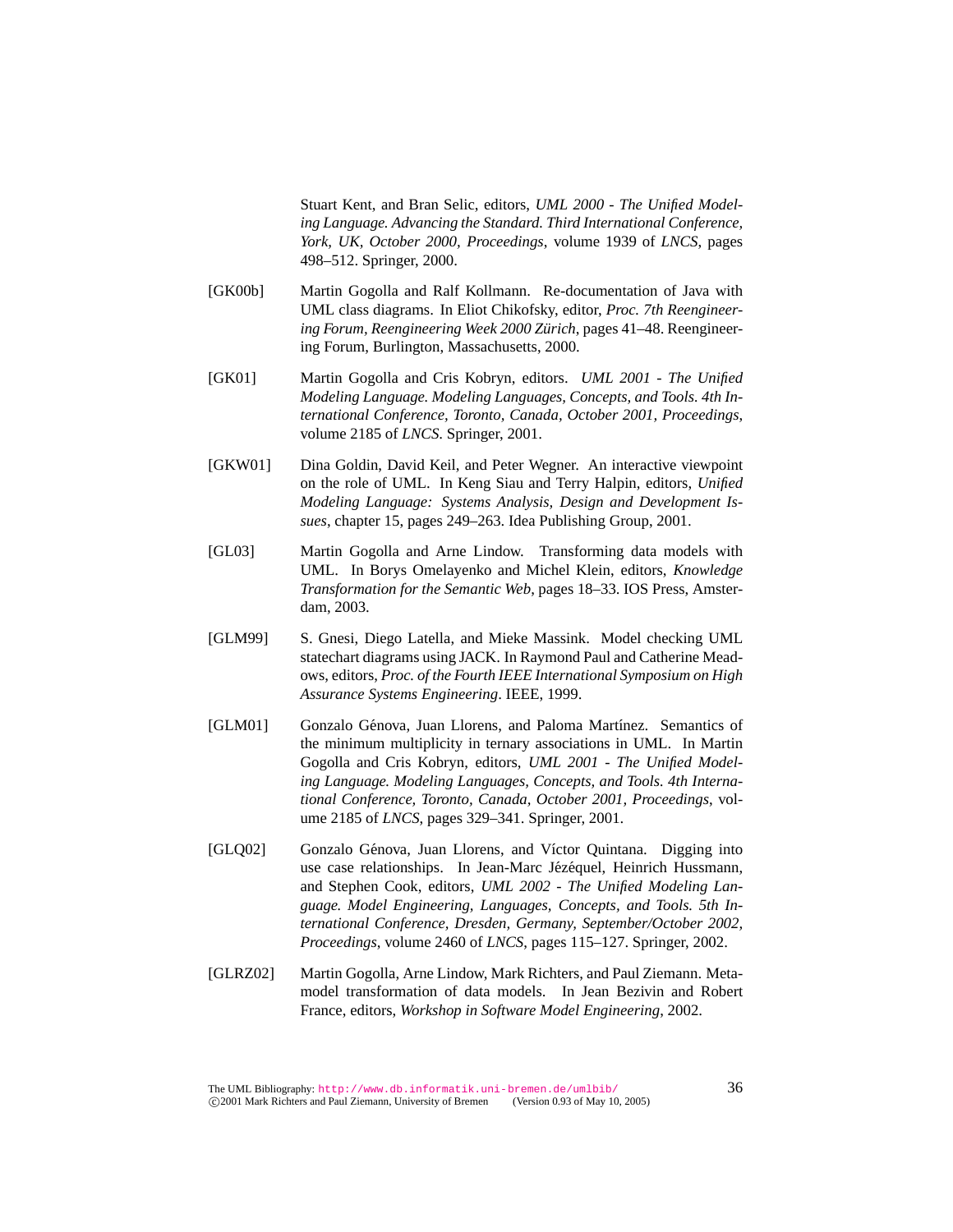- [GM01] Vincenzo Grassi and Raffaela Mirandola. UML modelling and performance analysis of mobile software architectures. In Martin Gogolla and Cris Kobryn, editors, *UML 2001 - The Unified Modeling Language. Modeling Languages, Concepts, and Tools. 4th International Conference, Toronto, Canada, October 2001, Proceedings*, volume 2185 of *LNCS*, pages 209–224. Springer, 2001.
- [GMS02] Ana Belen Garcia, Jason Mansell, and David Sellier. From customer requirements to PIM: necessity and reality. In Jean Bezivin and Robert France, editors, *Workshop in Software Model Engineering*, 2002.
- [GMS04] Vincenzo Grassi, Raffaela Mirandola, and Antonino Sabetta. A UML profile to model mobile systems. In Thomas Baar, Alfred Strohmeier, Ana Moreira, and Stephen J. Mellor, editors, *UML 2004 - The Unified Modeling Language. Model Languages and Applications. 7th International Conference, Lisbon, Portugal, October 11-15, 2004, Proceedings*, volume 3273 of *LNCS*, pages 128–142. Springer, 2004.
- [Gog98] Martin Gogolla. UML for the impatient. Research Report 3/98, Universität Bremen, 1998.
- [Gog00] Martin Gogolla. Graph transformations on the UML metamodel. In Jose D. P. Rolim, Andrei Z. Broder, Andrea Corradini, Roberto Gorrieri, Reiko Heckel, Juraj Hromkovic, Ugo Vaccaro, and Joe B. Wells, editors, *Proc. ICALP Workshop Graph Transformations and Visual Modeling Techniques (GVMT'2000)*, pages 359–371. Carleton Scientific, Waterloo, Ontario, Canada, 2000.
- [Gog01a] Martin Gogolla. Formal methods versus UML's OCL. In Stefan Jähnichen, Jeff Kramer, Michel Lemoine, and Martin Wirsing, editors, *Can Formal Methods Cope with Software-Intensive Systems*, pages 19– 20. Dagstuhl-Seminar-Report 308, 2001.
- [Gog01b] Martin Gogolla. Using OCL for defining precise, domain-specific UML stereotypes. In Aybuke Aurum and Ross Jeffery, editors, *Proc. 6th Australian Workshop on Requirements Engineering (AWRE'2001)*, pages 51–60. Centre for Advanced Software Engineering Research (CAESER), University of New South Wales, Sydney, 2001.
- [Gou98] João Gouveia. The OBLOG approach. In Luis Andrade, Ana Moreira, Akash Deshpande, and Stuart Kent, editors, *Proceedings of the OOP-SLA'98 Workshop on Formalizing UML. Why? How?*, 1998.
- [GPP98] Martin Gogolla and Francesco Parisi-Presicce. State diagrams in UML: A formal semantics using graph transformations. In Manfred Broy, Derek Coleman, Tom S. E. Maibaum, and Bernhard Rumpe, editors, *Proceedings PSMT'98 Workshop on Precise Semantics for Modeling* Techniques. Technische Universität München, TUM-I9803, 1998.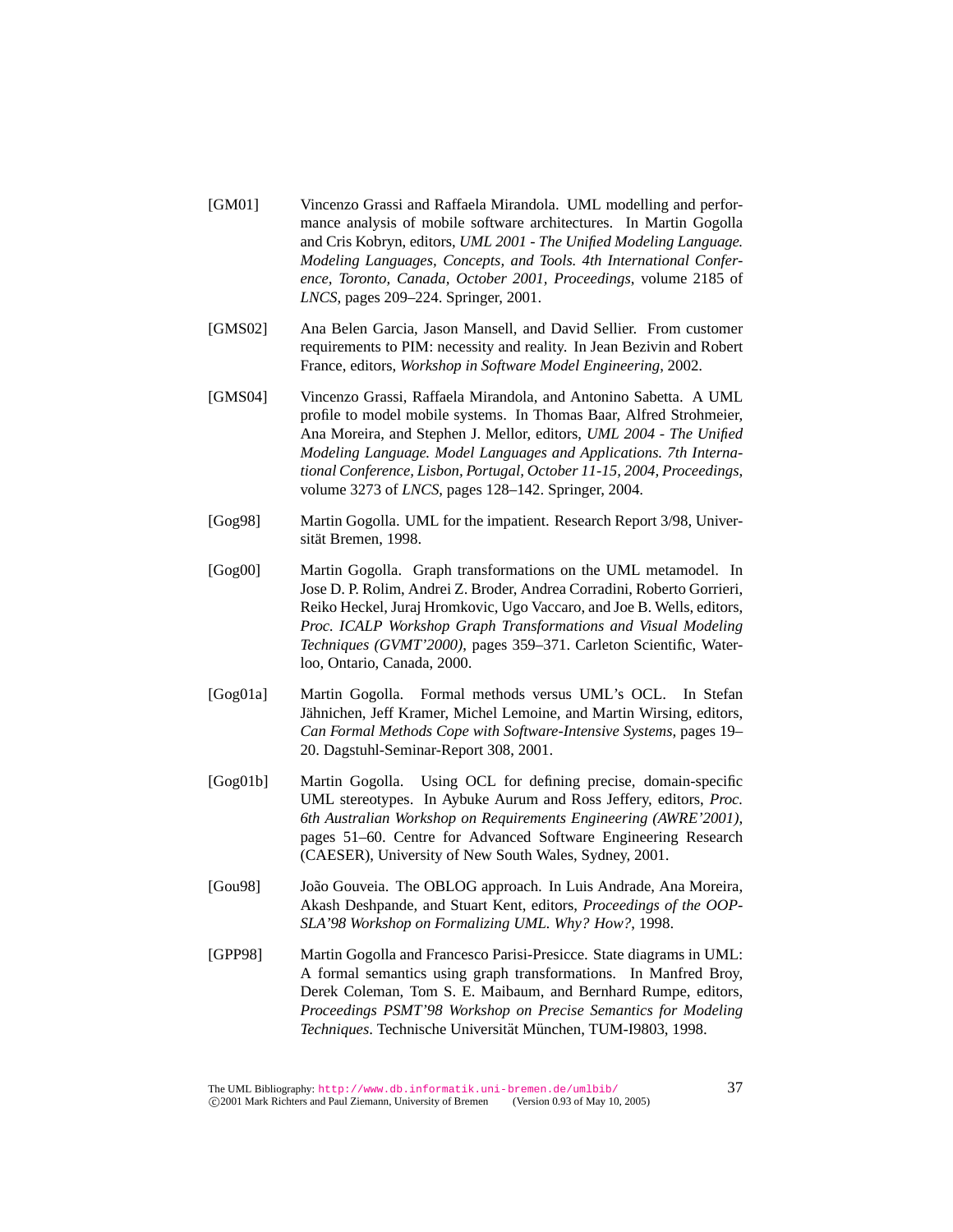- [GR98a] Martin Gogolla and Mark Richters. Equivalence rules for UML class diagrams. In Jean Bézivin and Pierre-Alain Muller, editors, The Unified *Modeling Language, UML'98 - Beyond the Notation. First International Workshop, Mulhouse, France, June 1998*, pages 87–96, 1998.
- [GR98b] Martin Gogolla and Mark Richters. On combining semi-formal and formal object specification techniques. In Francesco Parisi-Presice, editor, *Recent trends in algebraic development techniques: 12th international workshop, WADT'97, Tarquinia, Italy, June 3–7, 1997: selected papers*, volume 1376 of *LNCS*. Springer, 1998.
- [GR98c] Martin Gogolla and Mark Richters. On constraints and queries in UML. In Martin Schader and Axel Korthaus, editors, *The Unified Modeling Language – Technical Aspects and Applications*, pages 109–121. Physica-Verlag, Heidelberg, 1998.
- [GR99] Martin Gogolla and Mark Richters. Transformation rules for UML class diagrams. In Jean Bézivin and Pierre-Alain Muller, editors, The Unified *Modeling Language, UML'98 - Beyond the Notation. First International Workshop, Mulhouse, France, June 1998, Selected Papers*, volume 1618 of *LNCS*, pages 92–106. Springer, 1999.
- [GR00a] Martin Gogolla and Mark Richters. Definition von UML mit UML und OCL: Ein Uberblick zum Stand der Technik. In Mario Jeckle, Bernhard ¨ Rumpe, Andy Schürr, and Andreas Winter, editors, *Proc. 7. GROOM-Workshop "UML - Erweiterungen (Profile) und Konzepte der Metamodellierung"*. Universitat Koblenz-Landau, Fachbereich Informatik, 2000. ¨ Auch: Softwaretechnik-Trends, 20:2, 2000, ISSN 0720-8928.
- [GR00b] Peter Graubmann and Ekkart Rudolph. Hypermscs and sequence diagrams for use case modelling and testing. In Andy Evans, Stuart Kent, and Bran Selic, editors, *UML 2000 - The Unified Modeling Language. Advancing the Standard. Third International Conference, York, UK, October 2000, Proceedings*, volume 1939 of *LNCS*, pages 32–46. Springer, 2000.
- [GR00c] M. Große-Rhode. Using a formal reference model for consistency checking and integration of uml diagrams. In Peter A. Ng, editor, *Proc. Fifth International Conference on Integrated Design and Process Technology (IDPT'2000), June 2000, Dallas, Texas*, 2000.
- [GR02a] Martin Gogolla and Mark Richters. Development of UML descriptions with USE. In Hassan Shafazand and A Min Tjoa, editors, *Proc. 1st Eurasian Conf. Information and Communication Technology (EURA-SIA'2002)*, volume 2510 of *LNCS*, pages 228–238. Springer, 2002.
- [GR02b] Martin Gogolla and Mark Richters. Expressing UML class diagrams properties with OCL. In Tony Clark and Jos Warmer, editors, *Object*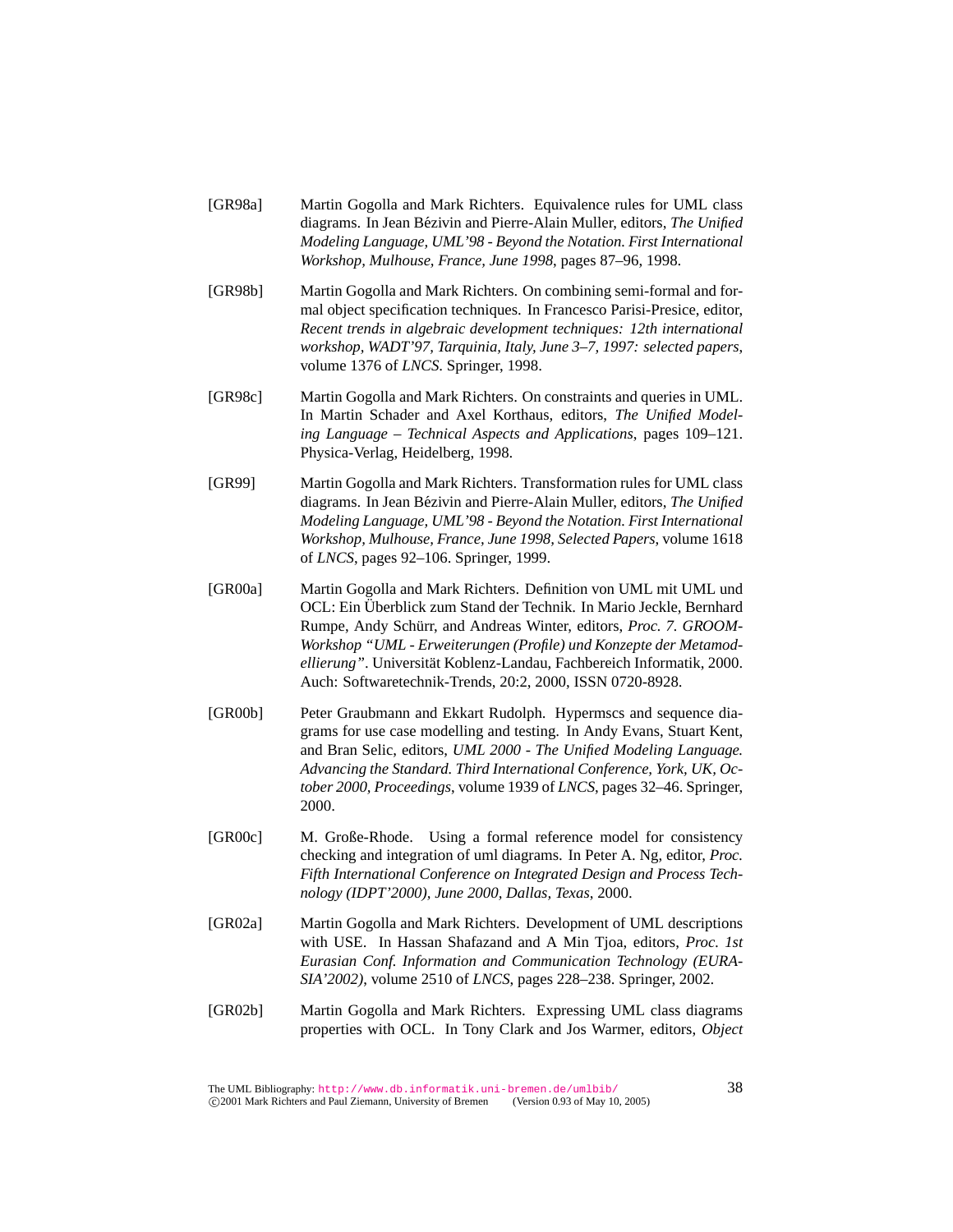*Modeling with the OCL: The Rationale behind the Object Constraint Language*, pages 85–114. Springer, 2002.

- [GRB<sup>+</sup>04] Martin Gogolla, Mark Richters, Jorn Bohling, Arne Lindow, Fabian ¨ Büttner, and Paul Ziemann. Werkzeugunterstützung für die validierung von UML- und OCL-modellen durch automatische snapshotgenerierung. In Bernhard Rumpe and Wolfgang Hesse, editors, *Modellierung 2004, Proceedings zur Tagung, 23-26. Marz 2004, Marburg ¨* , volume P-45 of *LNI*, pages 281–282. Gesellschaft für Informatik, 2004.
- [GRF04] Geri Georg, Raghu Reddy, and Robert France. Specifying cross-cutting requirement concerns. In Thomas Baar, Alfred Strohmeier, Ana Moreira, and Stephen J. Mellor, editors, *UML 2004 - The Unified Modeling Language. Model Languages and Applications. 7th International Conference, Lisbon, Portugal, October 11-15, 2004, Proceedings*, volume 3273 of *LNCS*, pages 113–127. Springer, 2004.
- [GRKR00] Martin Gogolla, Oliver Radfelder, Ralf Kollmann, and Mark Richters. Analysing atomic dynamic UML notions by surfing through the UML metamodel. In Gianna Reggio, Alexander Knapp, Bernhard Rumpe, Bran Selic, and Roel Wieringa, editors, *Proc. UML'00 Workshop Dynamic Behaviour in UML Models*, pages 57–62. LMU München, Informatik-Bericht Nr. 0006, 2000.
- [GRR99a] Martin Gogolla, Oliver Radfelder, and Mark Richters. Towards threedimensional animation of UML diagrams. In Robert France and Bernhard Rumpe, editors, *UML'99 - The Unified Modeling Language. Beyond the Standard. Second International Conference, Fort Collins, CO, USA, October 28-30. 1999, Proceedings*, volume 1723 of *LNCS*, pages 489–502. Springer, 1999.
- [GRR99b] Martin Gogolla, Oliver Radfelder, and Mark Richters. A UML semantics FAQ - the view from bremen. In S. J. H. Kent, A. Evans, and B. Rumpe, editors, *Proc. ECOOP'99 Workshop UML Semantics FAQ*. University of Brighton, 1999.
- [GS03] Iris Groher and Stefan Schulze. Generating aspect code from UML models. In Faisal Akkawi, Omar Aldawud, Grady Booch, Siobhán Clarke, Jeff Gray, Bill Harrison, Mohamed Kande, Dominik Stein, Peri ´ Tarr, and Aida Zakaria, editors, *The 4th AOSD Modeling With UML Workshop*, 2003.
- [GS04] Ahmed Gaafar and Sherif Sakr. Towards a framework for mapping between UML/OCL and XML/xquery. In Thomas Baar, Alfred Strohmeier, Ana Moreira, and Stephen J. Mellor, editors, *UML 2004 - The Unified Modeling Language. Model Languages and Applications. 7th International Conference, Lisbon, Portugal, October 11-15, 2004, Proceedings*, volume 3273 of *LNCS*, pages 241–259. Springer, 2004.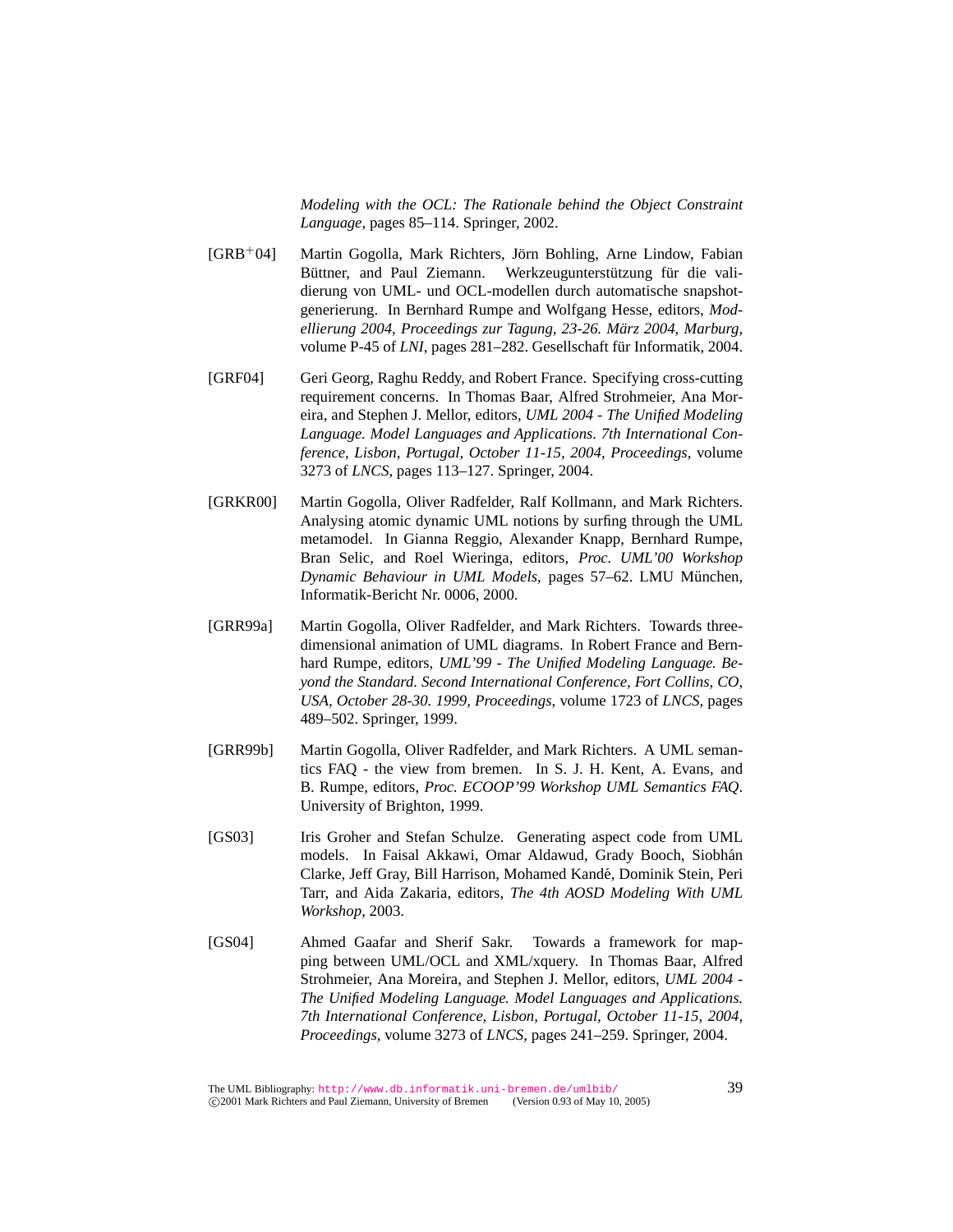- [GSJ00] Alain Le Guennec, Gerson Sunyé, and Jean-Marc Jézéquel. Precise modeling of design patterns. In Andy Evans, Stuart Kent, and Bran Selic, editors, *UML 2000 - The Unified Modeling Language. Advancing the Standard. Third International Conference, York, UK, October 2000, Proceedings*, volume 1939 of *LNCS*, pages 482–496. Springer, 2000.
- [GSMD03] Pieter Van Gorp, Hans Stenten, Tom Mens, and Serge Demeyer. Towards automating source-consistent UML refactorings. In Perdita Stevens, Jon Whittle, and Grady Booch, editors, *UML 2003 - The Unified Modeling Language. Model Languages and Applications. 6th International Conference, San Francisco, CA, USA, October 2003, Proceedings*, volume 2863 of *LNCS*, pages 144–158. Springer, 2003.
- [GZ02] Leif Geiger and Albert Zündorf. Graph based debugging with fujaba. In *Graph-Based Tools (GraBaTs 2002), October 7-8, 2002, Barcelona, Spain.*, volume 72(2) of *ENTCS*. Elsevier, 2002.
- [GZ04] Martin Gogolla and Paul Ziemann. Checking BART test scenarios with UML's object constraint language. In Fabrice Kordon and Michel Lemoine, editors, *Formal Methods for Embedded Distributed Systems: How To Master The Complexity*, chapter 5, pages 133–170. Kluwer Academic Publishers, 2004.
- [GZK02] Martin Gogolla, Paul Ziemann, and Sabine Kuske. Towards an integrated graph based semantics for uml. In Paolo Bottoni and Mark Minas, editors, *GT-VMT'2002 Graph Transformation and Visual Modeling Techniques, Barcelona, Spain, 11-12 October 2002*, volume 72(3) of *ENTCS*. Elsevier, 2002.
- [Hal98] Terry Halpin. UML data models from an ORM perspective: Part 1-5. *The Journal of Conceptual Modeling*, 1998.
- [Hal01] Terry Halpin. Supplementing UML with concepts from ORM. In Keng Siau and Terry Halpin, editors, *Unified Modeling Language: Systems Analysis, Design and Development Issues*, chapter 11, pages 167–184. Idea Publishing Group, 2001.
- [Ham98] Ali Hamie. A formal semantics for checking and analysing UML models. In Luis Andrade, Ana Moreira, Akash Deshpande, and Stuart Kent, editors, *Proceedings of the OOPSLA'98 Workshop on Formalizing UML. Why? How?*, 1998.
- [Ham99] Ali Hamie. Enhancing the Object Constraint Language for more expressive specifications. In *Proceedings Asia Pacific Software Engineering Conference (APSEC '99), December, 1999, Takamatsu, Japan*. IEEE Computer Society, 1999.
- [Hau01] Øystein Haugen. From MSC-2000 to UML 2.0 The future of sequence diagrams. In *SDL 2001: Meeting UML. 10th International SDL Forum*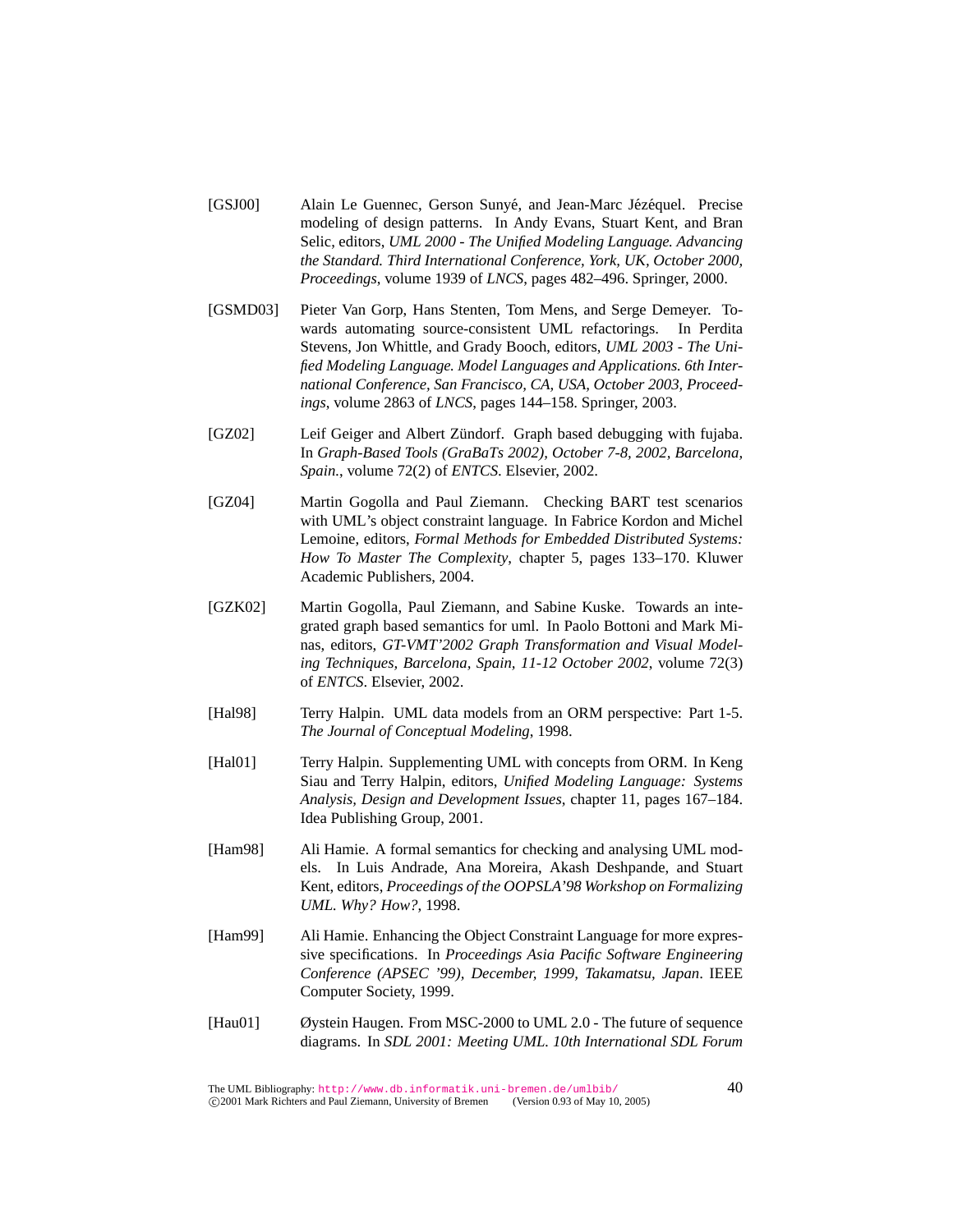*Copenhagen, Denmark, June 27-29, 2001, Proceedings*, volume 2078 of *LNCS*, pages 38–51. Springer, 2001.

- [Hay98] Dave Hay. UML misses the boat. In Luis Andrade, Ana Moreira, Akash Deshpande, and Stuart Kent, editors, *Proceedings of the OOPSLA'98 Workshop on Formalizing UML. Why? How?*, 1998.
- [HB98] Terry Halpin and Anthony Bloesch. A comparison of UML and ORM for data modeling. In *Proc. CAiSE'98/IFIP 8.1 Third International Workshop on Evaluation of Modeling Methods in Systems Analysis and Design (EMMSAD'98)*, 1998.
- [HCH<sup>+</sup>98] Ali Hamie, Franco Civello, John Howse, Stuart Kent, and Richard Mitchell. Reflections on the Object Constraint Language. In Jean Bézivin and Pierre-Alain Muller, editors, *The Unified Modeling Language, UML'98 - Beyond the Notation. First International Workshop, Mulhouse, France, June 1998*, pages 137–145, 1998.
- [HCH<sup>+</sup>99] Ali Hamie, Franco Civello, John Howse, Stuart Kent, and Richard Mitchell. Reflections on the Object Constraint Language. In Jean Bézivin and Pierre-Alain Muller, editors, The Unified Modeling Lan*guage, UML'98 - Beyond the Notation. First International Workshop, Mulhouse, France, June 1998, Selected Papers*, volume 1618 of *LNCS*, pages 162–172. Springer, 1999.
- [HdBLS02] S.-H. Houmb, F. den Braber, M. Soldal Lund, and K. Stolen. Towards a UML profile for model-based risk assessment. In Jan Jürjens, María Victoria Cengarle, Eduardo B. Fernandez, Bernhard Rumpe, and Robert Sandner, editors, *Critical Systems Development with UML – Proceedings of the UML'02 workshop*, pages 79–92. Technische Universität München, Institut für Informatik, 2002.
- [HDF00] Heinrich Hussmann, Birgit Demuth, and Frank Finger. Modular architecture for a toolset supporting OCL. In Andy Evans, Stuart Kent, and Bran Selic, editors, *UML 2000 - The Unified Modeling Language. Advancing the Standard. Third International Conference, York, UK, October 2000, Proceedings*, volume 1939 of *LNCS*, pages 278–293. Springer, 2000.
- [Her99] Dominikus Herzberg. UML-RT as a candidate for modeling embedded real-time systems in the telecommunication domain. In Robert France and Bernhard Rumpe, editors, *UML'99 - The Unified Modeling Language. Beyond the Standard. Second International Conference, Fort Collins, CO, USA, October 28-30. 1999, Proceedings*, volume 1723 of *LNCS*, pages 330–338. Springer, 1999.
- [Hes01] Wolfgang Hesse. RUP: A process model for working with UML. In Keng Siau and Terry Halpin, editors, *Unified Modeling Language: Systems Analysis, Design and Development Issues*, chapter 4, pages 61–74. Idea Publishing Group, 2001.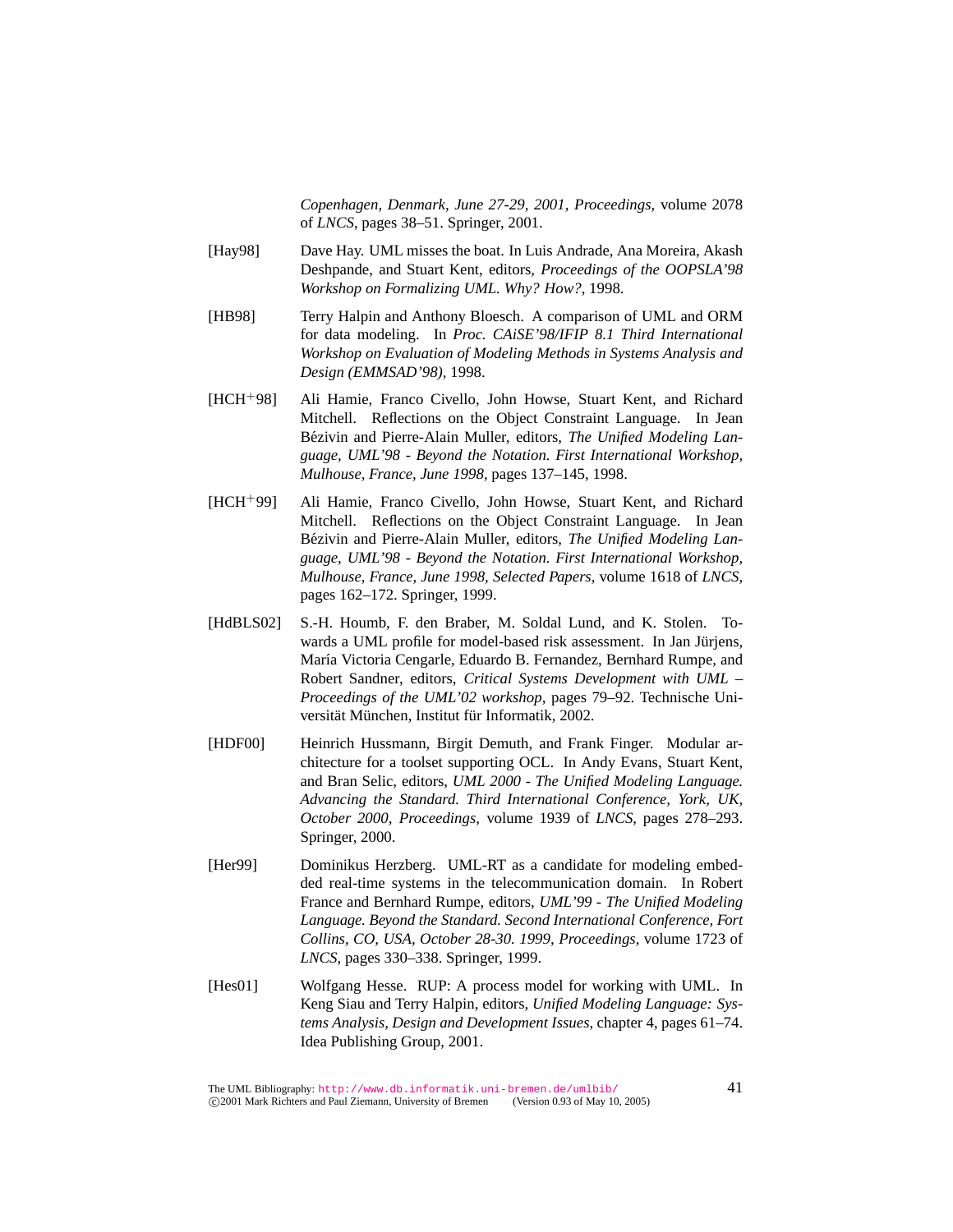- [HG02] K.T. Hansen and I. Gullesen. Utilizing UML and patterns for safety critical systems. In Jan Jürjens, María Victoria Cengarle, Eduardo B. Fernandez, Bernhard Rumpe, and Robert Sandner, editors, *Critical Systems Development with UML – Proceedings of the UML'02 workshop*, pages 147–154. Technische Universität München, Institut für Informatik, 2002.
- [HHB02] Rolf Hennicker, Heinrich Hussmann, and Michel Bidoit. On the precise meaning of OCL constraints. In Tony Clark and Jos Warmer, editors, *Object Modeling with the OCL: The Rationale behind the Object Constraint Language*, pages 69–84. Springer, 2002.
- [HHK98a] Ali Hamie, John Howse, and Stuart Kent. Interpreting the Object Constraint Language. In *Proceedings 5th Asia Pacific Software Engineering Conference (APSEC '98), December 2-4, 1998, Taipei, Taiwan*. IEEE Computer Society, 1998.
- [HHK98b] Ali Hamie, John Howse, and Stuart Kent. Navigation expressions in object-oriented modelling. In Egidio Astesiano, editor, *Proceedings Fundamental Approaches to Software Engineering, 1st Internationsl Conference, FASE'98, Held as Part of the European Joint Conferences on the Theory and Practice of Software, ETAPS'98, Lisbon, Portugal, March 28 - April 4, 1998*, volume 1382 of *LNCS*, pages 123–?? Springer, 1998.
- [HHKT02] Bogumila Hnatkowska, Zbigniew Huzar, Ludwik Kuzniarz, and Lech Tuzinkiewicz. A systematic approach to consistency within UML based software development process. In Ludwik Kuzniarz, Gianna Reggio, Jean Louis Sourrouille, and Zbigniew Huzar, editors, *Blekinge Institute of Technology, Research Report 2002:06. UML 2002, Model Engineering, Concepts and Tools. Workshop on Consistency Problems in UML-based Software Development. Workshop Materials*, pages 16–29. Department of Software Engineering and Computer Science, Blekinge Institute of Technology, 2002.
- [HHS02a] Jan Hendrik Hausmann, Reiko Heckel, and Stefan Sauer. Dynamic meta modeling with time: Specifying the semantics of multimedia sequence diagrams. In Paolo Bottoni and Mark Minas, editors, *GT-VMT'2002 Graph Transformation and Visual Modeling Techniques, Barcelona, Spain, 11-12 October 2002*, volume 72(3) of *ENTCS*. Elsevier, 2002.
- [HHS02b] Jan Hendrik Hausmann, Reiko Heckel, and Stefan Sauer. Extended model relations with graphical consistency conditions. In Ludwik Kuzniarz, Gianna Reggio, Jean Louis Sourrouille, and Zbigniew Huzar, editors, *Blekinge Institute of Technology, Research Report 2002:06. UML 2002, Model Engineering, Concepts and Tools. Workshop on Consistency Problems in UML-based Software Development. Workshop Materials*, pages 61–74. Department of Software Engineering and Computer Science, Blekinge Institute of Technology, 2002.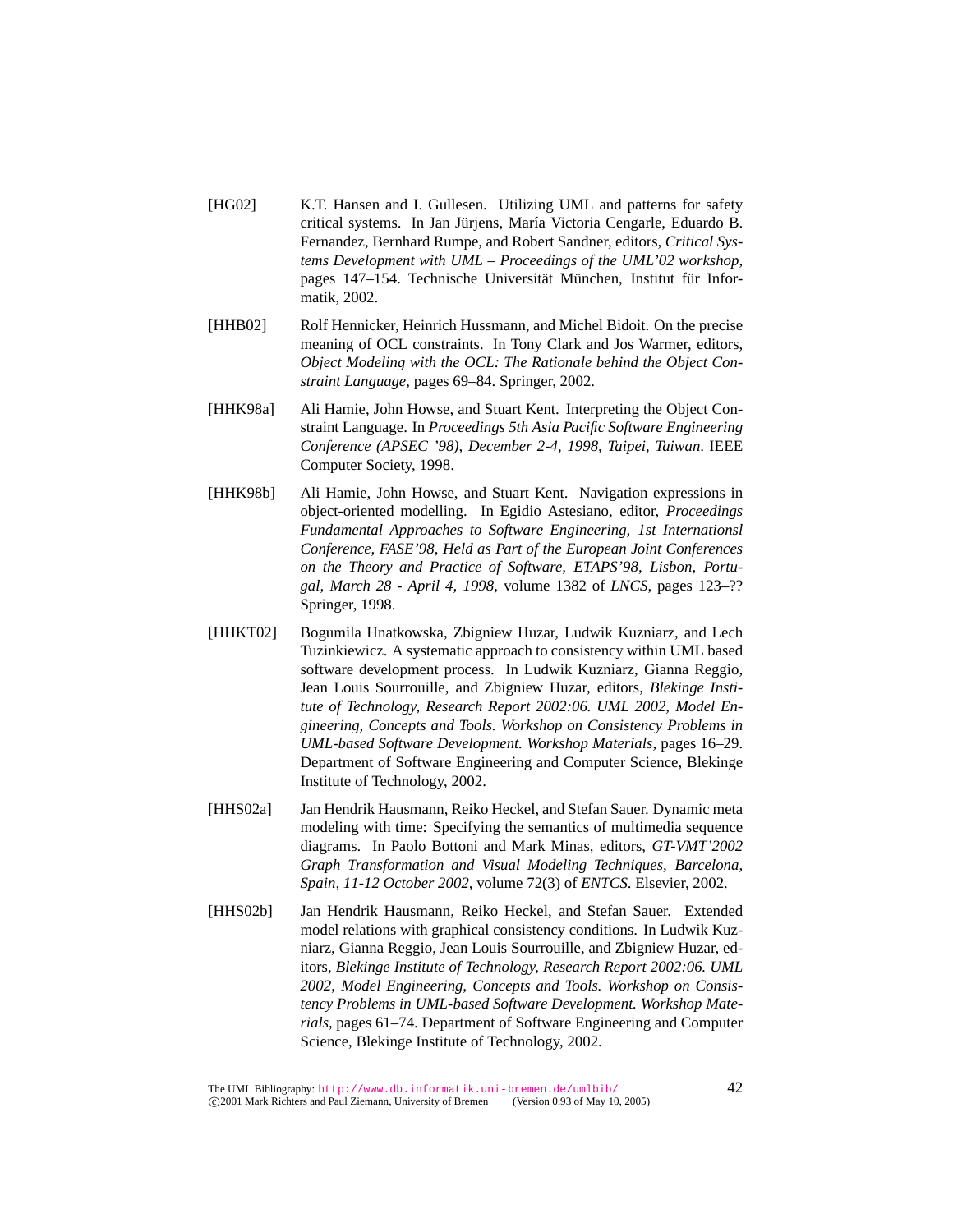- [Hil99] Rich Hilliard. Using the UML for architectural description. In Robert France and Bernhard Rumpe, editors, *UML'99 - The Unified Modeling Language. Beyond the Standard. Second International Conference, Fort Collins, CO, USA, October 28-30. 1999, Proceedings*, volume 1723 of *LNCS*, pages 32–48. Springer, 1999.
- [HK98] Martin Hitz and Gerti Kappel. Developing with UML goodies, pitfalls, workarounds. In Jean Bézivin and Pierre-Alain Muller, editors, *The Unified Modeling Language, UML'98 - Beyond the Notation. First International Workshop, Mulhouse, France, June 1998*, 1998.
- [HK99a] Martin Hitz and Gerti Kappel. Developing with UML some pitfalls and workarounds. In Jean Bézivin and Pierre-Alain Muller, editors, *The Unified Modeling Language, UML'98 - Beyond the Notation. First International Workshop, Mulhouse, France, June 1998, Selected Papers*, volume 1618 of *LNCS*, pages 9–20. Springer, 1999.
- [HK99b] Martin Hitz and Gerti Kappel. *UML@Work: Von der Analyse zur Realisierung*. dpunkt-Verlag, Heidelberg, 1999.
- [HK00] Rolf Hennicker and Nora Koch. A UML-based methodology for hypermedia design. In Andy Evans, Stuart Kent, and Bran Selic, editors, *UML 2000 - The Unified Modeling Language. Advancing the Standard. Third International Conference, York, UK, October 2000, Proceedings*, volume 1939 of *LNCS*, pages 410–424. Springer, 2000.
- [HK01a] Rolf Hennicker and Nora Koch. Modeling the user interface of web applications with UML. In Andy Evans, Robert France, Ana Moreira, and Bernhard Rumpe, editors, *Practical UML-Based Rigorous Development Methods - Countering or Integrating the eXtremists. Workshop of the pUML-Group held together with the UML 2001 October 1st, 2001 in Toronto, Canada*, volume P-7 of *LNI*, pages 158–172. German Informatics Society, 2001.
- [HK01b] Rolf Hennicker and Nora Koch. Systematic design of web applications with UML. In Keng Siau and Terry Halpin, editors, *Unified Modeling Language: Systems Analysis, Design and Development Issues*, chapter 1, pages 1–20. Idea Publishing Group, 2001.
- [HKS01] Jan Hendrik Hausmann, Jochen Malte Küster, and Stefan Sauer. Identifying semantic dimensions of (UML) sequence diagrams. In Andy Evans, Robert France, Ana Moreira, and Bernhard Rumpe, editors, *Practical UML-Based Rigorous Development Methods - Countering or Integrating the eXtremists. Workshop of the pUML-Group held together with the UML 2001 October 1st, 2001 in Toronto, Canada*, volume P-7 of *LNI*, pages 142–157. German Informatics Society, 2001.
- [HLL01] J. He, Z. Liu, and X. Li. A relational model for object-oriented programming. Technical Report UNU/IIST Report No. 231, International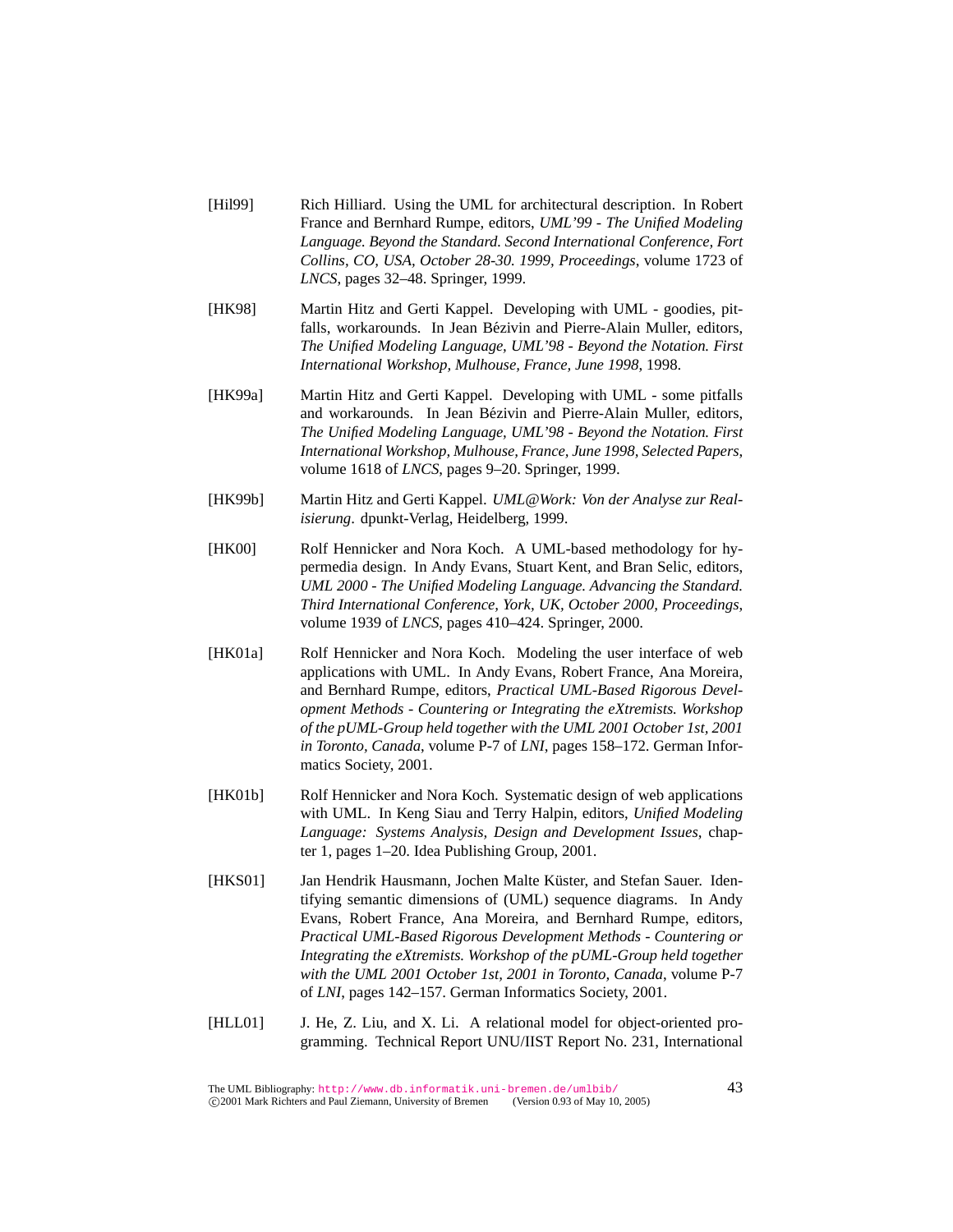Institute for Software Technology, the United Nations University, P.O. Box 3058, Macau, SAR, P.R. China, May 2001. 21 pages.

- [HLL02] J. He, Z. Liu, and X. Li. Towards a refinement calculus for objectoriented systems. In *Proc. of 1st IEEE International Conference on cognitive Informatics (ICCI02)*, pages 69–76, Alberta, Canada, August 2002. IEEE Computer Society.
- [HLL03] J. He, Z. Liu, and X. Li. Component calculus. In V.H. Dang and Z. Liu, editors, *Proc. Proc. Workshop on Formal Aspects of Component Software (FACS'03), Satellite Workshop of FME2003, Pisa, Italy, 8-9 September, 2003*. UNU/IIST Report No 284, UNU/IIST, P.O. Box 3058, Macao, 2003.
- [Hol98] Eckhardt Holz. Application of UML within the scope of new telecommunication architectures. In Martin Schader and Axel Korthaus, editors, *The Unified Modeling Language – Technical Aspects and Applications*, pages 207–219. Physica-Verlag, Heidelberg, 1998.
- [HP04] Stefan Haustein and Jörg Pleumann. OCL as expression language in an action semantics surface language. In Octavian Patrascoiu, editor, *OCL and Model Driven Engineering, UML 2004 Conference Workshop, October 12, 2004, Lisbon, Portugal*, pages 99–113. University of Kent, 2004.
- [HPKM03] Imed Hammouda, Mika Pussinen, Mika Katara, and Tommi Mikkonen. UML-based approach for documenting and specializing frameworks using patterns and concern architectures. In Faisal Akkawi, Omar Aldawud, Grady Booch, Siobhán Clarke, Jeff Gray, Bill Harrison, Mohamed Kandé, Dominik Stein, Peri Tarr, and Aida Zakaria, editors, The *4th AOSD Modeling With UML Workshop*, 2003.
- [HR00] David Harel and Bernhard Rumpe. Modeling languages: Syntax, semantics and all that stuff - part I: The basic stuff. Technical Report MCS00-16, Faculty of Mathematics and Computer Science, The Weizmann Institute of Science, Israel, September 2000.
- [HR01] Reiner Hähnle and Aarne Ranta. Connecting OCL with the rest of the world. In *ETAPS 2001 Workshop on Transformations in UML (WTUML), Genova, Italy, 7th April*, 2001.
- [HRR98] Franz Huber, Andreas Rausch, and Bernhard Rumpe. Modeling dynamic component interfaces. In Madhu Singh, Bertrand Meyer, Joseph Gil, and Richard Mitchell, editors, *Technology of Object-Oriented Languages and Systems (TOOLS 26)*. IEEE Computer Society, 1998.
- [Hru98a] Pavel Hruby. Structuring design deliverables with UML. In Jean Bézivin and Pierre-Alain Muller, editors, *The Unified Modeling Language, UML'98 - Beyond the Notation. First International Workshop, Mulhouse, France, June 1998*, pages 251–260, 1998.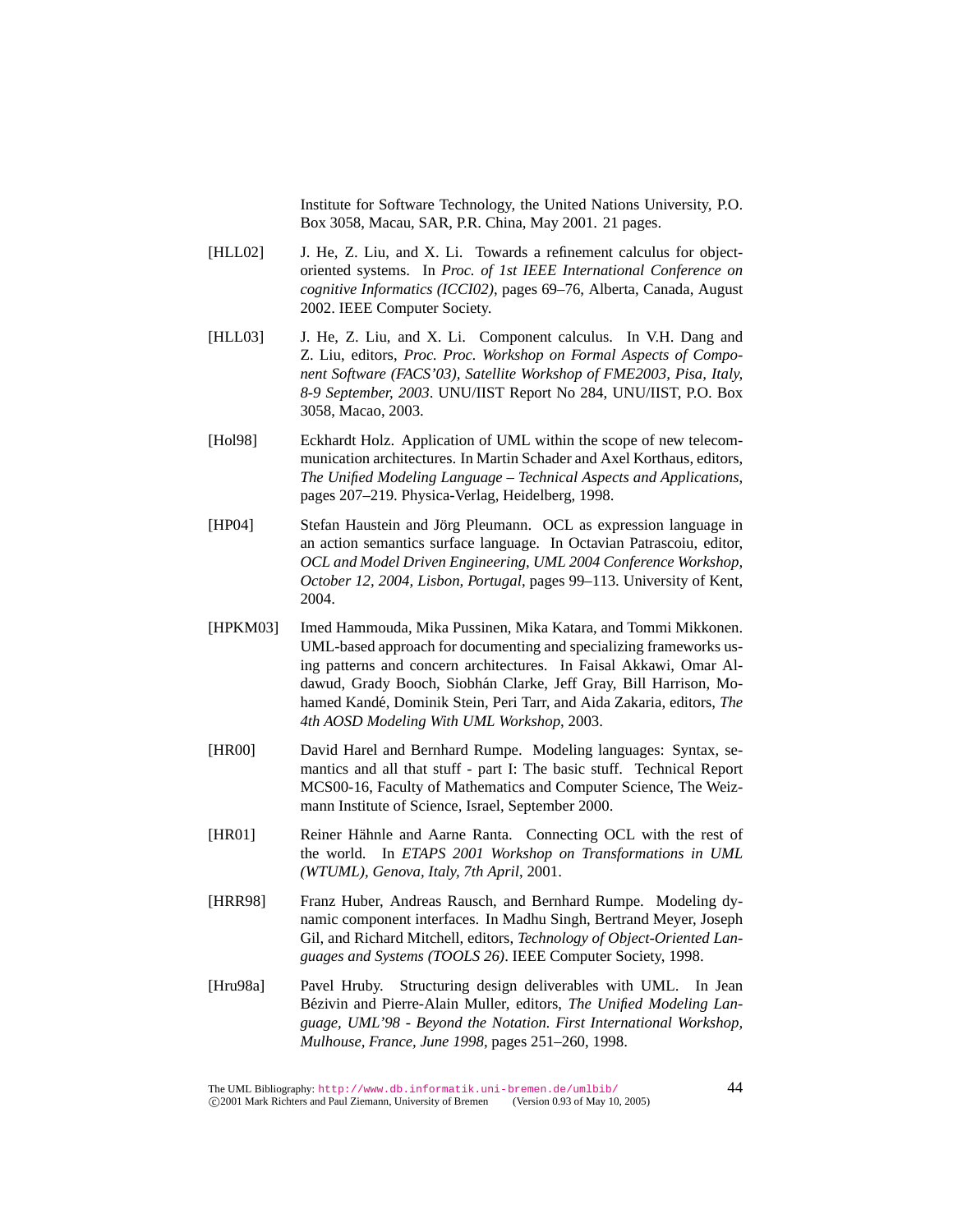- [Hru98b] Pavel Hruby. Structuring specification of business systems with UML (with an emphasis on workflow management systems). In *Proc. OOP-SLA'98 Business Object Workshop*. Springer, 1998.
- [Hru99a] Pavel Hruby. Designing UML based development processes. In Robert France and Bernhard Rumpe, editors, *UML'99 - The Unified Modeling Language. Beyond the Standard. Second International Conference, Fort Collins, CO, USA, October 28-30. 1999, Proceedings*, volume 1723 of *LNCS*, pages 308–323. Springer, 1999.
- [Hru99b] Pavel Hruby. Structuring UMLdesign deliverables. In Jean Bézivin and Pierre-Alain Muller, editors, *The Unified Modeling Language, UML'98 - Beyond the Notation. First International Workshop, Mulhouse, France, June 1998, Selected Papers*, volume 1618 of *LNCS*, pages 278–293. Springer, 1999.
- [HS98] Brian Henderson-Sellers. OML: Proposals to enhance UML. In Jean Bézivin and Pierre-Alain Muller, editors, *The Unified Modeling Language, UML'98 - Beyond the Notation. First International Workshop, Mulhouse, France, June 1998*, pages 319–329, 1998.
- [HS99] Brian Henderson-Sellers. OML: Proposals to enhance UML. In Jean Bézivin and Pierre-Alain Muller, editors, *The Unified Modeling Language, UML'98 - Beyond the Notation. First International Workshop, Mulhouse, France, June 1998, Selected Papers*, volume 1618 of *LNCS*, pages 349–364. Springer, 1999.
- [HS01a] Reiko Heckel and Stefan Sauer. Strengthening uml collaboration diagrams by state transformations. In Heinrich Hussmann, editor, *Fundamental Approaches to Software Engineering, 4th International Conference, FASE 2001, held as Part of the Joint European Conferences on Theory and Practice of Software, ETAPS 2001, Genova, Italy, April 2- 6, 2001, Proceedings*, volume 2029 of *LNCS*, pages 109–123. Springer, 2001.
- [HS01b] Brian Henderson-Sellers. Some problems with the UML V1.3 metamodel. In Ralph H. Sprague, Jr., editor, *Proc. 34th Annual Hawaii International Conference on System Sciences (HICSS-34)*. IEEE Computer Society, 2001.
- [HS03] Øystein Haugen and Ketil Stølen. STAIRS steps to analyze interactions with refinement semantics. In Perdita Stevens, Jon Whittle, and Grady Booch, editors, *UML 2003 - The Unified Modeling Language. Model Languages and Applications. 6th International Conference, San Francisco, CA, USA, October 2003, Proceedings*, volume 2863 of *LNCS*, pages 388–402. Springer, 2003.
- [HSAF99] Brian Henderson-Sellers, Colin Atkinson, and Don Firesmith. A UML variant: OML. In Robert France and Bernhard Rumpe, editors, *UML'99*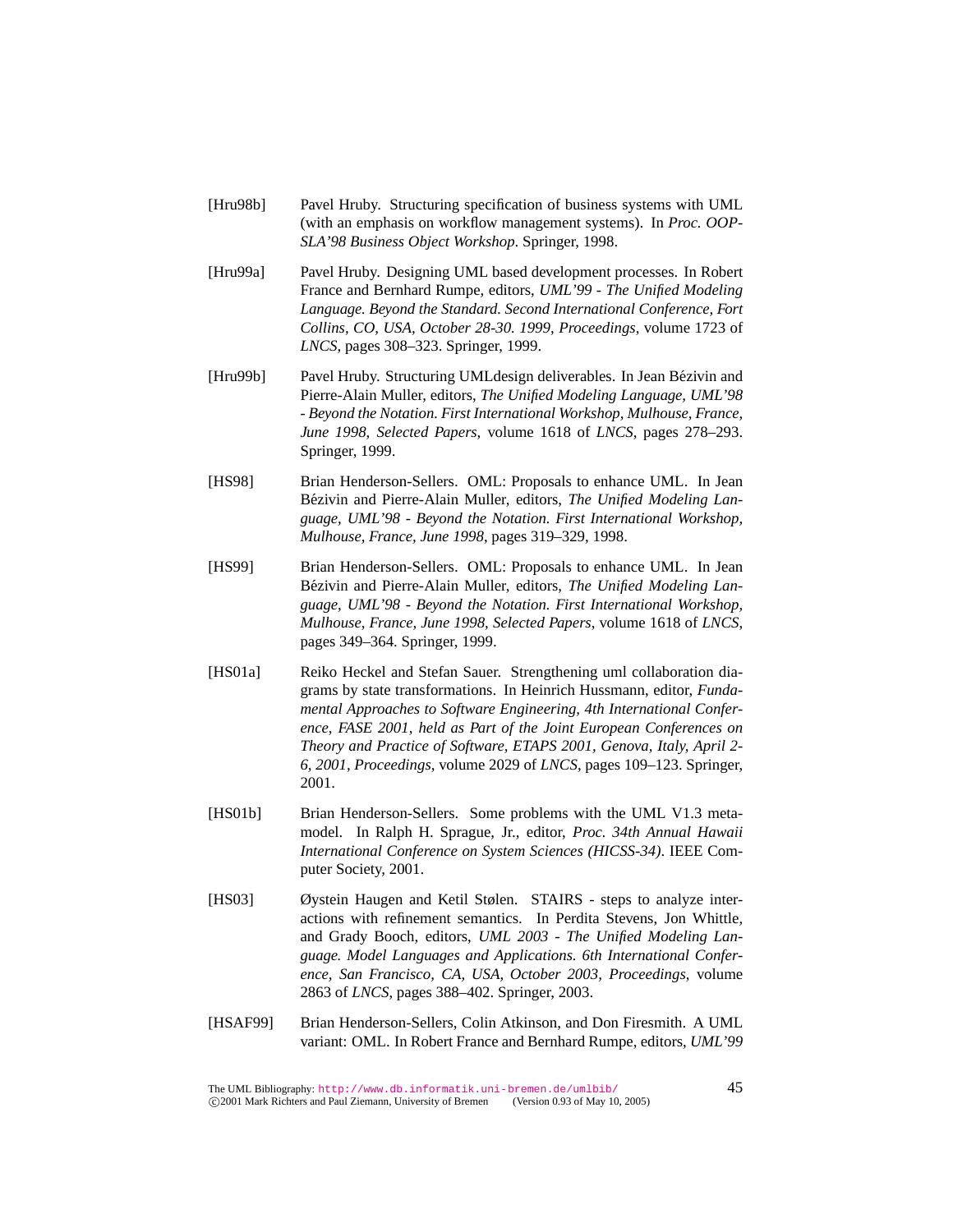*- The Unified Modeling Language. Beyond the Standard. Second International Conference, Fort Collins, CO, USA, October 28-30. 1999, Proceedings*, volume 1723 of *LNCS*, pages 49–66. Springer, 1999.

- [HSB99] Brian Henderson-Sellers and Franck Barbier. Black and white diamonds. In Robert France and Bernhard Rumpe, editors, *UML'99 - The Unified Modeling Language. Beyond the Standard. Second International Conference, Fort Collins, CO, USA, October 28-30. 1999, Proceedings*, volume 1723 of *LNCS*, pages 550–565. Springer, 1999.
- [HSCG01] Brian Henderson-Sellers, Graham Collins, and Ian Graham. UML compatible processes. In Ralph H. Sprague, Jr., editor, *Proc. 34th Annual Hawaii International Conference on System Sciences (HICSS-34)*. IEEE Computer Society, 2001.
- [HSU00] Brian Henderson-Sellers and Bhuvan Unhelkar. *OPEN Modeling with UML*. Addison-Wesley, 2000.
- [HT99] Robert J. Hall and Ernst Tyugu, editors. *Proc. of the 14th IEEE International Conference on Automated Software Engineering, ASE'99*. IEEE, 1999.
- [Hue01] Christian Huemer. Defining electronic data interchange transactions with UML. In Ralph H. Sprague, Jr., editor, *Proc. 34th Annual Hawaii International Conference on System Sciences (HICSS-34)*. IEEE Computer Society, 2001.
- [Hus01] Heinrich Hussmann, editor. *Fundamental Approaches to Software Engineering, 4th International Conference, FASE 2001, held as Part of the Joint European Conferences on Theory and Practice of Software, ETAPS 2001, Genova, Italy, April 2-6, 2001, Proceedings*, volume 2029 of *LNCS*. Springer, 2001.
- [HW97] Paul Harmon and Mark Watson. *Understanding UML: The Developer's Guide*. Morgan Kaufmann, 1997.
- [Hyb02] Duane Hybertson. Strengthening the modeling foundation of the MDA. In Jean Bezivin and Robert France, editors, *Workshop in Software Model Engineering*, 2002.
- [HYS<sup>+</sup>04] Susumu Hayashi, Pan Yibing, Masami Sato, Kenji Mori, Sul Sejeon, and Shusuke Haruna. Test driven development of UML models with SMART modeling system. In Thomas Baar, Alfred Strohmeier, Ana Moreira, and Stephen J. Mellor, editors, *UML 2004 - The Unified Modeling Language. Model Languages and Applications. 7th International Conference, Lisbon, Portugal, October 11-15, 2004, Proceedings*, volume 3273 of *LNCS*, pages 395–409. Springer, 2004.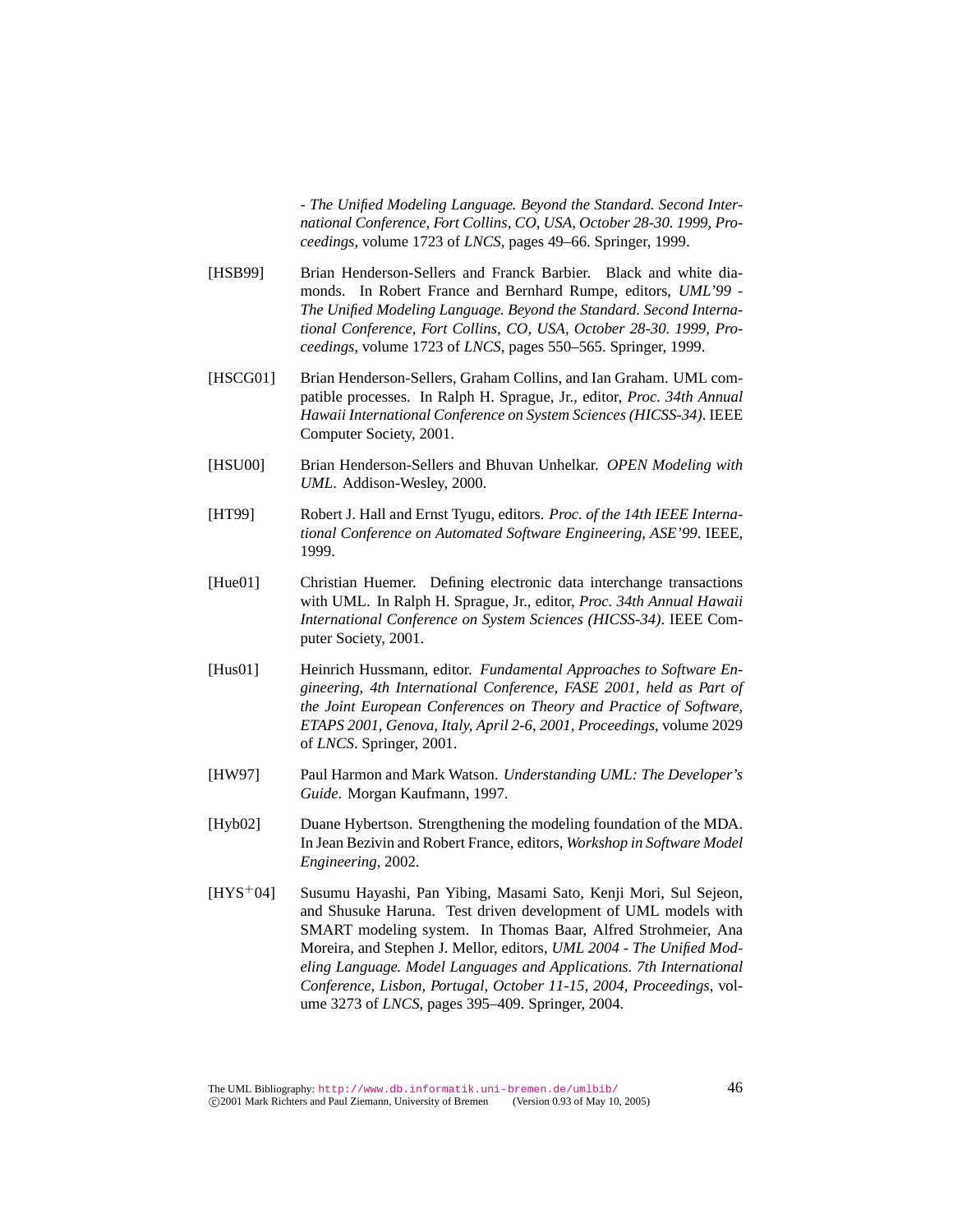- [Iso03] Sadahiro Isoda. A critique of UML's definition of the use-case class. In Perdita Stevens, Jon Whittle, and Grady Booch, editors, *UML 2003 - The Unified Modeling Language. Model Languages and Applications. 6th International Conference, San Francisco, CA, USA, October 2003, Proceedings*, volume 2863 of *LNCS*, pages 280–294. Springer, 2003.
- [Iye98] Sridhar Iyengar. A universal repository architecture using OMG UML and MOF. In Cris Kobryn, editor, *Proceedings of The Second International Enterprise Distributed Object Computing Workshop*. IEEE, 1998.
- [IZ03] Masanori Iwamoto and Jianjun Zhao. Refactoring aspect-oriented programs. In Faisal Akkawi, Omar Aldawud, Grady Booch, Siobhan´ Clarke, Jeff Gray, Bill Harrison, Mohamed Kande, Dominik Stein, Peri ´ Tarr, and Aida Zakaria, editors, *The 4th AOSD Modeling With UML Workshop*, 2003.
- [Jac02] Michael Jackson. Descriptions in software development. In Jean-Marc Jézéquel, Heinrich Hussmann, and Stephen Cook, editors, *UML 2002 - The Unified Modeling Language. Model Engineering, Languages, Concepts, and Tools. 5th International Conference, Dresden, Germany, September/October 2002, Proceedings*, volume 2460 of *LNCS*, page 1. Springer, 2002.
- [Jan02] D. N. Jansen. Probabilistic UML statecharts for specification and verification a case study. In Jan Jürjens, María Victoria Cengarle, Eduardo B. Fernandez, Bernhard Rumpe, and Robert Sandner, editors, *Critical Systems Development with UML – Proceedings of the UML'02 workshop*, pages 121–132. Technische Universität München, Institut für Informatik, 2002.
- [JBR99] Ivar Jacobson, Grady Booch, and Jim Rumbaugh. *The Unified Software Development Process*. Addison-Wesley, 1999.
- [JC02] Jens Bæk Jørgensen and Søren Christensen. Executable design models for a pervasive healthcare middleware system. In Jean-Marc Jézéquel, Heinrich Hussmann, and Stephen Cook, editors, *UML 2002 - The Unified Modeling Language. Model Engineering, Languages, Concepts, and Tools. 5th International Conference, Dresden, Germany, September/October 2002, Proceedings*, volume 2460 of *LNCS*, pages 140–149. Springer, 2002.
- $[JCF<sup>+</sup>02]$  Jan Jürjens, María Victoria Cengarle, Eduardo B. Fernandez, Bernhard Rumpe, and Robert Sandner, editors. *Critical Systems Development with UML – Proceedings of the UML'02 workshop*. Technische Universität München, Institut für Informatik, 2002. Technical Report TUM-I0208.
- [JGP98] Jean-Marc Jézéquel, Alain Le Guennec, and François Pennaneac'h. Validating distributed software modeled with UML. In Jean Bézivin and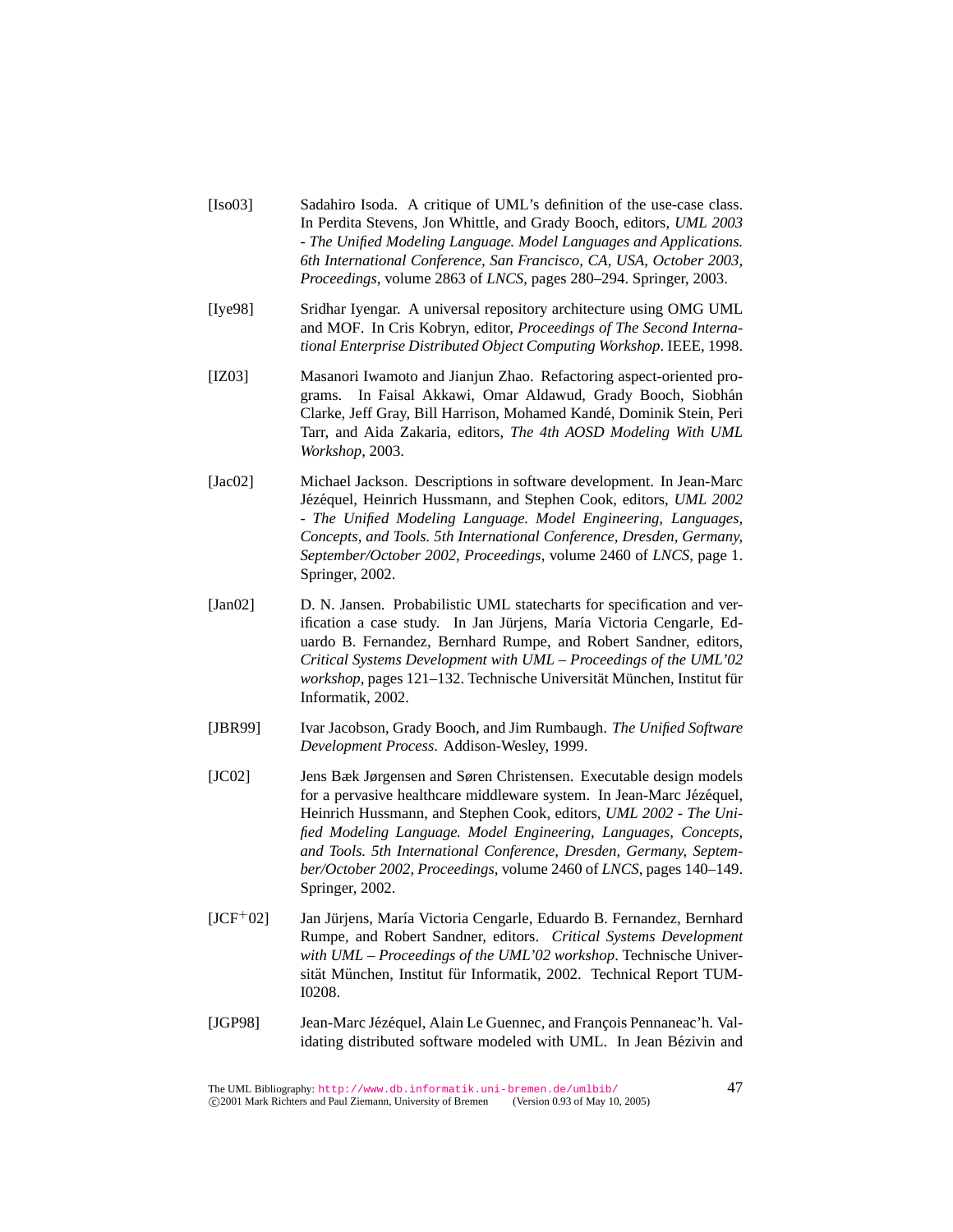Pierre-Alain Muller, editors, *The Unified Modeling Language, UML'98 - Beyond the Notation. First International Workshop, Mulhouse, France, June 1998*, pages 331–340, 1998.

- [JGP99] Jean-Marc Jézéquel, Alain Le Guennec, and François Pennaneac'h. Validating distributed software modeled with the Unified Modeling Language. In Jean Bézivin and Pierre-Alain Muller, editors, *The Unified Modeling Language, UML'98 - Beyond the Notation. First International Workshop, Mulhouse, France, June 1998, Selected Papers*, volume 1618 of *LNCS*, pages 365–377. Springer, 1999.
- [JHC02] Jean-Marc Jézéquel, Heinrich Hussmann, and Stephen Cook, editors. *UML 2002 - The Unified Modeling Language. Model Engineering, Languages, Concepts, and Tools. 5th International Conference, Dresden, Germany, September/October 2002, Proceedings*, volume 2460 of *LNCS*. Springer, 2002.
- [JHGP99] Jean-Marc Jézéquel, Wai-Ming Ho, Alain Le Guennec, and François Pennaneac'h. UMLAUT: an extendible UML transformation framework. In Robert J. Hall and Ernst Tyugu, editors, *Proc. of the 14th IEEE International Conference on Automated Software Engineering, ASE'99*. IEEE, 1999.
- [JHK03] David N. Jansen, Holger Hermanns, and Joost-Pieter Katoen. A qosoriented extension of UML statecharts. In Perdita Stevens, Jon Whittle, and Grady Booch, editors, *UML 2003 - The Unified Modeling Language. Model Languages and Applications. 6th International Conference, San Francisco, CA, USA, October 2003, Proceedings*, volume 2863 of *LNCS*, pages 76–91. Springer, 2003.
- [Joh04] Kristofer Johannisson. Disambiguation implicit constructions in OCL. In Octavian Patrascoiu, editor, *OCL and Model Driven Engineering, UML 2004 Conference Workshop, October 12, 2004, Lisbon, Portugal*, pages 30–44. University of Kent, 2004.
- [JS04] Jan Jürjens and Pasha Shabalin. Automated verification of UMLsec models for security requirements. In Thomas Baar, Alfred Strohmeier, Ana Moreira, and Stephen J. Mellor, editors, *UML 2004 - The Unified Modeling Language. Model Languages and Applications. 7th International Conference, Lisbon, Portugal, October 11-15, 2004, Proceedings*, volume 3273 of *LNCS*, pages 365–379. Springer, 2004.
- [JSW99] Dirk Jäger, Ansgar Schleicher, and Bernhard Westfechtel. Using UML for software process modeling. In *Proc. Software Engineering - ESEC/FSE'99. 7th European Software Engineering Conference, Toulouse, France, September 1999.*, volume 1687 of *LNCS*, pages 91– ?? Springer, 1999.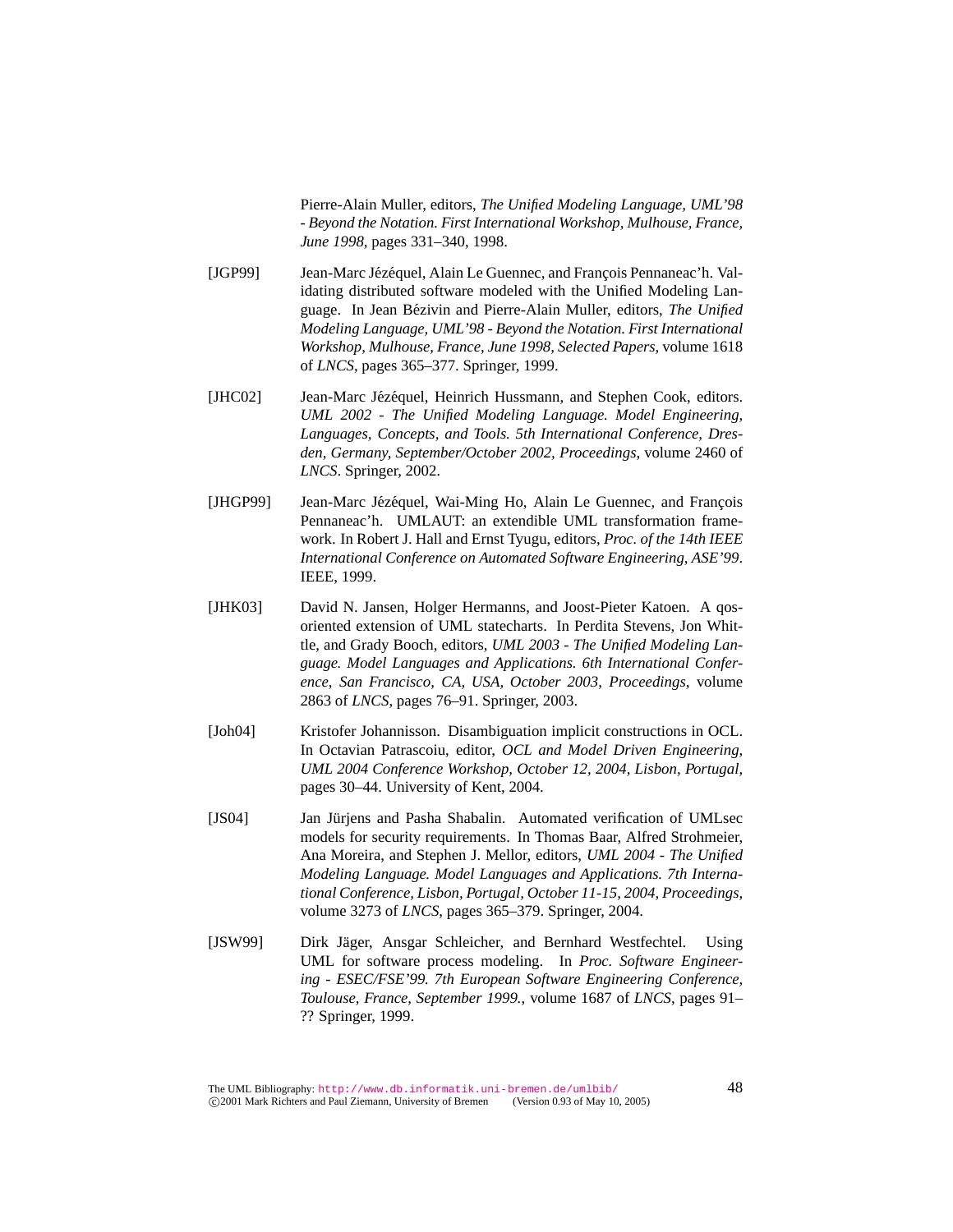- [JSZ<sup>+</sup>04] Yanbing Jiang, Weizhong Shao, Lu Zhang, Zhiyi Ma, Xiangwen Meng, and Haohai Ma. On the classification of UML's meta model extension mechanism. In Thomas Baar, Alfred Strohmeier, Ana Moreira, and Stephen J. Mellor, editors, *UML 2004 - The Unified Modeling Language. Model Languages and Applications. 7th International Conference, Lisbon, Portugal, October 11-15, 2004, Proceedings*, volume 3273 of *LNCS*, pages 54–68. Springer, 2004.
- [Jür01a] Ian Jürjens. Developing secure systems with UMLsec: From business processes to implementation. In Dirk Fox, Marit Köhntopp, and Andreas Pfitzmann, editors, *Verlässliche IT-Systeme 2001 - Sicherheit in komplexen IT-Infrastrukturen*. Vieweg, September 2001. Proceedings of VIS 2001.
- [Jür01b] Jan Jürjens. Formal development and verification of security-critical systems with UML. In *AVoCS'01 - Workshop on Automated Verification of Critical Systems*, Oxford, April 2001.
- [Jür01c] Ian Jürjens. Modelling audit security for smart-card payment schemes with UMLsec. In M. Dupuy and P. Paradinas, editors, *Trusted Information: The New Decade Challenge*, pages 93–108. Kluwer Academic Publishers, June 2001. Proceedings of SEC 2001 – 16th International Conference on Information Security.
- [Jür01d] Jan Jürjens. Secure Java development with UMLsec. In B. De Decker, F. Piessens, J. Smits, and E. Van Herrenweghen, editors, *Advances in Network and Distributed Systems Security*. Kluwer Academic Publishers, November 2001. Proceedings of the First Annual Working Conference on Network Security (I-NetSec '01).
- [Jür01e] Ian Jürjens. Towards development of secure systems using UMLsec. In Heinrich Hussmann, editor, *Fundamental Approaches to Software Engineering, 4th International Conference, FASE 2001, held as Part of the Joint European Conferences on Theory and Practice of Software, ETAPS 2001, Genova, Italy, April 2-6, 2001, Proceedings*, volume 2029 of *LNCS*, pages 187–200. Springer, 2001.
- [Jür01f] Jan Jürjens. Transformations for introducing patterns a secure systems case study. In *WTUML: Workshop on Transformations in UML (ETAPS 2001 Satellite Event)*, April 2001.
- [Jür02a] Ian Jürjens. Formal semantics for interacting UML subsystems. In B. Jacobs and A. Rensink, editors, *5th International Conference on Formal Methods for Open Object-Based Distributed Systems (FMOODS 2002)*, pages 29–44. Kluwer Academic Publishers, March 2002. Proceedings of the First Annual Working Conference on Network Security (I-NetSec '01).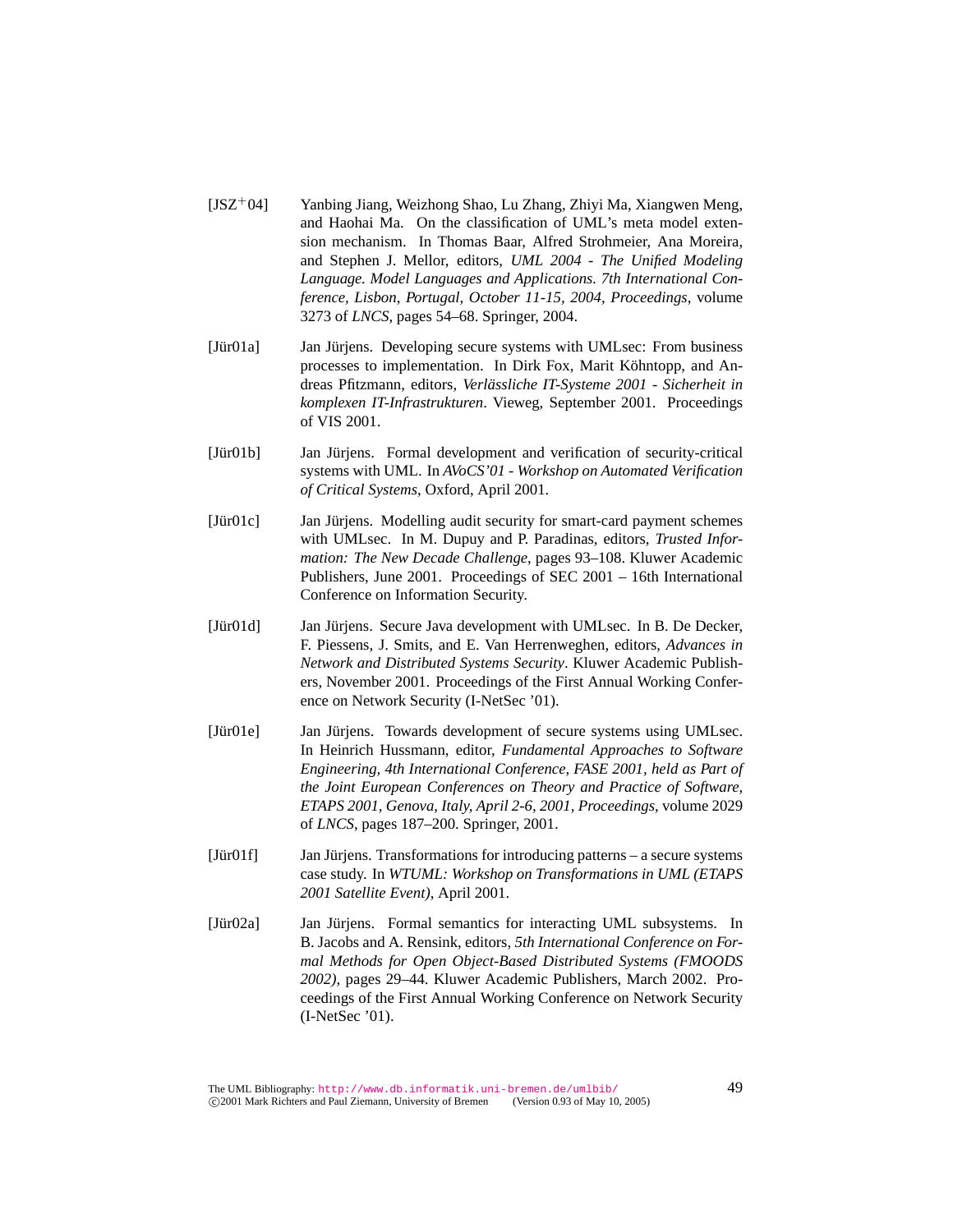- [Jür02b] Ian Jürjens. A UML statecharts semantics with message-passing. In *Applied Computing 2002*, pages 1009–1013, Madrid, March 2002. Proceedings of the 2002 ACM Symposium of Applied Computing.
- [Jür02c] Jan Jürjens. UMLsec presenting the profile. In *Sixth Annual Workshop On Distributed Objects and Components Security (DOCsec2002)*, Baltimore, MD, March 2002. Tutorial.
- [Jür02d] Jan Jürjens. UMLsec: Extending UML for secure systems development. In Jean-Marc Jézéquel, Heinrich Hussmann, and Stephen Cook, editors, *UML 2002 - The Unified Modeling Language. Model Engineering, Languages, Concepts, and Tools. 5th International Conference, Dresden, Germany, September/October 2002, Proceedings*, volume 2460 of *LNCS*, pages 412–425. Springer, 2002.
- [Jür02e] Ian Jürjens. Using UMLsec and goal-trees for secure systems development. In *Applied Computing 2002*, pages 1026–1031, Madrid, March 2002. Proceedings of the 2002 ACM Symposium of Applied Computing.
- [Jür03] Jan Jürjens. Developing safety-critical systems with UML. In Perdita Stevens, Jon Whittle, and Grady Booch, editors, *UML 2003 - The Unified Modeling Language. Model Languages and Applications. 6th International Conference, San Francisco, CA, USA, October 2003, Proceedings*, volume 2863 of *LNCS*, pages 360–372. Springer, 2003.
- [KABH02] Mohamed Kandé, Omar Aldawud, Grady Booch, and Bill Harrison, editors. *Workshop on Aspect-Oriented Modeling with UML*, 2002.
- [Käh99] Sekka Kähkipuro. Uml based performance modeling framework for object-oriented distributed systems. In Robert France and Bernhard Rumpe, editors, *UML'99 - The Unified Modeling Language. Beyond the Standard. Second International Conference, Fort Collins, CO, USA, October 28-30. 1999, Proceedings*, volume 1723 of *LNCS*, pages 356–371. Springer, 1999.
- [Kan02] Mohamed Mancona Kandé. Perspectival concern-spaces: An aspectoriented architectural framework. In Mohamed Kande, Omar Aldawud, ´ Grady Booch, and Bill Harrison, editors, *Workshop on Aspect-Oriented Modeling with UML*, 2002.
- [Kat02] Mika Katara. Refinements and aspects in UML. In Mohamed Kande,´ Omar Aldawud, Grady Booch, and Bill Harrison, editors, *Workshop on Aspect-Oriented Modeling with UML*, 2002.
- [KBJ98] Lore Kern-Bausch and Mario Jeckle. From a semantically irreducible formulated conceptual schema to an UML model. In Martin Schader and Axel Korthaus, editors, *The Unified Modeling Language – Technical Aspects and Applications*, pages 32–44. Physica-Verlag, Heidelberg, 1998.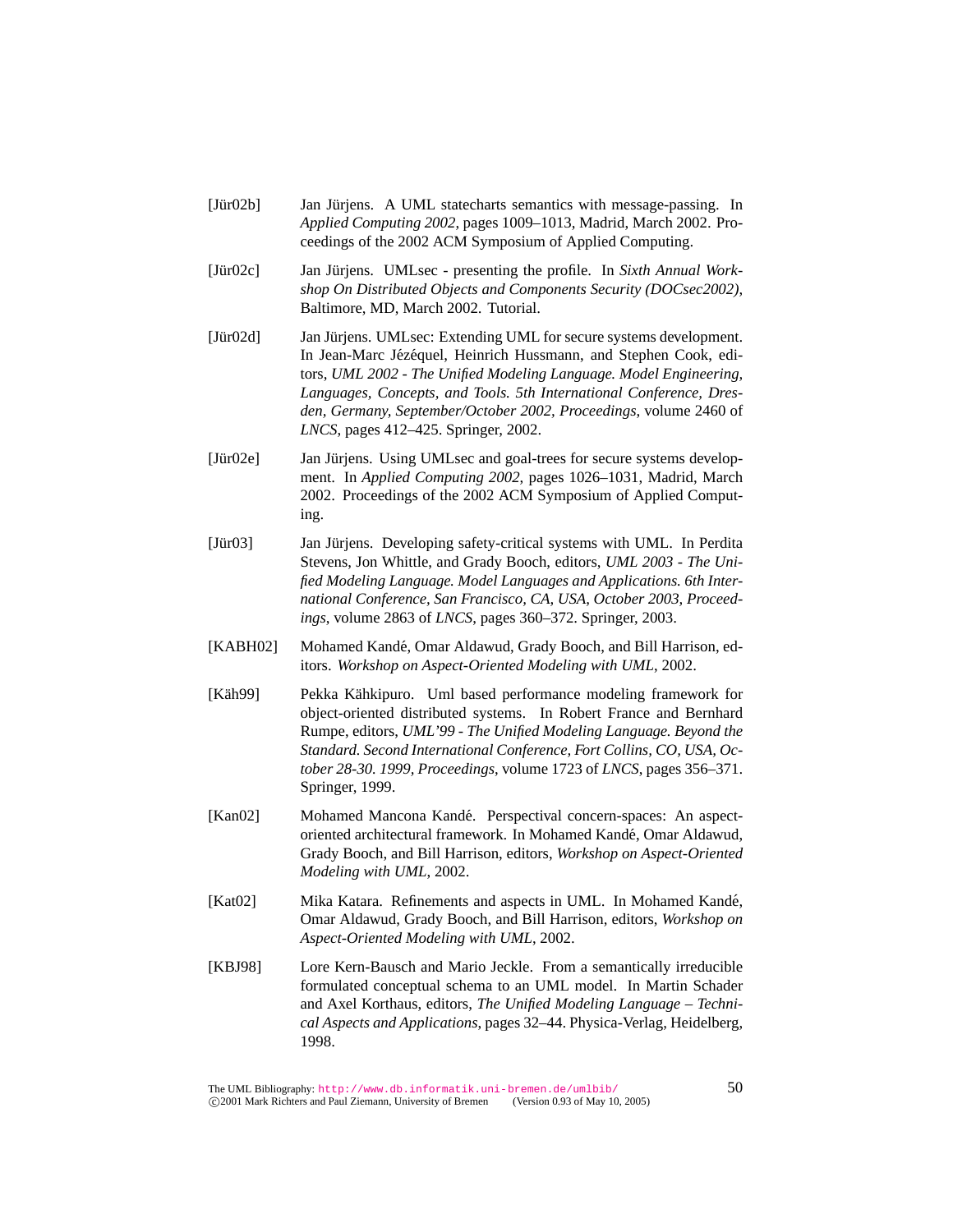- [KBSD01] Rudolf K. Keller, Jean-François Bédard, and Guy Saint-Denis. Design and implementation of a UML-based design repository. In *Advanced Information Systems Engineering. 13th International Conference, CAiSE 2001, Interlaken, Switzerland, June 4-8, 2001, Proceedings*, volume 2068 of *LNCS*, pages 448–464. Springer, 2001.
- [KC99] Soon-Kyeong Kim and David Carrington. Formalizing the UML class diagram using object-z. In Robert France and Bernhard Rumpe, editors, *UML'99 - The Unified Modeling Language. Beyond the Standard. Second International Conference, Fort Collins, CO, USA, October 28- 30. 1999, Proceedings*, volume 1723 of *LNCS*, pages 83–98. Springer, 1999.
- [KC00] Soon-Kyeong Kim and David Carrington. An integrated framework with UML and Object-Z for developing a precise specification. In N.N., editor, *Proceedings of APSEC 2000*. IEEE Computer Society, 2000.
- [KC03] Mohamed Kande and Valentin Crettaz. Towards patterns for concernoriented software architecture. In Faisal Akkawi, Omar Aldawud, Grady Booch, Siobhán Clarke, Jeff Gray, Bill Harrison, Mohamed Kandé, Dominik Stein, Peri Tarr, and Aida Zakaria, editors, *The 4th AOSD Modeling With UML Workshop*, 2003.
- [KEK98] Ismaïl Khriss, Mohammed Elkoutbi, and Rudolf K. Keller. Automating the synthesis of UML statechart diagrams from multiple collaboration diagrams. In Jean Bézivin and Pierre-Alain Muller, editors, *The Unified Modeling Language, UML'98 - Beyond the Notation. First International Workshop, Mulhouse, France, June 1998*, pages 115–126, 1998.
- [KEK99] Ismaïl Khriss, Mohammed Elkoutbi, and Rudolf K. Keller. Automating the synthesis of UML StateChart diagrams from multiple collaboration diagrams. In Jean Bézivin and Pierre-Alain Muller, editors, *The Unified Modeling Language, UML'98 - Beyond the Notation. First International Workshop, Mulhouse, France, June 1998, Selected Papers*, volume 1618 of *LNCS*, pages 132–147. Springer, 1999.
- [KG01a] Ralf Kollmann and Martin Gogolla. Application of the UML associations and their adornments in design recovery. In Peter Aiken and Elizabeth Burd, editors, *Proc. 8th Working Conference on Reverse Engineering (WCRE'2001)*. IEEE Computer Society, 2001.
- [KG01b] Ralf Kollmann and Martin Gogolla. Capturing dynamic program behaviour with UML collaboration diagrams. In Pedro Sousa and Jürgen Ebert, editors, Proc. 5th European Conf. Software Maintenance *and Reengineering (CSMR'01)*, pages 58–67. IEEE Computer Society, 2001.
- [KG01c] Ralf Kollmann and Martin Gogolla. Selektive darstellung von programmstrukturen mit UML. In Jürgen Ebert and Franz Lehner, editors,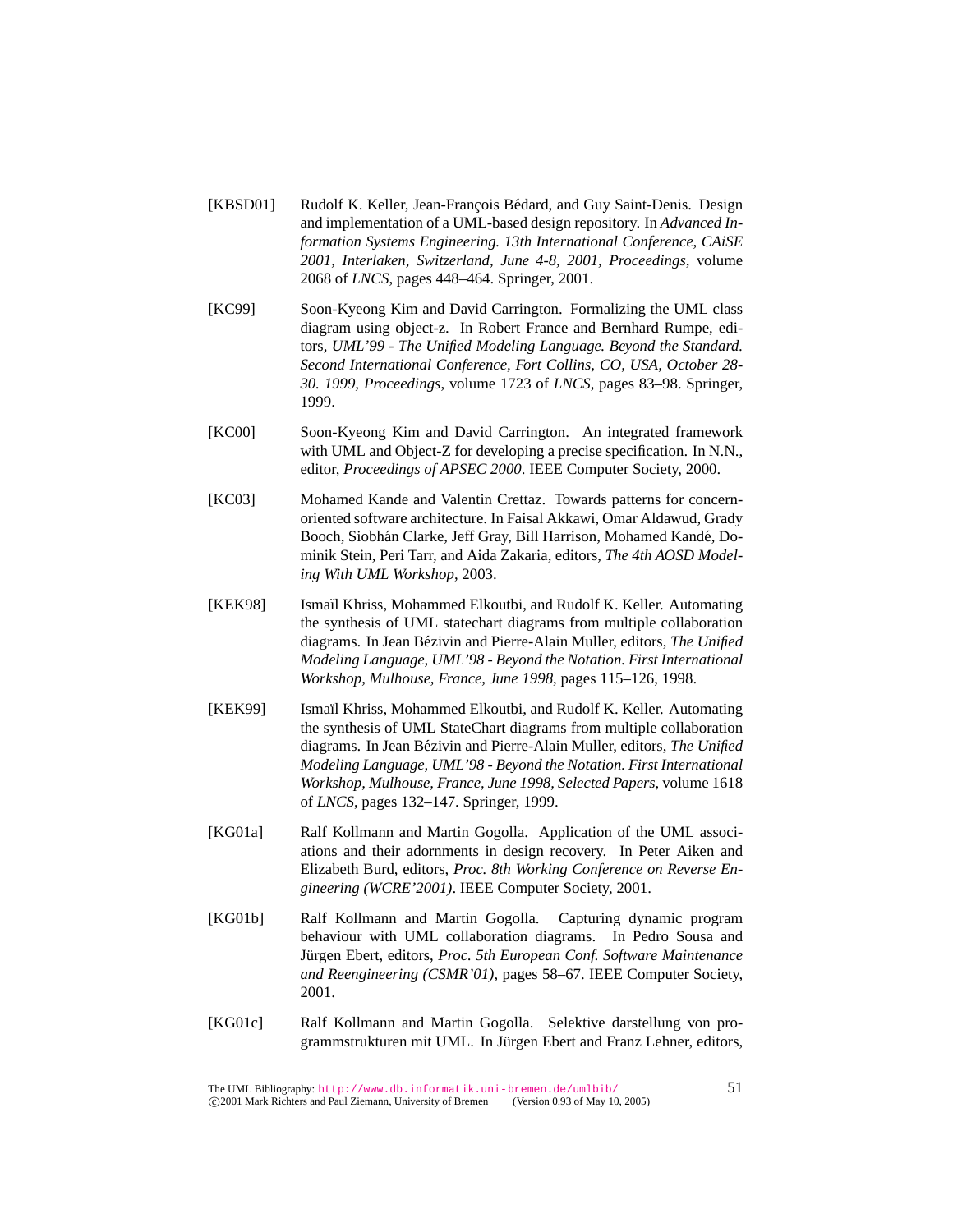*Proc. 3. Workshop Software-Reengineering*. Universitat Koblenz, Tech- ¨ nischer Bericht, http://www.uni-koblenz.de/ist/WSR2001, 2001.

- [KG02] Ralf Kollmann and Martin Gogolla. Metric-based selective representation of UML diagrams. In Tibor Gyimóthy and Fernando Brito e Abreu, editors, *Proc. 6th European Conf. Software Maintenance and Reengineering (CSMR'02)*. IEEE Computer Society, 2002.
- [KGKK02] Sabine Kuske, Martin Gogolla, Ralf Kollmann, and Hans-Jörg Kreowski. An integrated semantics for UML class, object, and state diagrams based on graph transformation. In Michael Butler and Kaisa Sere, editors, *3rd Int. Conf. Integrated Formal Methods (IFM'02)*. Springer, 2002.
- [KH99] Stuart Kent and John Howse. Mixing visual and textual constraint languages. In Robert France and Bernhard Rumpe, editors, *UML'99 - The Unified Modeling Language. Beyond the Standard. Second International Conference, Fort Collins, CO, USA, October 28-30. 1999, Proceedings*, volume 1723 of *LNCS*, pages 384–398. Springer, 1999.
- [KH02] Stuart Kent and John Howse. Constraint trees. In Tony Clark and Jos Warmer, editors, *Object Modeling with the OCL: The Rationale behind the Object Constraint Language*, pages 228–249. Springer, 2002.
- [KHH<sup>+</sup>97] Stuart Kent, Ali Hamie, John Howse, Franco Civello, and Richard Mitchell. Semantics through pictures: Towards a diagrammatic semantics for OO modeling notations. In Haim Kilov and Bernhard Rumpe, editors, *Proceedings ECOOP'97 Workshop on Precise Semantics for Object-Oriented Modeling Techniques*, pages 91–100. Technische Universität München, TUM-I9725, 1997.
- [Kiv98] Kari Kivisto. Considerations of and suggestions for a UML-specific process model. In Jean Bézivin and Pierre-Alain Muller, editors, *The Unified Modeling Language, UML'98 - Beyond the Notation. First International Workshop, Mulhouse, France, June 1998*, pages 261–271, 1998.
- [Kiv99] Kari Kivisto. Considerations of and suggestions for a UML-specific process model. In Jean Bézivin and Pierre-Alain Muller, editors, *The Unified Modeling Language, UML'98 - Beyond the Notation. First International Workshop, Mulhouse, France, June 1998, Selected Papers*, volume 1618 of *LNCS*, pages 294–306. Springer, 1999.
- [KJK98] Dong Kwan Kim, Hyo Taeg Jung, and Chae Kyu Kim. Techniques for systematically generating framework diagram based on UML. In *Proceedings 5th Asia Pacific Software Engineering Conference (APSEC '98), December 2-4, 1998, Taipei, Taiwan*. IEEE Computer Society, 1998.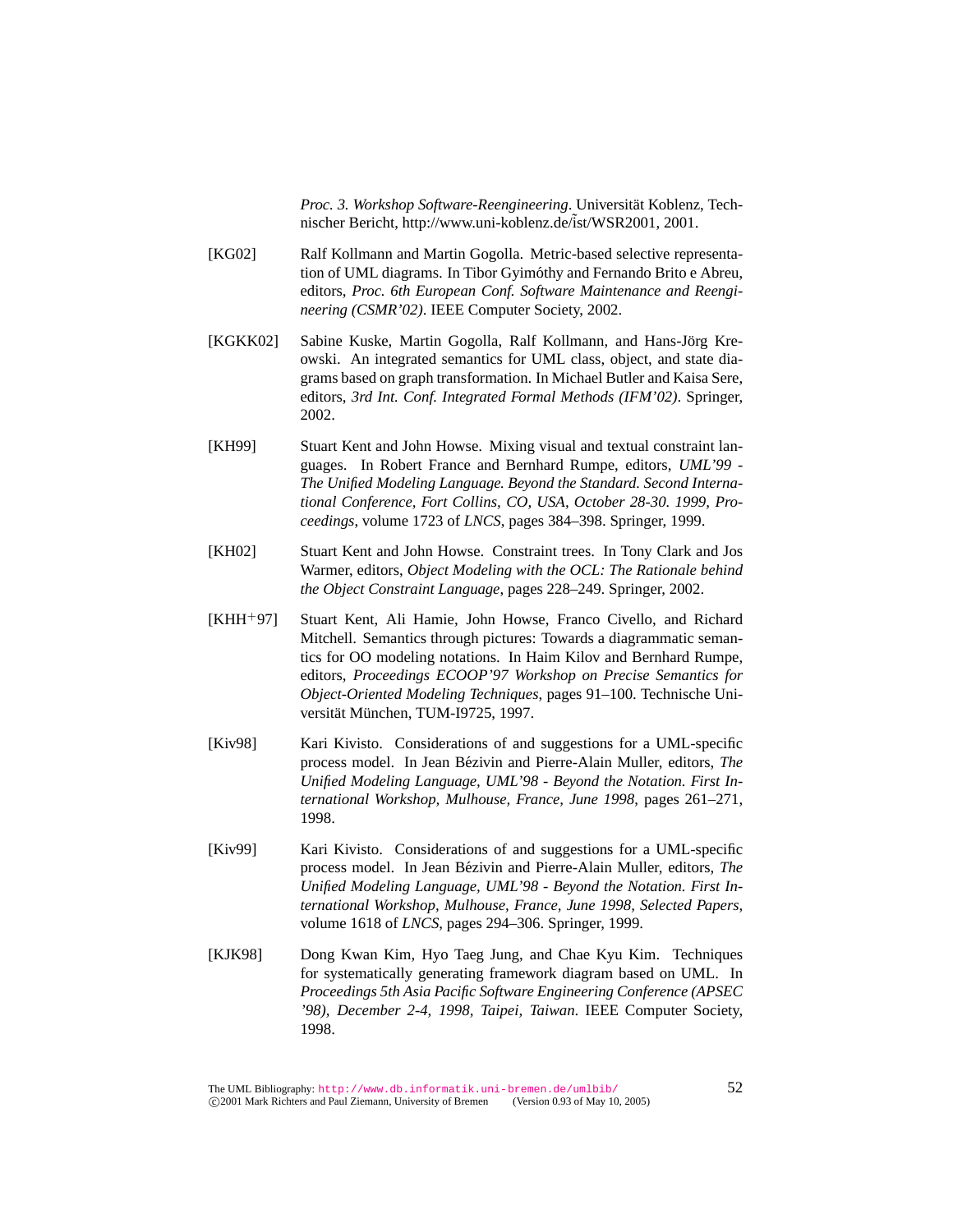- [KK98] Axel Korthaus and Stefan Kuhlins. BOOSTER\*process a software development process model integrating business object technology and UML. In Jean Bézivin and Pierre-Alain Muller, editors, *The Unified Modeling Language, UML'98 - Beyond the Notation. First International Workshop, Mulhouse, France, June 1998*, pages 205–214, 1998.
- [KK99] Axel Korthaus and Stefan Kuhlins. BOOSTER\*process: A software development process model integrating business object technology and UML. In Jean Bézivin and Pierre-Alain Muller, editors, *The Unified Modeling Language, UML'98 - Beyond the Notation. First International Workshop, Mulhouse, France, June 1998, Selected Papers*, volume 1618 of *LNCS*, pages 215–226. Springer, 1999.
- [KKZH04] Alexander Knapp, Nora Koch, Gefei Zhang, and Hanns-Martin Hassler. Modeling business processes in web applications with ArgoUWE. In Thomas Baar, Alfred Strohmeier, Ana Moreira, and Stephen J. Mellor, editors, *UML 2004 - The Unified Modeling Language. Model Languages and Applications. 7th International Conference, Lisbon, Portugal, October 11-15, 2004, Proceedings*, volume 3273 of *LNCS*, pages 69–83. Springer, 2004.
- [KLB<sup>+</sup>97] Stuart Kent, Kevin Lano, Juan Bicarregui, Ali Hamie, and John Howse. Component composition in business and system modeling. In Haim Kilov, Bernhard Rumpe, and Ian Simmonds, editors, *Proceedings OOP-SLA'97 Workshop on Object-oriented Behavioral Semantics*, pages 91– 97. Technische Universität München, TUM-I9737, 1997.
- [KM98] Rauli Kaksonen and Petri Mähönen. Object modeling of cryptographic algorithms with UML. In C. Boyd and E. Dawson, editors, *Proceedings Information Security and Privacy, Third Australasian Conference, ACISP'98, Brisbane, Australia, July, 1998*, volume 1438 of *LNCS*, pages 193–204. Springer, 1998.
- [KMP+98] Mohamed Mancona Kandé, Shahrzade Mazaher, Ognjen Prnjat, Lionel Sacks, and Marcus Wittig. Applying UML to design an inter-domain service management application - a case study based on the ACTS project TRUMPET. In Jean Bézivin and Pierre-Alain Muller, editors, *The Unified Modeling Language, UML'98 - Beyond the Notation. First International Workshop, Mulhouse, France, June 1998*, pages 173–182, 1998.
- [KMP<sup>+</sup>99] Mohamed Mancona Kande, Shahrzade Mazaher, Ognjen Prnjat, Lionel ´ Sacks, and Marcus Wittig. Applying UML to design an inter-domain service management application. In Jean Bézivin and Pierre-Alain Muller, editors, *The Unified Modeling Language, UML'98 - Beyond the Notation. First International Workshop, Mulhouse, France, June 1998, Selected Papers*, volume 1618 of *LNCS*, pages 200–214. Springer, 1999.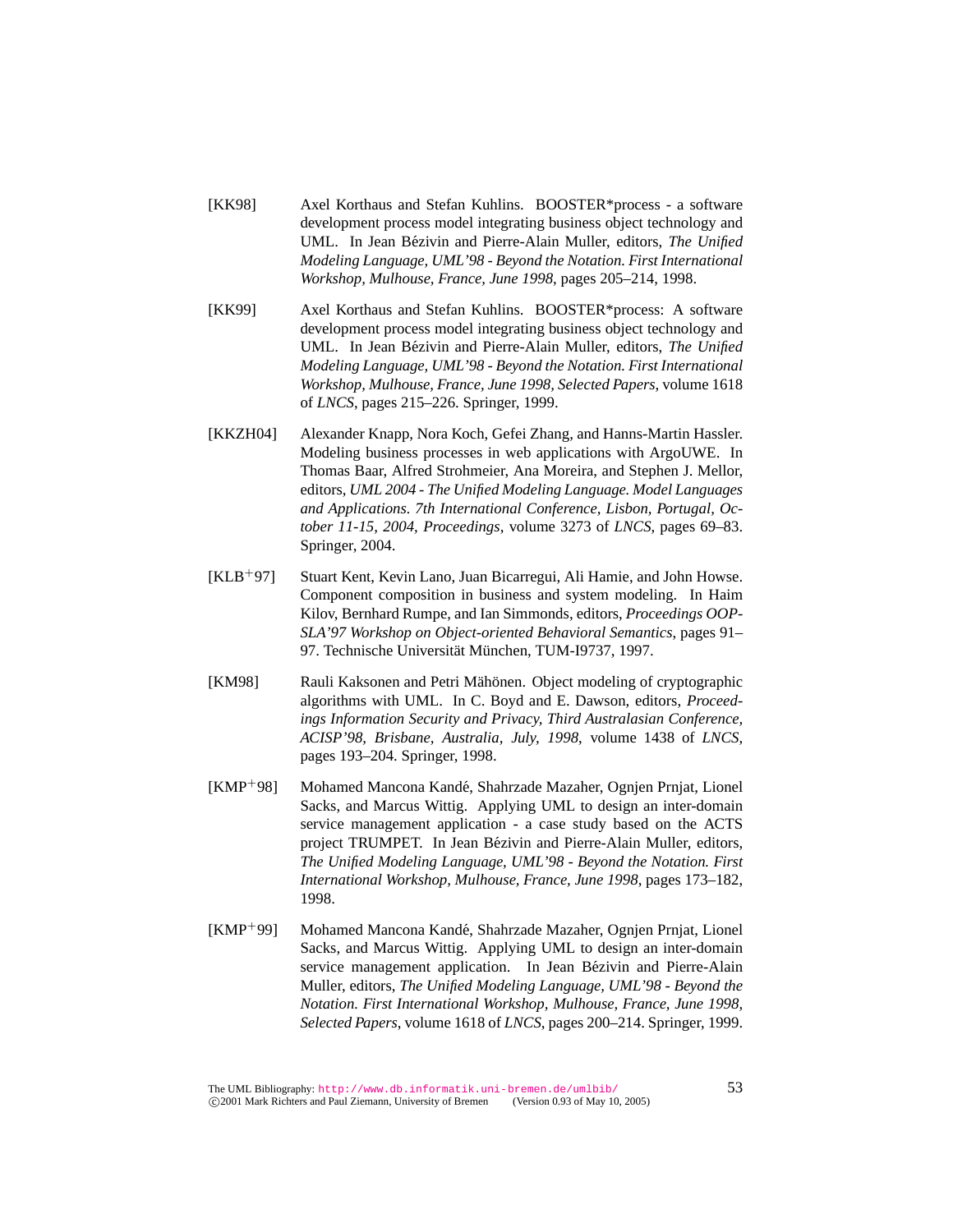- [KMPRS98] Nasser Kettani, Dominique Mignet, Pascal Pare, and Camille Rosenthal-Sabroux. *De Merise a UML*. Eyrolles, 1998.
- [KN99] Laila Kabous and Wolfgang Nebel. Modeling hard real time systems with UML. In Robert France and Bernhard Rumpe, editors, *UML'99 - The Unified Modeling Language. Beyond the Standard. Second International Conference, Fort Collins, CO, USA, October 28-30. 1999, Proceedings*, volume 1723 of *LNCS*, pages 339–355. Springer, 1999.
- [Kna99] Alexander Knapp. A formal semantics for UML interactions. In Robert France and Bernhard Rumpe, editors, *UML'99 - The Unified Modeling Language. Beyond the Standard. Second International Conference, Fort Collins, CO, USA, October 28-30. 1999, Proceedings*, volume 1723 of *LNCS*, pages 116–130. Springer, 1999.
- [Kna00a] John Knapmann. Business-oriented constraint language. In Andy Evans, Stuart Kent, and Bran Selic, editors, *UML 2000 - The Unified Modeling Language. Advancing the Standard. Third International Conference, York, UK, October 2000, Proceedings*, volume 1939 of *LNCS*, pages 47–61. Springer, 2000.
- [Kna00b] John Knapmann. Statistical constraints for EAI. In Andy Evans, Stuart Kent, and Bran Selic, editors, *UML 2000 - The Unified Modeling Language. Advancing the Standard. Third International Conference, York, UK, October 2000, Proceedings*, volume 1939 of *LNCS*, pages 78–92. Springer, 2000.
- [Kna02] John Knapman. Statistical constraints and verification. In Tony Clark and Jos Warmer, editors, *Object Modeling with the OCL: The Rationale behind the Object Constraint Language*, pages 172–189. Springer, 2002.
- [Kob98a] Cris Kobryn. Modeling enterprise software architectures using UML. In Cris Kobryn, editor, *Proceedings of The Second International Enterprise Distributed Object Computing Workshop*. IEEE, 1998.
- [Kob98b] Cris Kobryn, editor. *Proceedings of The Second International Enterprise Distributed Object Computing Workshop*. IEEE, 1998.
- [Kob00] Cris Kobryn. Architectural patterns for metamodeling: A hitchhikers guide to the UML metaverse. In Andy Evans, Stuart Kent, and Bran Selic, editors, *UML 2000 - The Unified Modeling Language. Advancing the Standard. Third International Conference, York, UK, October 2000, Proceedings*, volume 1939 of *LNCS*, page 497. Springer, 2000.
- [Kor98] Axel Korthaus. Using UML for business object based systems modeling. In Martin Schader and Axel Korthaus, editors, *The Unified Modeling Language – Technical Aspects and Applications*, pages 220–237. Physica-Verlag, Heidelberg, 1998.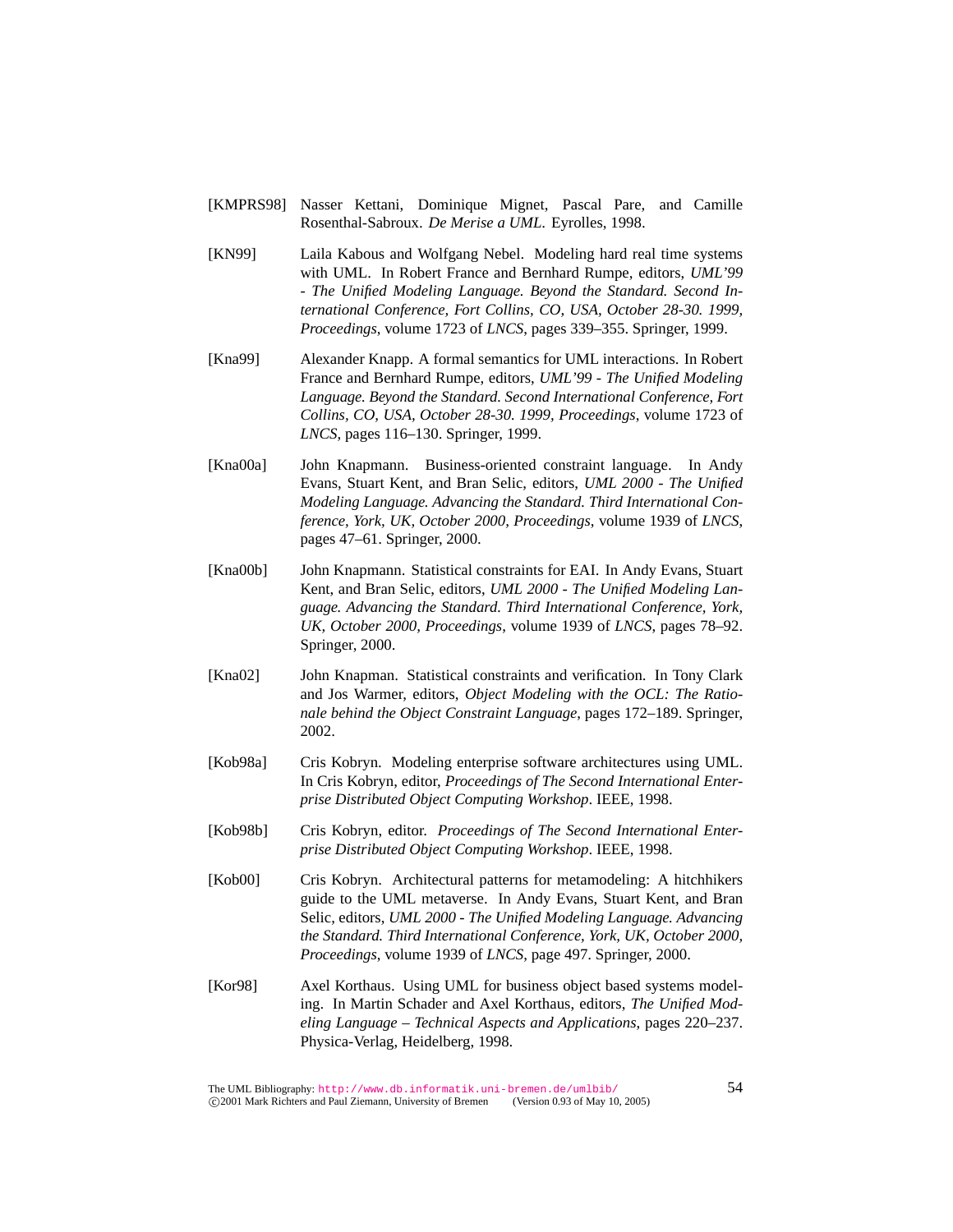- [Kos01] Piotr Kosiuczenko. Formal redesign of UML class diagrams. In Andy Evans, Robert France, Ana Moreira, and Bernhard Rumpe, editors, *Practical UML-Based Rigorous Development Methods - Countering or Integrating the eXtremists. Workshop of the pUML-Group held together with the UML 2001 October 1st, 2001 in Toronto, Canada*, volume P-7 of *LNI*, pages 174–190. German Informatics Society, 2001.
- [Kov98] Srdjan Kovacevic. UML and user interface modeling. In Jean Bezivin ´ and Pierre-Alain Muller, editors, *The Unified Modeling Language, UML'98 - Beyond the Notation. First International Workshop, Mulhouse, France, June 1998*, pages 235–244, 1998.
- [Kov99] Srdjan Kovacevic. UML and user interface modeling. In Jean Bézivin and Pierre-Alain Muller, editors, *The Unified Modeling Language, UML'98 - Beyond the Notation. First International Workshop, Mulhouse, France, June 1998, Selected Papers*, volume 1618 of *LNCS*, pages 253–266. Springer, 1999.
- [KP00] Ludwik Kuzniarz and Maciej Piasecki. Modelling multimedia presentation in UML. In H. Kangassalo, H. Jaakkola, and E. Kawaguchi, editors, *Proc. 10th European-Japanese Conference on Information Modelling and Knowledge Bases, Saariselka (Finland), 2000 ¨* . IOS Press, Amsterdam, 2000.
- [KPL01] Branko Katalinic, Sabri Pllana, and Berislav Ljoljic. Modeling flexible manufacturing systems with UML. In Branko Katalinic, editor, *Annals of DAAAM International for 2001 & Proceedings of the 12th International DAAAM Symposium, Jena, Germany*. DAAAM International Vienna, 2001.
- [KPP02] Manuel Koch and Francesco Parisi-Presicce. Access control policy specification in OCL. In Jan Jürjens, María Victoria Cengarle, Eduardo B. Fernandez, Bernhard Rumpe, and Robert Sandner, editors, *Critical Systems Development with UML – Proceedings of the UML'02 workshop*, pages 63–78. Technische Universität München, Institut für Informatik, 2002.
- [KR97] Haim Kilov and Bernhard Rumpe, editors. *Proceedings ECOOP'97 Workshop on Precise Semantics for Object-Oriented Modeling Techniques*. Technische Universität München, TUM-I9725, 1997.
- [KR98] Haim Kilov and Bernhard Rumpe, editors. *Proceedings Second ECOOP Workshop on Precise Behavioral Semantics (with an Emphasis on OO Business Specifications*). Technische Universität München, TUM-I9813, 1998.
- [KR01] Frank Keienburg and Andreas Rausch. Using XML/XMI for tool supported evolution of UML models. In Ralph H. Sprague, Jr., editor,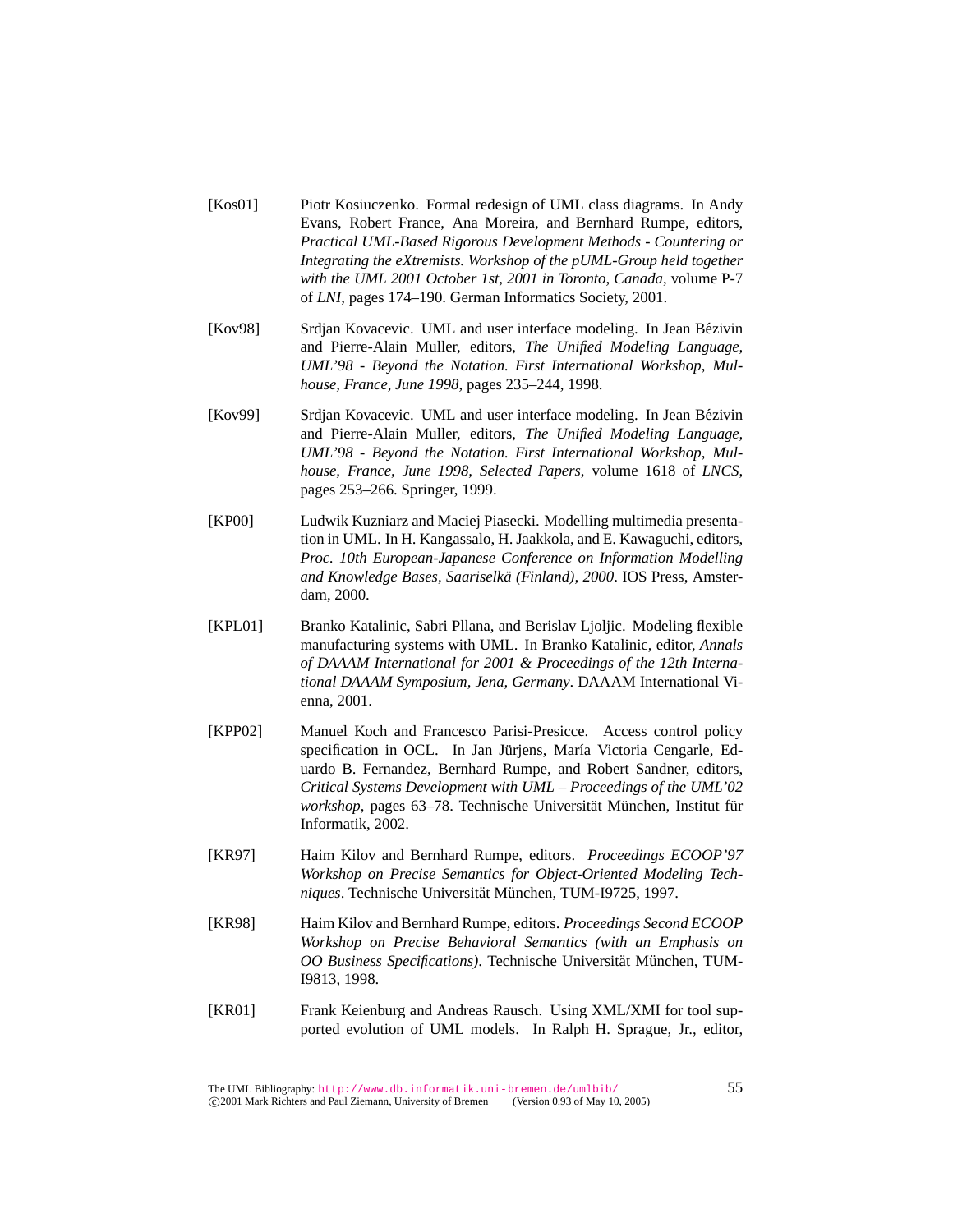*Proc. 34th Annual Hawaii International Conference on System Sciences (HICSS-34)*. IEEE Computer Society, 2001.

- [Kri00] Padmanabhan Krishnan. Consistency checks for UML. In N.N., editor, *Proceedings of APSEC 2000*. IEEE Computer Society, 2000.
- [Kro01a] John Krogstie. Rational Unified Process and Unified Modeling Language - A GOMS analysis. In Keng Siau and Terry Halpin, editors, *Unified Modeling Language: Systems Analysis, Design and Development Issues*, chapter 7, pages 107–115. Idea Publishing Group, 2001.
- [Kro01b] John Krogstie. Using a semiotic framework to evaluate UML for the development of models of high quality. In Keng Siau and Terry Halpin, editors, *Unified Modeling Language: Systems Analysis, Design and Development Issues*, chapter 6, pages 89–106. Idea Publishing Group, 2001.
- [KRS97] Haim Kilov, Bernhard Rumpe, and Ian Simmonds, editors. *Proceedings OOPSLA'97 Workshop on Object-oriented Behavioral Semantics*. Technische Universität München, TUM-I9737, 1997.
- [KRS99] Haim Kilov, Bernhard Rumpe, and Ian Simmonds, editors. *Behavioral Specifications of Businesses and Systems*, volume 523 of *The Kluwer International Series in Engineering and Computer Science*. Kluwer Academic Publishers, 1999.
- [KRSH02] Ludwik Kuzniarz, Gianna Reggio, Jean Louis Sourrouille, and Zbigniew Huzar, editors. *Blekinge Institute of Technology, Research Report 2002:06. UML 2002, Model Engineering, Concepts and Tools. Workshop on Consistency Problems in UML-based Software Development. Workshop Materials*. Department of Software Engineering and Computer Science, Blekinge Institute of Technology, 2002.
- [KRSW01] Cornel Klein, Andreas Rausch, Marc Sihling, and Zhaojun Wen. Extension of the Unified Modeling Language for mobile agents. In Keng Siau and Terry Halpin, editors, *Unified Modeling Language: Systems Analysis, Design and Development Issues*, chapter 8, pages 116–128. Idea Publishing Group, 2001.
- [Krü02] I. H. Krüger. Towards precise service specification with uml and uml-rt. In Jan Jürjens, María Victoria Cengarle, Eduardo B. Fernandez, Bernhard Rumpe, and Robert Sandner, editors, *Critical Systems Development with UML – Proceedings of the UML'02 workshop*, pages 19–34. Technische Universität München, Institut für Informatik, 2002.
- [KS00] Mohamed Mancona Kandé and Alfred Strohmeier. Towards a UML profile for software architecture descriptions. In Andy Evans, Stuart Kent, and Bran Selic, editors, *UML 2000 - The Unified Modeling Language. Advancing the Standard. Third International Conference, York, UK, October 2000, Proceedings*, volume 1939 of *LNCS*, pages 513– 527. Springer, 2000.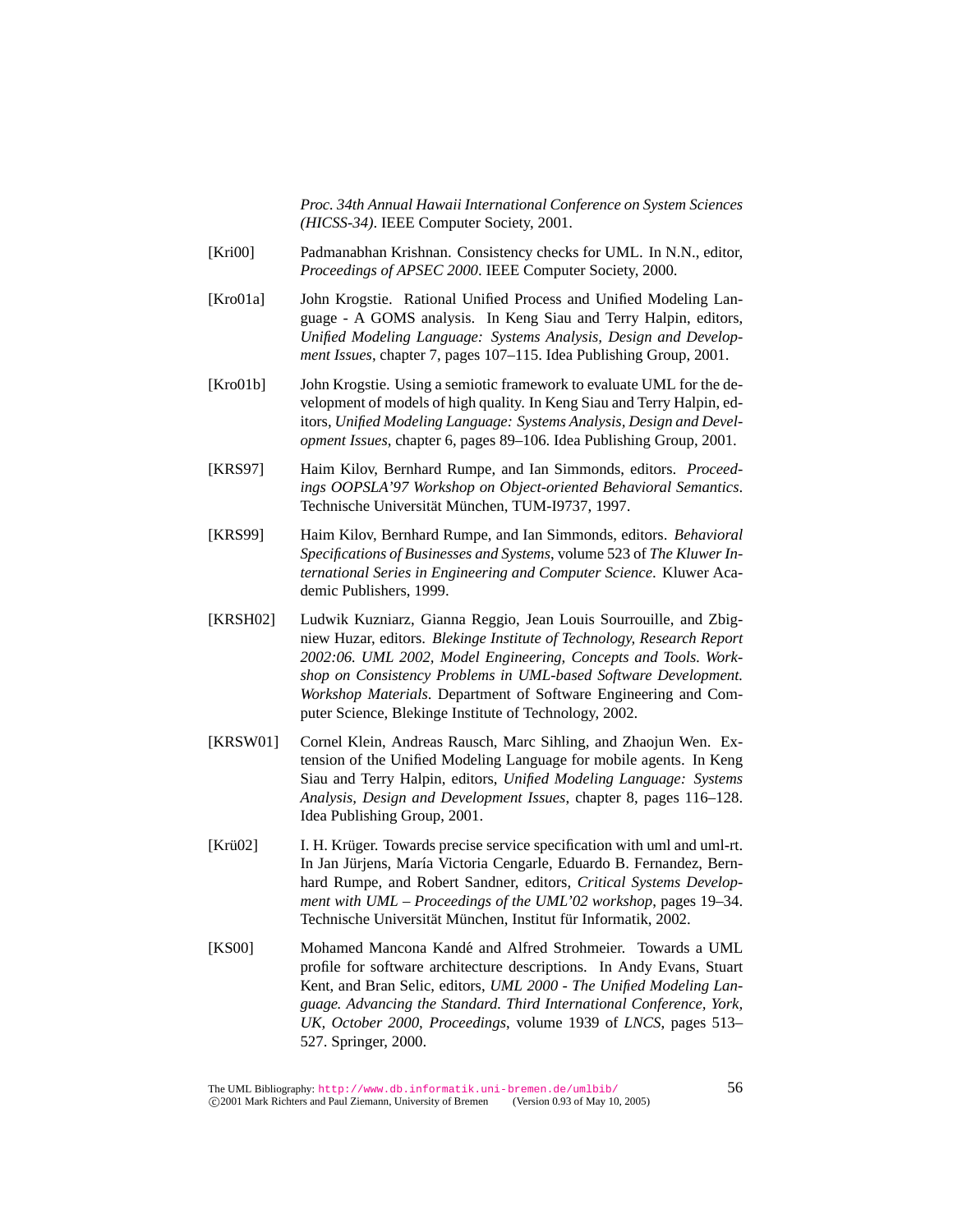- [KSS<sup>+</sup>02] Ralf Kollmann, Petri Selonen, Eleni Stroulia, Tarja Systä, and Albert Zündorf. A study on the current state of the art in tool-supported UML-based static reverse engineering. In Elizabeth Burd and Arie van Deursen, editors, *Proc. 9th Working Conf. Reverse Engineering (WCRE'02)*. IEEE Computer Society, 2002.
- [KSW04] Jochen M. Küster, Shane Sendall, and Michael Wahler. Comparing two model transformation approaches. In Octavian Patrascoiu, editor, *OCL and Model Driven Engineering, UML 2004 Conference Workshop, October 12, 2004, Lisbon, Portugal*, pages 114–127. University of Kent, 2004.
- [Kus01] Sabine Kuske. A formal semantics of UML state machines based on structured graph transformation. In Martin Gogolla and Cris Kobryn, editors, *UML 2001 - The Unified Modeling Language. Modeling Languages, Concepts, and Tools. 4th International Conference, Toronto, Canada, October 2001, Proceedings*, volume 2185 of *LNCS*, pages 241–256. Springer, 2001.
- [KW00] Anneke Kleppe and Jos Warmer. Extending OCL to include actions. In Andy Evans, Stuart Kent, and Bran Selic, editors, *UML 2000 - The Unified Modeling Language. Advancing the Standard. Third International Conference, York, UK, October 2000, Proceedings*, volume 1939 of *LNCS*, pages 440–450. Springer, 2000.
- [KW02a] Anneke Kleppe and Jos Warmer. The semantics of the OCL action clause. In Tony Clark and Jos Warmer, editors, *Object Modeling with the OCL: The Rationale behind the Object Constraint Language*, pages 213–227. Springer, 2002.
- [KW02b] Ralf-Detlef Kutsche and Herbert Weber, editors. *Fundamental Approaches to Software Engineering, 5th International Conference, FASE 2002, held as Part of the Joint European Conferences on Theory and Practice of Software, ETAPS 2002, Grenoble, France, April 8-12, 2002, Proceedings*, volume 2306 of *LNCS*. Springer, 2002.
- [KWC98] Anneke Kleppe, Jos Warmer, and Steve Cook. Informal formality? the Object Constraint Language and its application in the UML metamodel. In Jean Bézivin and Pierre-Alain Muller, editors, *The Unified Modeling Language, UML'98 - Beyond the Notation. First International Workshop, Mulhouse, France, June 1998*, pages 127–136, 1998.
- [KWC99] Anneke Kleppe, Jos Warmer, and Steve Cook. Informal formality? the Object Constraint Language and its application in the UML metamodel. In Jean Bézivin and Pierre-Alain Muller, editors, *The Unified Modeling Language, UML'98 - Beyond the Notation. First International Workshop, Mulhouse, France, June 1998, Selected Papers*, volume 1618 of *LNCS*, pages 148–161. Springer, 1999.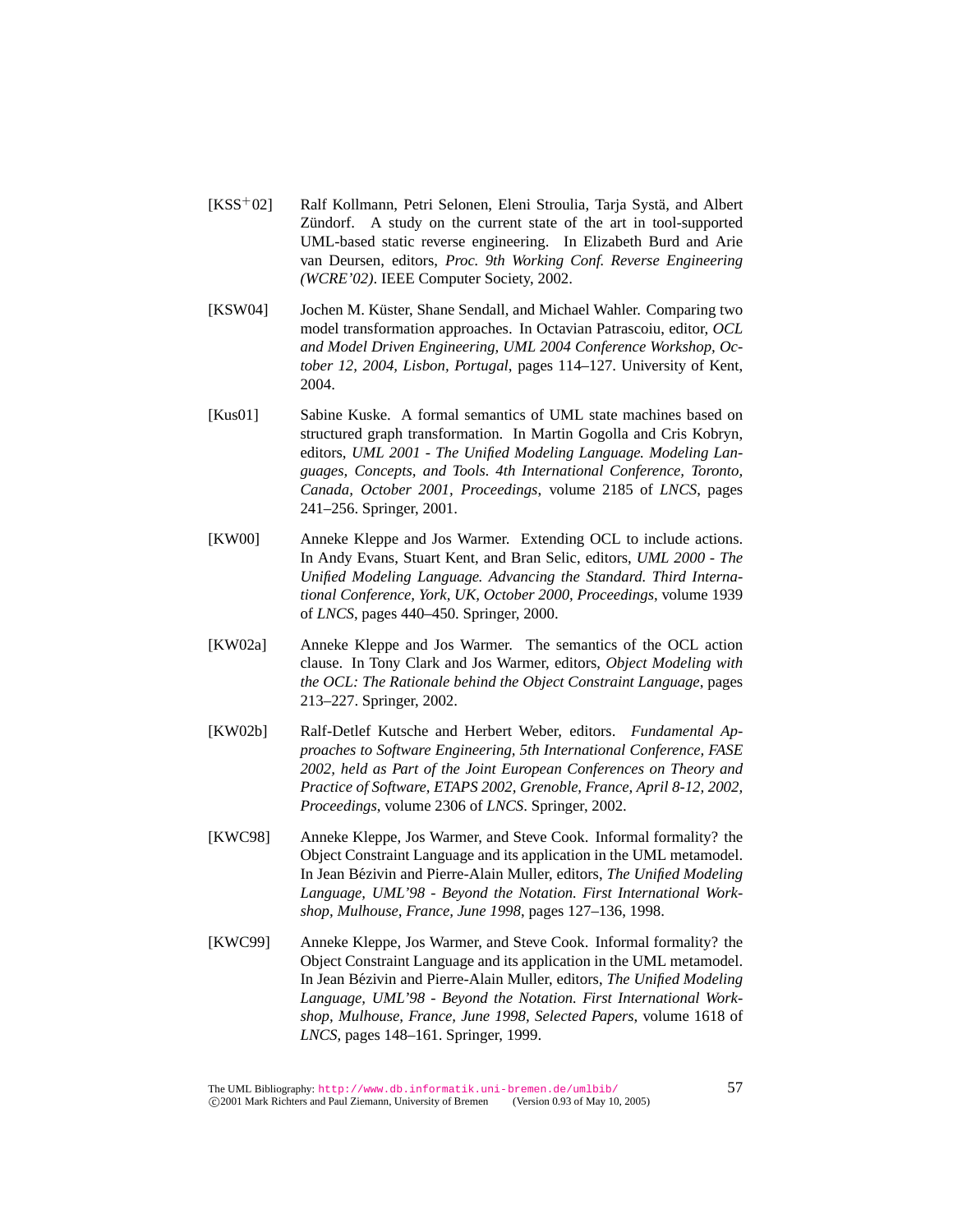- [Kwo00] Gihwon Kwon. Rewrite rules and operational semantics for model checking UML statecharts. In Andy Evans, Stuart Kent, and Bran Selic, editors, *UML 2000 - The Unified Modeling Language. Advancing the Standard. Third International Conference, York, UK, October 2000, Proceedings*, volume 1939 of *LNCS*, pages 528–540. Springer, 2000.
- [LA98] Peter Loos and Thomas Allweyer. Object orientation in business process reengineering through applying event driven process chains (EPC) in UML. In Cris Kobryn, editor, *Proceedings of The Second International Enterprise Distributed Object Computing Workshop*. IEEE, 1998.
- [Lag01] Patricia Lago. Rendering distributed systems in UML. In Keng Siau and Terry Halpin, editors, *Unified Modeling Language: Systems Analysis, Design and Development Issues*, chapter 9, pages 129–150. Idea Publishing Group, 2001.
- [Lan98] Kevin Lano. Defining semantics for rigorous development in UML. In Luis Andrade, Ana Moreira, Akash Deshpande, and Stuart Kent, editors, *Proceedings of the OOPSLA'98 Workshop on Formalizing UML. Why? How?*, 1998.
- [Lar97] Craig Larman. *Applying UML and Patterns: An Introduction to Object-Oriented Analysis and Design*. Prentice Hall, 1997.
- [LB98a] Kevin Lano and Juan Bicarregui. Formalising the UML in structured temporal theories. In Haim Kilov and Bernhard Rumpe, editors, *Proceedings Second ECOOP Workshop on Precise Behavioral Semantics (with an Emphasis on OO Business Specifications)*, pages 105–121. Technische Universität München, TUM-I9813, 1998.
- [LB98b] Kevin Lano and Juan Bicarregui. Semantics and transformations for UML models. In Jean Bézivin and Pierre-Alain Muller, editors, *The Unified Modeling Language, UML'98 - Beyond the Notation. First International Workshop, Mulhouse, France, June 1998*, pages 97–106, 1998.
- [LB99] Kevin Lano and Juan Bicarregui. Semantics and transformations for UML models. In Jean Bézivin and Pierre-Alain Muller, editors, *The Unified Modeling Language, UML'98 - Beyond the Notation. First International Workshop, Mulhouse, France, June 1998, Selected Papers*, volume 1618 of *LNCS*, pages 107–119. Springer, 1999.
- [LBD02] Torsten Lodderstedt, David A. Basin, and Jürgen Doser. SecureUML: A UML-based modeling language for model-driven security. In Jean-Marc Jézéquel, Heinrich Hussmann, and Stephen Cook, editors, *UML 2002 -The Unified Modeling Language. Model Engineering, Languages, Concepts, and Tools. 5th International Conference, Dresden, Germany, September/October 2002, Proceedings*, volume 2460 of *LNCS*, pages 426–441. Springer, 2002.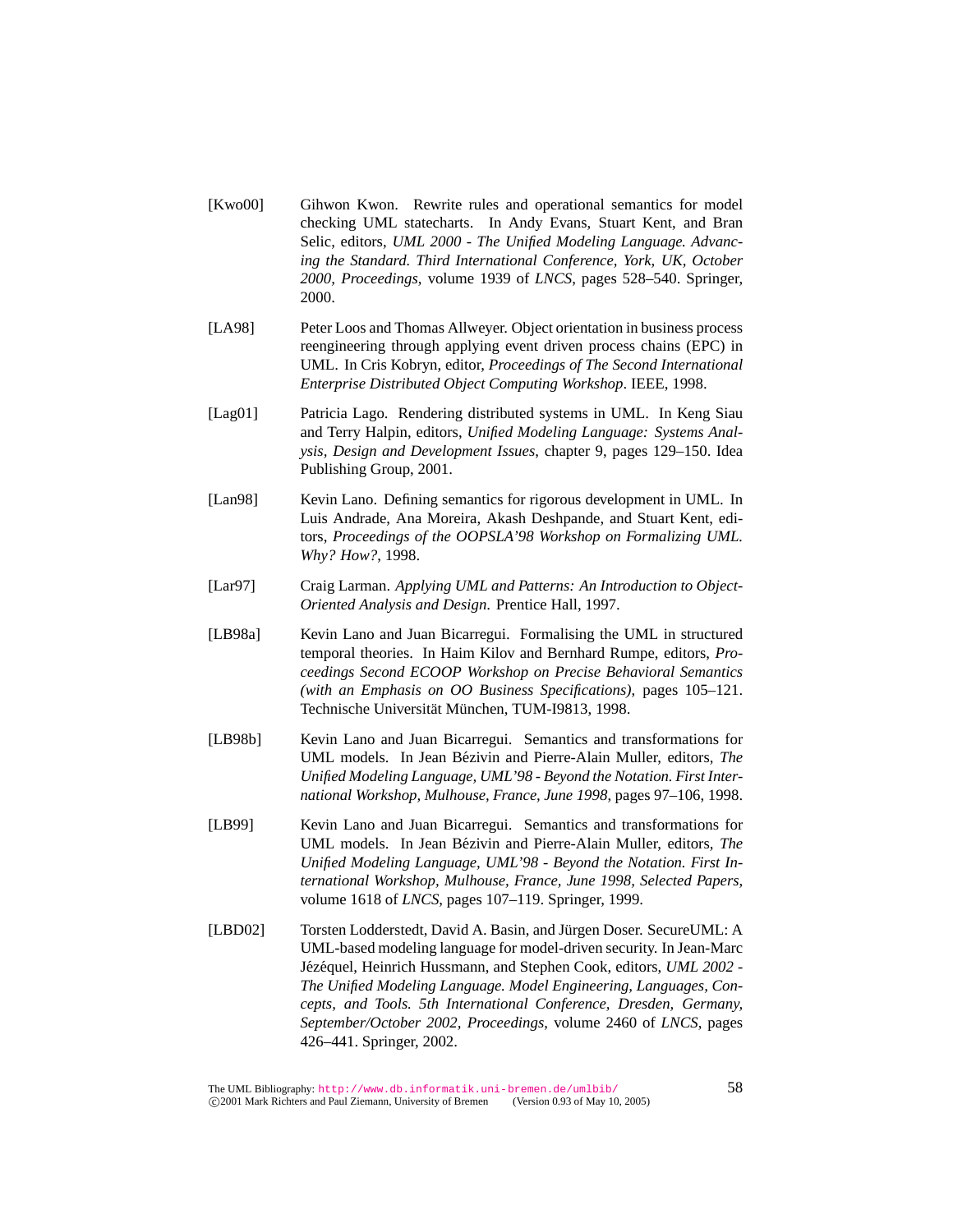- [LCA02] Kevin Lano, D. Clark, and K. Androutsopoulos. Formalising intermodel consistency of the UML. In Ludwik Kuzniarz, Gianna Reggio, Jean Louis Sourrouille, and Zbigniew Huzar, editors, *Blekinge Institute of Technology, Research Report 2002:06. UML 2002, Model Engineering, Concepts and Tools. Workshop on Consistency Problems in UMLbased Software Development. Workshop Materials*, pages 133–148. Department of Software Engineering and Computer Science, Blekinge Institute of Technology, 2002.
- [LDSM01] Jing Liu, Jin Song Dong, Kun Shi, and Brendan Mahony. Linking UML with integrated formal techniques. In Keng Siau and Terry Halpin, editors, *Unified Modeling Language: Systems Analysis, Design and Development Issues*, chapter 13, pages 210–223. Idea Publishing Group, 2001.
- [LEM02] WenQian Liu, Steve Easterbrook, and John Mylopoulos. Rule based detection of inconsistency in UML models. In Ludwik Kuzniarz, Gianna Reggio, Jean Louis Sourrouille, and Zbigniew Huzar, editors, *Blekinge Institute of Technology, Research Report 2002:06. UML 2002, Model Engineering, Concepts and Tools. Workshop on Consistency Problems in UML-based Software Development. Workshop Materials*, pages 106–123. Department of Software Engineering and Computer Science, Blekinge Institute of Technology, 2002.
- $[LEO<sup>+</sup>00]$  Kung-Kiu Lau, Juliana Küster Filipe, M. Ornaghi, K. Taguchi, H. Yatsu, and Alan Cameron Wills. Formal specification of Catalysis frameworks. In N.N., editor, *Proceedings of APSEC 2000*. IEEE Computer Society, 2000.
- [LG04] Arne Lindow and Martin Gogolla. Eine multimediale erweiterung eines UML-tools für lehrzwecke. In Gregor Engels and Silke Seehusen, editors, *DeLFI 2004, Tagungsband der 2. e-Learning Fachtagung Informatik, 6.-8. September 2004, Paderborn, Germany*, volume P-52 of *LNI*, pages 393–394. German Informatics Society, 2004.
- [LGT98] Agnès Lanusse, Sébastien Gérard, and François Terrier. Real-time modeling with UML: The ACCORD approach. In Jean Bézivin and Pierre-Alain Muller, editors, *The Unified Modeling Language, UML'98 - Beyond the Notation. First International Workshop, Mulhouse, France, June 1998*, pages 287–296, 1998.
- [LGT99] Agnès Lanusse, Sébastien Gérard, and François Terrier. Real-time modeling with UML: The ACCORD approach. In Jean Bézivin and Pierre-Alain Muller, editors, *The Unified Modeling Language, UML'98 - Beyond the Notation. First International Workshop, Mulhouse, France, June 1998, Selected Papers*, volume 1618 of *LNCS*, pages 319–335. Springer, 1999.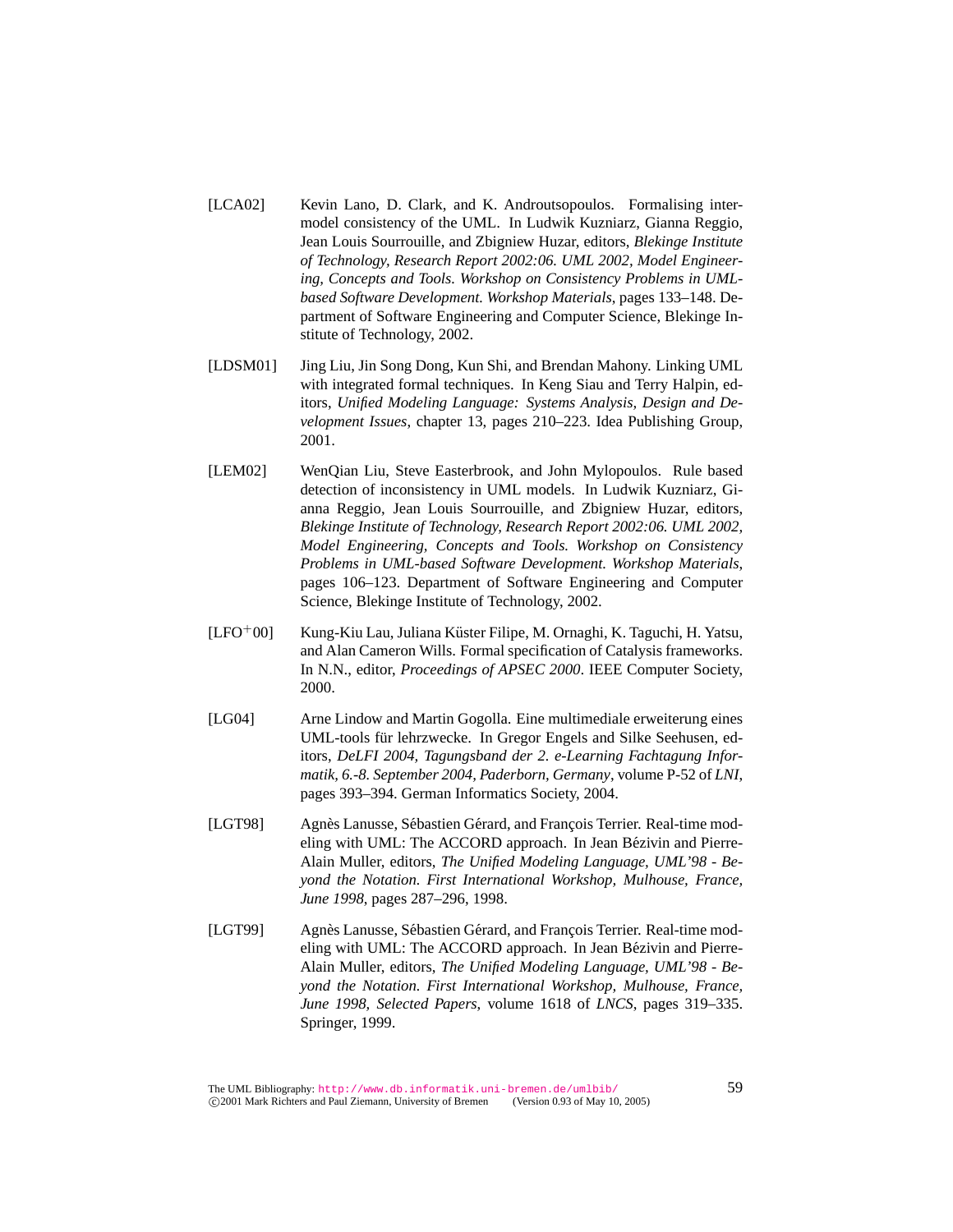- [LHL01] Z. Liu, J. He, and X. Li. Toward a formal use of UML for software requirement analysis. In Hamid Arabnia, editor, *The Proceedings of PDPTA'2001 International Conference*, pages 27–33, Las Vegas, USA, June 2001. CSREA. Proceedings of the 2002 ACM Symposium of Applied Computing.
- [LHLC03] Z. Liu, J. He, X. Li, and Y. Chen. A relational model for formal objectoriented requirement analysis in UML. In J. S. Dong and J. Woodcock, editors, *Formal Methods and Software Engineering, 5th International Conference on Formal Engineering Methods(ICFEM2003)*, volume 2885 of *LNCS*, pages 640–664, Singapore, November 2003. Springer.
- [LHLL03] Z. Liu, J. He, X. Li, and Y. Liu. Unifying views of UML. In *Proc. of UML 2003 Workshop on Compositional Verification of UML*, 2003. Report No. 288 of UNU/IIST, P.O. Box 3058, Macao.
- [Lib98a] Jesse Liberty. *Beginning Object-Oriented Analysis & Design with C++*. Wrox Press, 1998.
- [Lib98b] Jesse Liberty. *Clouds to Code*. Wrox Press, 1998.
- [Lin99] Peter F. Linington. Options for expressing ODP enterprise communities and their policies by using UML. In Colin Atkinson, editor, *Proc. of The 3rd International Conference on Enterprise Distributed Object Computing*. IEEE, 1999.
- [LK01a] Elizabeth Latronico and Philip Koopman. Representing embedded system sequence diagrams as a formal language. In Martin Gogolla and Cris Kobryn, editors, *UML 2001 - The Unified Modeling Language. Modeling Languages, Concepts, and Tools. 4th International Conference, Toronto, Canada, October 2001, Proceedings*, volume 2185 of *LNCS*, pages 302–316. Springer, 2001.
- [LK01b] Marc Lettrari and Jochen Klose. Scenario-based monitoring and testing of real-time UML models. In Martin Gogolla and Cris Kobryn, editors, *UML 2001 - The Unified Modeling Language. Modeling Languages, Concepts, and Tools. 4th International Conference, Toronto, Canada, October 2001, Proceedings*, volume 2185 of *LNCS*, pages 317–328. Springer, 2001.
- [LL99] Xuandong Li and Johan Lilius. Timing analysis of UML sequence diagrams. In Robert France and Bernhard Rumpe, editors, *UML'99 - The Unified Modeling Language. Beyond the Standard. Second International Conference, Fort Collins, CO, USA, October 28-30. 1999, Proceedings*, volume 1723 of *LNCS*, pages 661–674. Springer, 1999.
- [LL00] Xuandong Li and Johan Lilius. Checking compositions of UML sequence diagrams for timing inconsistency. In N.N., editor, *Proceedings of APSEC 2000*. IEEE Computer Society, 2000.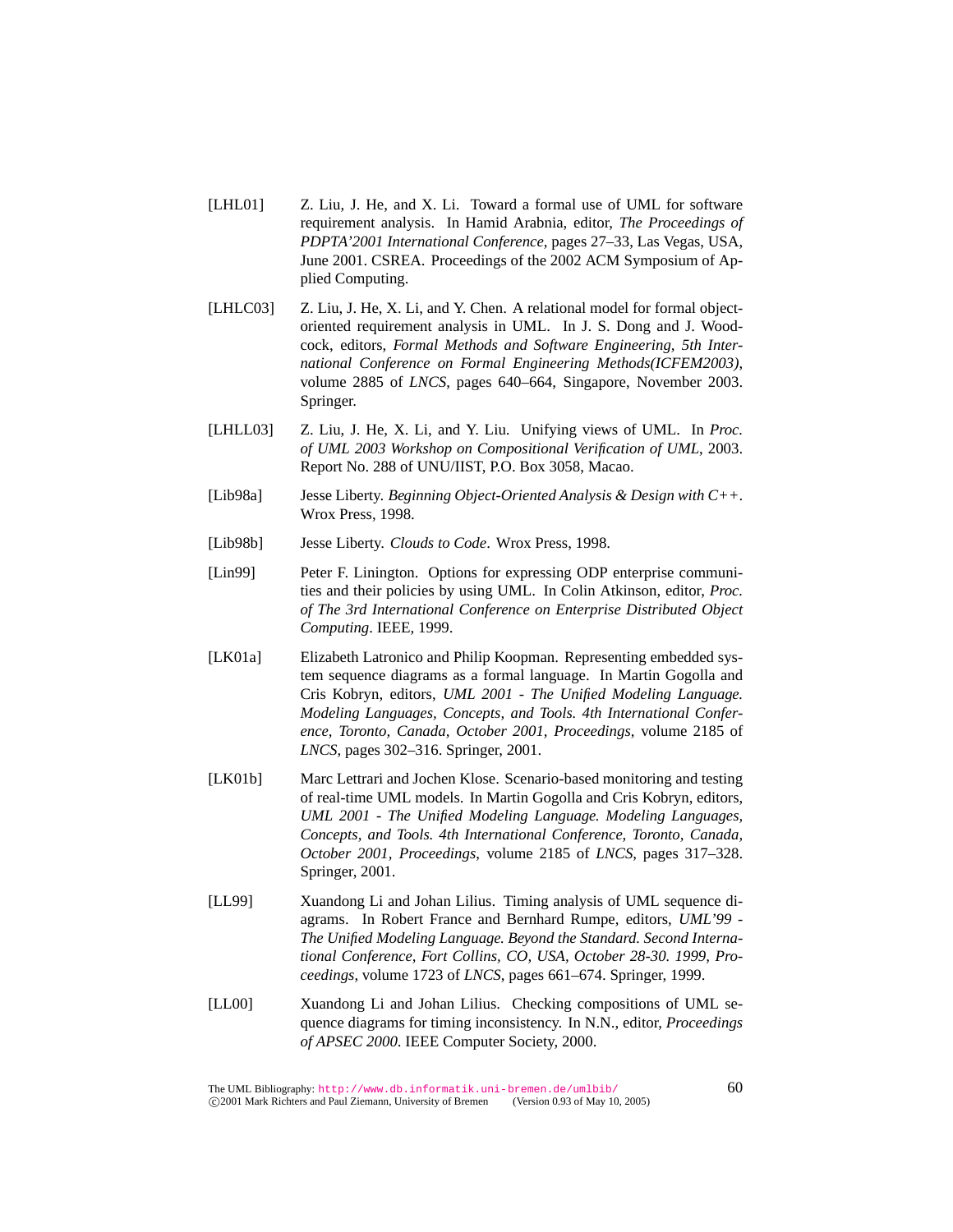- [LL02] Timothy Lethbridge and Robert Laganiere. *Object-Oriented Software Engineering: Practical Software Development using UML and Java*. McGraw-Hill, 2002.
- [LLG01] X. Li, Z. Liu, and Z. Guo. Formal object-oriented analysis and design of an online ticketing system. In *The proceedings of the 8th Asia-Pacific Software Engineering Conference (APSEC2001)*, pages 259– 266, Macau, P.R. China, December 2001. IEEE Computer Society.
- [LLH01] X. Li, Z. Liu, and J. He. Formal and use-case driven requirement analysis in UML. In *The proceedings of the 25th Annual International Computer Software and Applications Conference (COMPSAC2001)*, pages 215–224, Illinois, USA, October 2001. IEEE Computer Society.
- [LLH03] Z. Liu, X. Li, and J. He. Using transition systems to unify UML models. In Chris George, editor, *The Proceedings of 4th International Conference on Formal Engineering Methods (ICFEM2002)*, volume 2495 of *LNCS*, pages 535–547, Shanghai, China, October 2003. Springer.
- [LLH04] X. Li, Z. Liu, and J. He. A formal semantics of UML sequence diagrams. In *Proc. of Australian Software Engineering Conference (ASWEC'2004), 13-16 April 2004*, Melbourne, Australia, 2004. IEEE Computer Society.
- [LLHL04] J. Liu, Z. Liu, J. He, and X. Li. Linking UML models of design and requirement. In *Proc. of Australian Software Engineering Conference (ASWEC'2004), 13-16 April 2004*, Melbourne, Australia, 2004. IEEE Computer Society.
- $[LLK<sup>+</sup>02]$  W. Längst, A. Lapp, K. Knorr, H.-P. Schneider, J. Schirmer, D. Kraft, and W. Kiencke. CARTRONIC-UML models: Basis for partially automated risk analysis in early development phases. In Jan Jürjens, María Victoria Cengarle, Eduardo B. Fernandez, Bernhard Rumpe, and Robert Sandner, editors, *Critical Systems Development with UML – Proceedings of the UML'02 workshop*, pages 3–18. Technische Universität München, Institut für Informatik, 2002.
- [LLS00] Alberto H. F. Laender, Stephen W. Liddle, and Veda C. Storey, editors. *Conceptual Modeling - ER 2000, 19th International Conference on Conceptual Modeling, Salt Lake City, Utah, USA, October 9-12, 2000, Proceedings*, volume 1920 of *LNCS*. Springer, 2000.
- [LMM99a] Diego Latella, Istvan Majzik, and Mieke Massink. Automatic verification of a behavioural subset of UML statechart diagrams using the SPIN model-checker. *Formal Aspects of Computing*, 11(6):637–664, 1999.
- [LMM99b] Diego Latella, Istvan Majzik, and Mieke Massink. Towards a formal operational semantics of UML statechart diagrams. In *Proc. FMOODS'99, IFIP TC6/WG6.1 Third International Conference on Formal Methods*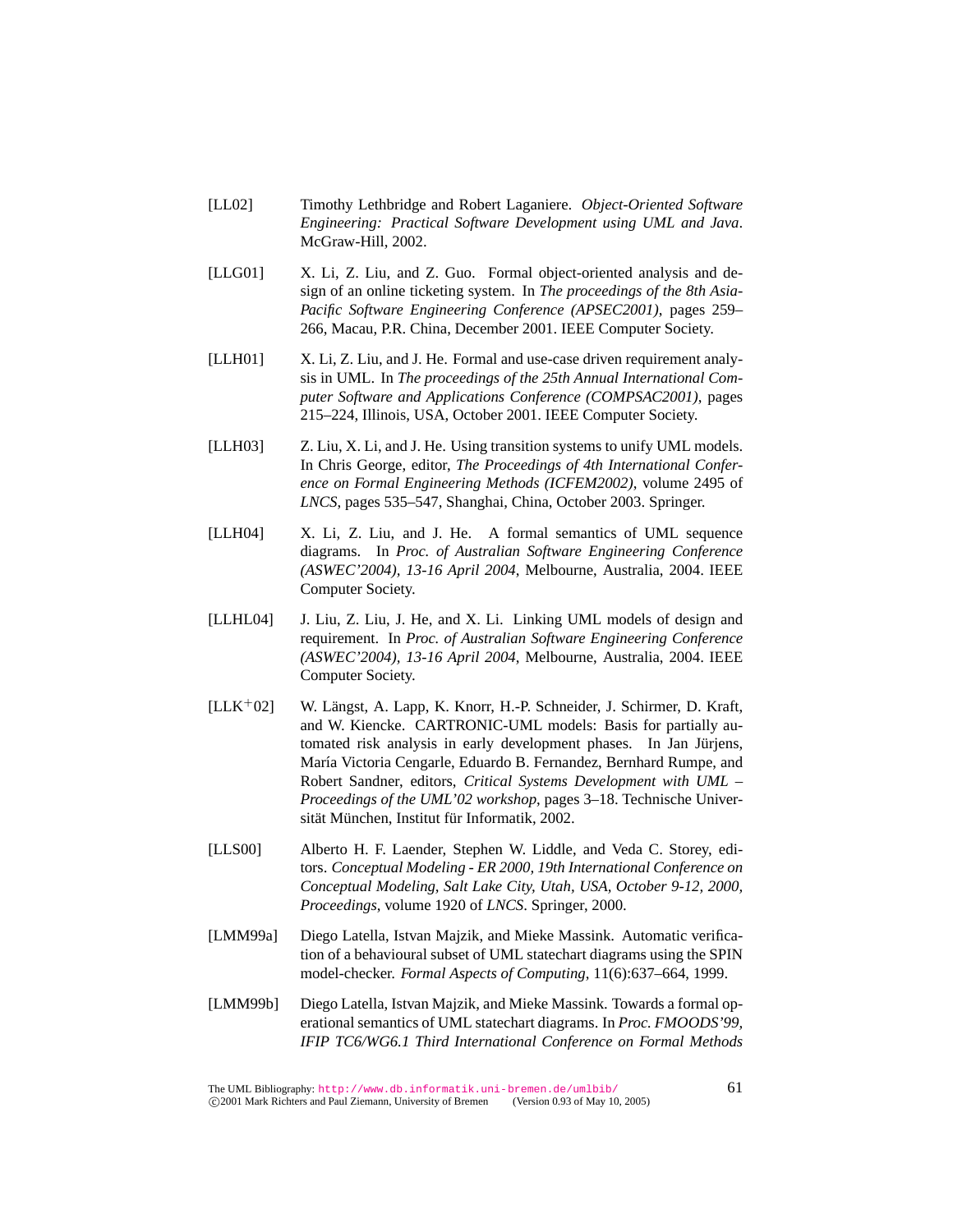*for Open Object-Based Distributed Systems, Florence, Italy, February 15-18, 1999*. Kluwer, 1999.

- [LMTS02] Sergio Luján-Mora, Juan Carlos Trujillo, and Il-Yeol Song. Extending the UML for multidimensional modeling. In Jean-Marc Jézéquel, Heinrich Hussmann, and Stephen Cook, editors, *UML 2002 - The Unified Modeling Language. Model Engineering, Languages, Concepts, and Tools. 5th International Conference, Dresden, Germany, September/October 2002, Proceedings*, volume 2460 of *LNCS*, pages 290–304. Springer, 2002.
- [LP99] Johan Lilius and Ivan Porres Paltor. Formalising UML state machines for model checking. In Robert France and Bernhard Rumpe, editors, *UML'99 - The Unified Modeling Language. Beyond the Standard. Second International Conference, Fort Collins, CO, USA, October 28-30. 1999, Proceedings*, volume 1723 of *LNCS*, pages 430–445. Springer, 1999.
- [LP01] Regine Laleau and Fiona Polack. A rigorous metamodel for UML static conceptual modelling of information systems. In *Advanced Information Systems Engineering. 13th International Conference, CAiSE 2001, Interlaken, Switzerland, June 4-8, 2001, Proceedings*, volume 2068 of *LNCS*, pages 402–416. Springer, 2001.
- [LSPM02] Jean M. Lions, Didier Simoneau, Gilles Pitette, and Imed Moussa. Extending OpenTool/UML using metamodeling: An aspect oriented programming case study. In Mohamed Kandé, Omar Aldawud, Grady Booch, and Bill Harrison, editors, *Workshop on Aspect-Oriented Modeling with UML*, 2002.
- [LSS03] Marc Lohmann, Stefan Sauer, and Tim Schattkowsky. ProGUM-Web: Tool support for model-based development of web applications. In Perdita Stevens, Jon Whittle, and Grady Booch, editors, *UML 2003 - The Unified Modeling Language. Model Languages and Applications. 6th International Conference, San Francisco, CA, USA, October 2003, Proceedings*, volume 2863 of *LNCS*, pages 101–105. Springer, 2003.
- [LT97] Robert C. Lee and William M. Tepfenhart. *UML and C++: A Practical Guide to Object-Oriented Development*. Prentice Hall, 1997.
- [LWB98] N. G. Lester, F. G. Wilkie, and D. W. Bustard. Using UML to categorise and specify criteria for reusable artefacts. In Jean Bezivin and ´ Pierre-Alain Muller, editors, *The Unified Modeling Language, UML'98 - Beyond the Notation. First International Workshop, Mulhouse, France, June 1998*, pages 351–358, 1998.
- [LWB99] N. G. Lester, F. G. Wilkie, and D. W. Bustard. Applying UML extensions to facilitate software reuse. In Jean Bezivin and Pierre-Alain ´ Muller, editors, *The Unified Modeling Language, UML'98 - Beyond the*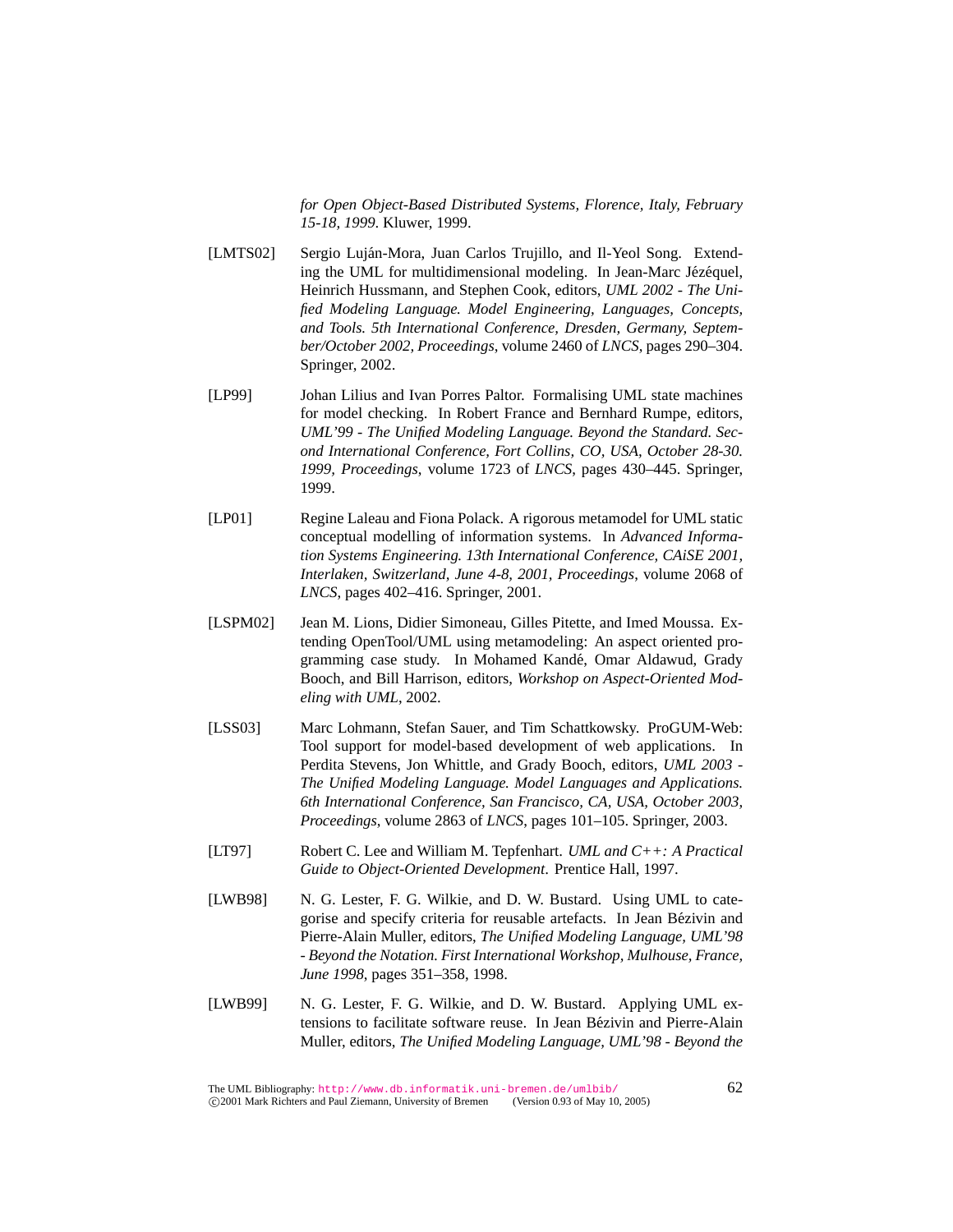*Notation. First International Workshop, Mulhouse, France, June 1998, Selected Papers*, volume 1618 of *LNCS*, pages 393–405. Springer, 1999.

- [Mac00] Leszek Maciaszek. UML dialect for designing object-relational databases. In Mehdi Khosrowpour, editor, *Challenges of Information Technology Management in the 21st Century*, 2000. (Proc. International Resource Management Association Conference IRMA'2000, Anchorage, Alaska, Mai 2000).
- [Mar99] H. Martin. Using test hypotheses to build a UML model of objectoriented smart card applications. In TBA, editor, *Proceedings of IC-SSEA'99*. TBA, 1999.
- [Mar04] Slavisa Markovic. Composition of UML described refactoring rules. In Octavian Patrascoiu, editor, *OCL and Model Driven Engineering, UML 2004 Conference Workshop, October 12, 2004, Lisbon, Portugal*, pages 45–59. University of Kent, 2004.
- [MBS04] Pierre-Alain Muller, Didier Bresch, and Philippe Studer. Model-driven architecture for automatic-control an experience report. In Thomas Baar, Alfred Strohmeier, Ana Moreira, and Stephen J. Mellor, editors, *UML 2004 - The Unified Modeling Language. Model Languages and Applications. 7th International Conference, Lisbon, Portugal, October 11-15, 2004, Proceedings*, volume 3273 of *LNCS*, pages 260–274. Springer, 2004.
- [MC99a] Luis Mandel and María Victoria Cengarle. On the expressive power of OCL. In *FM'99 - Formal Methods. World Congress on Formal Methods in the Development of Computing Systems, Toulouse, France, September 1999. Proceedings, Volume I*, volume 1708 of *LNCS*, pages 854–874. Springer, 1999.
- [MC99b] Luis Mandel and María Victoria Cengarle. On the expressive power of the Object Constraint Language OCL. Technical report, Forschungsinstitut für angewandte Software-Technologie (FAST e.V.), 1999.
- [MC99c] W. E. McUmber and Betty H. C. Cheng. UML-based analysis of embedded systems using a mapping to VHDL. In Raymond Paul and Catherine Meadows, editors, *Proc. of the Fourth IEEE International Symposium on High Assurance Systems Engineering*. IEEE, 1999.
- [MC00] Raffaela Mirandola and Vittorio Cortellessa. UML based performance modeling of distributed systems. In Andy Evans, Stuart Kent, and Bran Selic, editors, *UML 2000 - The Unified Modeling Language. Advancing the Standard. Third International Conference, York, UK, October 2000, Proceedings*, volume 1939 of *LNCS*, pages 178–193. Springer, 2000.
- [MC01] William E. McUmber and Betty H. C. Cheng. A general framework for formalizing UML with formal languages. In *Proceedings of IEEE International Conference on Software Engineering (ICSE01)*, May 2001.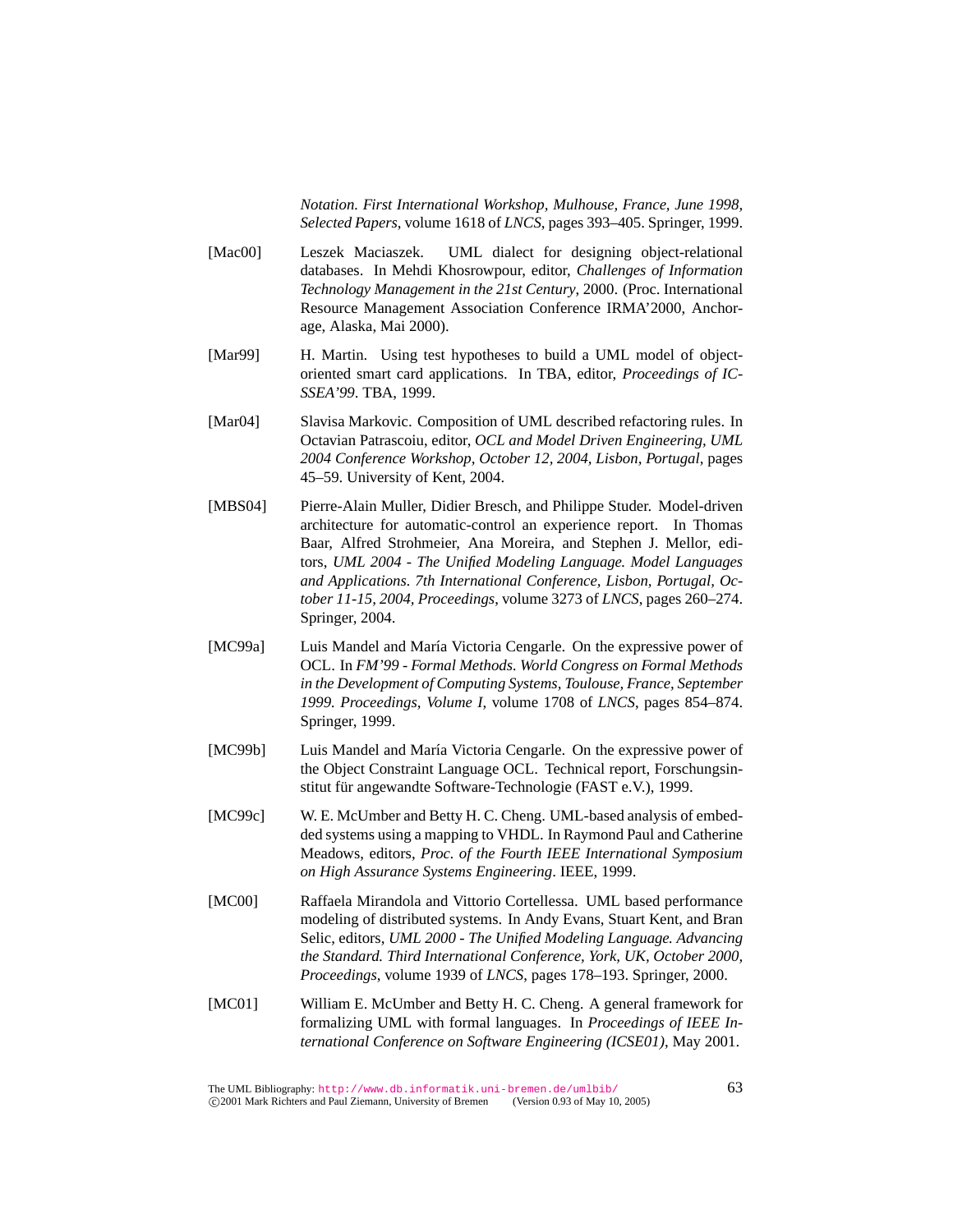- [McL98] Graham McLeod. Extending UML for enterprise and business process modeling. In Jean Bézivin and Pierre-Alain Muller, editors, The Unified *Modeling Language, UML'98 - Beyond the Notation. First International Workshop, Mulhouse, France, June 1998*, pages 195–204, 1998.
- [MD00] Tom Mens and T. D'Hondt. Automating support for software evolution in UML. *Automated Software Engineering Journal*, 7(1):39–59, February 2000.
- [ME98] Gunter Müller-Ettrich. System development with V-Model and UML. In Martin Schader and Axel Korthaus, editors, *The Unified Modeling Language – Technical Aspects and Applications*, pages 238–249. Physica-Verlag, Heidelberg, 1998.
- [Mel03] Stephen J. Mellor. A framework for aspect-oriented modeling. In Faisal Akkawi, Omar Aldawud, Grady Booch, Siobhán Clarke, Jeff Gray, Bill Harrison, Mohamed Kande, Dominik Stein, Peri Tarr, and Aida Zakaria, ´ editors, *The 4th AOSD Modeling With UML Workshop*, 2003.
- [Mer02] S. Merz. From diagrams to semantics and back. In Jan Jürjens, María Victoria Cengarle, Eduardo B. Fernandez, Bernhard Rumpe, and Robert Sandner, editors, *Critical Systems Development with UML – Proceedings of the UML'02 workshop*, page 1. Technische Universität München, Institut für Informatik, 2002.
- [Min99] Christine Mingins, editor. *Proceedings of TOOLS Pacific 1999*. IEEE Computer Society, 1999.
- [MK02] Mari Matinlassi and Jarmo Kalaoja. Requirements for service architecture modeling. In Jean Bezivin and Robert France, editors, *Workshop in Software Model Engineering*, 2002.
- [MKC01] John Mylopoulos, Manuel Kolp, and Jaelson Castro. UML for agentoriented software development: The tropos proposal. In Martin Gogolla and Cris Kobryn, editors, *UML 2001 - The Unified Modeling Language. Modeling Languages, Concepts, and Tools. 4th International Conference, Toronto, Canada, October 2001, Proceedings*, volume 2185 of *LNCS*, pages 422–441. Springer, 2001.
- [ML02a] R. Marcano and N. Levy. Transformation rules of OCL constraints into B formal expressions. In Jan Jürjens, María Victoria Cengarle, Eduardo B. Fernandez, Bernhard Rumpe, and Robert Sandner, editors, *Critical Systems Development with UML – Proceedings of the UML'02 workshop*, pages 155–162. Technische Universität München, Institut für Informatik, 2002.
- [ML02b] R. Marcano and N. Levy. Using B formal specifications for analysis and verification of UML/OCL models. In Ludwik Kuzniarz, Gianna Reggio, Jean Louis Sourrouille, and Zbigniew Huzar, editors, *Blekinge Institute*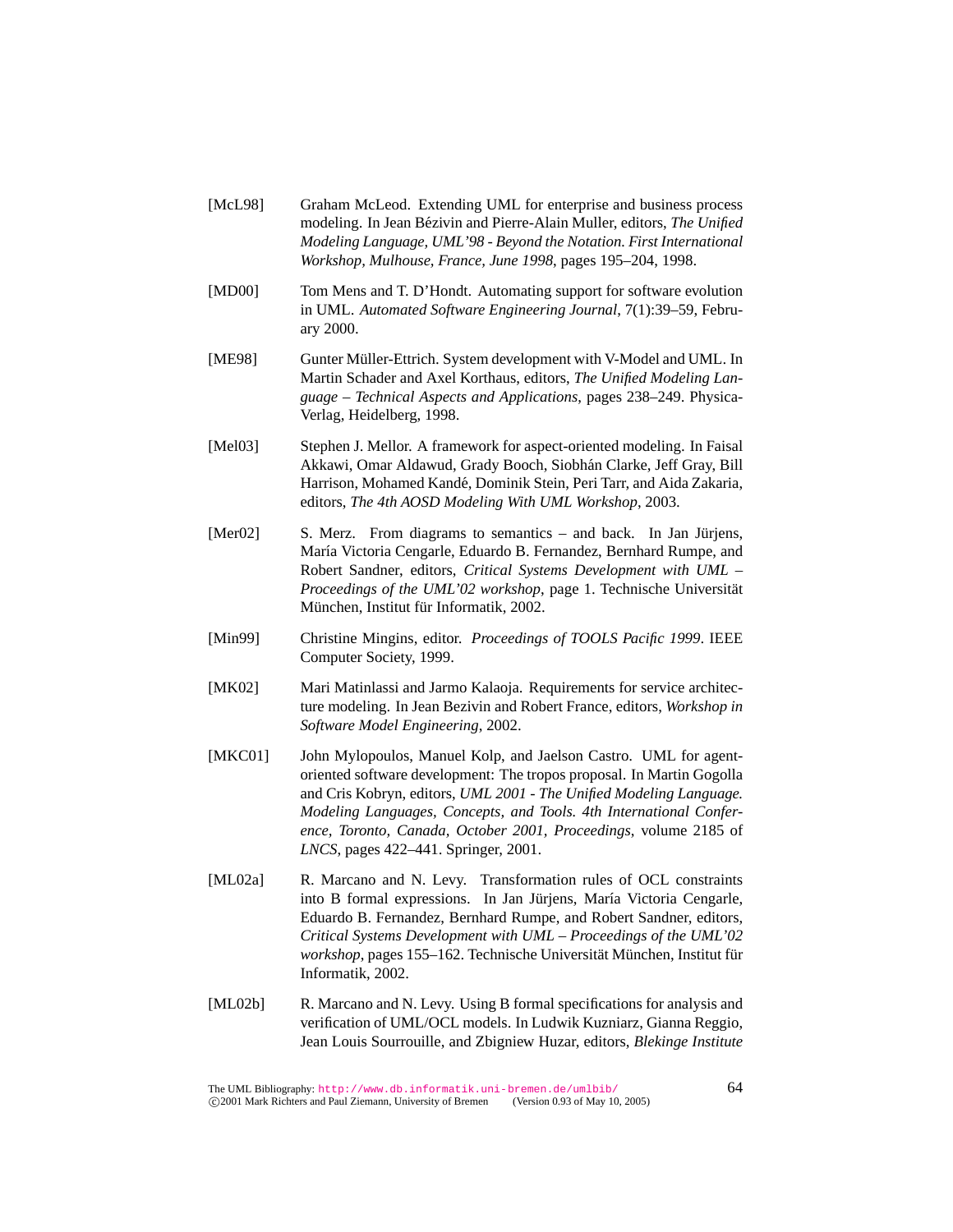*of Technology, Research Report 2002:06. UML 2002, Model Engineering, Concepts and Tools. Workshop on Consistency Problems in UMLbased Software Development. Workshop Materials*, pages 91–105. Department of Software Engineering and Computer Science, Blekinge Institute of Technology, 2002.

- [MLS98] Tom Mens, Carine Lucas, and Patrick Steyart. Supporting reuse and evolution of UML models. In Jean Bezivin and Pierre-Alain Muller, ´ editors, *The Unified Modeling Language, UML'98 - Beyond the Notation. First International Workshop, Mulhouse, France, June 1998*, pages 341–350, 1998.
- [MLS99] Tom Mens, Carine Lucas, and Patrick Steyart. Supporting disciplined reuse and evolution of UML models. In Jean Bézivin and Pierre-Alain Muller, editors, *The Unified Modeling Language, UML'98 - Beyond the Notation. First International Workshop, Mulhouse, France, June 1998, Selected Papers*, volume 1618 of *LNCS*, pages 378–392. Springer, 1999.
- [MO97] James Martin and James J. Odell. *Object-Oriented Methods: A Foundation, UML Edition*. Prentice Hall, 1997.
- [MOM<sup>+</sup>01] Jesús García Molina, M. José Ortín, Begoña Moros, Joaquín Nicolás, and Ambrosio Toval. Transforming the OOram three-model architecture into a UML-based process. In Ralph H. Sprague, Jr., editor, *Proc. 34th Annual Hawaii International Conference on System Sciences (HICSS-34)*. IEEE Computer Society, 2001.
- [Mor98] Bernard Morand. Does modeling consist in turning informal into formal? In Jean Bézivin and Pierre-Alain Muller, editors, The Unified *Modeling Language, UML'98 - Beyond the Notation. First International Workshop, Mulhouse, France, June 1998*, pages 25–32, 1998.
- [Mor99] Bernard Morand. Modeling: Is it turning informal into formal? In Jean Bézivin and Pierre-Alain Muller, editors, *The Unified Modeling Language, UML'98 - Beyond the Notation. First International Workshop, Mulhouse, France, June 1998, Selected Papers*, volume 1618 of *LNCS*, pages 37–48. Springer, 1999.
- [Mor02] Bernard Morand. Models transformation: From mapping to mediation. In Jean Bezivin and Robert France, editors, *Workshop in Software Model Engineering*, 2002.
- [MOW01] Pierre Metz, John O'Brian, and Wolfgang Weber. Against use case interleaving. In Martin Gogolla and Cris Kobryn, editors, *UML 2001 - The Unified Modeling Language. Modeling Languages, Concepts, and Tools. 4th International Conference, Toronto, Canada, October 2001, Proceedings*, volume 2185 of *LNCS*, pages 472–486. Springer, 2001.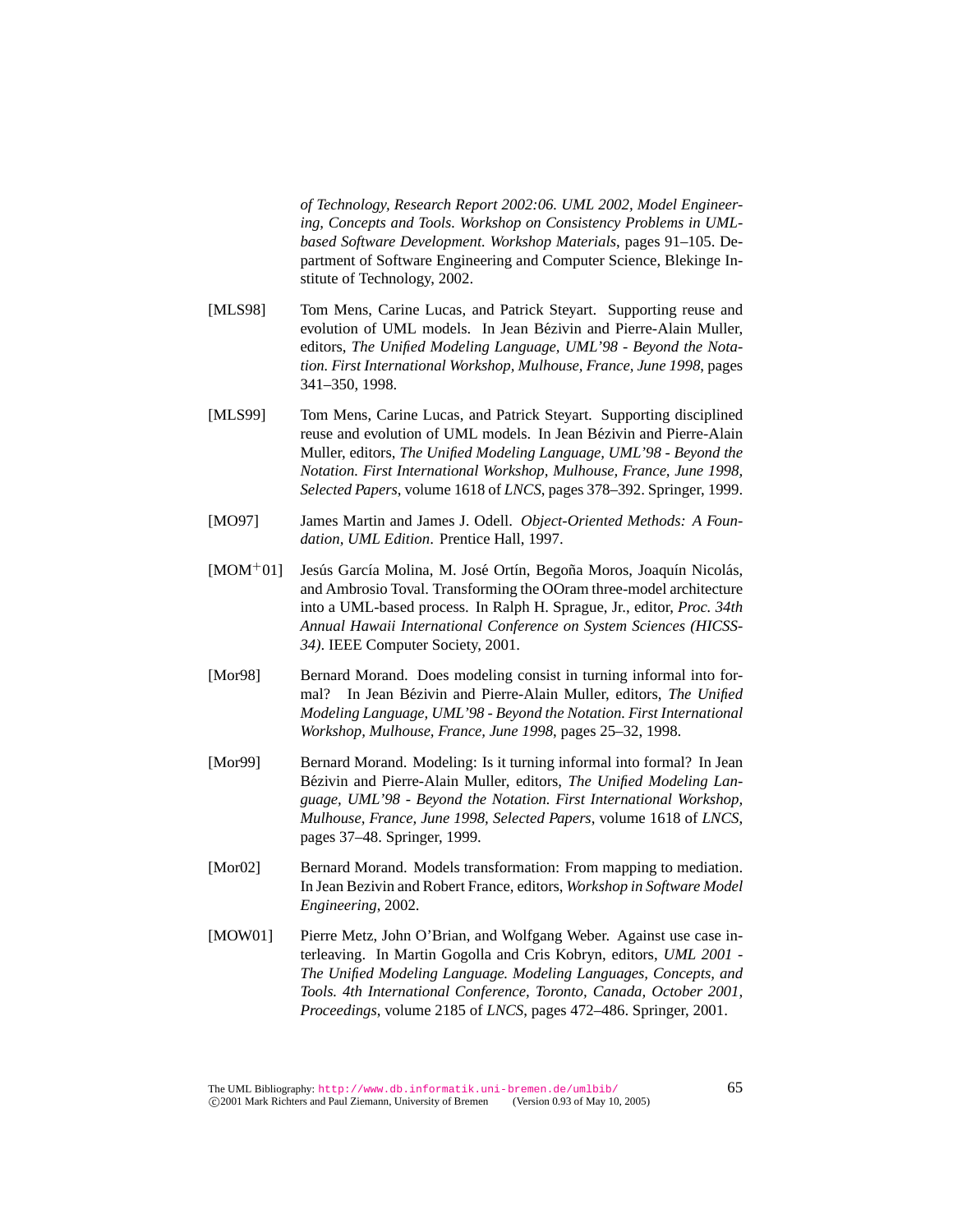- [MP00] Renate Motschnig-Pitrik. The viewpoint abstraction in object-oriented modeling and the UML. In Alberto H. F. Laender, Stephen W. Liddle, and Veda C. Storey, editors, *Conceptual Modeling - ER 2000, 19th International Conference on Conceptual Modeling, Salt Lake City, Utah, USA, October 9-12, 2000, Proceedings*, volume 1920 of *LNCS*, pages 543–557. Springer, 2000.
- [MP01] Wai Yin Mok and David P. Paper. On transformations from UML models to object-relational databases. In Ralph H. Sprague, Jr., editor, *Proc. 34th Annual Hawaii International Conference on System Sciences (HICSS-34)*. IEEE Computer Society, 2001.
- [MS98] F. Matejka and A. Schwald. Formalisierung und visuelle modellierung am beispiel der UML-statecharts. In *Proc. Informatik'98, 28. Jahrestagung der Gesellschaft fur Informatik, 21. - 25. September 1998, Magde- ¨ burg*. Springer, 1998.
- [MS01] Stephen Morris and George Spanoudakis. UML: An evaluation of the visual syntax of the language. In Ralph H. Sprague, Jr., editor, *Proc. 34th Annual Hawaii International Conference on System Sciences (HICSS-34)*. IEEE Computer Society, 2001.
- [MSB03] Pierre-Alain Muller, Philippe Studer, and Jean Bézivin. Platform independent web applikation modeling. In Perdita Stevens, Jon Whittle, and Grady Booch, editors, *UML 2003 - The Unified Modeling Language. Model Languages and Applications. 6th International Conference, San Francisco, CA, USA, October 2003, Proceedings*, volume 2863 of *LNCS*, pages 220–233. Springer, 2003.
- [MSL98] Tom Mens, Patrick Steyart, and Carine Lucas. Giving precise semantics to reuse and evolution in UML. In Manfred Broy, Derek Coleman, Tom S. E. Maibaum, and Bernhard Rumpe, editors, *Proceedings PSMT'98 Workshop on Precise Semantics for Modeling Techniques*. Technische Universität München, TUM-I9803, 1998.
- [MSN00] Masaaki Mizuno, Gurdip Singh, and Mitchell Neilsen. A structured approach to develop concurrent programs in UML. In Andy Evans, Stuart Kent, and Bran Selic, editors, *UML 2000 - The Unified Modeling Language. Advancing the Standard. Third International Conference, York, UK, October 2000, Proceedings*, volume 1939 of *LNCS*, pages 451– 465. Springer, 2000.
- [MSZ<sup>+</sup>04] Haohai Ma, Weizhong Shao, Lu Zhang, Zhiyi Ma, and Yanbing Jiang. Applying OO metrics to assess UML meta-models. In Thomas Baar, Alfred Strohmeier, Ana Moreira, and Stephen J. Mellor, editors, *UML 2004 - The Unified Modeling Language. Model Languages and Applications. 7th International Conference, Lisbon, Portugal, October 11- 15, 2004, Proceedings*, volume 3273 of *LNCS*, pages 12–26. Springer, 2004.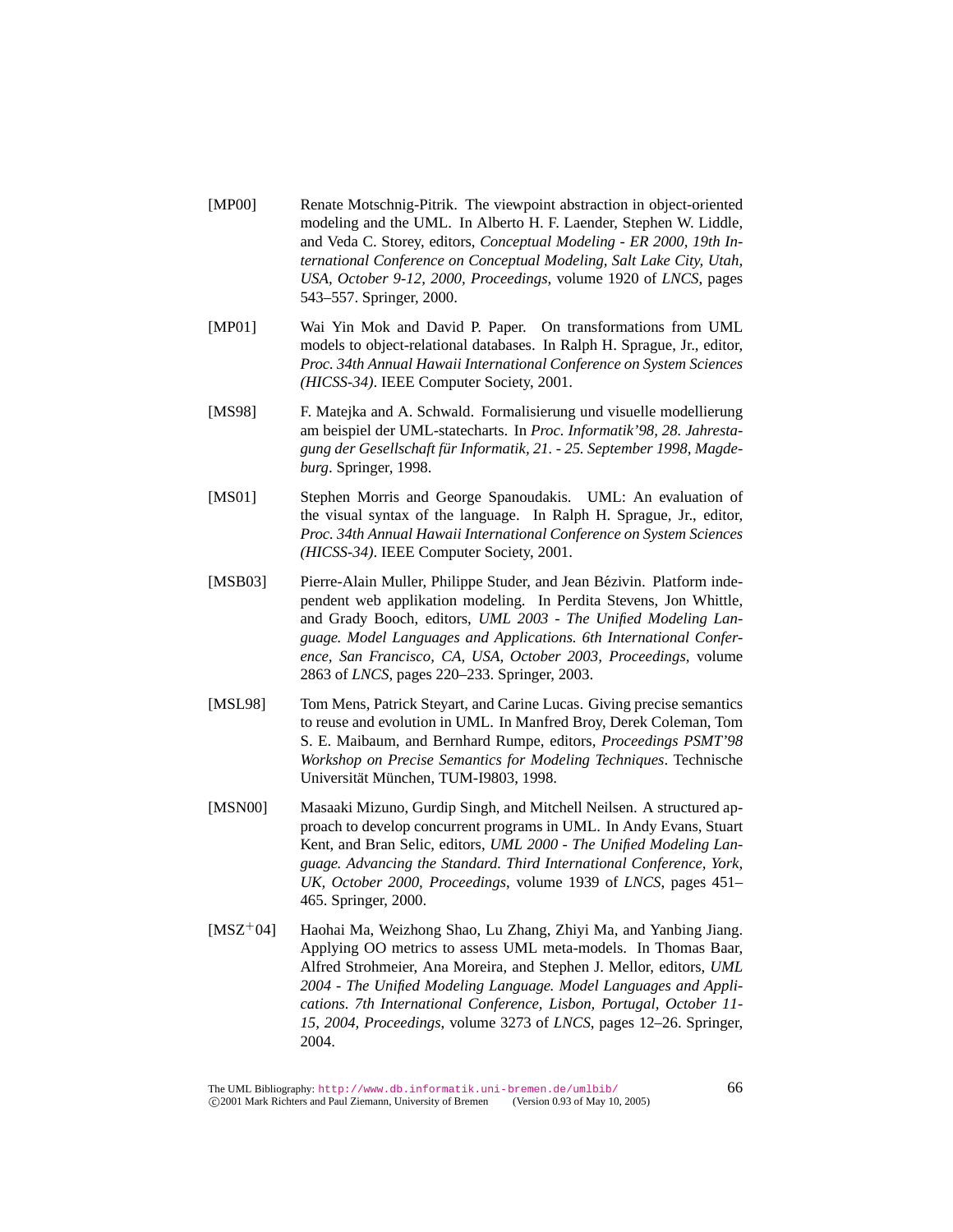- [MTAL98] Stephen J. Mellor, Steve Tockey, Rodolphe Arthaud, and Philippe LeBlanc. Software-platform-independent, precise action specifications for UML. In Jean Bézivin and Pierre-Alain Muller, editors, *The Unified Modeling Language, UML'98 - Beyond the Notation. First International Workshop, Mulhouse, France, June 1998*, pages 281–286, 1998.
- [MTAL99] Stephen J. Mellor, Stephen R. Tockey, Rodolphe Arthaud, and Philippe LeBlanc. An action language for UML: Proposal for a precise execution semantics. In Jean Bézivin and Pierre-Alain Muller, editors, *The Unified Modeling Language, UML'98 - Beyond the Notation. First International Workshop, Mulhouse, France, June 1998, Selected Papers*, volume 1618 of *LNCS*, pages 307–318. Springer, 1999.
- [Mul97] Pierre-Alain Muller. *Instant UML*. Wrox Press, 1997.
- [Mul99] Pierre-Alain Muller. The birth and rise of a standard modeling notation. In Jean Bézivin and Pierre-Alain Muller, editors, *The Unified Modeling Language, UML'98 - Beyond the Notation. First International Workshop, Mulhouse, France, June 1998, Selected Papers*, volume 1618 of *LNCS*, pages 1–8. Springer, 1999.
- [Mut98] Darmalingum Muthiayen. Formalizing UML for rigorous software development. In Luis Andrade, Ana Moreira, Akash Deshpande, and Stuart Kent, editors, *Proceedings of the OOPSLA'98 Workshop on Formalizing UML. Why? How?*, 1998.
- [Mut00] Darmalingum Muthiayen. *Real-Time Reactive System Development A Formal Approach Based on UML and PVS*. PhD thesis, Department of Computer Science at Concordia University, Montreal, Canada, January 2000.
- [MVC01] E. Marcos, B. Vela, and J. M. Cavero. Extending UML for objectrelational database design. In Martin Gogolla and Cris Kobryn, editors, *UML 2001 - The Unified Modeling Language. Modeling Languages, Concepts, and Tools. 4th International Conference, Toronto, Canada, October 2001, Proceedings*, volume 2185 of *LNCS*, pages 225–239. Springer, 2001.
- [MW00] Katharina Mehner and Annika Wagner. Visualisierung der synchronisation von Java-threads mit UML. In Jürgen Ebert and Ulrich Frank, editors, *Modelle und Modellierungssprachen in Informatik und Wirtschaftsinformatik. Beitrage des Workshops "Modellierung 2000", ¨ St. Goar, 5. - 7. April 2000.*, Koblenzer Schriften zur Informatik, Band 15. Koblenz: Fölbach, 2000.
- [MWB99] Joaquin Miller and Rebecca Wirfs-Brock. How can anything be both a classifier and a package? In Robert France and Bernhard Rumpe,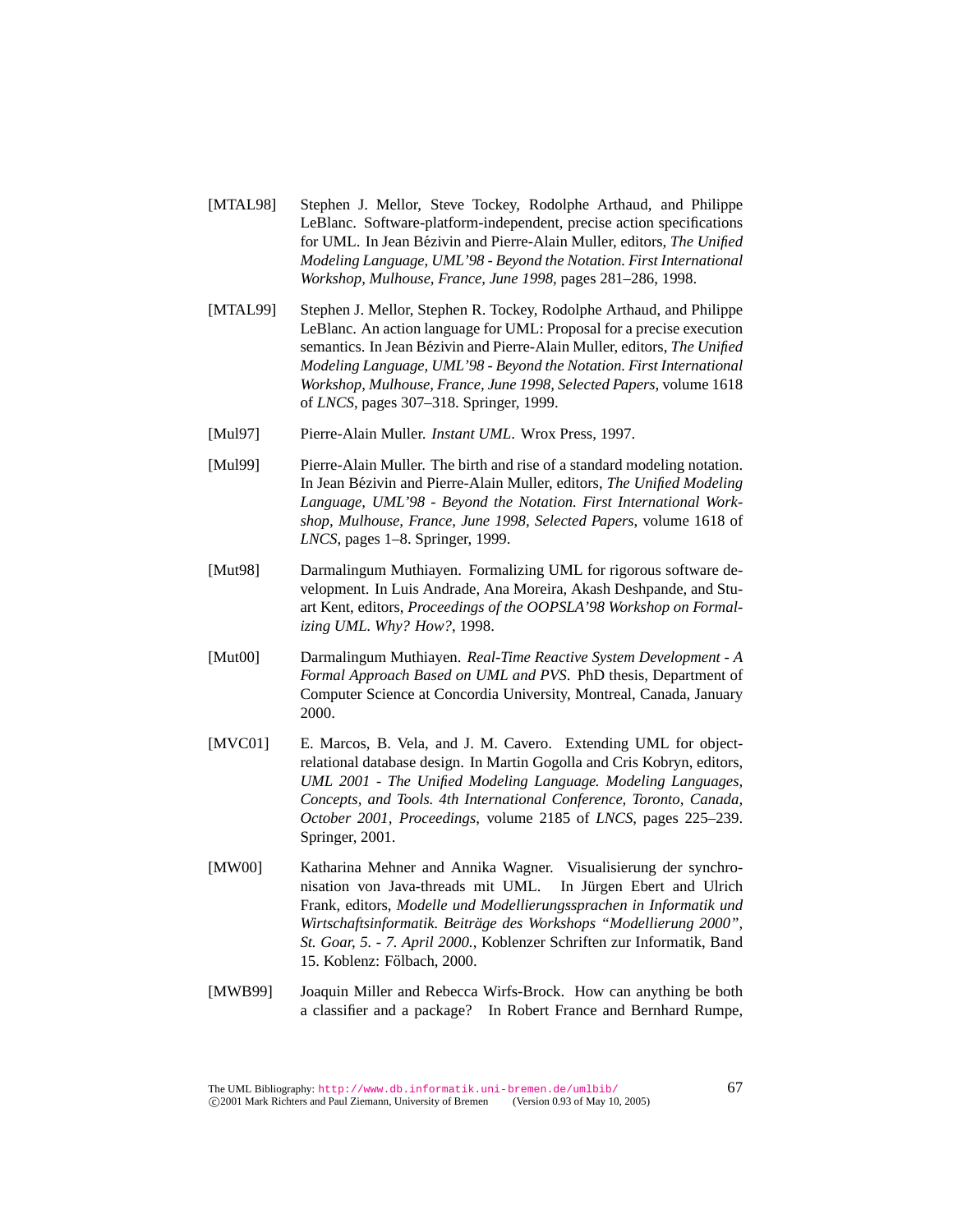editors, *UML'99 - The Unified Modeling Language. Beyond the Standard. Second International Conference, Fort Collins, CO, USA, October 28-30. 1999, Proceedings*, volume 1723 of *LNCS*, pages 584–597. Springer, 1999.

- [NeC00] Nuno Jardim Nunes and João Falcão e Cunha. Towards a UML profile for interaction design: the wisdom approach. In Andy Evans, Stuart Kent, and Bran Selic, editors, *UML 2000 - The Unified Modeling Language. Advancing the Standard. Third International Conference, York, UK, October 2000, Proceedings*, volume 1939 of *LNCS*, pages 101– 116. Springer, 2000.
- [NFZ98] Markus Nüttgens, Thomas Feld, and V. Zimmermann. Business process modeling with EPC and UML: Transformation or integration? In Martin Schader and Axel Korthaus, editors, *The Unified Modeling Language – Technical Aspects and Applications*, pages 250–261. Physica-Verlag, Heidelberg, 1998.
- [NJ03] Jan Pettersen Nytun and Christian S. Jensen. Modeling and testing legacy data consistency requirements. In Perdita Stevens, Jon Whittle, and Grady Booch, editors, *UML 2003 - The Unified Modeling Language. Model Languages and Applications. 6th International Conference, San Francisco, CA, USA, October 2003, Proceedings*, volume 2863 of *LNCS*, pages 341–355. Springer, 2003.
- [N.N00] N.N., editor. *Proceedings of APSEC 2000*. IEEE Computer Society, 2000.
- [NS99] Jörg Noack and Bruno Schienmann. Objektorientierte vorgehensmodelle im vergleich. *Informatik-Spektrum*, 22(3):166–180, 1999.
- [Nun03] Isabel Nunes. An OCL extension for low-coupling preserving contracts. In Perdita Stevens, Jon Whittle, and Grady Booch, editors, *UML 2003 - The Unified Modeling Language. Model Languages and Applications. 6th International Conference, San Francisco, CA, USA, October 2003, Proceedings*, volume 2863 of *LNCS*, pages 310–324. Springer, 2003.
- [NW02] Andrey Naumenko and Alain Wegmann. A metamodel for the unified modeling language. In Jean-Marc Jézéquel, Heinrich Hussmann, and Stephen Cook, editors, *UML 2002 - The Unified Modeling Language. Model Engineering, Languages, Concepts, and Tools. 5th International Conference, Dresden, Germany, September/October 2002, Proceedings*, volume 2460 of *LNCS*, pages 2–17. Springer, 2002.
- [OA99] Jeff Offutt and Aynur Abdurazik. Generating tests from UML specifications. In Robert France and Bernhard Rumpe, editors, *UML'99 - The Unified Modeling Language. Beyond the Standard. Second International Conference, Fort Collins, CO, USA, October 28-30. 1999, Proceedings*, volume 1723 of *LNCS*, pages 416–429. Springer, 1999.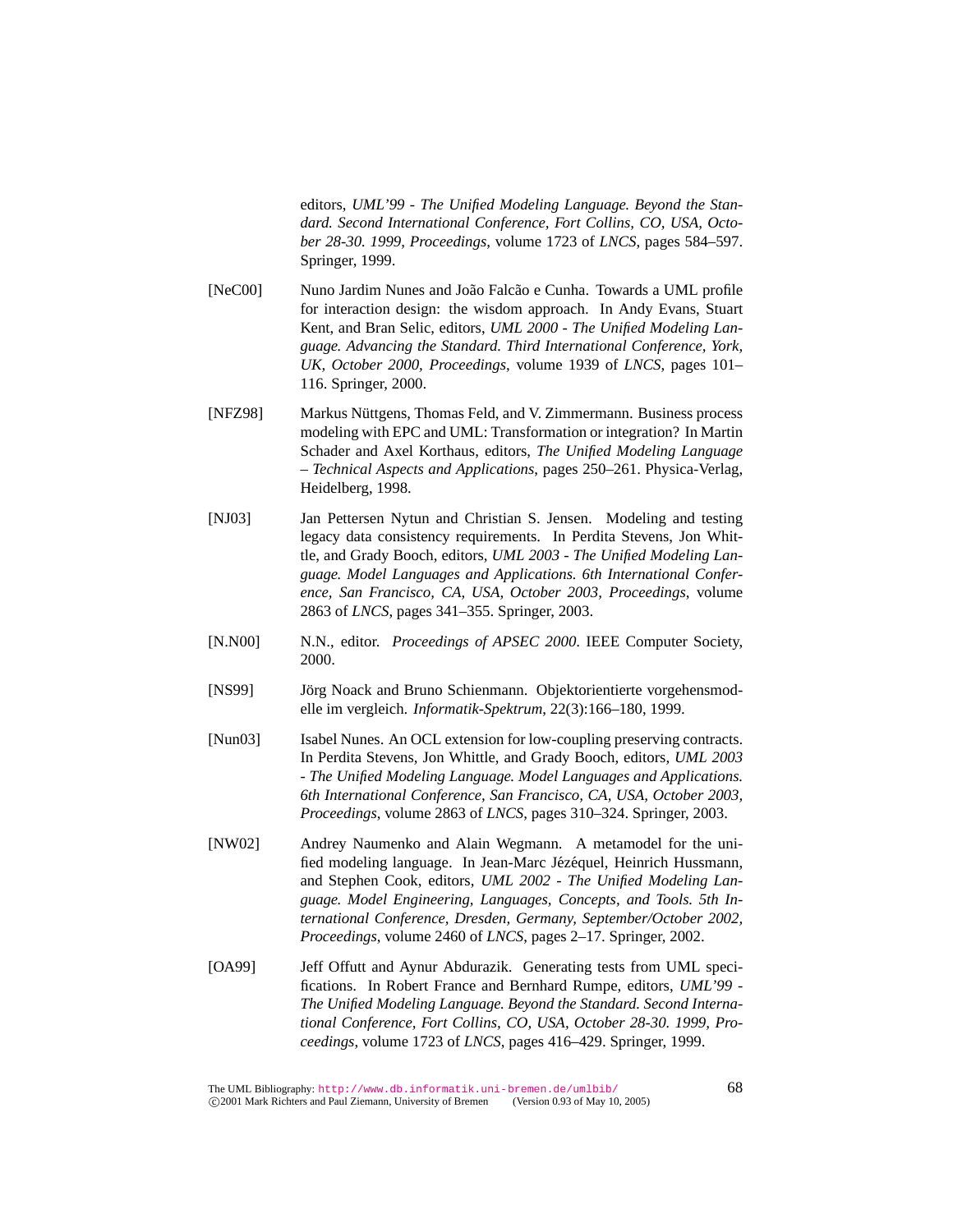- [OB98] Jon Oldevik and Arne J. Berre. UML-based methodology for distributed systems. In Cris Kobryn, editor, *Proceedings of The Second International Enterprise Distributed Object Computing Workshop*. IEEE, 1998.
- [Oes97] Bernd Oestereich. *Objektorientierte Softwareentwicklung mit der Unified Modeling Language*. Oldenbourg, 1997.
- [OK99] Ian Oliver and Stuart Kent. Validation of object-oriented models using animation. In *Proceedings of EuroMicro'99, Milan, Italy*, September 1999.
- [Oli99] Ian Oliver. 'Executing' the OCL. In Awais Rashid, David Parsons, and Alexandru Telea, editors, *Proceedings of the ECOOP'99 Workshop for PhD Students in OO Systems (PhDOOS '99)*, 1999.
- [OP98] Gunnar Övergaard and Karin Palmkvist. A formal approach to use cases and their relationships. In Jean Bezivin and Pierre-Alain Muller, editors, ´ *The Unified Modeling Language, UML'98 - Beyond the Notation. First International Workshop, Mulhouse, France, June 1998*, pages 309–317, 1998.
- [ÖP99] Gunnar Övergaard and Karin Palmkvist. A formal approach to use cases and their relationships. In Jean Bézivin and Pierre-Alain Muller, editors, *The Unified Modeling Language, UML'98 - Beyond the Notation. First International Workshop, Mulhouse, France, June 1998, Selected Papers*, volume 1618 of *LNCS*, pages 406–418. Springer, 1999.
- [ÖP00] Gunnar Övergaard and Karin Palmkvist. Interacting subsystems in UML. In Andy Evans, Stuart Kent, and Bran Selic, editors, *UML 2000 - The Unified Modeling Language. Advancing the Standard. Third International Conference, York, UK, October 2000, Proceedings*, volume 1939 of *LNCS*, pages 359–368. Springer, 2000.
- [OS98] Antoni Olivé and Maria-Ribera Sancho. Porting ROSES to UML an experience report. In Jean Bézivin and Pierre-Alain Muller, editors, *The Unified Modeling Language, UML'98 - Beyond the Notation. First International Workshop, Mulhouse, France, June 1998*, pages 55–64, 1998.
- [OS99a] Julian Ober and Ileana Stan. On the concurrent object model of UML. In P. Amestoy, P. Berger, M. Daydé, I. Duff, V. Frayssé, L. Giraud, and D. Ruiz, editors, *Proceedings Euro-Par'99 - Parallel Processing, 5th International Euro-Par Conference, Toulouse, France, August/September 1999*, volume 1685 of *LNCS*, pages 1377–1384. Springer, 1999.
- [OS99b] Antoni Olivé and Maria-Ribera Sancho. Porting ROSES to UML an experience report. In Jean Bézivin and Pierre-Alain Muller, editors, *The Unified Modeling Language, UML'98 - Beyond the Notation. First International Workshop, Mulhouse, France, June 1998, Selected Papers*, volume 1618 of *LNCS*, pages 64–77. Springer, 1999.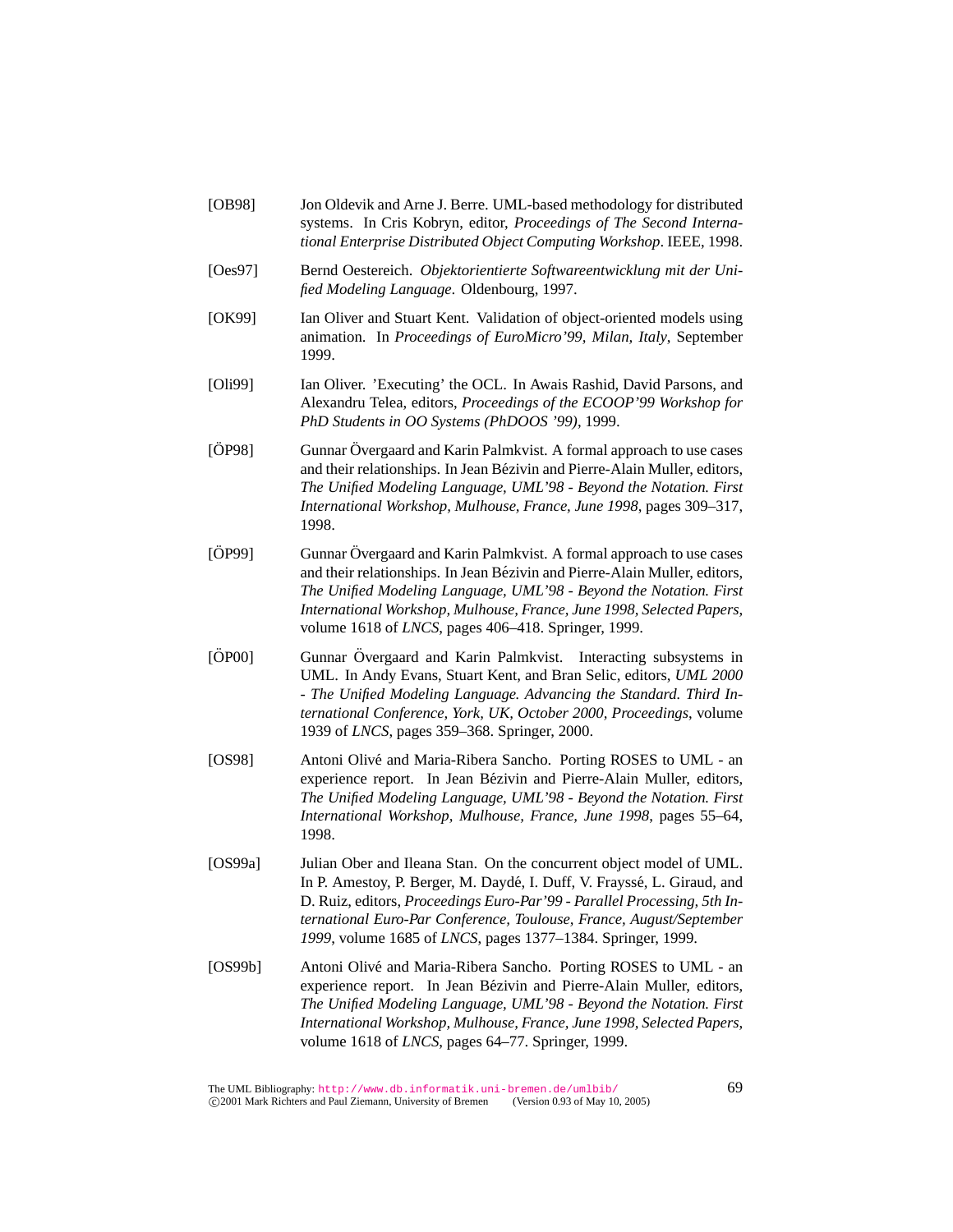- [Ou98a] Yongzhen Ou. On mapping between UML and entity-relationship model. In Martin Schader and Axel Korthaus, editors, *The Unified Modeling Language – Technical Aspects and Applications*, pages 45– 57. Physica-Verlag, Heidelberg, 1998.
- [Ou98b] Yongzhen Ou. On using UML class diagram for object-oriented database design - specification of integrity constraints. In Jean Bezivin ´ and Pierre-Alain Muller, editors, *The Unified Modeling Language, UML'98 - Beyond the Notation. First International Workshop, Mulhouse, France, June 1998*, pages 147–156, 1998.
- [Ou99] Yongzhen Ou. On using UML class diagram for object-oriented database design – specification of integrity constraints. In Jean Bézivin and Pierre-Alain Muller, editors, *The Unified Modeling Language, UML'98 - Beyond the Notation. First International Workshop, Mulhouse, France, June 1998, Selected Papers*, volume 1618 of *LNCS*, pages 173–188. Springer, 1999.
- $[\text{Ove98}]$  Gunnar  $\text{Overgaard}$ . A formal approach to relationships in the Unified Modeling Language. In Manfred Broy, Derek Coleman, Tom S. E. Maibaum, and Bernhard Rumpe, editors, *Proceedings PSMT'98 Workshop on Precise Semantics for Modeling Techniques*. Technische Universität München, TUM-I9803, 1998.
- $[\text{Ove99}]$  Gunnar  $\text{Overgaard}$ . A formal approach to collaborations in the unified modeling language. In Robert France and Bernhard Rumpe, editors, *UML'99 - The Unified Modeling Language. Beyond the Standard. Second International Conference, Fort Collins, CO, USA, October 28- 30. 1999, Proceedings*, volume 1723 of *LNCS*, pages 99–115. Springer, 1999.
- [Ove00] Gunnar Overgaard. Formal specification of object-oriented metamodelling. In Tom Maibaum, editor, *Proc. Fundamental Approaches to Software Engineering (FASE 2000), Berlin, Germany*, volume 1783 of *LNCS*. Springer, 2000.
- [Pad00] Peter Padawitz. Swinging UML: How to make class diagrams and state machines amenable to constraint solving and proving. In Andy Evans, Stuart Kent, and Bran Selic, editors, *UML 2000 - The Unified Modeling Language. Advancing the Standard. Third International Conference, York, UK, October 2000, Proceedings*, volume 1939 of *LNCS*, pages 162–177. Springer, 2000.
- [Pae98] Barbara Paech. On the role of activity diagrams in UML. In Jean Bézivin and Pierre-Alain Muller, editors, *The Unified Modeling Language, UML'98 - Beyond the Notation. First International Workshop, Mulhouse, France, June 1998*, pages 245–250, 1998.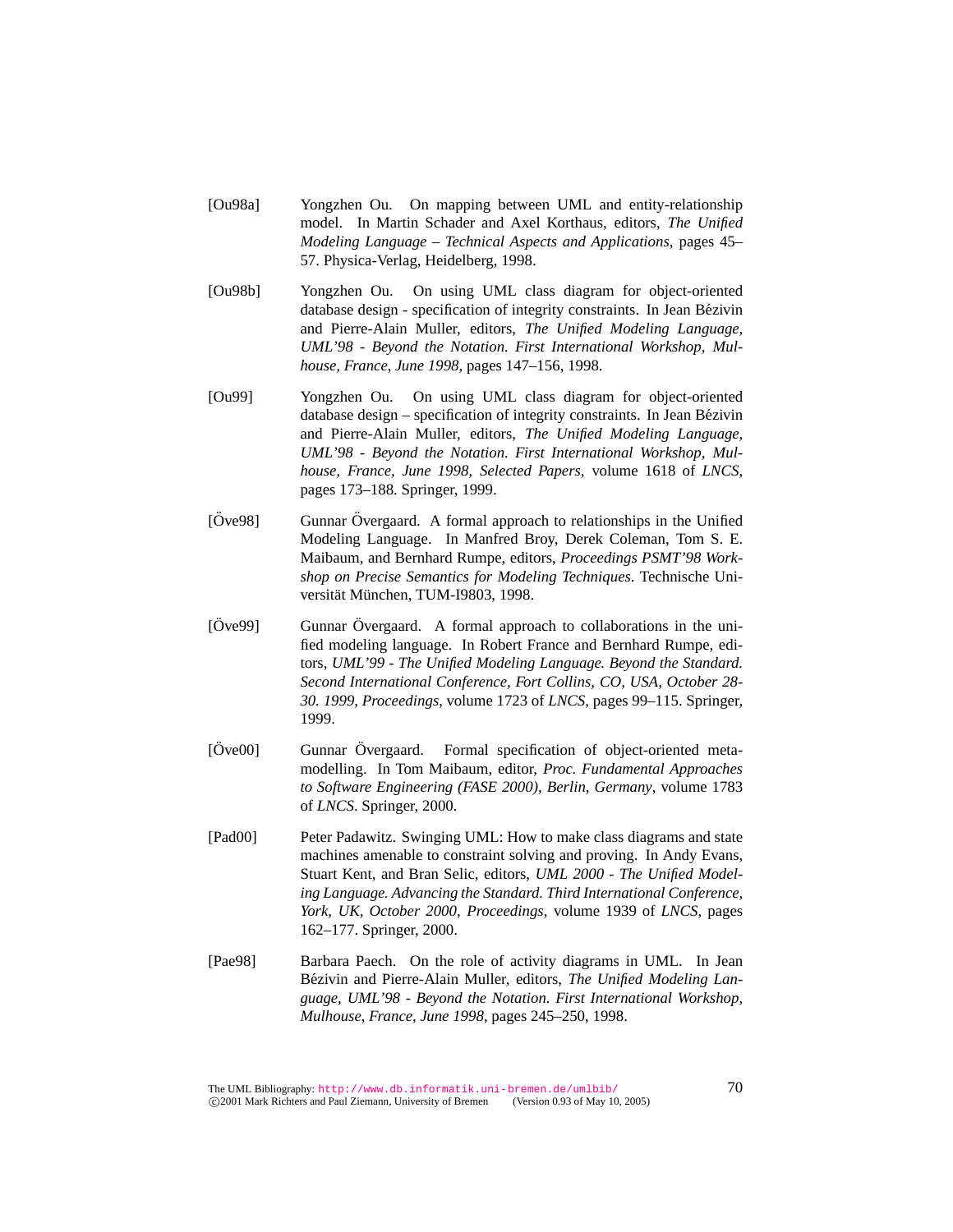- [Pae99] Barbara Paech. On the role of activity diagrams in UML: A user task centered development process for UML. In Jean Bézivin and Pierre-Alain Muller, editors, *The Unified Modeling Language, UML'98 - Beyond the Notation. First International Workshop, Mulhouse, France, June 1998, Selected Papers*, volume 1618 of *LNCS*, pages 267–277. Springer, 1999.
- [PAGF03] Orest Pilskalns, Anneliese Andrews, Sudipto Ghosh, and Robert France. Rigorous testing by merging structural and behavioral UML representations. In Perdita Stevens, Jon Whittle, and Grady Booch, editors, *UML 2003 - The Unified Modeling Language. Model Languages and Applications. 6th International Conference, San Francisco, CA, USA, October 2003, Proceedings*, volume 2863 of *LNCS*, pages 234–248. Springer, 2003.
- [Pat02] A. Pataricza. From the general ressource model to a general fault modeling paradigm ? In Jan Jürjens, María Victoria Cengarle, Eduardo B. Fernandez, Bernhard Rumpe, and Robert Sandner, editors, *Critical Systems Development with UML – Proceedings of the UML'02 workshop*, pages 163–170. Technische Universität München, Institut für Informatik, 2002.
- [Pat04] Octavian Patrascoiu, editor. *OCL and Model Driven Engineering, UML 2004 Conference Workshop, October 12, 2004, Lisbon, Portugal*. University of Kent, 2004.
- [Paz00] Luca Pazzi. Part-whole statecharts for the explicit representation of compound behaviors. In Andy Evans, Stuart Kent, and Bran Selic, editors, *UML 2000 - The Unified Modeling Language. Advancing the Standard. Third International Conference, York, UK, October 2000, Proceedings*, volume 1939 of *LNCS*, pages 541–555. Springer, 2000.
- [PBF98] Claudia Pons, Gabriel Baum, and Miguel Felder. Integrating objectoriented model with object-oriented metamodel into a single formalism. In Haim Kilov and Bernhard Rumpe, editors, *Proceedings Second ECOOP Workshop on Precise Behavioral Semantics (with an Emphasis on OO Business Specifications)*, pages 155–167. Technische Universitat¨ München, TUM-I9813, 1998.
- [PBR01] Sandeep Purao, Ashley Bush, and Matti Rossi. Problem and design spaces during object-oriented design: An exploratory study. In Ralph H. Sprague, Jr., editor, *Proc. 34th Annual Hawaii International Conference on System Sciences (HICSS-34)*. IEEE Computer Society, 2001.
- [Pet02] L. Petre. Control systems development: A case study. In Jan Jürjens, María Victoria Cengarle, Eduardo B. Fernandez, Bernhard Rumpe, and Robert Sandner, editors, *Critical Systems Development with UML – Proceedings of the UML'02 workshop*, pages 171–180. Technische Universität München, Institut für Informatik, 2002.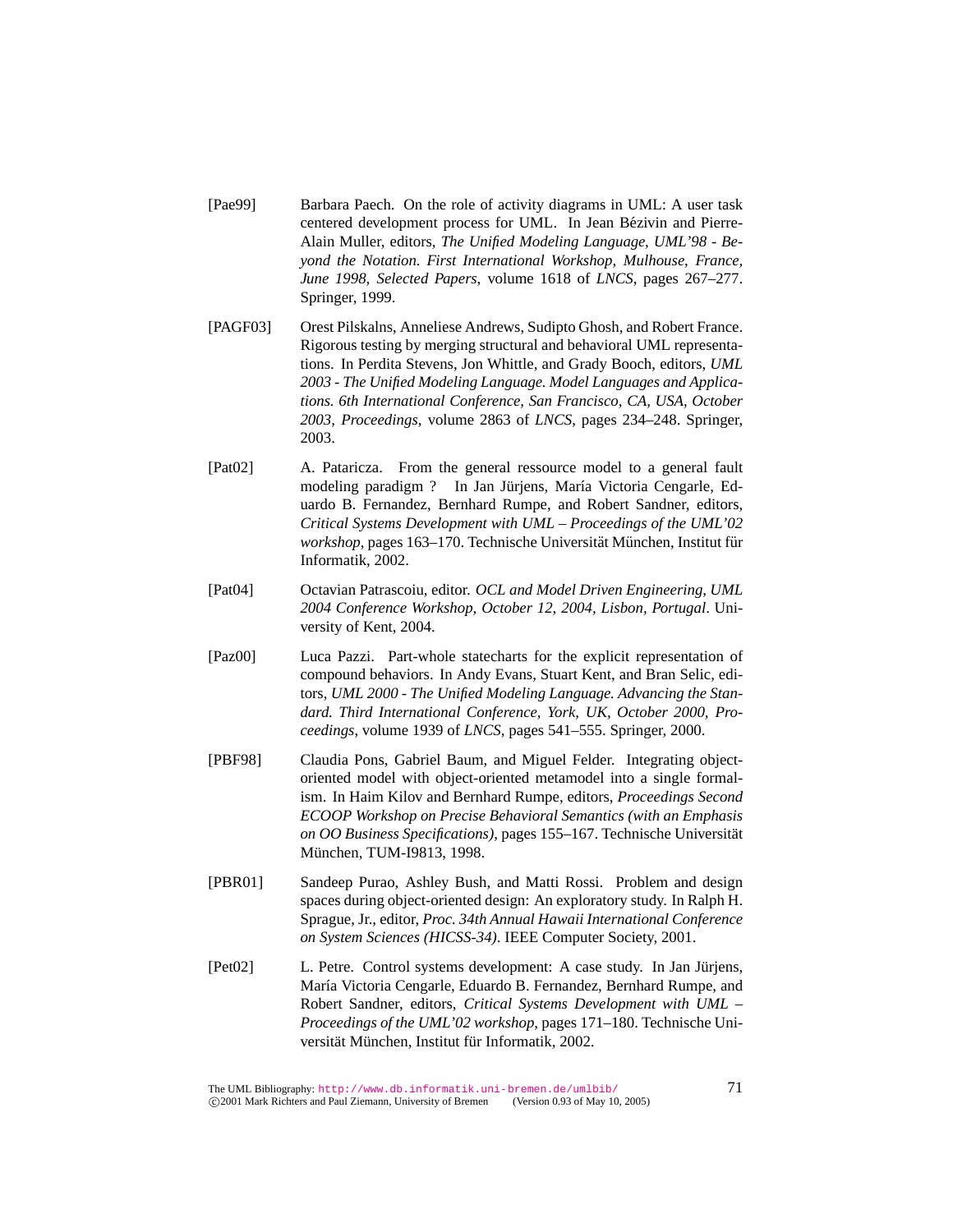- [PF02] Sabri Pllana and Thomas Fahringer. On customizing the UML for modeling performance-oriented applications. In Jean-Marc Jézéquel, Heinrich Hussmann, and Stephen Cook, editors, *UML 2002 - The Unified Modeling Language. Model Engineering, Languages, Concepts, and Tools. 5th International Conference, Dresden, Germany, September/October 2002, Proceedings*, volume 2460 of *LNCS*, pages 259–274. Springer, 2002.
- [PH03] Jörg Pleumann and Stefan Haustein. A model-driven runtime environment for web applications. In Perdita Stevens, Jon Whittle, and Grady Booch, editors, *UML 2003 - The Unified Modeling Language. Model Languages and Applications. 6th International Conference, San Francisco, CA, USA, October 2003, Proceedings*, volume 2863 of *LNCS*, pages 190–204. Springer, 2003.
- [PHK+99] Gerhard Popp, Franz Huber, Ingolf Krüger, Bernhard Rumpe, and Wolfgang Schwerin. Internet-Buchhandel – Eine Fallstudie für die Anwendung von Softwareentwicklungstechniken mit der UML. Technical Report TUM-I9915, Technische Universität München, September 1999.
- $[PIH<sup>+</sup>01]$  Simon Pickin, Claude Jard, Thierry Heuillard, Jean-Marc Jézéquel, and Philippe Desfray. A UML-integrated test description language for component testing. In Andy Evans, Robert France, Ana Moreira, and Bernhard Rumpe, editors, *Practical UML-Based Rigorous Development Methods - Countering or Integrating the eXtremists. Workshop of the pUML-Group held together with the UML 2001 October 1st, 2001 in Toronto, Canada*, volume P-7 of *LNI*, pages 208–223. German Informatics Society, 2001.
- [PKS98] Patrick Pagé, Rudolf K. Keller, and Reinhard Schauer. A JavaCC parser for the UML-based CDIF transfer format. In *Proc. OOPSLA'98 Workshop on Model Engineering, Methods and Tools Integration with CDIF*, 1998.
- [PL99] Ivan Porres Paltor and Johan Lilius. vUML: A tool for verifying UML models. In Robert J. Hall and Ernst Tyugu, editors, *Proc. of the 14th IEEE International Conference on Automated Software Engineering, ASE'99*. IEEE, 1999.
- [Ple04] Jorg Pleumann. Erfahrungen mit dem multimedialen, didaktischen ¨ modellierungswerkzeug DAVE. In Gregor Engels and Silke Seehusen, editors, *DeLFI 2004, Tagungsband der 2. e-Learning Fachtagung Informatik, 6.-8. September 2004, Paderborn, Germany*, volume P-52 of *LNI*, pages 55–66. German Informatics Society, 2004.
- [PM99] Raymond Paul and Catherine Meadows, editors. *Proc. of the Fourth IEEE International Symposium on High Assurance Systems Engineering*. IEEE, 1999.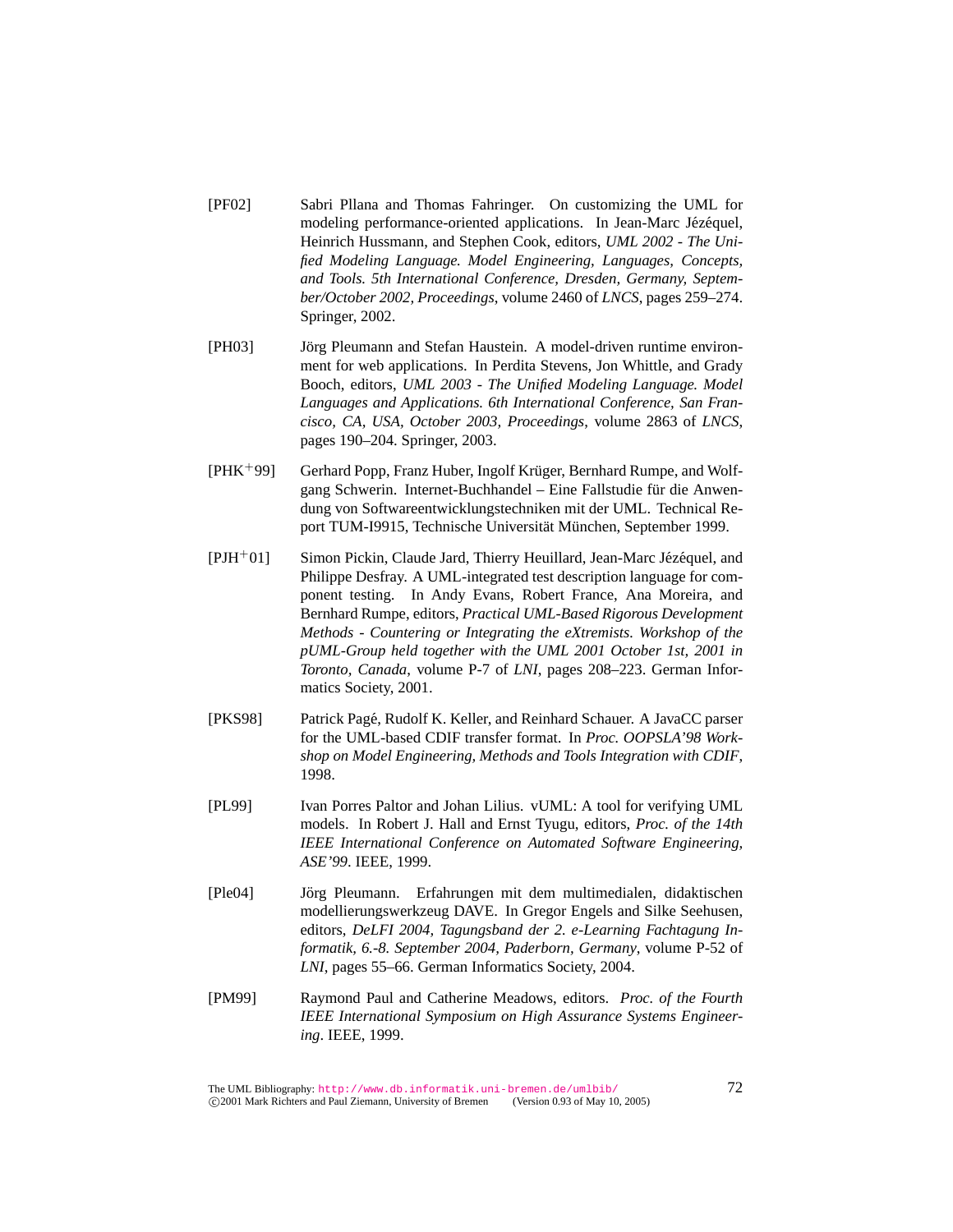- [PM00] Simon Pickin and Angeles Manjarres. Describing ai analysis patterns ´ with UML. In Andy Evans, Stuart Kent, and Bran Selic, editors, *UML 2000 - The Unified Modeling Language. Advancing the Standard. Third International Conference, York, UK, October 2000, Proceedings*, volume 1939 of *LNCS*, pages 466–481. Springer, 2000.
- [PO99a] Richard F. Paige and Jonathan S. Ostroff. A comparison of the business object notation and the unified modelling language. In Robert France and Bernhard Rumpe, editors, *UML'99 - The Unified Modeling Language. Beyond the Standard. Second International Conference, Fort Collins, CO, USA, October 28-30. 1999, Proceedings*, volume 1723 of *LNCS*, pages 67–82. Springer, 1999.
- [PO99b] Richard F. Paige and Jonathan S. Ostroff. Developing BON as an industrial-strength formal method. In *FM'99 - Formal Methods. World Congress on Formal Methods in the Development of Computing Systems, Toulouse, France, September 1999. Proceedings, Volume I*, volume 1708 of *LNCS*, pages 834–853. Springer, 1999.
- [PO01] Richard Paige and Jonathan Ostroff. A proposal for a lightweight rigorous UML-based development method for reliable systems. In Andy Evans, Robert France, Ana Moreira, and Bernhard Rumpe, editors, *Practical UML-Based Rigorous Development Methods - Countering or Integrating the eXtremists. Workshop of the pUML-Group held together with the UML 2001 October 1st, 2001 in Toronto, Canada*, volume P-7 of *LNI*, pages 192–206. German Informatics Society, 2001.
- [Por03] Ivan Porres. Model refactorings as rule-based update transformations. In Perdita Stevens, Jon Whittle, and Grady Booch, editors, *UML 2003 - The Unified Modeling Language. Model Languages and Applications. 6th International Conference, San Francisco, CA, USA, October 2003, Proceedings*, volume 2863 of *LNCS*, pages 159–174. Springer, 2003.
- [PR04] Octavian Patrascoiu and Peter Rodgers. Embedding OCL expressions in YATL. In Octavian Patrascoiu, editor, *OCL and Model Driven Engineering, UML 2004 Conference Workshop, October 12, 2004, Lisbon, Portugal*, pages 60–68. University of Kent, 2004.
- [Pra98] Michael Prasse. Evaluation of object-oriented modelling languages: A comparison between OML and UML. In Martin Schader and Axel Korthaus, editors, *The Unified Modeling Language – Technical Aspects and Applications*, pages 58–75. Physica-Verlag, Heidelberg, 1998.
- [PRB00] M. J. Presso, G. Raymond, and M. Belaunde. PILOTE: A tool suite to support UML-based engineering processes. In TBA, editor, *Proc. of The 4th International Enterprise Distributed Object Computing Conference*. IEEE, 2000.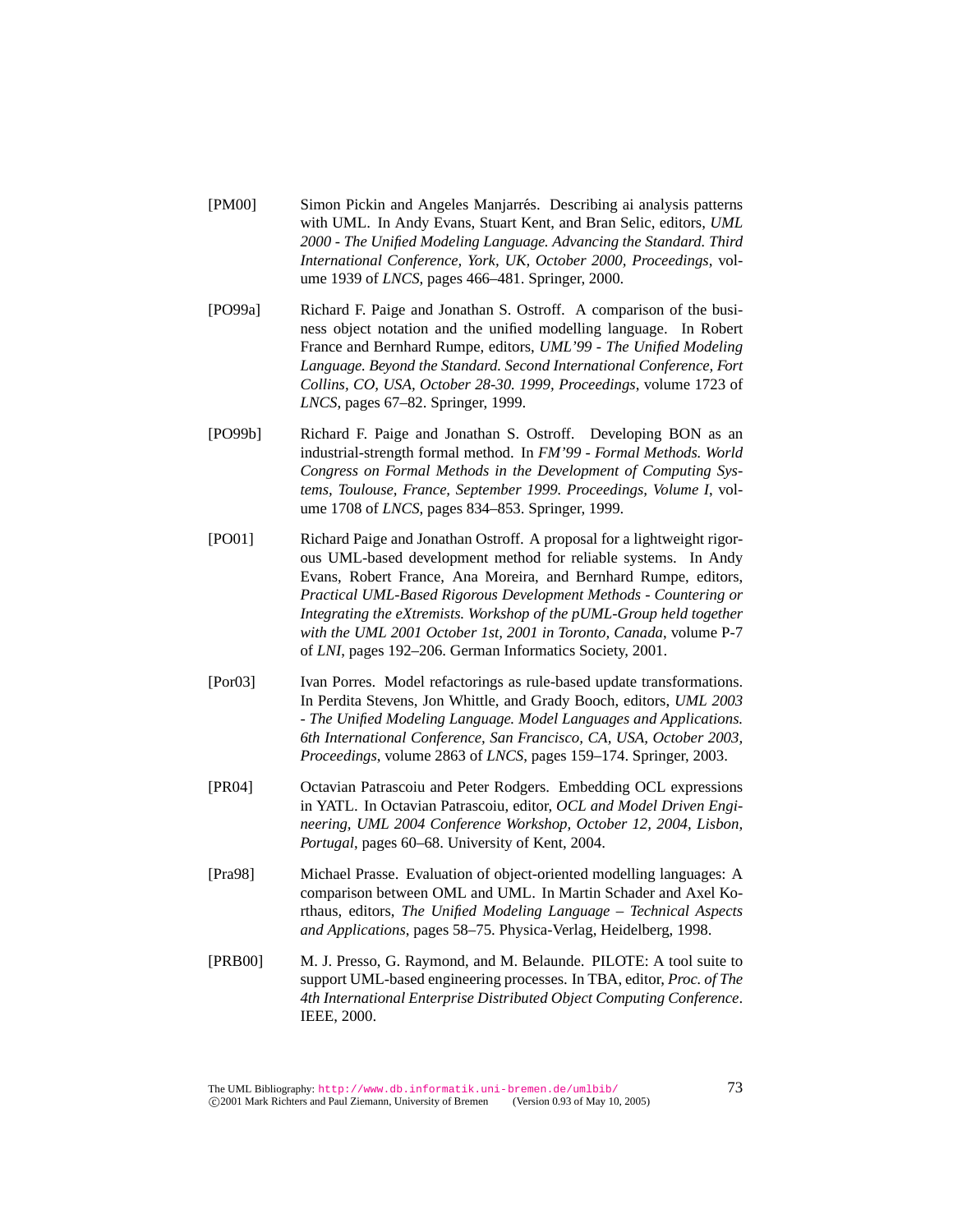- [PRB03] Ilka Philippow, Matthias Riebisch, and Kai Boellert. The hyper/UML approach for feature based software design. In Faisal Akkawi, Omar Aldawud, Grady Booch, Siobhán Clarke, Jeff Gray, Bill Harrison, Mohamed Kandé, Dominik Stein, Peri Tarr, and Aida Zakaria, editors, The *4th AOSD Modeling With UML Workshop*, 2003.
- [Pre02] Christian Prehofer. Feature interactions in statechart diagrams or graphical composition of components. In Mohamed Kandé, Omar Aldawud, Grady Booch, and Bill Harrison, editors, *Workshop on Aspect-Oriented Modeling with UML*, 2002.
- [PRS98] Rosanne Price, Kotagiri Ramamohanarao, and Bala Srinivasan. Spatiotemporal extensions to unified modeling language. In Stefano Spaccapietra, editor, *Proc. DEXA'99 Workshop on Spatio-Temporal Data Models and Languages (STDML)*, 1998.
- [PS98] C. Pronk and M. Schönhacker. Constructing formal language definitions, can we manage? what can we learn from modula-2 standardization? *Computer Standards & Interfaces*, 19(2):143–154, March 1998.
- [PS00] Dorina C. Petriu and Yimei Sun. Consistent behaviour representation in activity and sequence diagrams. In Andy Evans, Stuart Kent, and Bran Selic, editors, *UML 2000 - The Unified Modeling Language. Advancing the Standard. Third International Conference, York, UK, October 2000, Proceedings*, volume 1939 of *LNCS*, pages 359–368. Springer, 2000.
- [PS04] Risto Pitkänen and Petri Selonen. A UML profile for executable and incremental specification-level modeling. In Thomas Baar, Alfred Strohmeier, Ana Moreira, and Stephen J. Mellor, editors, *UML 2004 - The Unified Modeling Language. Model Languages and Applications. 7th International Conference, Lisbon, Portugal, October 11-15, 2004, Proceedings*, volume 3273 of *LNCS*, pages 158–172. Springer, 2004.
- [PSR99] Rosanne Price, Bala Srinivasan, and Kotagiri Ramamohanarao. Extending the unified modeling language to support spatiotemporal applications. In Christine Mingins, editor, *Proceedings of TOOLS Pacific 1999*. IEEE Computer Society, 1999.
- [PW00] Dorina C. Petriu and X. Wang. From UML description of highlevel software architecture to LQN performance models. In M. Nagl, A. Schürr, and M. Münch, editors, Proc. Applications of Graph Trans*formations with Industrial Relevance, International Workshop, AG-TIVE'99 Kerkrade, The Netherlands, September, 1999*, volume 1779 of *LNCS*. Springer, 2000.
- [PW04] Dorin B. Petriu and Murray Woodside. A metamodel for generating performance models from UML designs. In Thomas Baar, Alfred Strohmeier, Ana Moreira, and Stephen J. Mellor, editors, *UML 2004 - The Unified Modeling Language. Model Languages and Applications.*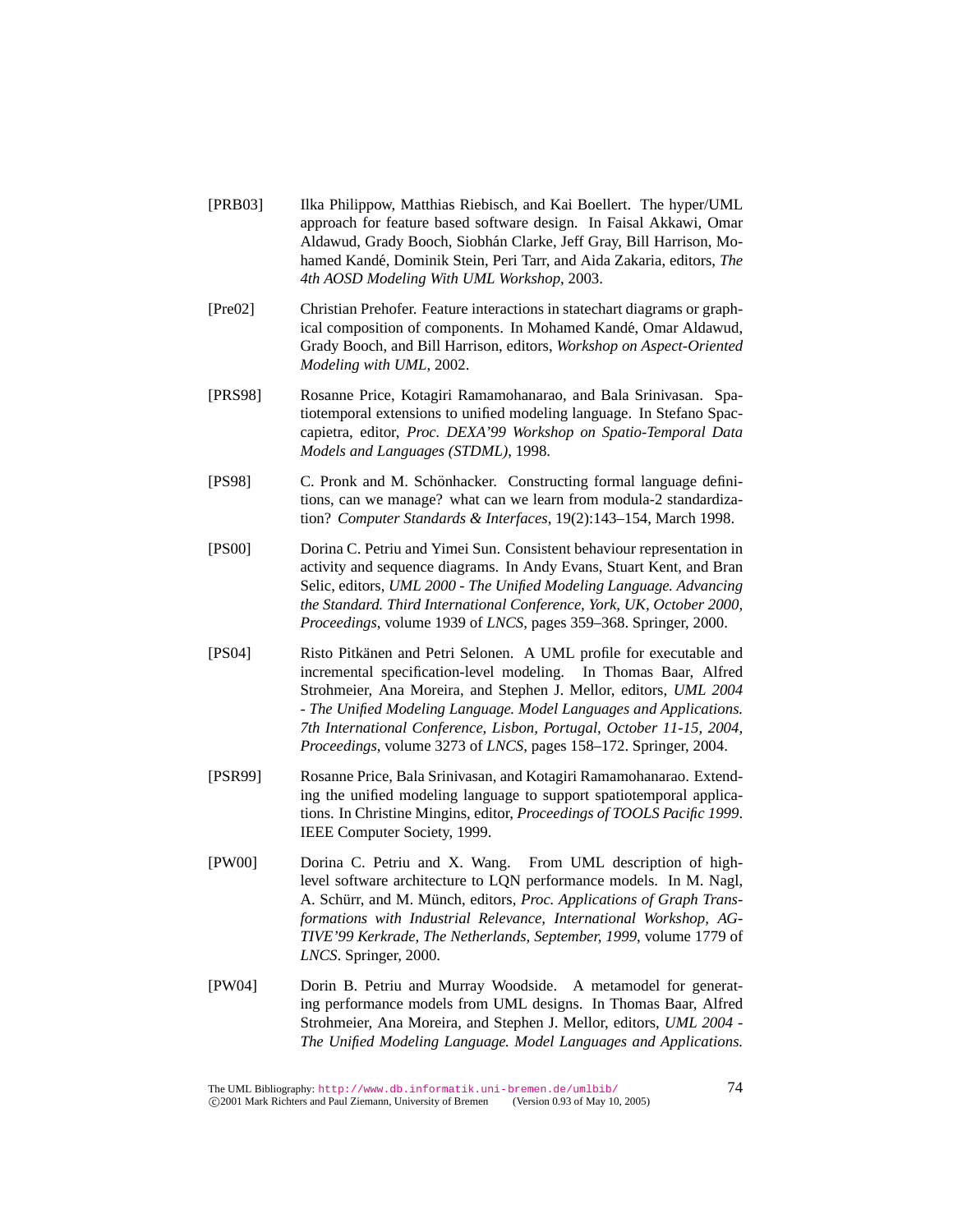*7th International Conference, Lisbon, Portugal, October 11-15, 2004, Proceedings*, volume 3273 of *LNCS*, pages 41–53. Springer, 2004.

- [Qua98] Terry Quatrani. *Visual Modeling with Rational Rose and UML*. Addison-Wesley, 1998.
- [RACH00] Gianna Reggio, Egidio Astesiano, Christine Choppy, and Heinrich Hussmann. Analysing UML active classes and associated state machines – A lightweight formal approach. In Tom Maibaum, editor, *Proc. Fundamental Approaches to Software Engineering (FASE 2000), Berlin, Germany*, volume 1783 of *LNCS*. Springer, 2000.
- [RBS04] Iris Reinhartz-Berger and Arnon Sturm. Behavioral domain analysis – the application-based domain modeling approach. In Thomas Baar, Alfred Strohmeier, Ana Moreira, and Stephen J. Mellor, editors, *UML 2004 - The Unified Modeling Language. Model Languages and Applications. 7th International Conference, Lisbon, Portugal, October 11-15, 2004, Proceedings*, volume 3273 of *LNCS*, pages 410–424. Springer, 2004.
- [RCA01] Gianna Reggio, Maura Cerioli, and Egidio Astesiano. Towards a rigorous semantics of UML supporting its multiview approach. In Heinrich Hussmann, editor, *Fundamental Approaches to Software Engineering, 4th International Conference, FASE 2001, held as Part of the Joint European Conferences on Theory and Practice of Software, ETAPS 2001, Genova, Italy, April 2-6, 2001, Proceedings*, volume 2029 of *LNCS*, pages 171–186. Springer, 2001.
- [RF01] Josep M. Ribo and Xavier Franch. Building expressive and flexible process models using a UML-based approach. In V. Ambriola, editor, *8th European Workshop, EWSPT 2001, Witten, Germany, June, 19-21, 2001, Proceedings*, volume 2077 of *LNCS*, pages 152–172. Springer, 2001.
- [RG98] Mark Richters and Martin Gogolla. On formalizing the UML Object Constraint Language OCL. In Tok Wang Ling, Sudha Ram, and Mong Li Lee, editors, *Proc. 17th Int. Conf. Conceptual Modeling (ER'98)*, volume 1507 of *LNCS*, pages 449–464. Springer, 1998.
- [RG99a] Mark Richters and Martin Gogolla. A metamodel for OCL. In Robert France and Bernhard Rumpe, editors, *UML'99 - The Unified Modeling Language. Beyond the Standard. Second International Conference, Fort Collins, CO, USA, October 28-30. 1999, Proceedings*, volume 1723 of *LNCS*, pages 156–171. Springer, 1999.
- [RG99b] Mark Richters and Martin Gogolla. On the need for a precise OCL semantics. In Robert France, Bernhard Rumpe, Brian Henderson-Sellers, Jean-Michel Bruel, and Ana Moreira, editors, *Proc. OOPSLA Workshop*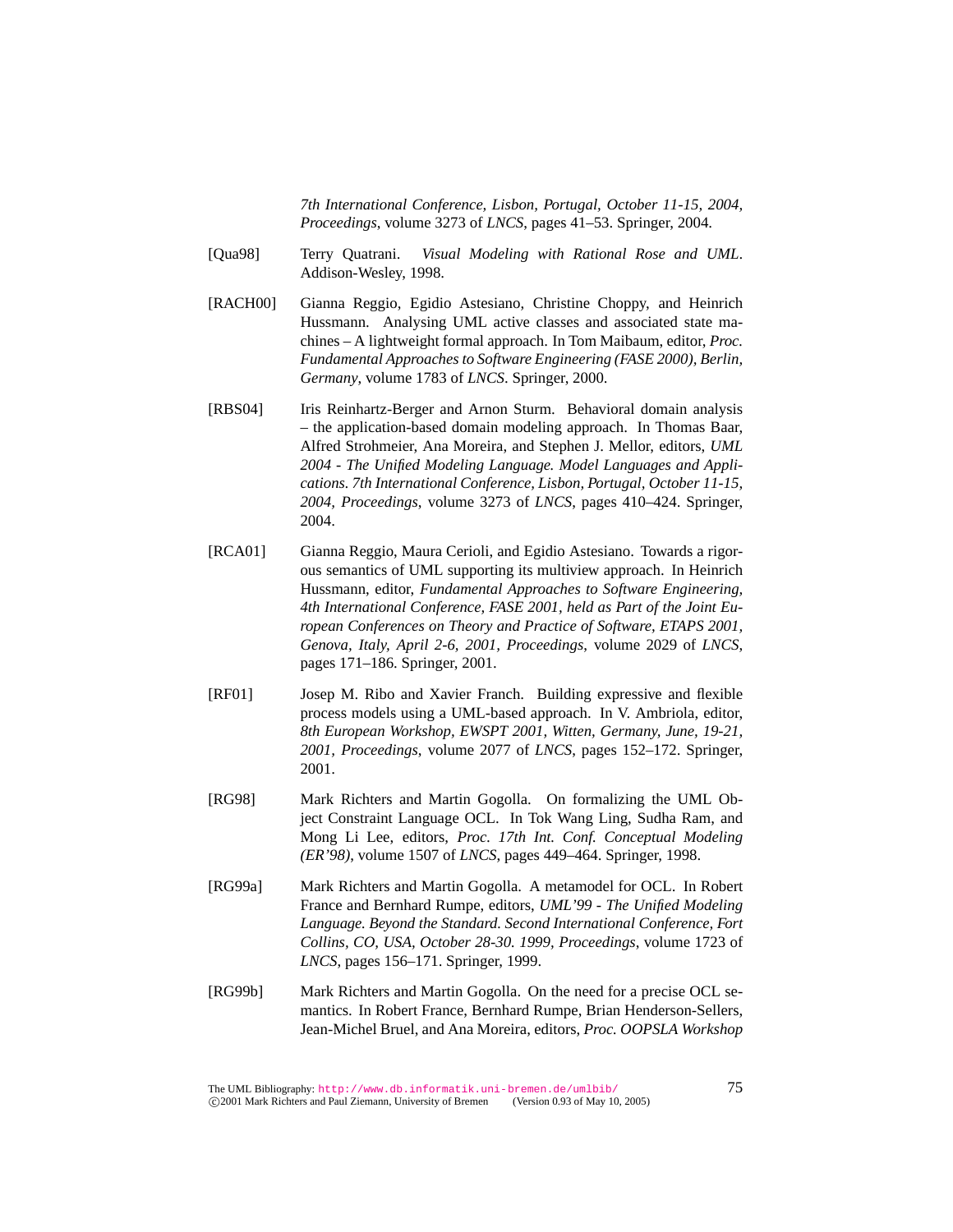*"Rigorous Modeling and Analysis with the UML: Challenges and Limitations"*. Colorado State University, Fort Collins, Colorado, 1999.

- [RG00a] Oliver Radfelder and Martin Gogolla. On better understanding UML diagrams through interactive three-dimensional visualization and animation. In Vito Di Gesu, Stefano Levialdi, and Laura Tarantino, editors, *Proc. Advanced Visual Interfaces (AVI'2000)*, pages 292–295. ACM Press, New York, 2000.
- [RG00b] Mark Richters and Martin Gogolla. Validating UML models and OCL constraints. In Andy Evans, Stuart Kent, and Bran Selic, editors, *UML 2000 - The Unified Modeling Language. Advancing the Standard. Third International Conference, York, UK, October 2000, Proceedings*, volume 1939 of *LNCS*, pages 265–277. Springer, 2000.
- [RG00c] Mark Richters and Martin Gogolla. Validierung von UML-modellen und OCL-bedingungen. In Martin Wirsing, Martin Gogolla, Hans-Jörg Kreowski, Tobias Nipkow, and Wolfgang Reif, editors, *Proc. GI'2000 Workshop Rigorose Entwicklung software-intensiver Systeme*, pages 21–32. LMU Munchen, Informatik-Bericht Nr. 0005, 2000. ¨
- [RG02] Mark Richters and Martin Gogolla. OCL: Syntax, semantics, and tools. In Tony Clark and Jos Warmer, editors, *Object Modeling with the OCL: The Rationale behind the Object Constraint Language*, pages 42–68. Springer, 2002.
- [RG03] Mark Richters and Martin Gogolla. Aspect-oriented monitoring of UML and OCL constraints. In Faisal Akkawi, Omar Aldawud, Grady Booch, Siobhán Clarke, Jeff Gray, Bill Harrison, Mohamed Kandé, Dominik Stein, Peri Tarr, and Aida Zakaria, editors, *The 4th AOSD Modeling With UML Workshop*, 2003.
- [RGG01] Frank Roessler, Birgit Geppert, and Reinhard Gotzhein. Collaborationbased design of SDL systems. In *SDL 2001: Meeting UML. 10th International SDL Forum Copenhagen, Denmark, June 27-29, 2001, Proceedings*, volume 2078 of *LNCS*, pages 72–89. Springer, 2001.
- [Ric02] Mark Richters. *A Precise Approach to Validating UML Models and OCL Constraints*. PhD thesis, Universität Bremen, Logos Verlag, Berlin, BISS Monographs, No. 14, 2002.
- [RJB98] Jim Rumbaugh, Ivar Jacobson, and Grady Booch. *The Unified Modeling Language Reference Manual*. Addison-Wesley, 1998.
- [RK99] Ferenc Dosa Racz and Kai Koskimies. Tool-supported compressing of UML class diagrams. In Robert France and Bernhard Rumpe, editors, *UML'99 - The Unified Modeling Language. Beyond the Standard. Second International Conference, Fort Collins, CO, USA, October 28-30. 1999, Proceedings*, volume 1723 of *LNCS*, pages 172–187. Springer, 1999.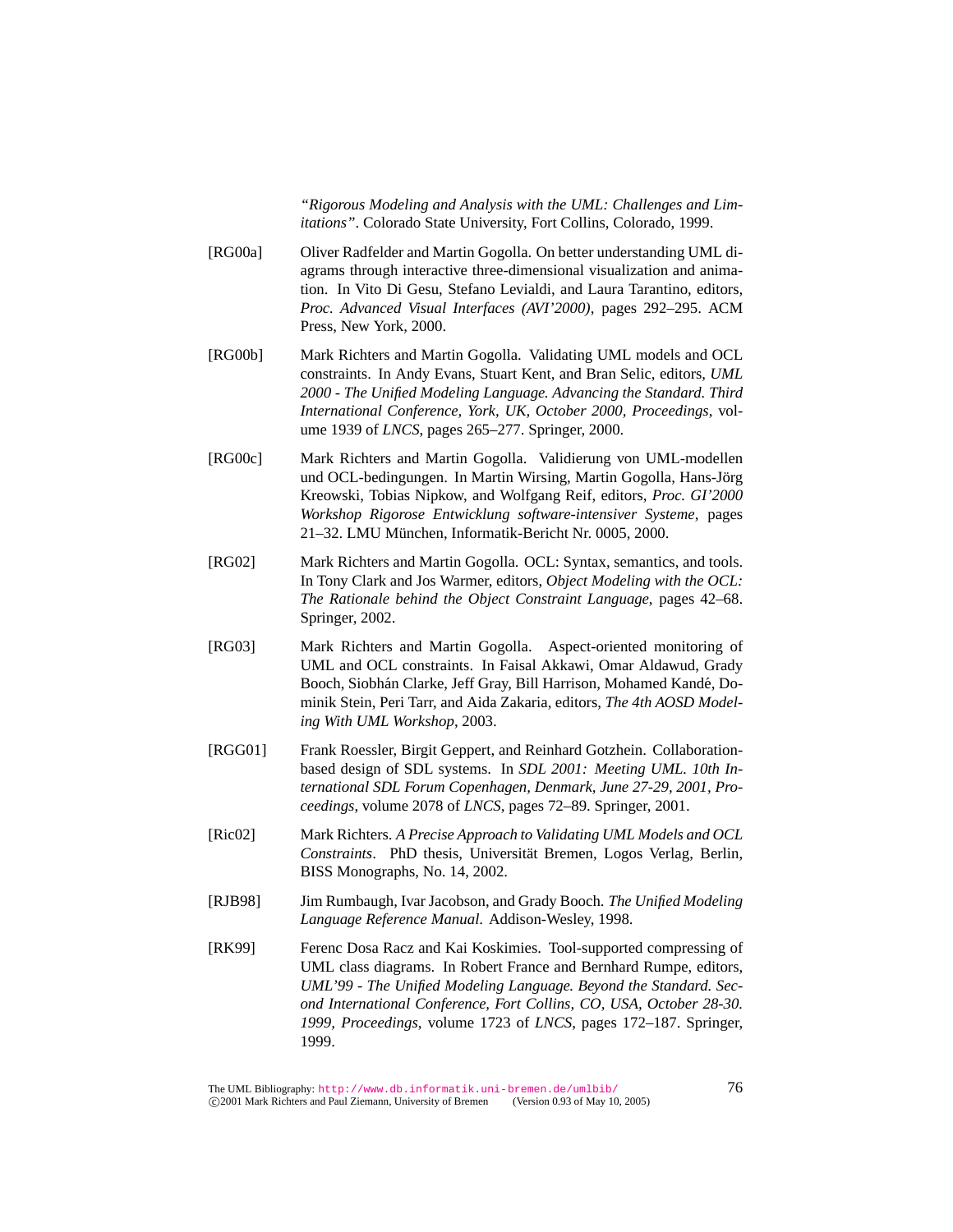- [RK02] Ella Roubtsova and Ruurd Kuiper. Process semantics for uml component specifications to assess inheritance. In Paolo Bottoni and Mark Minas, editors, *GT-VMT'2002 Graph Transformation and Visual Modeling Techniques, Barcelona, Spain, 11-12 October 2002*, volume 72(3) of *ENTCS*. Elsevier, 2002.
- [RM99] Sita Ramakrishnan and John McGregor. Extending OCL to support temporal operators. In *Proceedings of the 21st International Conference on Software Engineering (ICSE99) Workshop on Testing Distributed Component-Based Systems, LA, May 16 - 22, 1999*, 1999.
- [RMRR97] Jason E. Robbins, Nenad Medvidovic, David F. Redmiles, and David S. Rosenblum. Integrating architecture description languages with a standard design method. Technical Report ICS-TR-97-35, University of California, Irvine, Department of Information and Computer Science, August 1997.
- [Rou03] Nicolas F. Rouquette. UML/MDA reality check: Heterogenous architecture style. In Perdita Stevens, Jon Whittle, and Grady Booch, editors, *UML 2003 - The Unified Modeling Language. Model Languages and Applications. 6th International Conference, San Francisco, CA, USA, October 2003, Proceedings*, volume 2863 of *LNCS*, page 143. Springer, 2003.
- [RRH03] Andreas Rausch, Bernhard Rumpe, and Lucien Hoogendoorn. Aspectoriented framework modeling. In Faisal Akkawi, Omar Aldawud, Grady Booch, Siobhán Clarke, Jeff Gray, Bill Harrison, Mohamed Kandé, Dominik Stein, Peri Tarr, and Aida Zakaria, editors, *The 4th AOSD Modeling With UML Workshop*, 2003.
- [RS00] N. Ritter and H.-P. Steiert. Enforcing modeling guidelines in an ORDBMS-based UML-repository. In Mehdi Khosrowpour, editor, *Challenges of Information Technology Management in the 21st Century*, 2000. (Proc. International Resource Management Association Conference IRMA'2000, Anchorage, Alaska, Mai 2000).
- [RSRS99] Bernhard Rumpe, M. Schoenmakers, A. Radermacher, and Andy Schürr. UML + ROOM as a standard ADL? In Proc. ICECCS'99 Fifth *IEEE International Conference on Engineering of Complex Computer Systems*, 1999.
- [Rum98] Bernhard Rumpe. A note on semantics (with an emphasis on UML). In Haim Kilov and Bernhard Rumpe, editors, *Proceedings Second ECOOP Workshop on Precise Behavioral Semantics (with an Emphasis on OO Business Specifications)*, pages 177–197. Technische Universitat¨ München, TUM-I9813, 1998.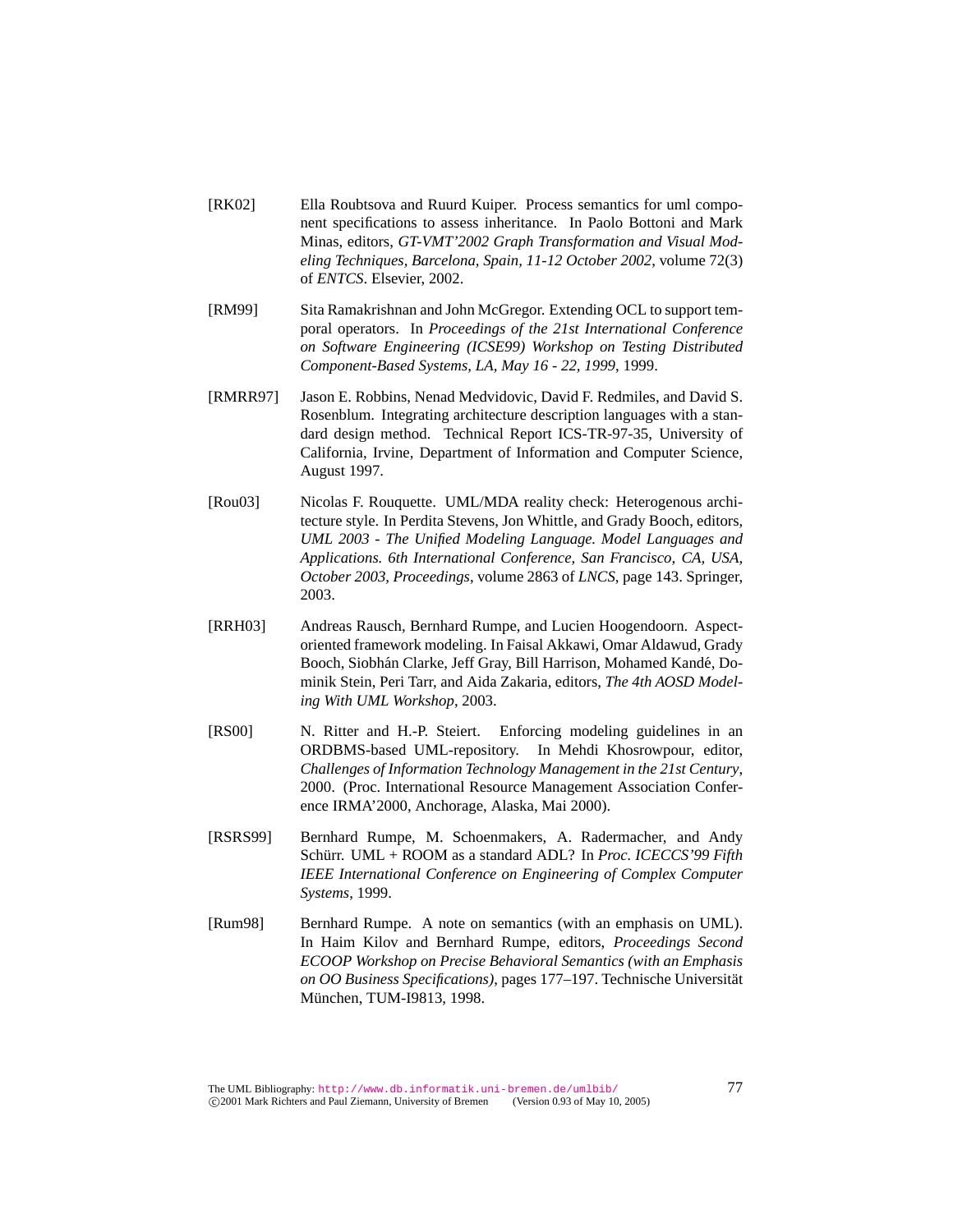- [Rum01] Jim Rumbaugh. The preacher at arrakeen. In Martin Gogolla and Cris Kobryn, editors, *UML 2001 - The Unified Modeling Language. Modeling Languages, Concepts, and Tools. 4th International Conference, Toronto, Canada, October 2001, Proceedings*, volume 2185 of *LNCS*, page 1. Springer, 2001.
- [Rum02] Bernhard Rumpe.  $\ll$  Java $\gg$ OCL based on new presentation of the OCLsyntax. In Tony Clark and Jos Warmer, editors, *Object Modeling with the OCL: The Rationale behind the Object Constraint Language*, pages 189–212. Springer, 2002.
- [RvGKJ01] Ella Roubtsova, L. C. M. van Gool, R. Kuiper, and H. B. M. Jonkers. A specification model for interface suites. In Martin Gogolla and Cris Kobryn, editors, *UML 2001 - The Unified Modeling Language. Modeling Languages, Concepts, and Tools. 4th International Conference, Toronto, Canada, October 2001, Proceedings*, volume 2185 of *LNCS*, pages 457–471. Springer, 2001.
- [RW02] Holger Rasch and Heike Wehrheim. Consistency between UML classes and associated state machines. In Ludwik Kuzniarz, Gianna Reggio, Jean Louis Sourrouille, and Zbigniew Huzar, editors, *Blekinge Institute of Technology, Research Report 2002:06. UML 2002, Model Engineering, Concepts and Tools. Workshop on Consistency Problems in UML-based Software Development. Workshop Materials*, pages 46–60. Department of Software Engineering and Computer Science, Blekinge Institute of Technology, 2002.
- [RWH01] Bernhard Reus, Martin Wirsing, and Rolf Hennicker. A hoare calculus for verifying java realizations of OCL-constrained design models. In Heinrich Hussmann, editor, *Fundamental Approaches to Software Engineering, 4th International Conference, FASE 2001, held as Part of the Joint European Conferences on Theory and Practice of Software, ETAPS 2001, Genova, Italy, April 2-6, 2001, Proceedings*, volume 2029 of *LNCS*, pages 300–317. Springer, 2001.
- [RZ04] Simone Röttger and Steffen Zschaler. Model-driven development for non-functional properties: Refinement through model transformation. In Thomas Baar, Alfred Strohmeier, Ana Moreira, and Stephen J. Mellor, editors, *UML 2004 - The Unified Modeling Language. Model Languages and Applications. 7th International Conference, Lisbon, Portugal, October 11-15, 2004, Proceedings*, volume 3273 of *LNCS*, pages 275–289. Springer, 2004.
- [SA02] Frédérick Seyler and Philippe Aniorte. A component meta model for reused-based system engineering. In Jean Bezivin and Robert France, editors, *Workshop in Software Model Engineering*, 2002.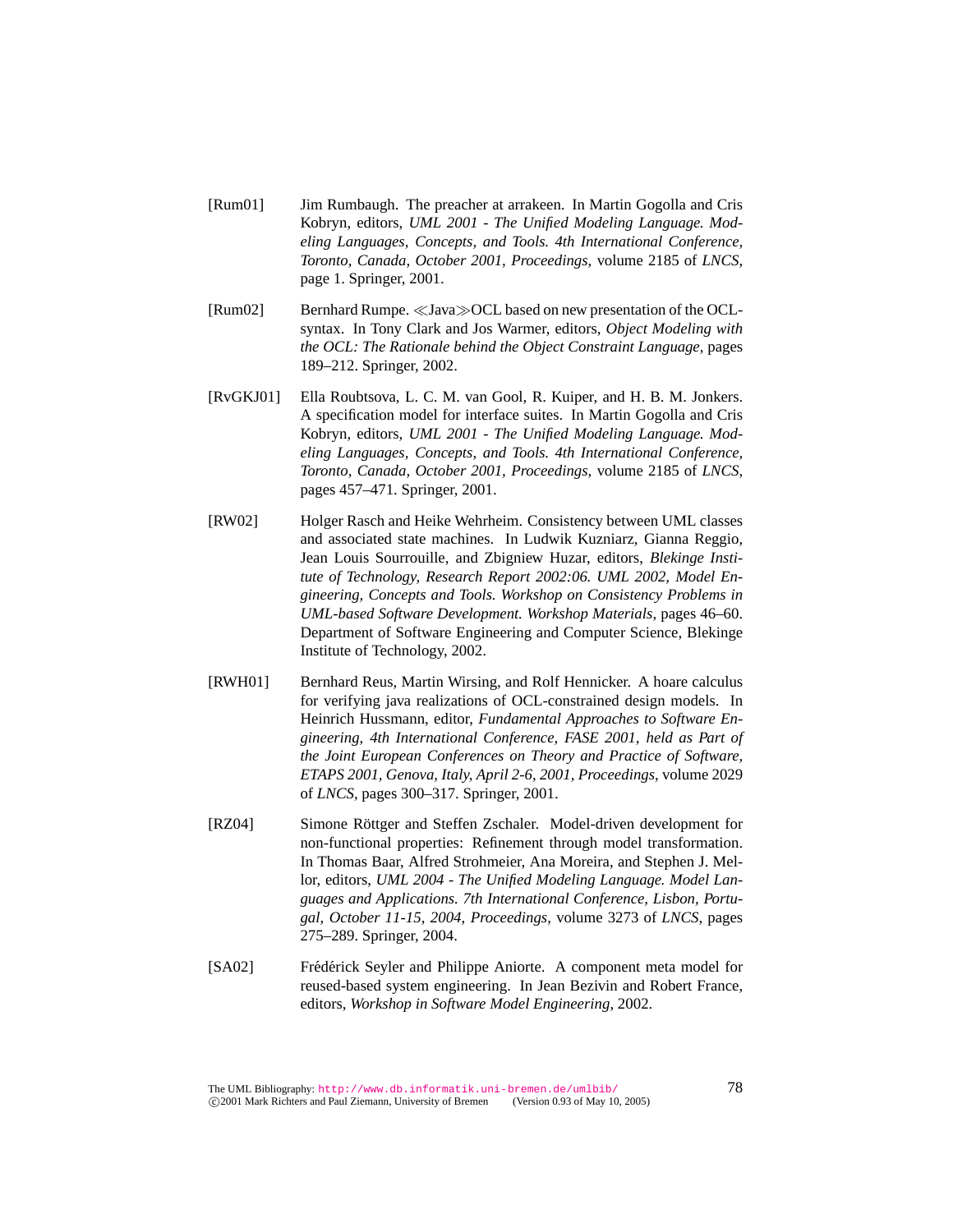- [SA03] Subash Shankar and Sinan Asa. Formal semantics of UML with realtime constructs. In Perdita Stevens, Jon Whittle, and Grady Booch, editors, *UML 2003 - The Unified Modeling Language. Model Languages and Applications. 6th International Conference, San Francisco, CA, USA, October 2003, Proceedings*, volume 2863 of *LNCS*, pages 60–75. Springer, 2003.
- [SC01] K. Siau and Q. Cao. Unified modeling language: A complexity analysis. *Journal of Database Management*, 12(1):26–34, 2001.
- [SC02] Jean Louis Sourrouille and Guy Caplat. Checking UML model consistency. In Ludwik Kuzniarz, Gianna Reggio, Jean Louis Sourrouille, and Zbigniew Huzar, editors, *Blekinge Institute of Technology, Research Report 2002:06. UML 2002, Model Engineering, Concepts and Tools. Workshop on Consistency Problems in UML-based Software Development. Workshop Materials*, pages 1–15. Department of Software Engineering and Computer Science, Blekinge Institute of Technology, 2002.
- [Sch99] E. Schnieder, editor. *Proceedings of The 6th Symposium on Development and Operation of Complex Automation Systems*, 1999.
- [Sch00] Klaus-Dieter Schewe. UML: A modern dinosaur? A critical analysis of the Unified Modelling Language. In H. Kangassalo, H. Jaakkola, and E. Kawaguchi, editors, *Proc. 10th European-Japanese Conference on Information Modelling and Knowledge Bases, Saariselka (Finland), ¨ 2000*. IOS Press, Amsterdam, 2000.
- [Sch02] Andy Schürr. A new type checking approach for OCL version 2.0 ? In Tony Clark and Jos Warmer, editors, *Object Modeling with the OCL: The Rationale behind the Object Constraint Language*, pages 21–41. Springer, 2002.
- [SE99] Stefan Sauer and Gregor Engels. UML-basierte modellierung von multimediaanwendungen. In J. Desel, K. Pohl, and A. Schürr, editors, *Proc. Modellierung'99, March 10-12, 1999, Karlsruhe, Germany*, pages 155– 170. Teubner, Stuttgart, 1999.
- [See97] Jochen Seemann. Extending the Sugiyama algorithm for drawing UML class diagrams: Towards automatic layout of object-oriented software diagrams. In G. DiBattista, editor, *Proc. Graph Drawing, 5th International Symposium, GD '97, Rome, Italy, September, 1997*, volume 1353 of *LNCS*. Springer, 1997.
- [SF99] Neelam Soundarajan and Stephen Fridella. Modeling exceptional behavior. In Robert France and Bernhard Rumpe, editors, *UML'99 - The Unified Modeling Language. Beyond the Standard. Second International Conference, Fort Collins, CO, USA, October 28-30. 1999, Proceedings*, volume 1723 of *LNCS*, pages 691–705. Springer, 1999.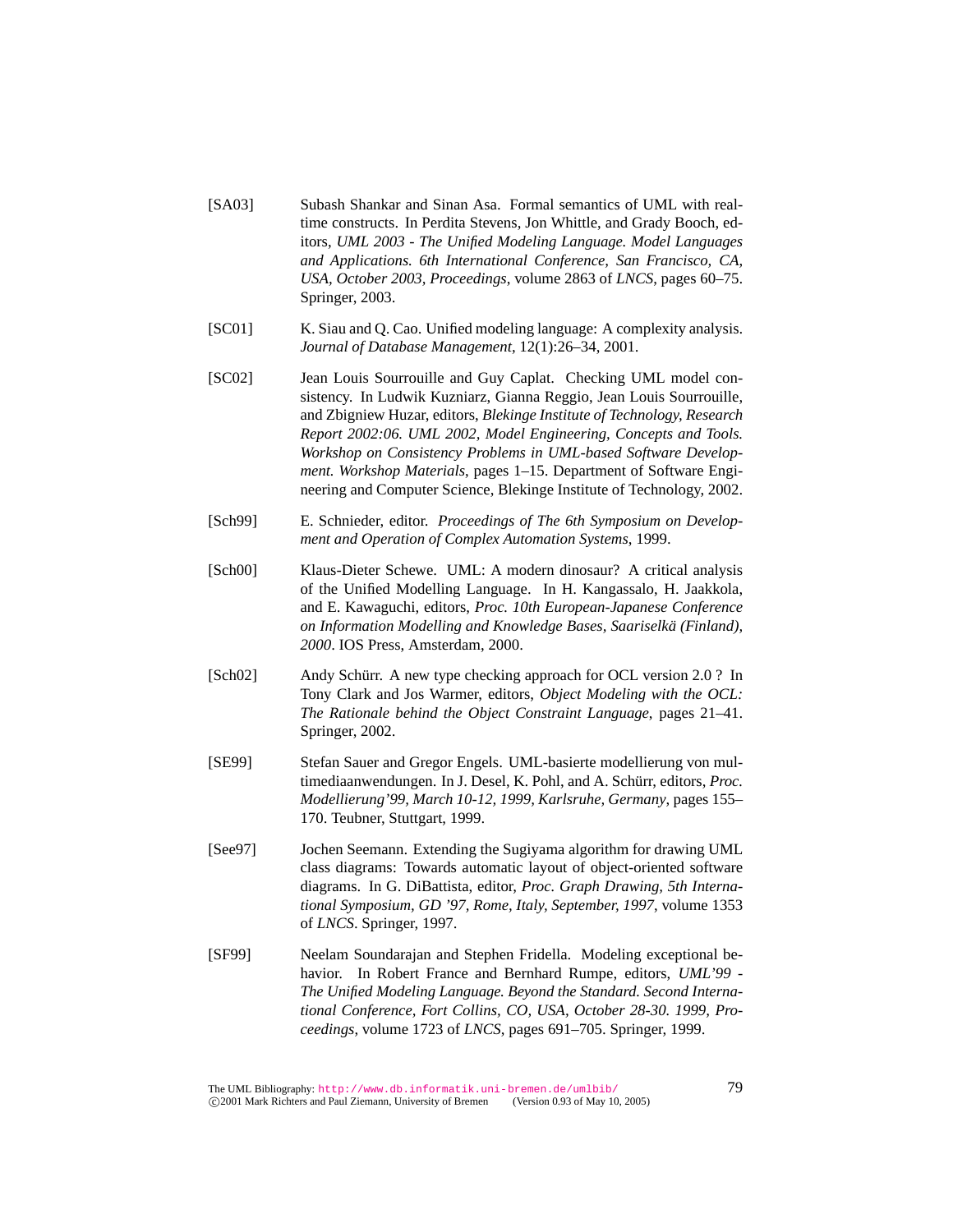- [SFKG02] E. Song, Robert B. France, D. Kim, and S. Ghosh. Using roles for pattern-based model refactoring. In Jan Jürjens, María Victoria Cengarle, Eduardo B. Fernandez, Bernhard Rumpe, and Robert Sandner, editors, *Critical Systems Development with UML – Proceedings of the UML'02 workshop*, pages 181–188. Technische Universität München, Institut für Informatik, 2002.
- [SG01] J. A. Sykes and P. Gupta. UML modeling support for early reuse decisions in component-based development. In Keng Siau and Terry Halpin, editors, *Unified Modeling Language: Systems Analysis, Design and Development Issues*, chapter 5, pages 75–88. Idea Publishing Group, 2001.
- [SGJ00] Gerson Sunyé, Alain Le Guennec, and Jean-Marc Jézéquel. Design patterns application in UML. In E. Bertino, editor, *Proceedings of ECOOP 2000*, volume 1850 of *LNCS*, pages 44–62. Springer, 2000.
- [SGM03] Friedrich Steimann, Jens Gößner, and Thomas Mück. On the key role of compositioning object-oriented modelling. In Perdita Stevens, Jon Whittle, and Grady Booch, editors, *UML 2003 - The Unified Modeling Language. Model Languages and Applications. 6th International Conference, San Francisco, CA, USA, October 2003, Proceedings*, volume 2863 of *LNCS*, pages 106–120. Springer, 2003.
- [SGS<sup>+</sup>04] Greg Straw, Geri Georg, Eunjee Song, Sudipto Ghosh, Robert France, and James M. Bieman. Model composition directives. In Thomas Baar, Alfred Strohmeier, Ana Moreira, and Stephen J. Mellor, editors, *UML 2004 - The Unified Modeling Language. Model Languages and Applications. 7th International Conference, Lisbon, Portugal, October 11- 15, 2004, Proceedings*, volume 3273 of *LNCS*, pages 84–97. Springer, 2004.
- [SH01] Keng Siau and Terry Halpin, editors. *Unified Modeling Language: Systems Analysis, Design and Development Issues*. Idea Publishing Group, 2001.
- [SHU02] Dominik Stein, Stefan Hanenberg, and Rainer Unland. On representing join points in the UML. In Mohamed Kandé, Omar Aldawud, Grady Booch, and Bill Harrison, editors, *Workshop on Aspect-Oriented Modeling with UML*, 2002.
- [SHU04] Dominik Stein, Stefan Hanenberg, and Rainer Unland. Query models. In Thomas Baar, Alfred Strohmeier, Ana Moreira, and Stephen J. Mellor, editors, *UML 2004 - The Unified Modeling Language. Model Languages and Applications. 7th International Conference, Lisbon, Portugal, October 11-15, 2004, Proceedings*, volume 3273 of *LNCS*, pages 98–112. Springer, 2004.
- [Sim98] Anthony Simons. 37 things that don't work in object-oriented modelling with UML. In Haim Kilov and Bernhard Rumpe, editors, *Proceedings*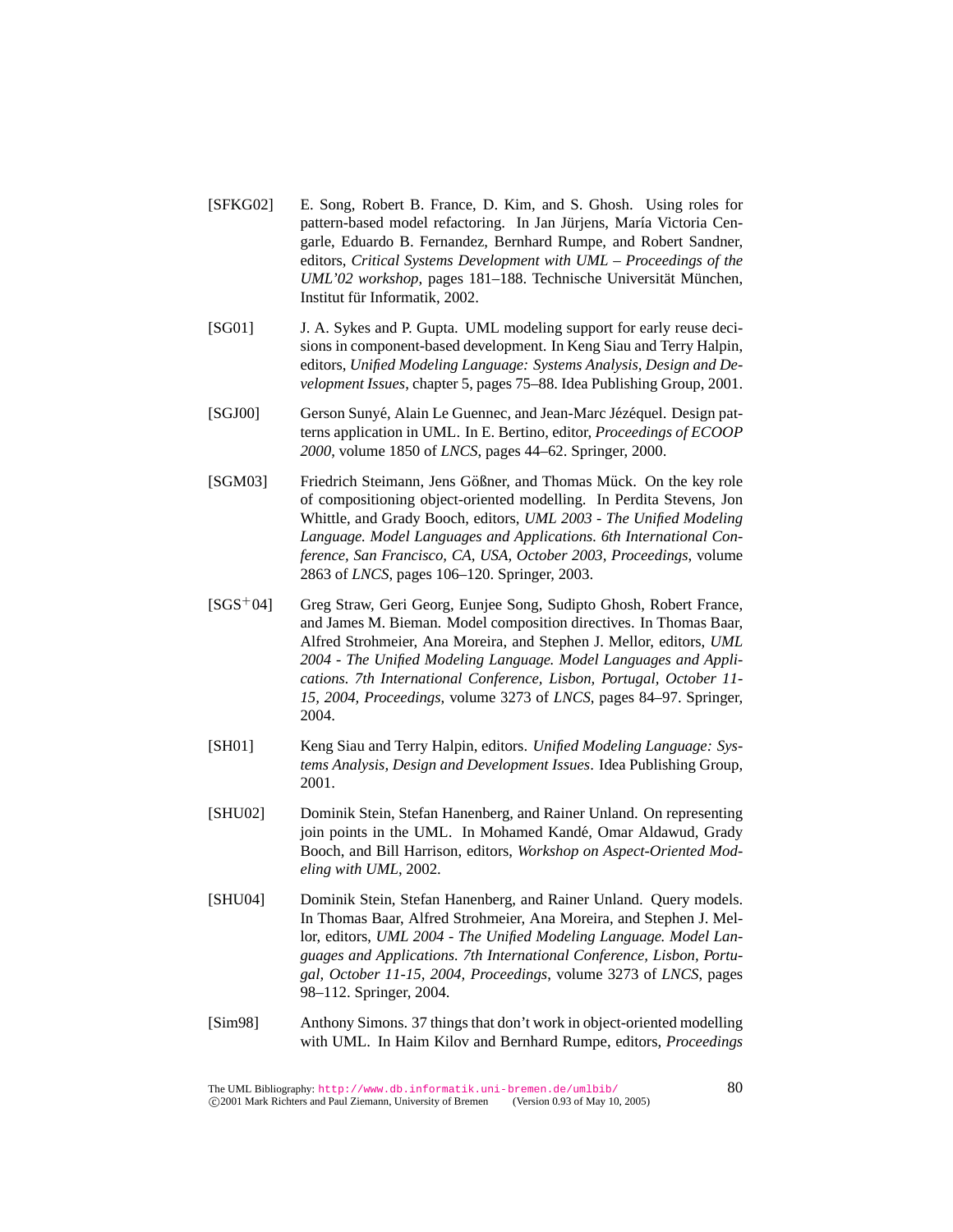*Second ECOOP Workshop on Precise Behavioral Semantics (with an Emphasis on OO Business Specifications)*, pages 209–232. Technische Universität München, TUM-I9813, 1998.

- [SJM04] Ragnhild Van Der Straeten, Viviane Jonckers, and Tom Mens. Supporting model refactorings through behaviour inheritance consistencies. In Thomas Baar, Alfred Strohmeier, Ana Moreira, and Stephen J. Mellor, editors, *UML 2004 - The Unified Modeling Language. Model Languages and Applications. 7th International Conference, Lisbon, Portugal, October 11-15, 2004, Proceedings*, volume 3273 of *LNCS*, pages 304–319. Springer, 2004.
- [SK98a] Martin Schader and Axel Korthaus. Modeling business processes as part of the BOOSTER approach to business object-oriented systems development based on UML. In Cris Kobryn, editor, *Proceedings of The Second International Enterprise Distributed Object Computing Workshop*. IEEE, 1998.
- [SK98b] Martin Schader and Axel Korthaus. Modeling Java threads in UML. In Martin Schader and Axel Korthaus, editors, *The Unified Modeling Language – Technical Aspects and Applications*, pages 122–143. Physica-Verlag, Heidelberg, 1998.
- [SK98c] Martin Schader and Axel Korthaus, editors. *The Unified Modeling Language – Technical Aspects and Applications*. Physica-Verlag, Heidelberg, 1998.
- [SK02] Friedrich Steimann and Thomas Kühne. A radical reduction of UML's core semantics. In Jean-Marc Jézéquel, Heinrich Hussmann, and Stephen Cook, editors, *UML 2002 - The Unified Modeling Language. Model Engineering, Languages, Concepts, and Tools. 5th International Conference, Dresden, Germany, September/October 2002, Proceedings*, volume 2460 of *LNCS*, pages 34–48. Springer, 2002.
- [SK03] Motoshi Saeki and Haruhiko Kaiya. Transformation based approach for weaving use case models in aspect-oriented requirements analysis. In Faisal Akkawi, Omar Aldawud, Grady Booch, Siobhán Clarke, Jeff Gray, Bill Harrison, Mohamed Kande, Dominik Stein, Peri Tarr, and ´ Aida Zakaria, editors, *The 4th AOSD Modeling With UML Workshop*, 2003.
- [SKB01] Jeffrey Smith, Mieczyslaw K. Kokar, and Kenneth Baclawsi. Formal verification of UML diagrams: A first step towards code generation. In Andy Evans, Robert France, Ana Moreira, and Bernhard Rumpe, editors, *Practical UML-Based Rigorous Development Methods - Countering or Integrating the eXtremists. Workshop of the pUML-Group held together with the UML 2001 October 1st, 2001 in Toronto, Canada*, volume P-7 of *LNI*, pages 224–240. German Informatics Society, 2001.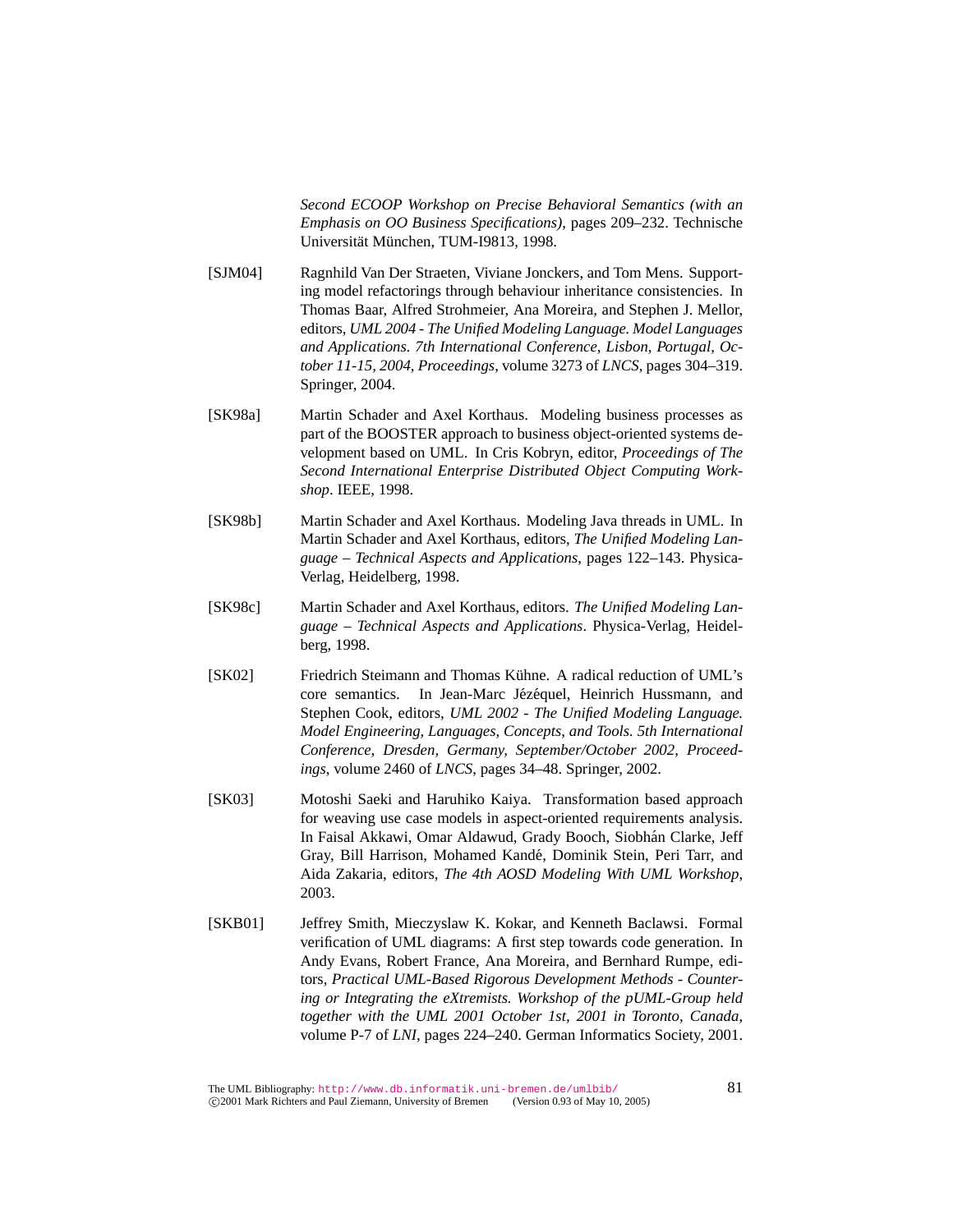- [SKS01] Petri Selonen, Kai Koskimies, and Markku Sakkinen. How to make apples from oranges in UML. In Ralph H. Sprague, Jr., editor, *Proc. 34th Annual Hawaii International Conference on System Sciences (HICSS-34)*. IEEE Computer Society, 2001.
- [SL02] Tim Schattkowsky and Marc Lohmann. Rapid development of modular dynamic web sites using UML. In Jean-Marc Jézéquel, Heinrich Hussmann, and Stephen Cook, editors, *UML 2002 - The Unified Modeling Language. Model Engineering, Languages, Concepts, and Tools. 5th International Conference, Dresden, Germany, September/October 2002, Proceedings*, volume 2460 of *LNCS*, pages 336–350. Springer, 2002.
- [SLPFE98] Monika Saksena, Maria Larrondo-Petrie, Robert B. France, and Matthew Evett. Extending aggregation constructs in UML. In Jean Bézivin and Pierre-Alain Muller, editors, *The Unified Modeling Language, UML'98 - Beyond the Notation. First International Workshop, Mulhouse, France, June 1998*, pages 273–280, 1998.
- [SLPFE99] Monika Saksena, Maria Larrondo-Petrie, Robert B. France, and Matthew Evett. Extending aggregation constructs in UML. In Jean Bézivin and Pierre-Alain Muller, editors, *The Unified Modeling Language, UML'98 - Beyond the Notation. First International Workshop, Mulhouse, France, June 1998, Selected Papers*, volume 1618 of *LNCS*, pages 434–441. Springer, 1999.
- [SLWK03] Jörn Guy Süß, Andreas Leicher, Herbert Weber, and Ralf-D. Kutsche. Model-centric engineering with the evolution and validation environment. In Perdita Stevens, Jon Whittle, and Grady Booch, editors, *UML 2003 - The Unified Modeling Language. Model Languages and Applications. 6th International Conference, San Francisco, CA, USA, October 2003, Proceedings*, volume 2863 of *LNCS*, pages 31–43. Springer, 2003.
- [SMSJ03] Ragnhild Van Der Straeten, Tom Mens, Jocelyn Simmonds, and Viviane Jonckers. Using description logic to maintain consistency between UML models. In Perdita Stevens, Jon Whittle, and Grady Booch, editors, *UML 2003 - The Unified Modeling Language. Model Languages and Applications. 6th International Conference, San Francisco, CA, USA, October 2003, Proceedings*, volume 2863 of *LNCS*, pages 326– 340. Springer, 2003.
- [Sou99] Jean Louis Sourrouille. UML behavior: Inheritance and implementation in current object-oriented languages. In Robert France and Bernhard Rumpe, editors, *UML'99 - The Unified Modeling Language. Beyond the Standard. Second International Conference, Fort Collins, CO, USA, October 28-30. 1999, Proceedings*, volume 1723 of *LNCS*, pages 457– 472. Springer, 1999.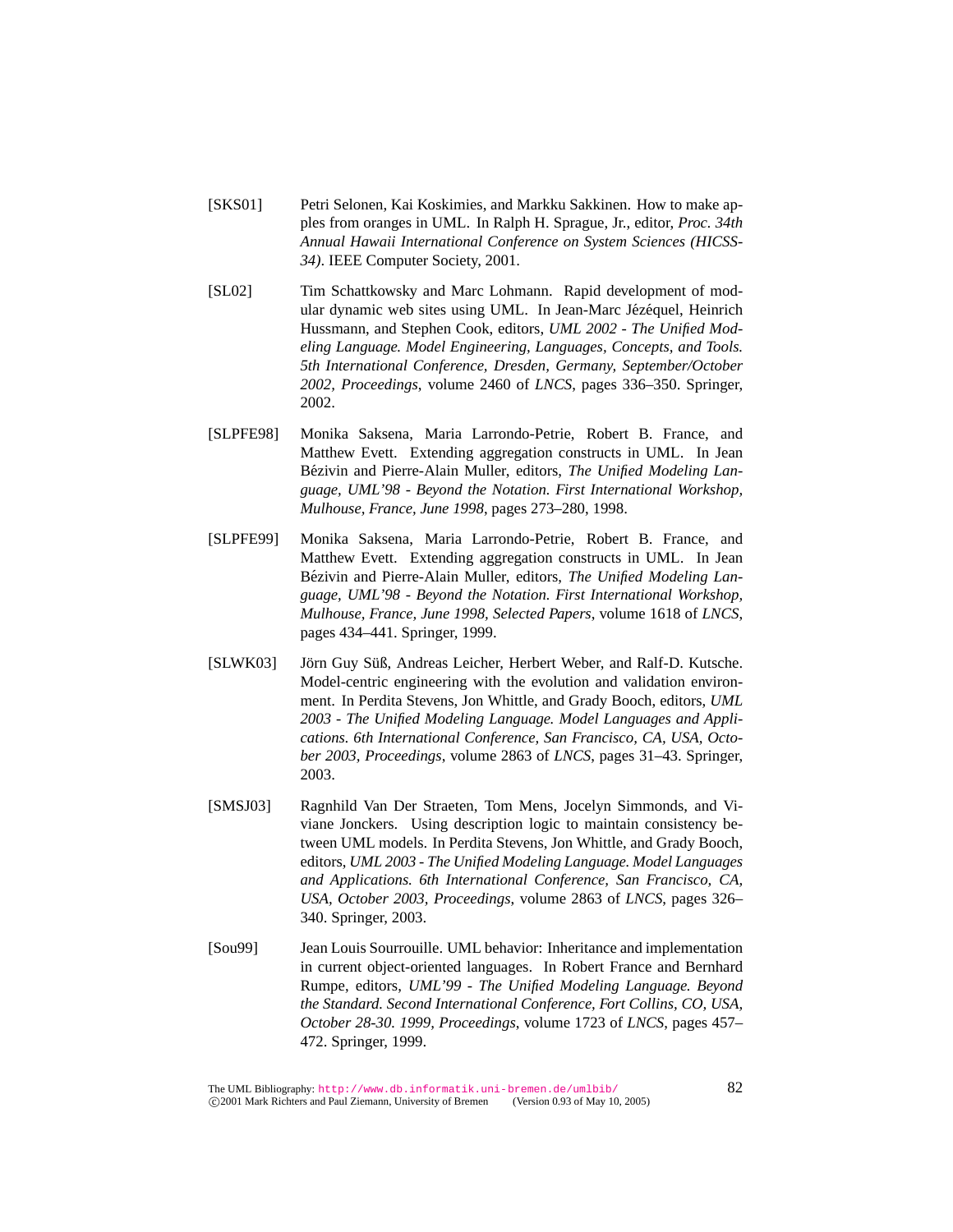- [SP99] Perdita Stevens and Rob Pooley. *Using UML: software engineering with objects and components*. Object Technology Series. Addison-Wesley, 1999. Updated edition for UML1.3: first published 1998 (as Pooley and Stevens).
- [SPH<sup>+</sup>01] Gerson Sunyé, François Pennaneac'h, Wai-Ming Ho, Alain Le Guennec, and Jean-Marc Jézéquel. Using UML action semantics for executable modeling and beyond. In *Advanced Information Systems Engineering. 13th International Conference, CAiSE 2001, Interlaken, Switzerland, June 4-8, 2001, Proceedings*, volume 2068 of *LNCS*, pages 433–447. Springer, 2001.
- [SPP01] Thomas Stauner, Alexander Pretschner, and István Péter. Approaching a discrete-continous UML: Tool support and formalization. In Andy Evans, Robert France, Ana Moreira, and Bernhard Rumpe, editors, *Practical UML-Based Rigorous Development Methods - Countering or Integrating the eXtremists. Workshop of the pUML-Group held together with the UML 2001 October 1st, 2001 in Toronto, Canada*, volume P-7 of *LNI*, pages 242–257. German Informatics Society, 2001.
- [Spr01] Ralph H. Sprague, Jr., editor. *Proc. 34th Annual Hawaii International Conference on System Sciences (HICSS-34)*. IEEE Computer Society, 2001.
- [SPTJ01] Gerson Sunyé, Damien Pollet, Yves Le Traon, and Jean-Marc Jézéquel. Refactoring UML models. In Martin Gogolla and Cris Kobryn, editors, *UML 2001 - The Unified Modeling Language. Modeling Languages, Concepts, and Tools. 4th International Conference, Toronto, Canada, October 2001, Proceedings*, volume 2185 of *LNCS*, pages 134–148. Springer, 2001.
- [SR98] Bran Selic and Jim Rumbaugh. Using UML for modeling complex realtime systems. Technical report, ObjecTime Limited, 1998.
- [SS97] Mark Saaltink and Bran Selic. A semantic framework for behavioural specifications. In Haim Kilov, Bernhard Rumpe, and Ian Simmonds, editors, *Proceedings OOPSLA'97 Workshop on Object-oriented Behavioral Semantics*, pages 155–162. Technische Universität München, TUM-I9737, 1997.
- [SS99] Shane Sendall and Alfred Strohmeier. UML based fusion analysis applied to a bank case study. In Robert France and Bernhard Rumpe, editors, *UML'99 - The Unified Modeling Language. Beyond the Standard. Second International Conference, Fort Collins, CO, USA, October 28-30. 1999, Proceedings*, volume 1723 of *LNCS*, pages 278–291. Springer, 1999.
- [SS00a] Shane Sendall and Alfred Strohmeier. From use cases to system operation specifications. In Andy Evans, Stuart Kent, and Bran Selic, editors,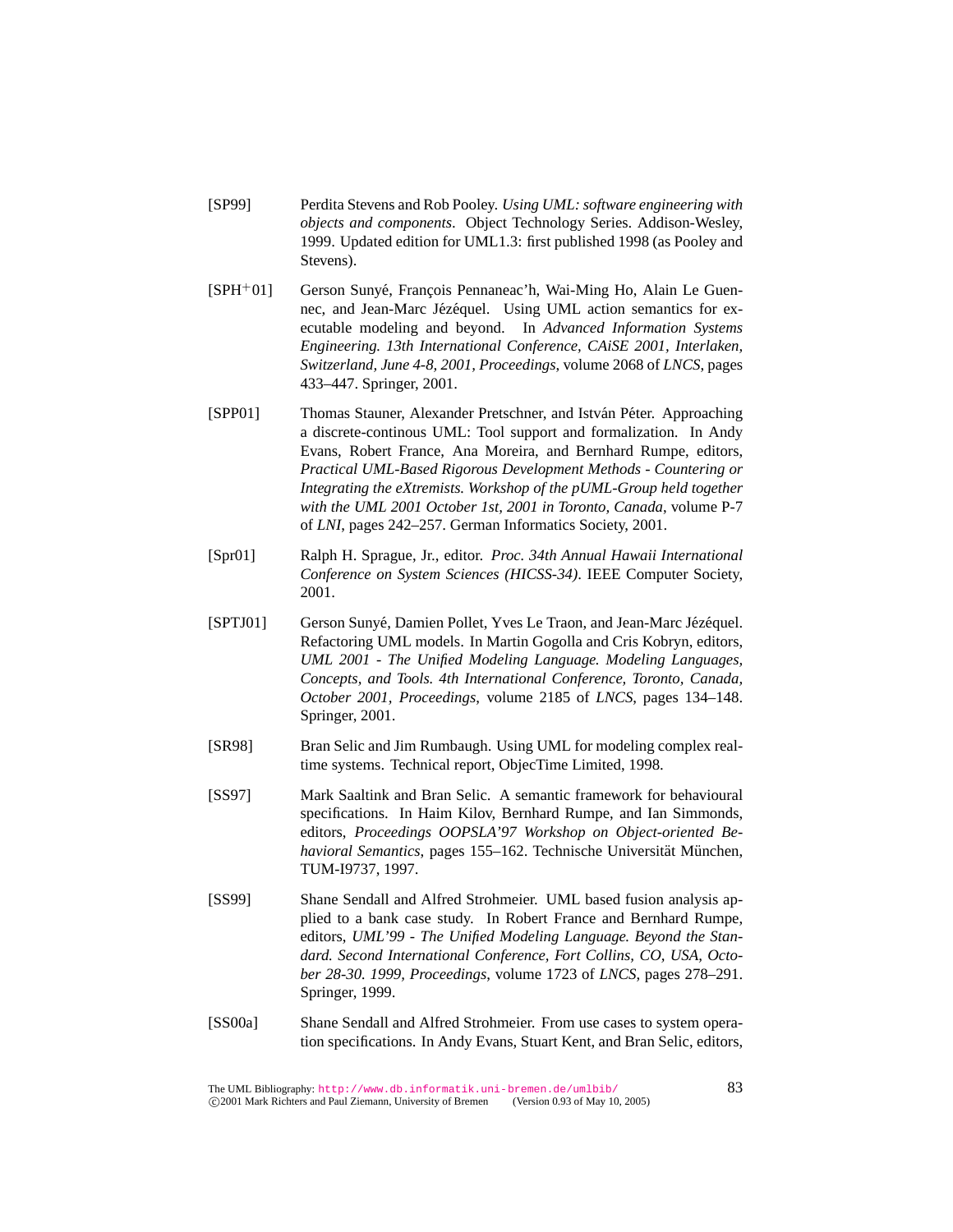*UML 2000 - The Unified Modeling Language. Advancing the Standard. Third International Conference, York, UK, October 2000, Proceedings*, volume 1939 of *LNCS*, pages 1–15. Springer, 2000.

- [SS00b] Markus Stumptner and Michael Schrefl. Behavior consistent inheritance in UML. In Alberto H. F. Laender, Stephen W. Liddle, and Veda C. Storey, editors, *Conceptual Modeling - ER 2000, 19th International Conference on Conceptual Modeling, Salt Lake City, Utah, USA, October 9-12, 2000, Proceedings*, volume 1920 of *LNCS*, pages 527–542. Springer, 2000.
- [SS01a] Shane Sendall and Alfred Strohmeier. Specifying concurrent system behavior and timing constraints using OCL and UML. In Martin Gogolla and Cris Kobryn, editors, *UML 2001 - The Unified Modeling Language. Modeling Languages, Concepts, and Tools. 4th International Conference, Toronto, Canada, October 2001, Proceedings*, volume 2185 of *LNCS*, pages 391–405. Springer, 2001.
- [SS01b] Devang Shah and Sandra Slaughter. Data modeling and UML. In Keng Siau and Terry Halpin, editors, *Unified Modeling Language: Systems Analysis, Design and Development Issues*, chapter 3, pages 43–60. Idea Publishing Group, 2001.
- [SS02] Shane Sendall and Alfred Strohmeier. Using OCL and UML to specify system behavior. In Tony Clark and Jos Warmer, editors, *Object Modeling with the OCL: The Rationale behind the Object Constraint Language*, pages 250–279. Springer, 2002.
- [ST98] Andreas Schroff and A. Teichrieb. Conventions for the practical use of UML. In Martin Schader and Axel Korthaus, editors, *The Unified Modeling Language – Technical Aspects and Applications*, pages 262– 270. Physica-Verlag, Heidelberg, 1998.
- [ST99] Marianthi Svinterikou and Babis Theodoulidis. TUML: A method for modelling temporal information systems. In M. Jarke and A. Oberweis, editors, *Proceedings Advanced Information Systems Engineering, 11th International Conference, CAiSE'99, Heidelberg, Germany, June, 1999*, volume 1626 of *LNCS*, pages 456–461. Springer, 1999.
- [Ste00a] Friedrich Steimann. Eine grundlegung des rollenbegriffs fur die objek- ¨ torientierte modellierung. In Jürgen Ebert and Ulrich Frank, editors, *Modelle und Modellierungssprachen in Informatik und Wirtschaftsinformatik. Beitrage des Workshops "Modellierung 2000", St. Goar, 5. - ¨ 7. April 2000.*, Koblenzer Schriften zur Informatik, Band 15. Koblenz: Fölbach, 2000.
- [Ste00b] Friedrich Steimann. A radical revision of UML's role concept. In Andy Evans, Stuart Kent, and Bran Selic, editors, *UML 2000 - The Unified*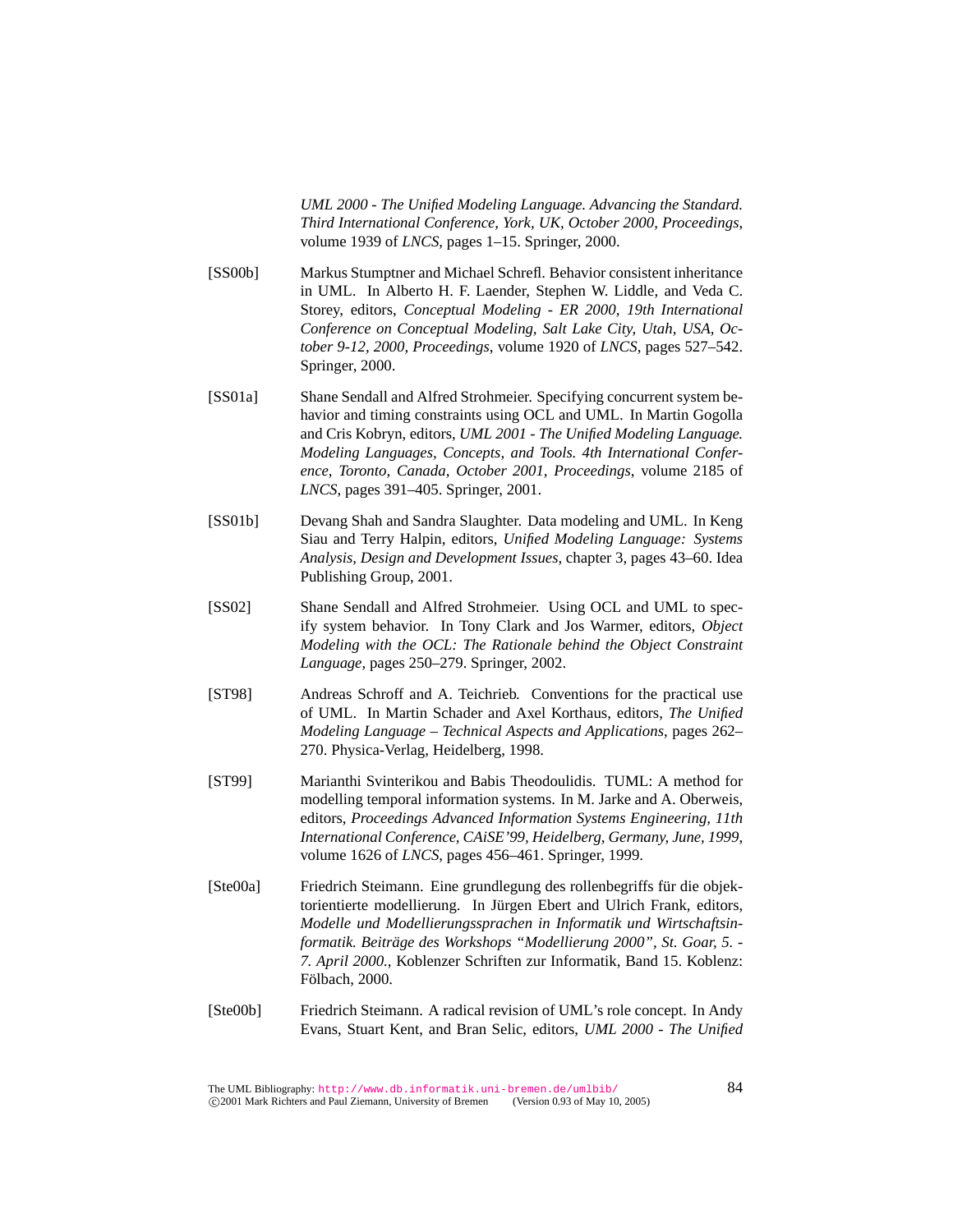*Modeling Language. Advancing the Standard. Third International Conference, York, UK, October 2000, Proceedings*, volume 1939 of *LNCS*, pages 194–209. Springer, 2000.

- [Ste01a] Perdita Stevens. On associations in the unified modelling language. In Martin Gogolla and Cris Kobryn, editors, *UML 2001 - The Unified Modeling Language. Modeling Languages, Concepts, and Tools. 4th International Conference, Toronto, Canada, October 2001, Proceedings*, volume 2185 of *LNCS*, pages 361–375. Springer, 2001.
- [Ste01b] Perdita Stevens. On Use Cases and their relationships in the Unified Modelling Language. In Heinrich Hussmann, editor, *Fundamental Approaches to Software Engineering, 4th International Conference, FASE 2001, held as Part of the Joint European Conferences on Theory and Practice of Software, ETAPS 2001, Genova, Italy, April 2-6, 2001, Proceedings*, volume 2029 of *LNCS*, pages 140–155. Springer, 2001.
- [Stö01] Tharald Störrle. Describing process patterns with UML. In V. Ambriola, editor, *8th European Workshop, EWSPT 2001, Witten, Germany, June, 19-21, 2001, Proceedings*, volume 2077 of *LNCS*, pages 173–181. Springer, 2001.
- [Str98] Susanne Strahringer. Ways of handling and interpreting specialization in object-oriented modeling. In Martin Schader and Axel Korthaus, editors, *The Unified Modeling Language – Technical Aspects and Applications*, pages 170–189. Physica-Verlag, Heidelberg, 1998.
- [STY02] Naomi Sapir, Shmuel Tyszberowicz, and Amiram Yehudai. Extending UML with aspect usage constraints in the analysis and design phases. In Mohamed Kande, Omar Aldawud, Grady Booch, and Bill Harrison, ´ editors, *Workshop on Aspect-Oriented Modeling with UML*, 2002.
- [SV03] Ákos Schmidt and Dániel Varró. CheckVML: A tool for model checking visual modeling languages. In Perdita Stevens, Jon Whittle, and Grady Booch, editors, *UML 2003 - The Unified Modeling Language. Model Languages and Applications. 6th International Conference, San Francisco, CA, USA, October 2003, Proceedings*, volume 2863 of *LNCS*, pages 92–95. Springer, 2003.
- [SvG98a] Jochen Seemann and Jürgen Wolff von Gudenberg. Extension of UML sequence diagrams for real-time systems. In Jean Bézivin and Pierre-Alain Muller, editors, *The Unified Modeling Language, UML'98 - Beyond the Notation. First International Workshop, Mulhouse, France, June 1998*, pages 225–233, 1998.
- [SvG98b] Jochen Seemann and Jürgen Wolff von Gudenberg. UML- Unified Modeling Language. *Informatik-Spektrum*, 21(2):89–90, 1998.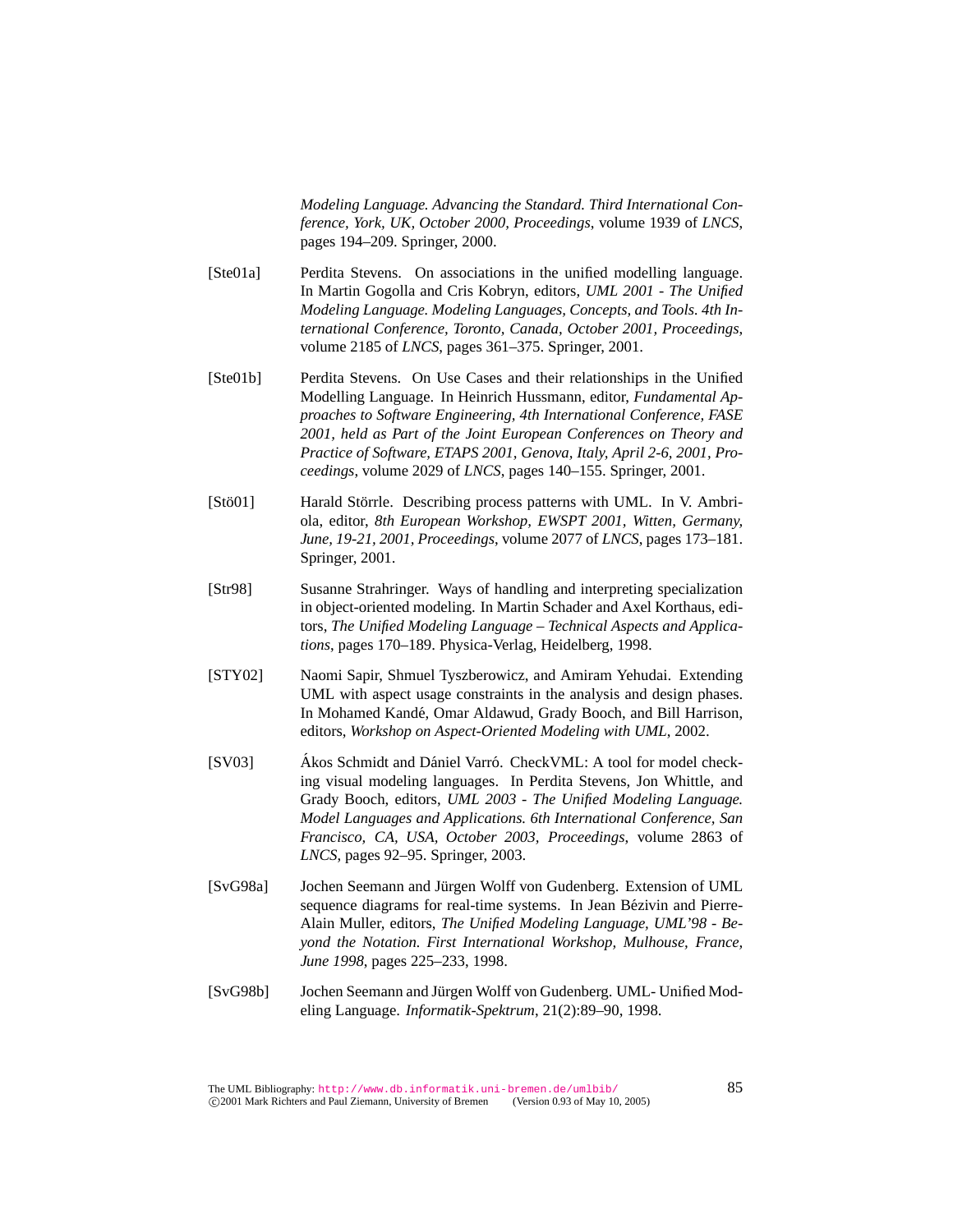- [SvG98c] Jochen Seemann and Jürgen Wolff von Gudenberg. UMLscript: A programming language for object-oriented design. In Martin Schader and Axel Korthaus, editors, *The Unified Modeling Language – Technical Aspects and Applications*, pages 160–169. Physica-Verlag, Heidelberg, 1998.
- [SvG99] Jochen Seemann and Jürgen Wolff von Gudenberg. Extension of UML sequence diagrams for real-time systems. In Jean Bézivin and Pierre-Alain Muller, editors, *The Unified Modeling Language, UML'98 - Beyond the Notation. First International Workshop, Mulhouse, France, June 1998, Selected Papers*, volume 1618 of *LNCS*, pages 240–252. Springer, 1999.
- [SvVB02] Thorsten Sturm, Jesco von Voss, and Marko Boger. Generating code from UML with velocity templates. In Jean-Marc Jézéquel, Heinrich Hussmann, and Stephen Cook, editors, *UML 2002 - The Unified Modeling Language. Model Engineering, Languages, Concepts, and Tools. 5th International Conference, Dresden, Germany, September/October 2002, Proceedings*, volume 2460 of *LNCS*, pages 150–161. Springer, 2002.
- [SW98a] Andy Schürr and Andreas Winter. Formal definition of UML's package concept. In Martin Schader and Axel Korthaus, editors, *The Unified Modeling Language – Technical Aspects and Applications*, pages 144– 159. Physica-Verlag, Heidelberg, 1998.
- [SW98b] Andy Schürr and Andreas Winter. UML packages for programmed graph rewriting systems. In H. Ehrig, G. Engels, H.-J. Kreowski, and G. Rozenberg, editors, *Proc. Sixth International Workshop on Theory and Application of Graph Transformations (TAGT'98)*, volume 1764 of *LNCS*. Springer, 1998.
- [SW01] Ansgar Schleicher and Bernhard Westfechtel. Beyond stereotyping: Metamodeling approaches for the UML. In Ralph H. Sprague, Jr., editor, *Proc. 34th Annual Hawaii International Conference on System Sciences (HICSS-34)*. IEEE Computer Society, 2001.
- [SWB03] Perdita Stevens, Jon Whittle, and Grady Booch, editors. *UML 2003 - The Unified Modeling Language. Model Languages and Applications. 6th International Conference, San Francisco, CA, USA, October 2003, Proceedings*, volume 2863 of *LNCS*. Springer, 2003.
- [SWGR01] Jin Sa, Brian Warboys, Mark Greenwood, and Ian Robertson. Modeling a support framework for dynamic organizations as a process pattern using UML. In V. Ambriola, editor, *8th European Workshop, EWSPT 2001, Witten, Germany, June, 19-21, 2001, Proceedings*, volume 2077 of *LNCS*, pages 203–216. Springer, 2001.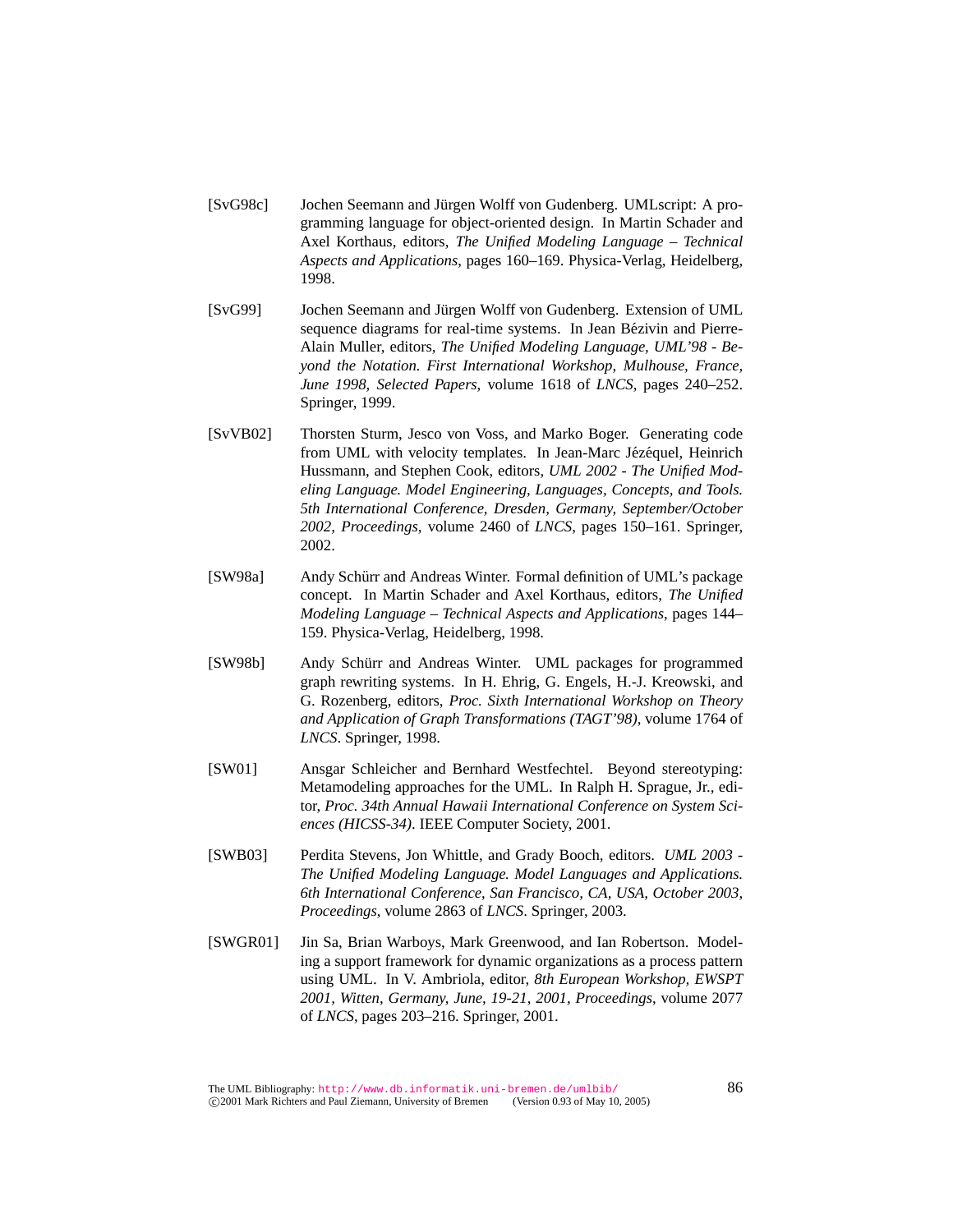- [SY98] Junichi Suzuki and Yoshikazu Yamamoto. Making UML models exchangeable over the internet with XML: UXF approach. In Jean Bézivin and Pierre-Alain Muller, editors, *The Unified Modeling Language, UML'98 - Beyond the Notation. First International Workshop, Mulhouse, France, June 1998*, pages 65–74, 1998.
- [SY99a] Junichi Suzuki and Yoshikazu Yamamoto. Extending UML for modelling reflective software components. In Robert France and Bernhard Rumpe, editors, *UML'99 - The Unified Modeling Language. Beyond the Standard. Second International Conference, Fort Collins, CO, USA, October 28-30. 1999, Proceedings*, volume 1723 of *LNCS*, pages 220–235. Springer, 1999.
- [SY99b] Junichi Suzuki and Yoshikazu Yamamoto. Making UML models interoperable with UXF. In Jean Bézivin and Pierre-Alain Muller, editors, *The Unified Modeling Language, UML'98 - Beyond the Notation. First International Workshop, Mulhouse, France, June 1998, Selected Papers*, volume 1618 of *LNCS*, pages 78–91. Springer, 1999.
- [Sys97] Tarja Systä. Automated support for constructing OMT scenarios and state diagrams in SCED. Technical Report A-1997-8, Department of Computer Science, University of Tampere, 1997. A-1997-8 is available as paper copy only.
- [SZ99] Wilhelm Schäfer and Albert Zündorf. Round-trip engineering with design patterns, UML, Java and C++. In *Proceedings of the 1999 International Conference on Software Engineering (ICSE), Los Angeles, USA*, pages 683–684. ACM, 1999.
- [SZ01] Emil Sekerinski and Rafik Zurob. istate: A statechart translator. In Martin Gogolla and Cris Kobryn, editors, *UML 2001 - The Unified Modeling Language. Modeling Languages, Concepts, and Tools. 4th International Conference, Toronto, Canada, October 2001, Proceedings*, volume 2185 of *LNCS*, pages 376–390. Springer, 2001.
- [TBA99] TBA, editor. *Proceedings of ICSSEA'99*. TBA, 1999.
- [TBA00] TBA, editor. *Proc. of The 4th International Enterprise Distributed Object Computing Conference*. IEEE, 2000.
- [TC02a] Mei-Huei Tang and Mei-Hwa Chen. Measuring OO design metrics from UML. In Jean-Marc Jézéquel, Heinrich Hussmann, and Stephen Cook, editors, *UML 2002 - The Unified Modeling Language. Model Engineering, Languages, Concepts, and Tools. 5th International Conference, Dresden, Germany, September/October 2002, Proceedings*, volume 2460 of *LNCS*, pages 368–382. Springer, 2002.
- [TC02b] Laurence Tratt and Tony Clark. Enhancing the template mechanism. In Jean Bezivin and Robert France, editors, *Workshop in Software Model Engineering*, 2002.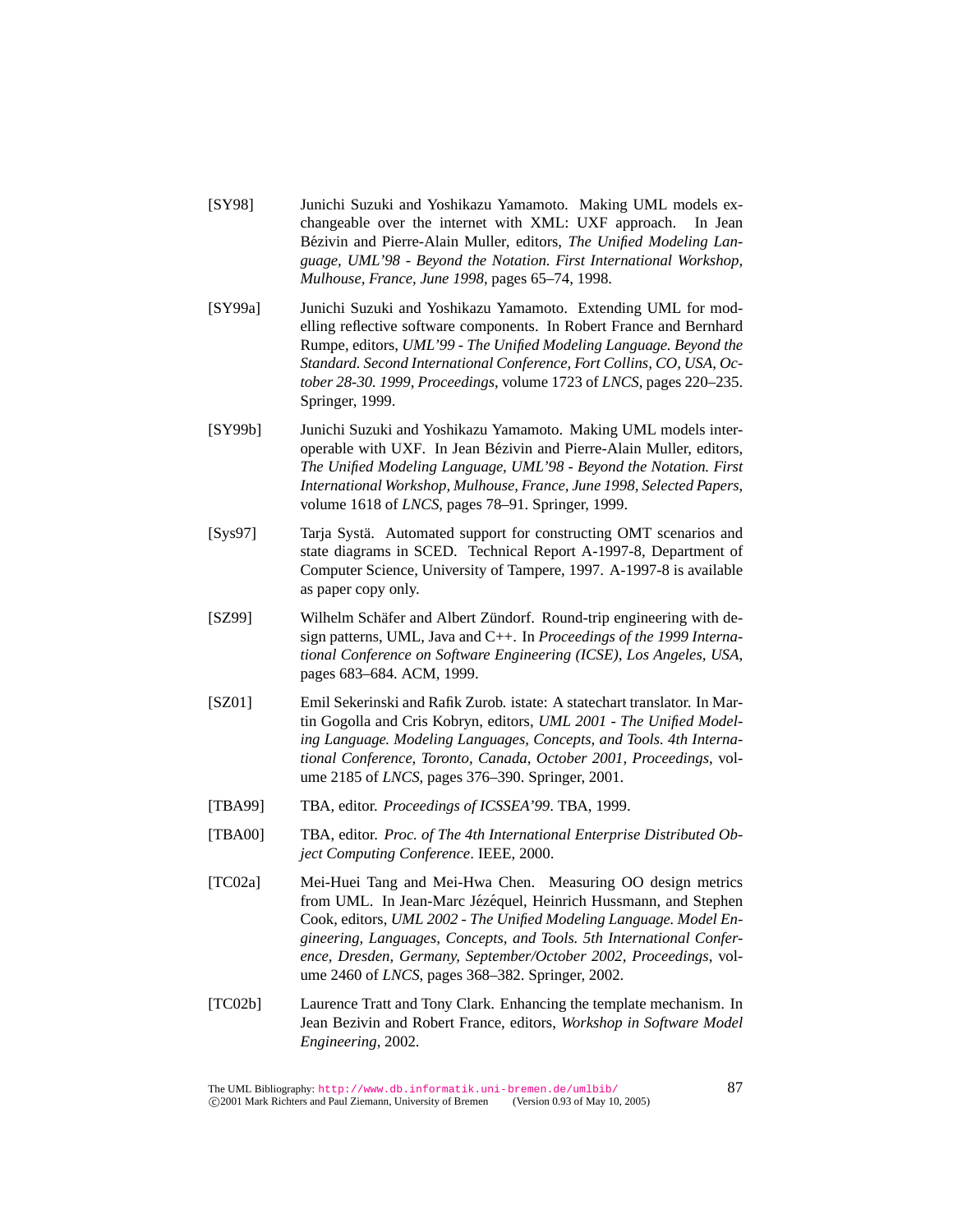- [TE00] A. Tsiolakis and H. Ehrig. Consistency analysis of UML class and sequence diagrams using attributed graph grammars. In H. Ehrig and G. Taentzer, editors, *Proc. of Joint APPLIGRAPH/GETGRATS Workshop on Graph Transformation Systems, Berlin, March 2000*, 2000. Technical Report no. 2000/2, Technical University of Berlin.
- [TF01] Ray Trask and Robert B. France. RIGR a repository model based approach to management. In Andy Evans, Robert France, Ana Moreira, and Bernhard Rumpe, editors, *Practical UML-Based Rigorous Development Methods - Countering or Integrating the eXtremists. Workshop of the pUML-Group held together with the UML 2001 October 1st, 2001 in Toronto, Canada*, volume P-7 of *LNI*, pages 258–269. German Informatics Society, 2001.
- [TM00] Toshihiko Tsumaki and Yoshitomi Morisawa. A framework of requirements tracing using UML. In N.N., editor, *Proceedings of APSEC 2000*. IEEE Computer Society, 2000.
- [Tra97] Roland Trauter. A first review of UML. In Haim Kilov and Bernhard Rumpe, editors, *Proceedings ECOOP'97 Workshop on Precise Semantics for Object-Oriented Modeling Techniques*, pages 165–166. Technische Universität München, TUM-I9725, 1997.
- [TW97] Putnam P. Texel and Charles B. Williams. *Use Cases Combined with Booch/OMT/UML: Process and Products*. Prentice Hall, 1997.
- [UBB00] M. A. Sicilia Urban, E. Garcia Barriocanal, and J. M. Dodero Beardo. Towards a unified Query-by-Example (UQBE): UML as a basis for a generic graphical query language. In *ECOOP 2000 Symposium on Objects and Databases, France, June 13, 2000*, 2000.
- [Uzu98] U. Uzun. Towards distributed object design. Research Report CS-RR-338, Department of Computer Science, University of Warwick, Coventry, UK, March 1998.
- [Var02] Dániel Varró. A formal semantics of UML statecharts by model transition systems. In Andrea Corradini, Hartmut Ehrig, Hans-Jörg Kreowski, and Grzegorz Rozenberg, editors, *Graph Transformation. First International Conference, ICGT 2002, Barcelona, Spain, October 2002, Proceedings*, volume 2505 of *LNCS*, pages 378–392. Springer, 2002.
- [vdB01] Michael van der Beeck. Formalization of UML-statecharts. In Martin Gogolla and Cris Kobryn, editors, *UML 2001 - The Unified Modeling Language. Modeling Languages, Concepts, and Tools. 4th International Conference, Toronto, Canada, October 2001, Proceedings*, volume 2185 of *LNCS*, pages 406–421. Springer, 2001.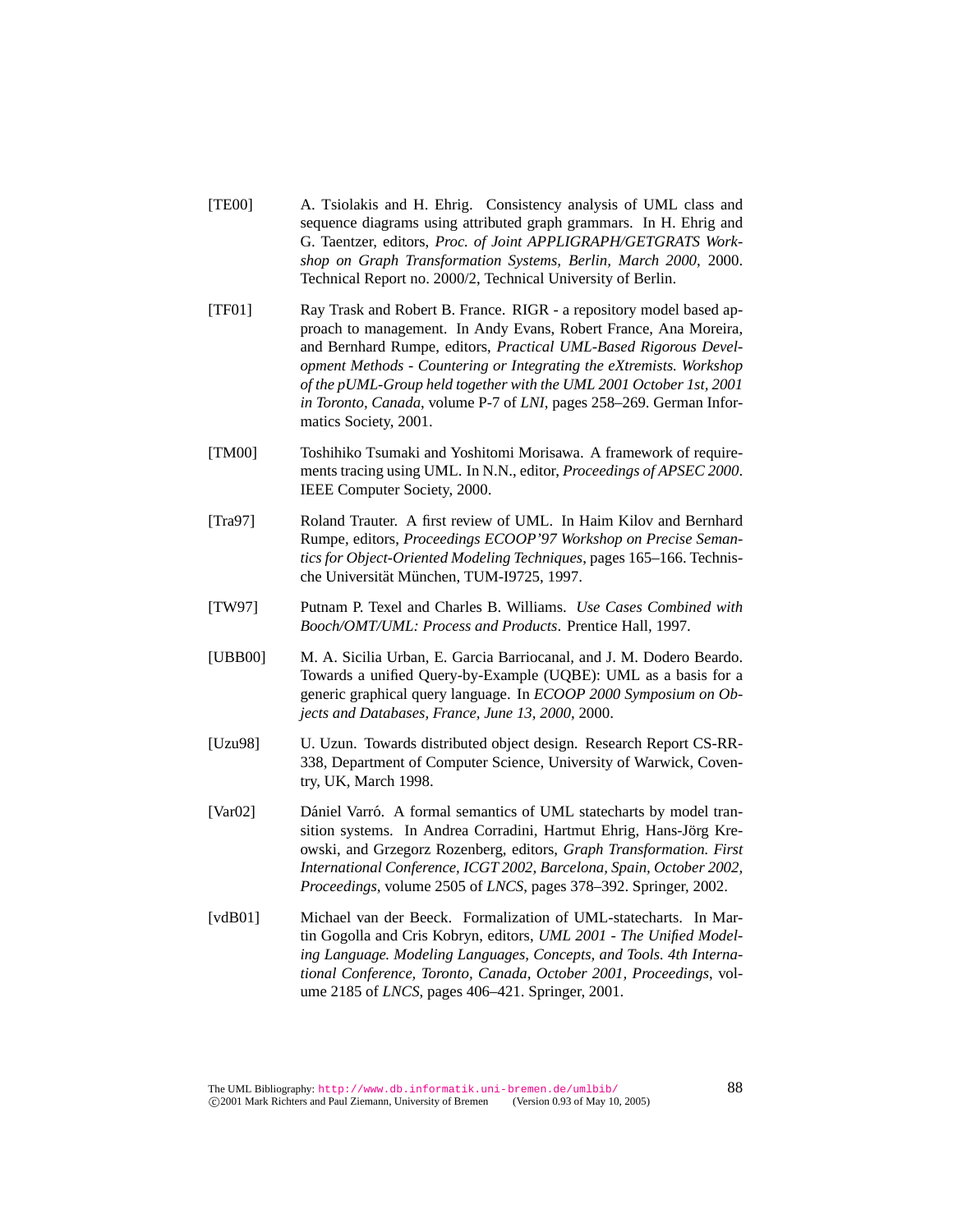- [vEB98] Peter van Emde Boas. Formalizing UML; misson impossible? In Luis Andrade, Ana Moreira, Akash Deshpande, and Stuart Kent, editors, *Proceedings of the OOPSLA'98 Workshop on Formalizing UML. Why? How?*, 1998.
- [VJ99] Mandana Vaziri and Daniel Jackson. Some shortcomings of OCL, the Object Constraint Language of UML, December 1999. Response to Object Management Group's Request for Information on UML 2.0.
- [VMB99] J. M. Canete Valdeon, F. Galan Morillo, and M. Toro Bonilla. Filling the gap between specification and implementation of software systems by an executable code generator of UML/OCL models. In TBA, editor, *Proceedings of ICSSEA'99*. TBA, 1999.
- [VP02] Dániel Varró and András Pataricza. Metamodeling mathematics: A precise and visual framework for describing semantics domains of UML models. In Jean-Marc Jézéquel, Heinrich Hussmann, and Stephen Cook, editors, *UML 2002 - The Unified Modeling Language. Model Engineering, Languages, Concepts, and Tools. 5th International Conference, Dresden, Germany, September/October 2002, Proceedings*, volume 2460 of *LNCS*, pages 18–33. Springer, 2002.
- [VP04] Dániel Varró and András Pataricza. Generic and meta-transformations for model transformation engineering. In Thomas Baar, Alfred Strohmeier, Ana Moreira, and Stephen J. Mellor, editors, *UML 2004 - The Unified Modeling Language. Model Languages and Applications. 7th International Conference, Lisbon, Portugal, October 11-15, 2004, Proceedings*, volume 3273 of *LNCS*, pages 290–304. Springer, 2004.
- [VSdS00] Patricia Vilain, Daniel Schwabe, and Clarisse Sieckenius de Souza. A diagrammatic tool for representing user interaction in UML. In Andy Evans, Stuart Kent, and Bran Selic, editors, *UML 2000 - The Unified Modeling Language. Advancing the Standard. Third International Conference, York, UK, October 2000, Proceedings*, volume 1939 of *LNCS*, pages 133–147. Springer, 2000.
- [WAK03] Jon Whittle, João Araújo, and Dae-Kyoo Kim. Modeling and validating interaction aspects in UML. In Faisal Akkawi, Omar Aldawud, Grady Booch, Siobhán Clarke, Jeff Gray, Bill Harrison, Mohamed Kandé, Dominik Stein, Peri Tarr, and Aida Zakaria, editors, *The 4th AOSD Modeling With UML Workshop*, 2003.
- [WB98] Roel Wieringa and Jan Broersen. A minimal transition system semantics for lightweight class- and behavior diagrams. In Manfred Broy, Derek Coleman, Tom S. E. Maibaum, and Bernhard Rumpe, editors, *Proceedings PSMT'98 Workshop on Precise Semantics for Modeling* Techniques. Technische Universität München, TUM-I9803, 1998.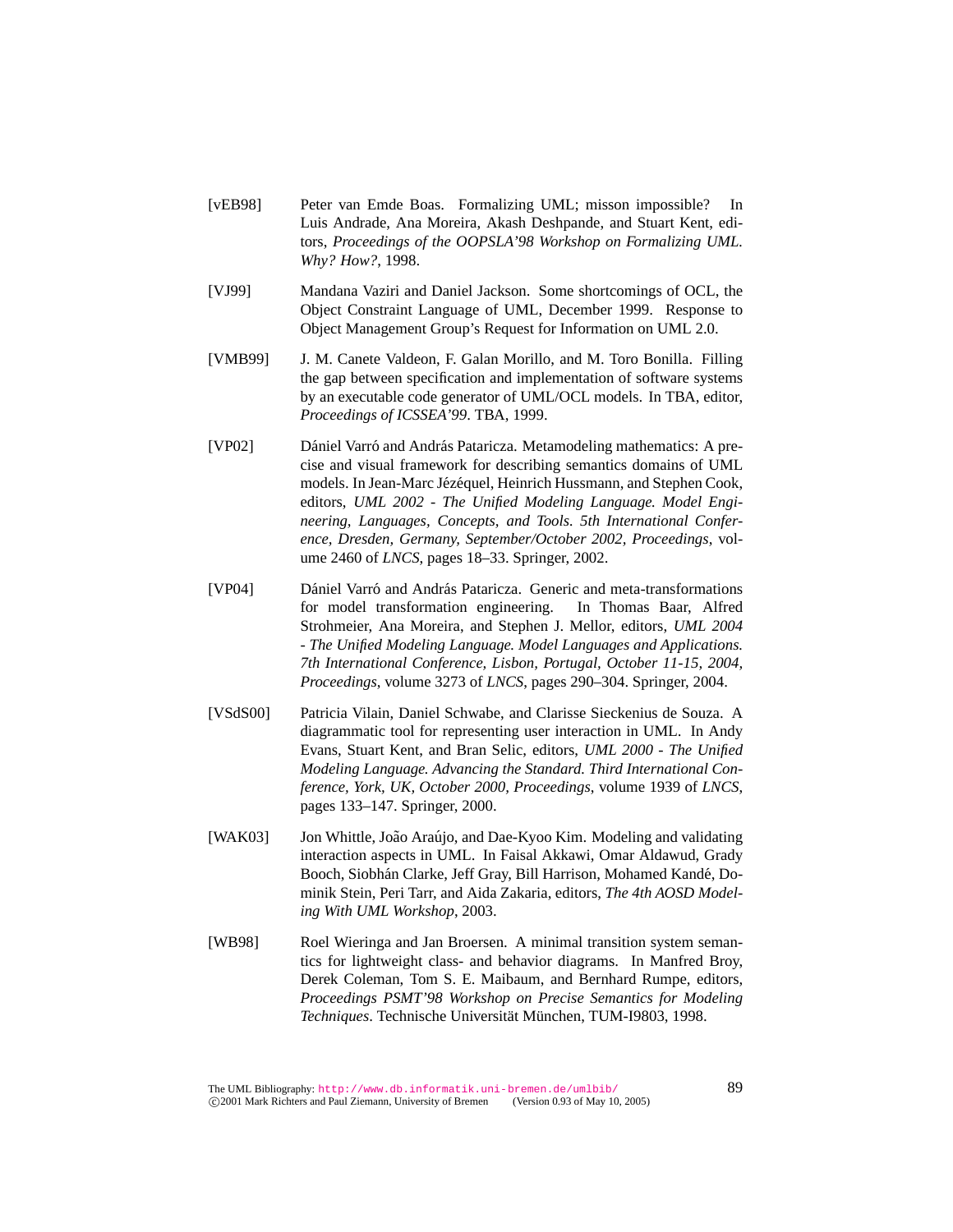- [WBGP01] Torben Weis, Christian Becker, Kurt Geihs, and Noël Plouzeau. A UML meta-model for contract aware components. In Martin Gogolla and Cris Kobryn, editors, *UML 2001 - The Unified Modeling Language. Modeling Languages, Concepts, and Tools. 4th International Conference, Toronto, Canada, October 2001, Proceedings*, volume 2185 of *LNCS*, pages 442–456. Springer, 2001.
- [WBP98] Martin Wolf, Rainer Burkhardt, and I. Philippow. Software engineering process with the UML. In Martin Schader and Axel Korthaus, editors, *The Unified Modeling Language – Technical Aspects and Applications*, pages 271–280. Physica-Verlag, Heidelberg, 1998.
- [WG00] Alain Wegmann and Guy Genilloud. The roles of "roles" in use case diagrams. In Andy Evans, Stuart Kent, and Bran Selic, editors, *UML 2000 - The Unified Modeling Language. Advancing the Standard. Third International Conference, York, UK, October 2000, Proceedings*, volume 1939 of *LNCS*, pages 210–224. Springer, 2000.
- [WHCS97] Jos Warmer, John Hogg, Steve Cook, and Bran Selic. Experience with formal specification of CMM and UML. In Haim Kilov and Bernhard Rumpe, editors, *Proceedings ECOOP'97 Workshop on Precise Semantics for Object-Oriented Modeling Techniques*, pages 167–171. Technische Universität München, TUM-I9725, 1997.
- [Whi02] Jon Whittle. Transformations and software modeling languages: Automating transformations in UML. In Jean-Marc Jézéquel, Heinrich Hussmann, and Stephen Cook, editors, *UML 2002 - The Unified Modeling Language. Model Engineering, Languages, Concepts, and Tools. 5th International Conference, Dresden, Germany, September/October 2002, Proceedings*, volume 2460 of *LNCS*, pages 227–242. Springer, 2002.
- [Wie98] Roel Wieringa. Formalizing the UML in a systems engineering approach. In Haim Kilov and Bernhard Rumpe, editors, *Proceedings Second ECOOP Workshop on Precise Behavioral Semantics (with an Emphasis on OO Business Specifications)*, pages 254–266. Technische Universität München, TUM-I9813, 1998.
- [Wil01a] Clay E. Williams. Toward a test-ready meta-model for use cases. In Andy Evans, Robert France, Ana Moreira, and Bernhard Rumpe, editors, *Practical UML-Based Rigorous Development Methods - Countering or Integrating the eXtremists. Workshop of the pUML-Group held together with the UML 2001 October 1st, 2001 in Toronto, Canada*, volume P-7 of *LNI*, pages 270–287. German Informatics Society, 2001.
- [Wil01b] Alan Cameron Wills. Catalytic modeling: UML meets XP. In Andy Evans, Robert France, Ana Moreira, and Bernhard Rumpe, editors, *Practical UML-Based Rigorous Development Methods - Countering or*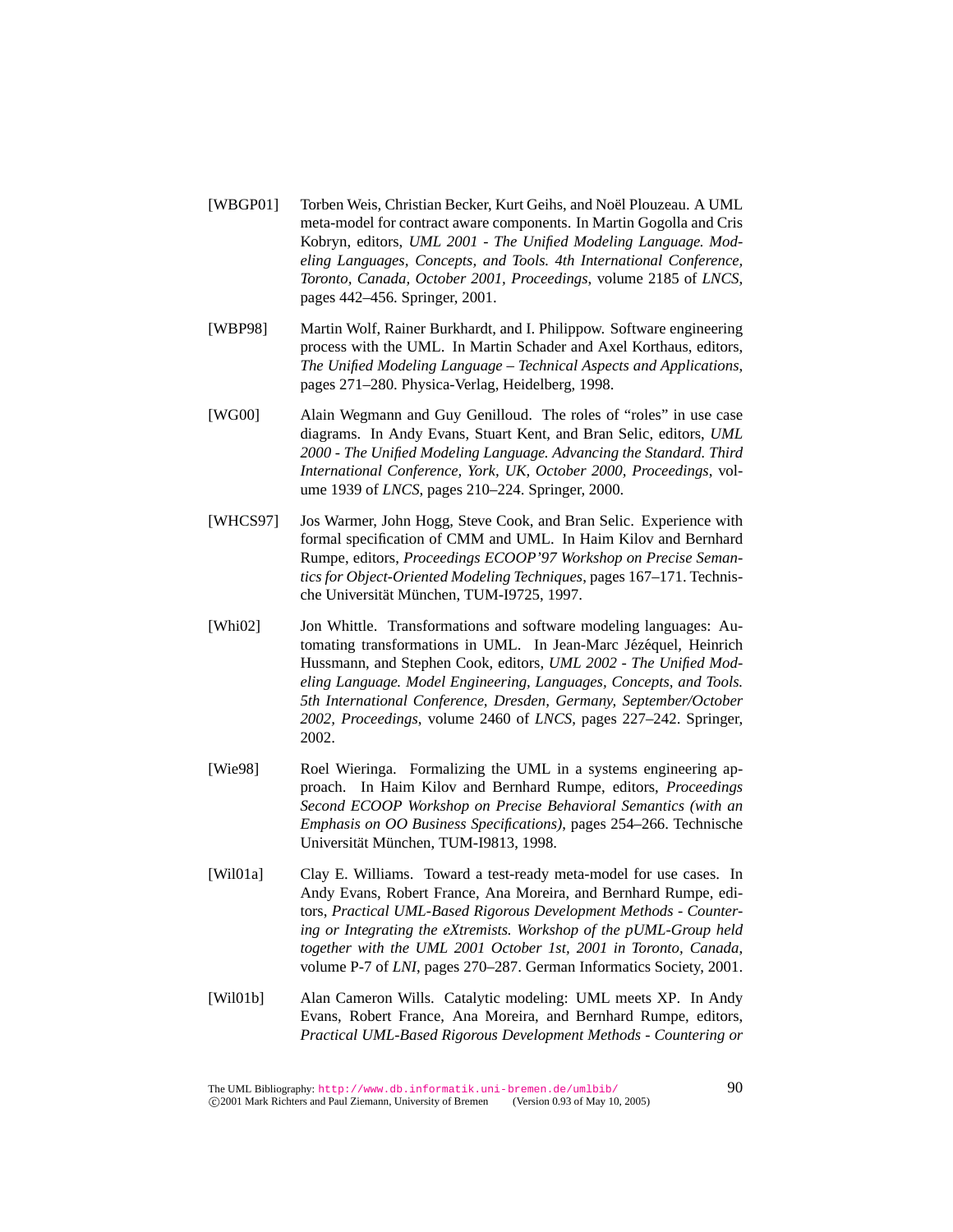*Integrating the eXtremists. Workshop of the pUML-Group held together with the UML 2001 October 1st, 2001 in Toronto, Canada*, volume P-7 of *LNI*, pages 288–306. German Informatics Society, 2001.

- [Win00] Dunja Winkens. Variationsmöglichkeiten bei der transformation von UML-basiskonzepten in dokumenttypdefinitionen. In Jurgen Ebert ¨ and Ulrich Frank, editors, *Modelle und Modellierungssprachen in Informatik und Wirtschaftsinformatik. Beitrage des Workshops "Model- ¨ lierung 2000", St. Goar, 5. - 7. April 2000.*, Koblenzer Schriften zur Informatik, Band 15. Koblenz: Fölbach, 2000.
- [WK98] Jos Warmer and Anneke Kleppe. *The Object Constraint Language: Precise Modeling with UML*. Addison-Wesley, 1998.
- [WK99] Jos Warmer and Anneke Kleppe. OCL: The constraint language of the UML. *Journal of Object-Oriented Programming*, May 1999.
- [WM98] Wolfgang Weber and Pierre Metz. Reuse of models and diagrams of the UML and implementation concepts regarding dynamic modeling. In Martin Schader and Axel Korthaus, editors, *The Unified Modeling Language – Technical Aspects and Applications*, pages 190–203. Physica-Verlag, Heidelberg, 1998.
- [WMB99] Axel Wienberg, Florian Matthes, and Marko Boger. Modeling dynamic software components with UML. In Robert France and Bernhard Rumpe, editors, *UML'99 - The Unified Modeling Language. Beyond the Standard. Second International Conference, Fort Collins, CO, USA, October 28-30. 1999, Proceedings*, volume 1723 of *LNCS*, pages 204–219. Springer, 1999.
- [WP02] Alain Wegmann and Otto Preiss. Strengthening MDA by drawing from the living systems theory. In Jean Bezivin and Robert France, editors, *Workshop in Software Model Engineering*, 2002.
- [WS02] A. Wasowski and P. Sestoft. Compile-time scope resolution for statecharts transitions. In Jan Jürjens, María Victoria Cengarle, Eduardo B. Fernandez, Bernhard Rumpe, and Robert Sandner, editors, *Critical Systems Development with UML – Proceedings of the UML'02 workshop*, pages 133–146. Technische Universität München, Institut für Informatik, 2002.
- [WWG00] Guido Wirtz, Mathias Weske, and Holger Giese. Extending uml with workflow modeling capabilities. In Opher Etzion and Peter Scheuermann, editors, *Cooperative Information Systems, 7th International Conference, CoopIS 200, Eilat, Israel, September 6-8, 2000, Proceedings*, volume 1901 of *LNCS*, pages 30–41. Springer, 2000.
- [XMY<sup>+</sup>01] Li Xuandong, Cui Meng, Pei Yu, Zhao Jianhua, and Zheng Guoliang. Timing analysis of UML activity diagrams. In Martin Gogolla and Cris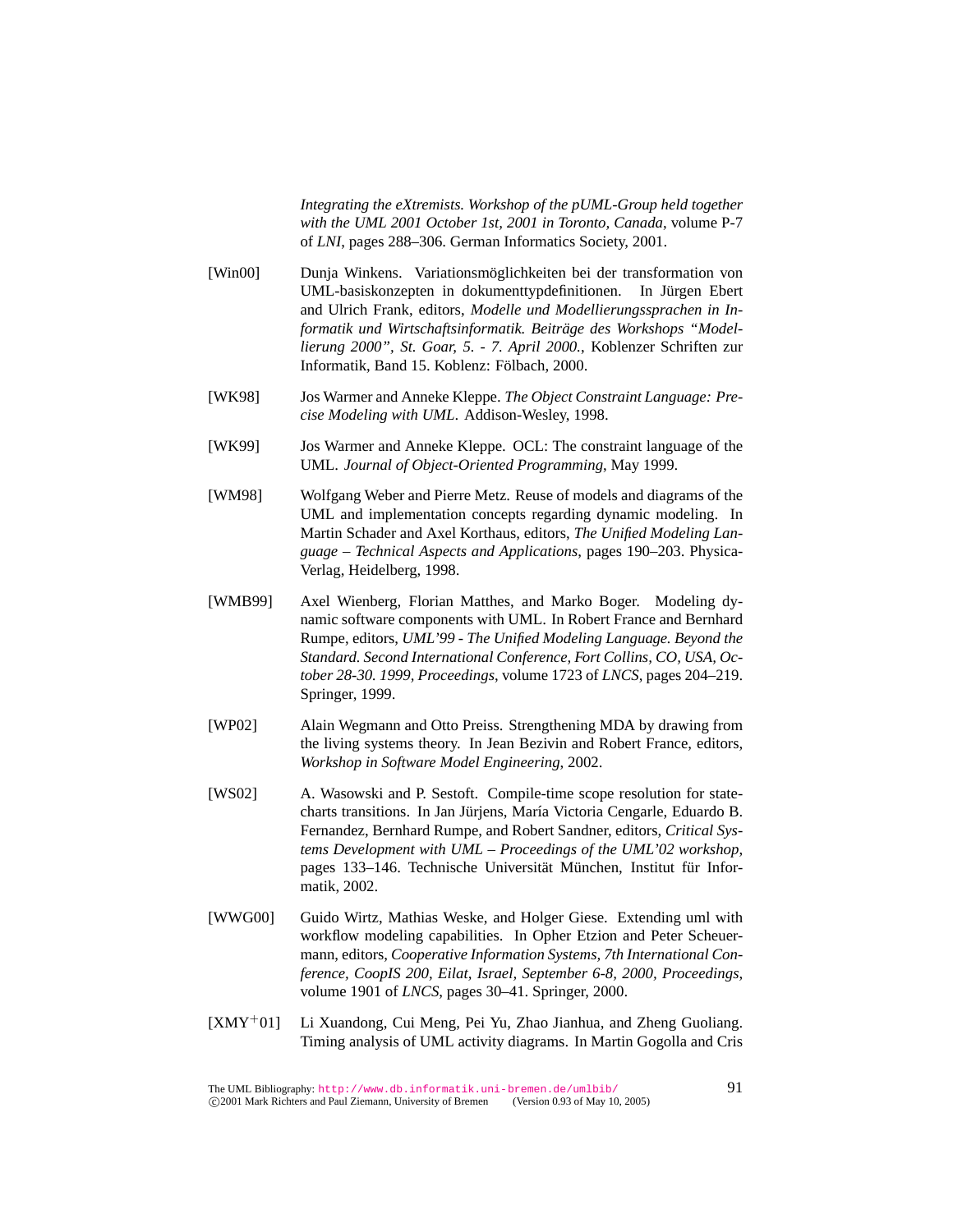Kobryn, editors, *UML 2001 - The Unified Modeling Language. Modeling Languages, Concepts, and Tools. 4th International Conference, Toronto, Canada, October 2001, Proceedings*, volume 2185 of *LNCS*, pages 62–75. Springer, 2001.

- [YA01] Sherif M. Yacoub and Hany H. Ammar. UML support for designing software systems as a composition of design patterns. In Martin Gogolla and Cris Kobryn, editors, *UML 2001 - The Unified Modeling Language. Modeling Languages, Concepts, and Tools. 4th International Conference, Toronto, Canada, October 2001, Proceedings*, volume 2185 of *LNCS*, pages 149–165. Springer, 2001.
- $[YKC+98]$  Y. J. Yang, S. Y. Kim, G. J. Choi, E. S. Cho, C. J. Kim, and S. D. Kim. A UML-based object-oriented framework development methodology. In *Proceedings 5th Asia Pacific Software Engineering Conference (APSEC '98), December 2-4, 1998, Taipei, Taiwan*. IEEE Computer Society, 1998.
- [YX03] Yaojin Yang and Jianli Xu. Encoding informal architectural descriptions with UML: An experience report. In Perdita Stevens, Jon Whittle, and Grady Booch, editors, *UML 2003 - The Unified Modeling Language. Model Languages and Applications. 6th International Conference, San Francisco, CA, USA, October 2003, Proceedings*, volume 2863 of *LNCS*, pages 138–142. Springer, 2003.
- [ZG02] Paul Ziemann and Martin Gogolla. An extension of OCL with temporal logic. In Jan Jürjens, María Victoria Cengarle, Eduardo B. Fernandez, Bernhard Rumpe, and Robert Sandner, editors, *Critical Systems Development with UML – Proceedings of the UML'02 workshop*, pages 53–62. Technische Universität München, Institut für Informatik, 2002.
- [ZG03a] Paul Ziemann and Martin Gogolla. OCL extended with temporal logic. In Manfred Broy and Alexandre Zamulin, editors, *5th Int. Conf. Perspectives of System Informatics˜(PSI'2003)*, volume 2890 of *LNCS*. Springer, 2003.
- [ZG03b] Paul Ziemann and Martin Gogolla. An OCL extension for formulating temporal constraints. Technical Report 1/03, Universität Bremen, 2003.
- [ZG03c] Paul Ziemann and Martin Gogolla. Validating OCL specifications with the USE tool - an example based on the BART case study. In Thomas Arts and Wan Fokkink, editors, *Proc. 8th Int. Workshop Formal Methods for Industrial Critical Systems (FMICS'2003)*, volume 80 of *ENTCS*. Elsevier, 2003.
- [ZHG05a] Paul Ziemann, Karsten Hölscher, and Martin Gogolla. Coherently explaining UML statechart and collaboration diagrams by graph transformations. In Arnaldo Moura and Alexandre Mota, editors, *Proc. of the*